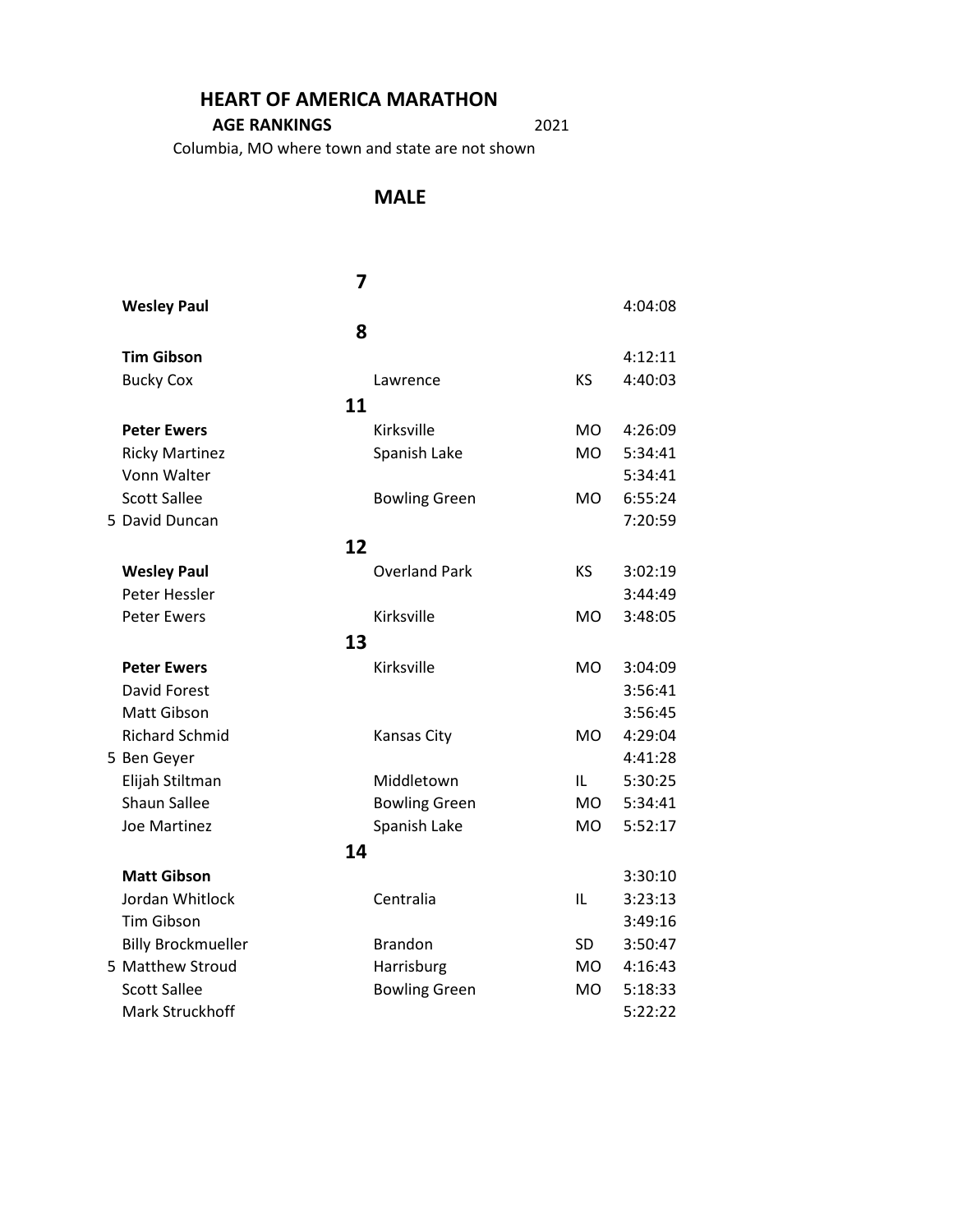| <b>Mark Young</b>        | St. Louis           | <b>MO</b> | 3:11:52 |
|--------------------------|---------------------|-----------|---------|
| Larry Corbin             | <b>Barnhart</b>     | <b>MO</b> | 3:29:35 |
| Jim Gibson               |                     |           | 3:20:40 |
| Ray Kopek                | Prairie Village     | KS        | 3:33:29 |
| 5 Mark Swanson           |                     |           | 3:49:20 |
| James Bielinski          | Versailles          | <b>MO</b> | 3:52:08 |
| Derek Shook              | Marissa             | IL        | 3:52:22 |
| <b>Fred Dinges</b>       | Kansas City         | <b>MO</b> | 3:58:09 |
| <b>Richard Posey</b>     | Enid                | Ok        | 4:02:45 |
| 10 Doug Duncan           |                     |           | 4:23:55 |
| <b>Bobby Whitter</b>     | Centralia           | <b>MO</b> | 5:48:09 |
| 16                       |                     |           |         |
| <b>Darrell Steinhoff</b> | Cape Girardeau      | <b>MO</b> | 2:55:52 |
| Mark Young               | St. Louis           | <b>MO</b> | 3:05:05 |
| John McQuary             | Cape Girardeau      | <b>MO</b> | 3:10:45 |
| Arturo Mejia             | Kansas City         | KS        | 3:03:43 |
| 5 John Ritchie           | Cape Girardeau      | <b>MO</b> | 3:34:52 |
| Eddie Oelenberger        | Chelsea             | OK        | 3:46:45 |
| Jim Johnson              | Oak Grove           | MO.       | 3:46:55 |
| <b>Matt Ausmus</b>       | Cameron             | <b>MO</b> | 3:47:05 |
| <b>Harold Bosse</b>      | Remagen, Germany    |           | 3:48:50 |
| 10 James Anderson        | Greenville          | IL        | 3:49:26 |
| Mark Phelps              | Topeka              | <b>KS</b> | 3:51:40 |
| Mark Swanson             |                     |           | 3:56:42 |
| Mike Ausmus              | Cameron             | <b>MO</b> | 4:05:35 |
| Jerry Young              | St. Louis           | <b>MO</b> | 4:14:11 |
| 15 George Pritsolas      |                     |           | 4:16:11 |
| Gary Kempf               | <b>Bartlesville</b> | OK        | 4:44:32 |
| William Hoffmon          | Carrollton          | <b>MO</b> | 4:53:38 |
| Keith Scoby              | California          | <b>MO</b> | 4:54:37 |
| <b>Phil Lane</b>         | <b>Tarkio</b>       | <b>MO</b> | 5:07:18 |
|                          |                     |           |         |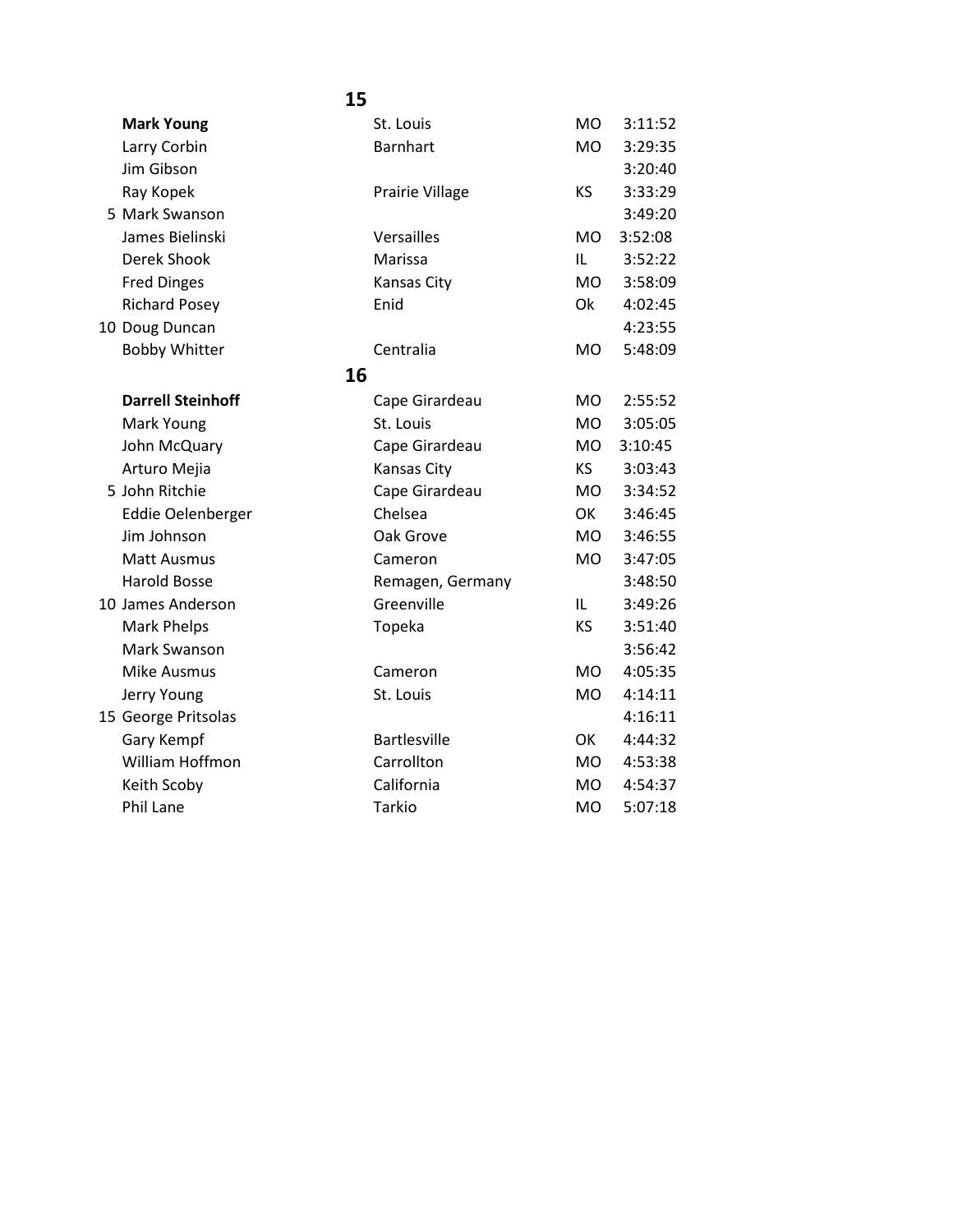| Al Steinbach            | Cedar Rapids         | ΙA        | 3:16:29 |
|-------------------------|----------------------|-----------|---------|
| Kevin Stock             | California           | MO        | 3:20:58 |
| George Pritsolas        | Columbus             | OH        | 3:26:15 |
| <b>Rick Martin</b>      | St. Louis            | MO        | 3:31:47 |
| 5 John Cisco            | St. Louis            | <b>MO</b> | 3:42:26 |
| Phil Lane               | Tarkio               | MO        | 3:42:46 |
| Paul Reeds              | Gallatin             | MO.       | 3:44:27 |
| David White             | Fulton               | MO.       | 4:00:38 |
| <b>Greg Maximovitch</b> | Mexico               | MO        | 4:02:30 |
| 10 Charles Brandon      | St. Joseph           | MO        | 4:10:36 |
| Ralph Stief             | <b>Bowling Green</b> | MO.       | 4:14:00 |
| <b>Steve Kramer</b>     | Alma                 | MO.       | 4:16:04 |
| Pat O'Laughlin          |                      |           | 4:26:10 |
| John Hawkins            |                      |           | 4:40:07 |
| 15 Charles Corwin       | Hallsville           | MO.       | 4:44:49 |
| Peter Lang              | Boonville            | MO        | 4:46:15 |
| Zack Buckner            | <b>Fair Grove</b>    | MO        | 4:46:33 |
| T. C. Beatly            | Hallsville           | <b>MO</b> | 4:49:31 |
| Michael Bray            | Hillsboro            | MO.       | 4:50:42 |
| 20 Fred Phelps, Jr.     | Topeka               | KS.       | 5:14:26 |
| <b>Taylor Adams</b>     |                      |           | 5:47:00 |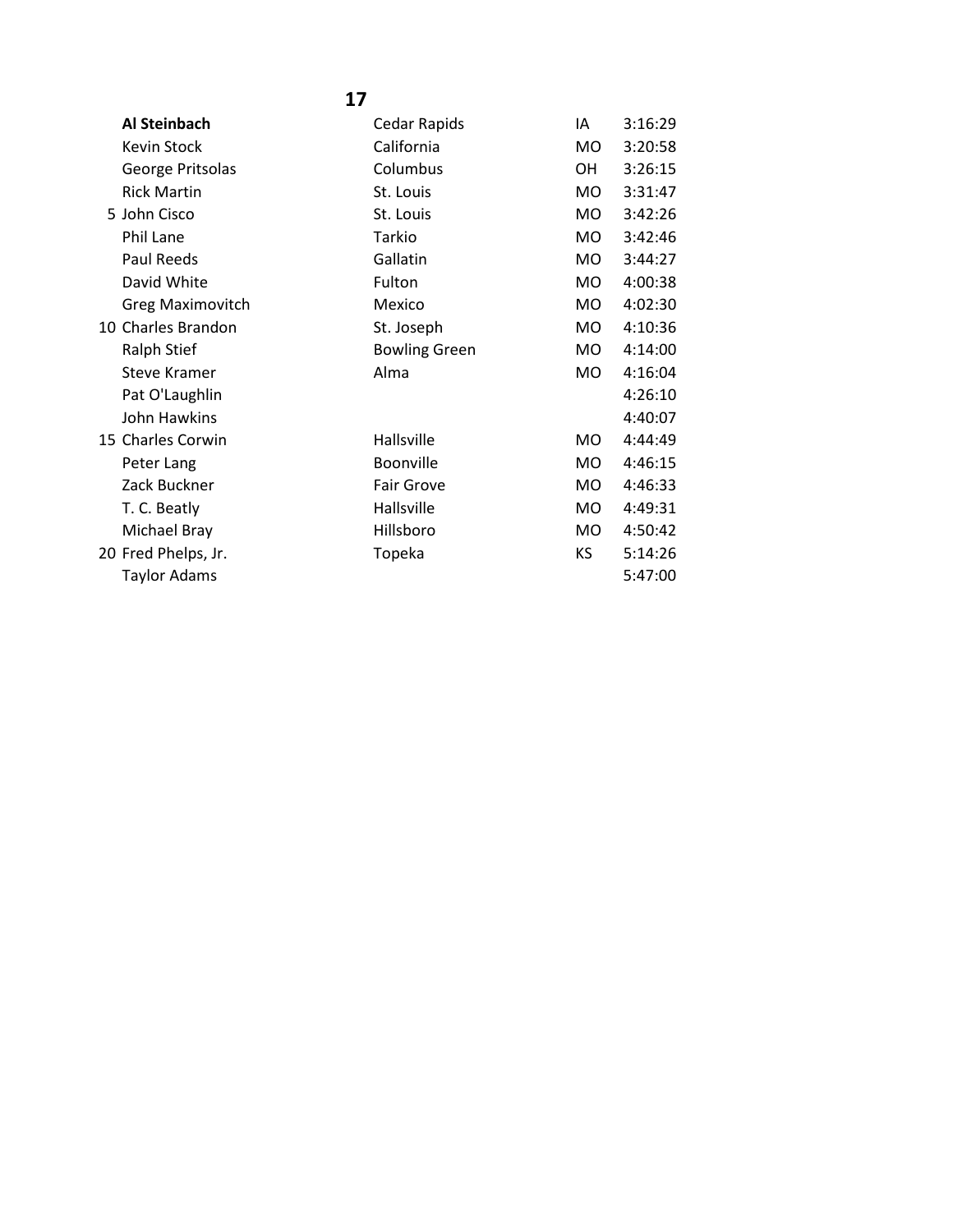| <b>Dann Fisher</b>       |                    | KS             | 2:49:10 |
|--------------------------|--------------------|----------------|---------|
| <b>Rick Caracciolo</b>   |                    | <b>NE</b>      | 2:53:02 |
| Jim Conaway              | Manhattan          | <b>MO</b>      | 2:58:23 |
| Mike Chaffee             | Valley             | <b>KS</b>      | 3:17:23 |
| 5 Linnes Chester         | Kansas City        | <b>MO</b>      | 3:22:07 |
| Zachary Cahristensen     | Prairie Village    | <b>MO</b>      | 3:23:47 |
| <b>Brian Harpster</b>    | Whiteman AFB       |                | 3:22:53 |
| Alex Keneipp             | Wildwood           | <b>MO</b>      | 3:26:16 |
| Dan Hoxworth             |                    |                | 3:26:27 |
| 10 Tom Moore             | Columbia           |                | 3:27:17 |
| <b>Tim Knight</b>        |                    |                | 3:28:38 |
| <b>Chris Watness</b>     |                    | IN             | 3:30:30 |
| <b>Jeff Mineck</b>       |                    | IA             | 3:39:53 |
| Al Steinbach             | Indianapolis       | IA.            | 3:39:53 |
| 15 Steve Reida           | Cedar Rapids       | <b>NE</b>      | 3:41:40 |
| <b>Eric Verslues</b>     | Cedar Rapids       |                | 3:42:26 |
| <b>Dwain Akins</b>       | Lincoln            | <b>MO</b>      | 3:44:54 |
| Paul Ide                 |                    |                | 3:49:23 |
| Kyle Swetishnoff         | St. Louis          | IL             | 3:49:31 |
| 20 Jack Hudson, Jr       |                    | M <sub>O</sub> | 3:56:50 |
| <b>Tom Boussie</b>       | Litchfield         | MI             | 4:03:57 |
| Randy DeGroot            | Mexico             |                | 4:04:50 |
| Jason Klemme             | Glauson            | <b>MO</b>      | 4:06:07 |
| <b>Kevin Buse</b>        |                    | IA             | 4:13:55 |
| 25 Parrish Barton        | Centralia          | <b>MO</b>      | 4:16:08 |
| <b>Brian McFall</b>      | <b>Albert City</b> | <b>KS</b>      | 4:19:48 |
| <b>Blasé Bova</b>        | Montgomery City    |                | 4:22:29 |
| Calix Fattmann           | Ft. Scott          | <b>MO</b>      | 4:29:35 |
| <b>Blayne Bordewick</b>  |                    | IL             | 4:35:00 |
| 30 Ray Wade              | Ozark              | <b>NE</b>      | 4:46:09 |
| Zach Mueller             | Quincy             |                | 5:09:01 |
| Zach Hockett             | Omaha              |                | 5:13:15 |
| <b>Christofer Avalos</b> |                    | <b>MO</b>      | 5:21:13 |
| <b>Brice Roberts</b>     |                    | <b>MO</b>      | 5:43:18 |
| 35 Jake Alongi           | Fredericktown      |                | 5:46:44 |
| <b>Ted Virostico</b>     | Fredericktown      |                | 6:07:30 |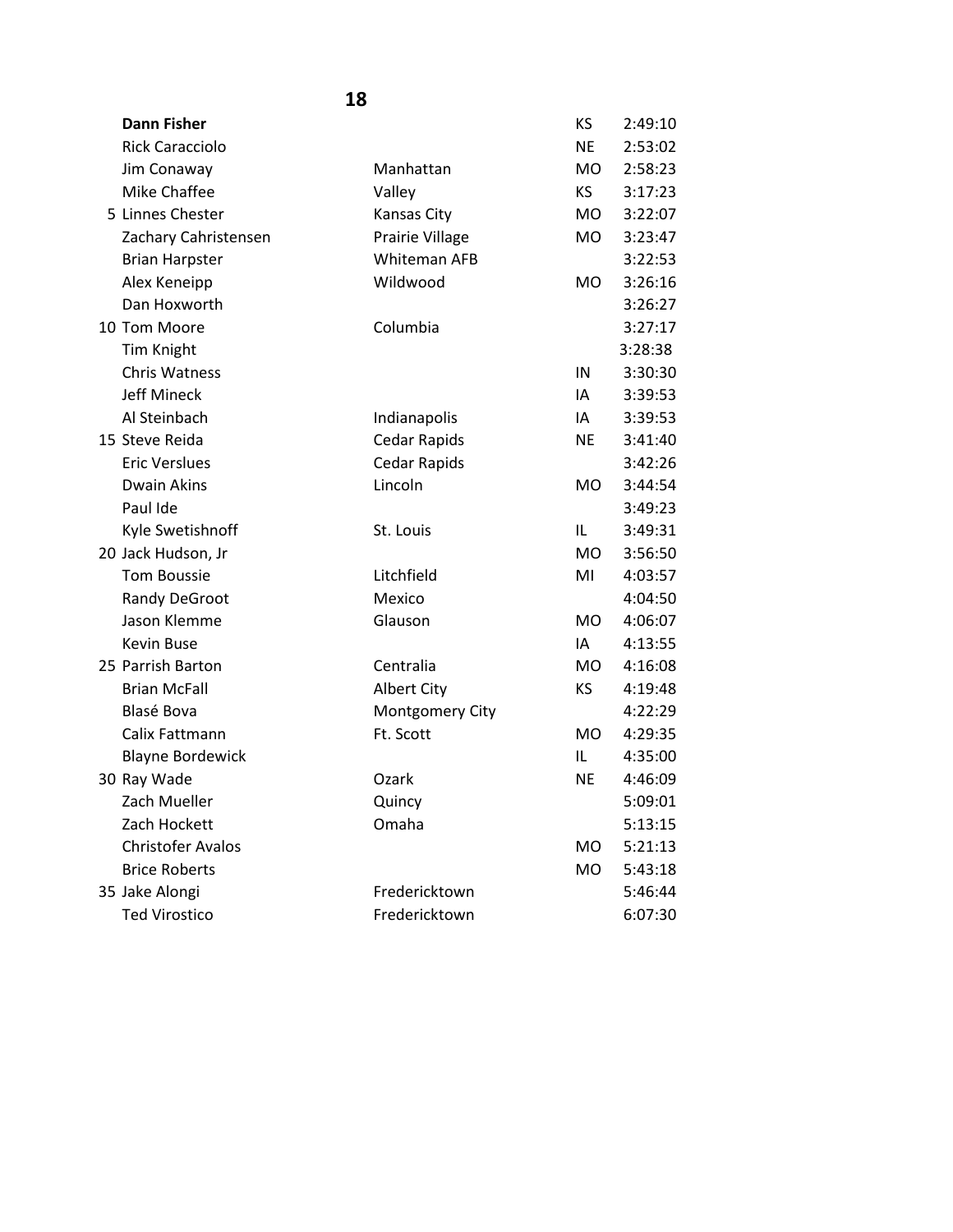| <b>Tom Hoffman</b>     |                            |           | 2:41:52 |
|------------------------|----------------------------|-----------|---------|
| Jim Guinn              |                            | <b>MO</b> | 2:46:55 |
| <b>Stacey Cooke</b>    |                            | KS.       | 2:51:35 |
| <b>Elliott Evans</b>   | Raytown                    | <b>NE</b> | 2:52:39 |
| 5 Don Todaro           | Junction City              | <b>MO</b> | 2:53:00 |
| <b>Bob Pelikan</b>     | Omaha                      | <b>MO</b> | 2:53:09 |
| Louis Naeger           | St. Louis                  | <b>MO</b> | 2:58:23 |
| Andy Kovats            | St. Louis                  | <b>MO</b> | 3:06:01 |
| 10 James Ochse         | <b>Ste Genevieve</b>       | <b>NJ</b> | 3:08:21 |
| <b>Bill Silverberg</b> | Springfield                | <b>KS</b> | 3:09:15 |
| <b>Brad Odom</b>       | Oxford                     | IN        | 3:10:59 |
| <b>Ken Geest</b>       | <b>Overland Park</b>       | <b>MO</b> | 3:12:24 |
| Kevin StocK            | Indianapolis               | MO.       | 3:14:04 |
| 15 W. Mert Thompson    | Liberty                    | <b>MO</b> | 3:17:16 |
| <b>Bill Rasmussen</b>  | California                 | <b>MO</b> | 3:17:40 |
| <b>Richard Gray</b>    | Springfield                | MO        | 3:22:39 |
| Josh Johnson           | Fulton                     |           | 3:23:18 |
| Pat O'Laughlin         | St. Louis                  |           | 3:26:11 |
| 20 Mike Durbin         |                            | MO.       | 3:27:37 |
| Dakota Derr            |                            | <b>MO</b> | 3:27:48 |
| Randy DeGroot          | Springfield                |           | 3:27:55 |
| Mike Everding          | <b>Burlington Junction</b> | MO        | 3:28:01 |
| Jay Leek               |                            | KS        | 3:30:24 |
| 25 Jamar Williams      | St. Louis                  |           | 3:30:36 |
| <b>Bill Becker</b>     | Ft. Scott                  | <b>MO</b> | 3:32:13 |
| <b>Richard Miller</b>  |                            | <b>MO</b> | 3:35:49 |
| Danny Baird            | Cape Girardeau             | <b>MO</b> | 3:36:17 |
| Linnes Chester         | Point Lookout              | <b>MO</b> | 3:39:24 |
| 30 Ben Fields          | Independence               | MO        | 3:40:20 |
| Tom Dolan              | Whiteman AFB               | <b>MO</b> | 3:42:36 |
| <b>Bill Wirtz</b>      | <b>Excelsior Springs</b>   | <b>MO</b> | 3:43:01 |
| Dave Parker            | St. Louis                  | <b>MO</b> | 3:43:14 |
| <b>Craig Sanders</b>   | St. Louis                  | <b>MO</b> | 3:44:37 |
| 35 Gregory Prante      | <b>Pleasant Hill</b>       | <b>MO</b> | 3:48:10 |
| DonLeake               | Kirkwood                   |           | 4:01:02 |
| Mark Vandervelden      | St. Peters                 | <b>MO</b> | 4:04:41 |
| Max Sinor              |                            | OK        | 4:09:18 |
| Paul Ide               | Kansas City                |           | 4:18:37 |
| 40 Randy Fletcher      | Catoosa                    | MO        | 4:21:30 |
| Zach Powers            |                            |           | 4:28:07 |
| Rodney Brown           | Independence               | <b>MO</b> | 4:28:53 |
| John Bennett           |                            |           | 4:36:04 |
| <b>Martin Tunks</b>    | Helena                     |           | 4:42:06 |
| 45 Justin Young        |                            | IL        | 4:46:20 |
| Ben Pohlman            |                            |           | 4:55:45 |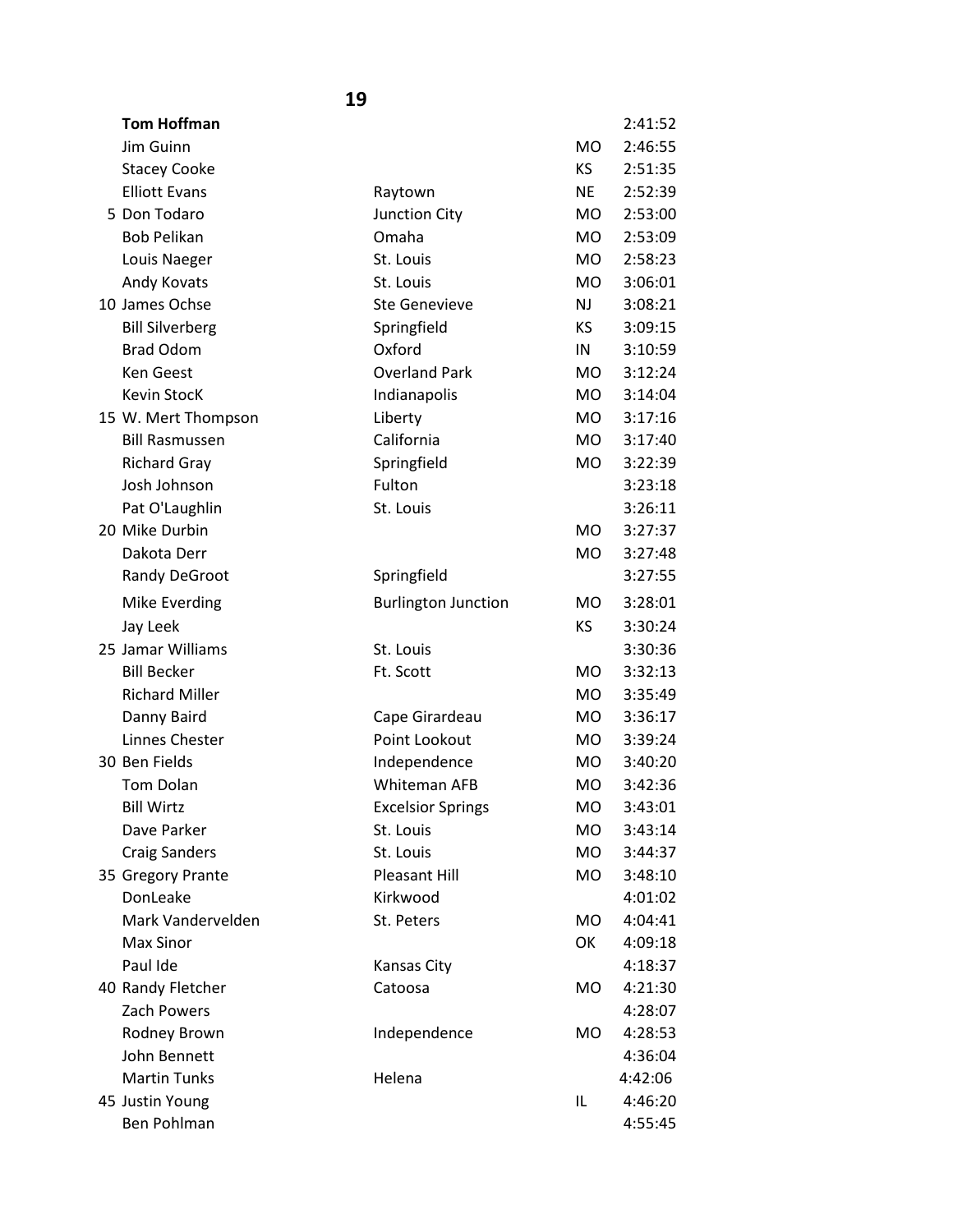John McCrory **Elsah** Elsah 5:35:24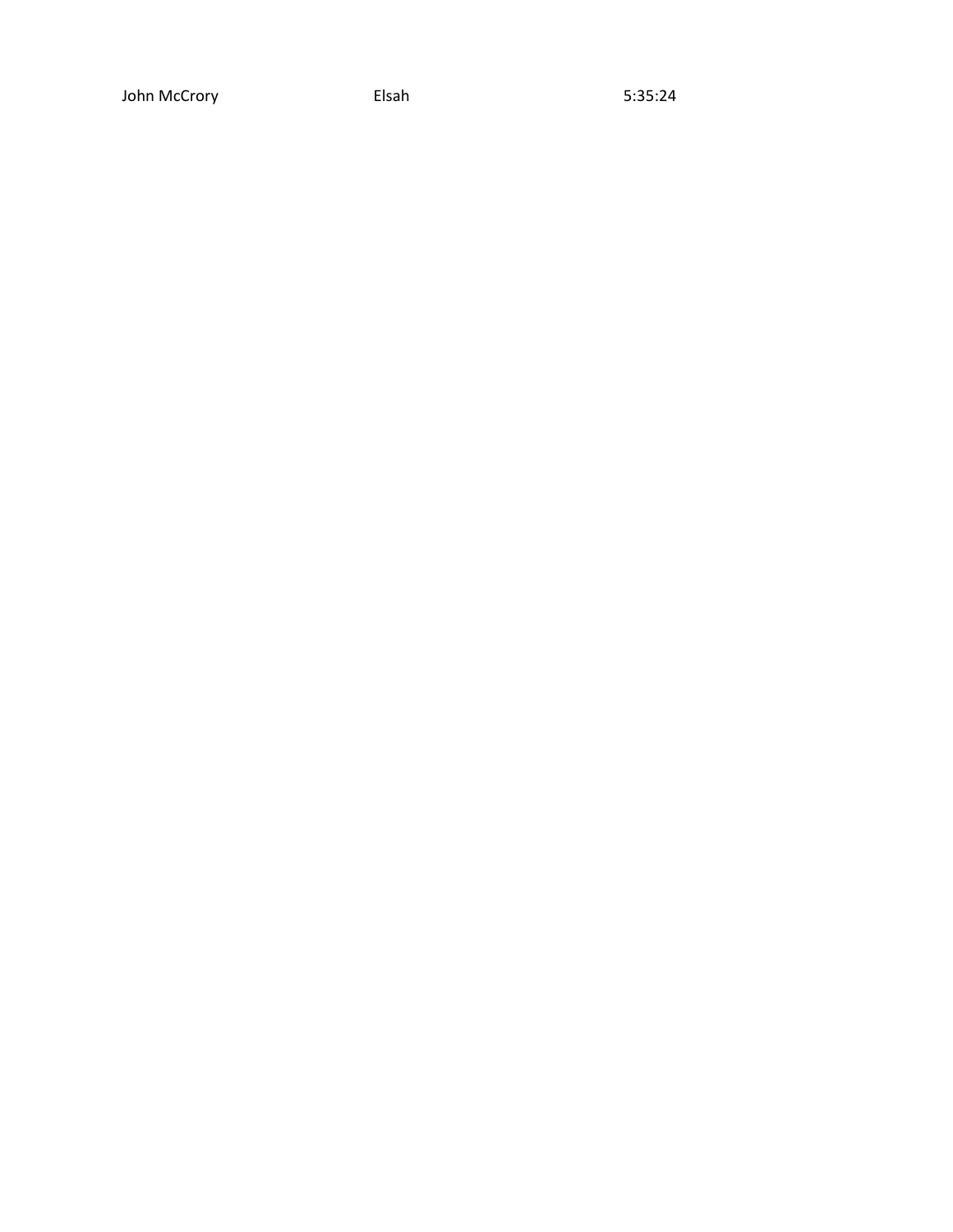| <b>Tony Rodiez</b>      | Milwaukee                  | WI        | 2:34:07 |
|-------------------------|----------------------------|-----------|---------|
| Patrick Hanson          |                            |           | 2:39:33 |
| <b>Tim Hendricks</b>    | Omaha                      | <b>NE</b> | 2:44:00 |
| Mark Cowley             | <b>USAF Academy</b>        | CO.       | 2:44:47 |
| 5 Charlie Schmid        | <b>Kansas City</b>         | <b>MO</b> | 2:46:05 |
| Dennis Katzer           | Napier                     | <b>NE</b> | 2:49:01 |
| Carl Gans               | Kirkwood                   | <b>MO</b> | 2:54:00 |
| John Miller             | Oak Creek                  | WI        | 2:55:24 |
| Ryan Constable          | Hannibal                   | <b>MO</b> | 2:56:40 |
| 10 Mark Young           | Elsah                      | 11        | 3:04:57 |
| <b>Tracy Smith</b>      |                            |           | 3:07:11 |
| David Craycraft         | <b>Kansas City</b>         | <b>MO</b> | 3:07:42 |
| <b>Bill Silverberg</b>  | <b>Overland Park</b>       | KS        | 3:09:36 |
| 15 Scott Ogan           | Lawrence                   | KS        | 3:09:47 |
| <b>Richard Crane</b>    | Albany                     | MO.       | 3:11:03 |
| Dakota Derr             | <b>Burlington Junction</b> | MO        | 3:11:18 |
| Jim Salisbury           | Kansas City                | <b>MO</b> | 3:16:08 |
| <b>Ken Geest</b>        | Kansas City                | <b>MO</b> | 3:16:40 |
| 20 Gregory Prante       | St. Peters                 | <b>MO</b> | 3:18:34 |
| Daniel Delehanty        | Manhattan                  | KS.       | 3:19:13 |
| <b>Richard Avila</b>    | Mission                    | KS        | 3:22:42 |
| <b>Winston Reid</b>     |                            |           | 3:23:37 |
| Pat O'Laughlin          |                            |           | 3:24:45 |
| 25 Joe Meyer            | Seymour                    | IN        | 3:25:33 |
| <b>Charles Moore</b>    | Sedalia                    | MO        | 3:26:16 |
| <b>Rex Jennings</b>     |                            |           | 3:26:27 |
| <b>Nick Stokes</b>      | Champaign                  | IL        | 3:29:23 |
| Mike Chaffee            | Prairie Village            | KS        | 3:31:01 |
| 30 Greg Myre            | Chesterfield               | MO.       | 3:31:59 |
| <b>Bill Becker</b>      | Cape Girardeau             | MO        | 3:32:21 |
| <b>Brian Schoenholz</b> | O'Fallon                   | <b>MO</b> | 3:36:46 |
| Mark Kresser            | Ames                       | IA        | 3:38:26 |
| <b>Tucker Schaeffer</b> | <b>Kansas City</b>         | MO        | 3:38:57 |
| 35 Mark DuFresne        | Kansas City                | MO.       | 3:40:28 |
| Josh Johnson            |                            |           | 3:44:43 |
| Sean Hale               |                            |           | 3:47:56 |
| Matt Stultz             | Mounds                     | OK        | 3:50:10 |
| <b>David Albers</b>     | <b>Holts Summit</b>        | <b>MO</b> | 3:50:53 |
| 40 Robert Riggs         |                            |           | 3:53:08 |
| <b>Greg Buse</b>        | St. Paul                   | MN        | 3:53:43 |
| John Bennett            |                            |           | 3:55:32 |
| Benjamin Harder         | Hesston                    | KS        | 3:57:37 |
| James Bagnoli           | Indianapolis               | IN        | 4:04:50 |
| 45 Daniel Mason         |                            |           | 4:07:39 |
| Benjamin Caldwell       | Crestwood                  | <b>MO</b> | 4:11:46 |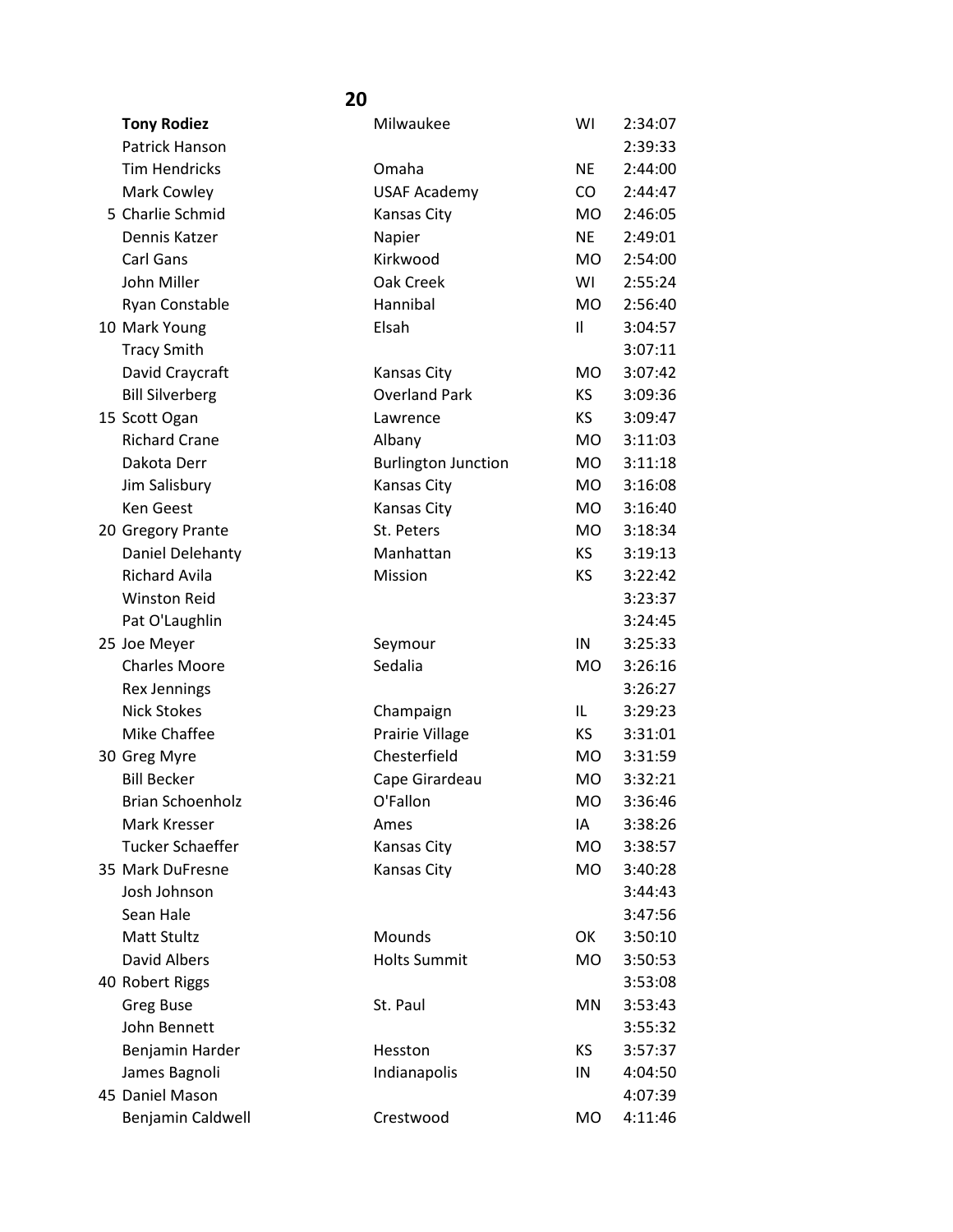|                                                                                              |            | 4:22:30 |
|----------------------------------------------------------------------------------------------|------------|---------|
| Warrensburg                                                                                  | MO.        | 4:27:04 |
|                                                                                              |            | 4:28:14 |
|                                                                                              |            | 4:31:15 |
|                                                                                              | ΩK         | 4:35:58 |
| Nicholas Grimsley<br><b>Travis Crum</b><br>Joel Braden<br>50 William Radford<br>Anton Kaarma | Stillwater |         |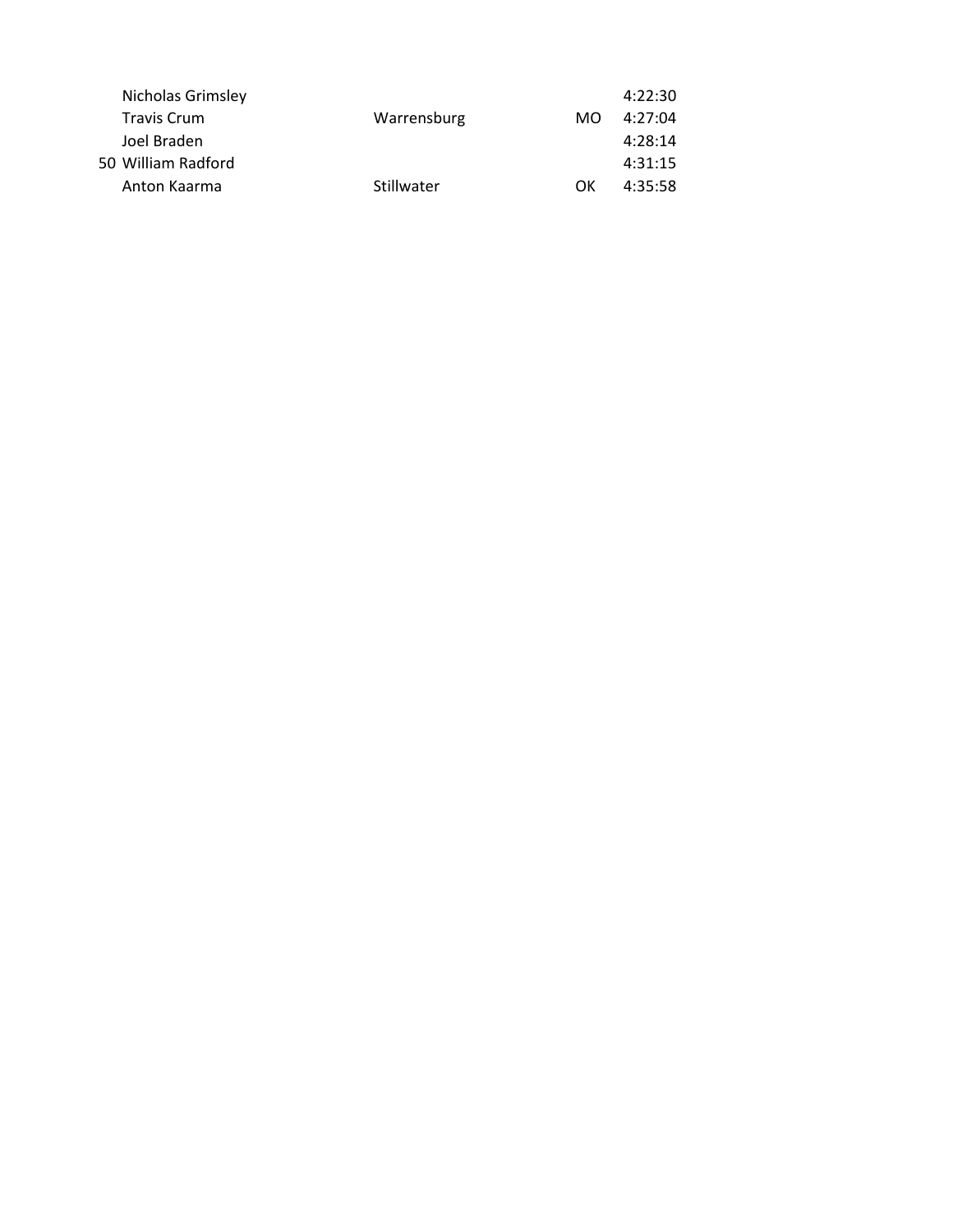| <b>Dennis Hinkamp</b>  |                      |           | 2:29:15 |
|------------------------|----------------------|-----------|---------|
| Jeff Mittelhauser      | Sedalia              | <b>MO</b> | 2:34:08 |
| <b>Tony Rodiez</b>     | Milwaukee            | WI        | 2:39:12 |
| <b>Tim Hendricks</b>   | Omaha                | <b>NE</b> | 2:44:30 |
| 5 Greg Carlberg        | Lincoln              | <b>NE</b> | 2:47:10 |
| Ralph Anievas          | Ft. Riley            | KS.       | 2:50:08 |
| <b>Bill Wirtz</b>      | St. Louis            | <b>MO</b> | 2:51:30 |
| Jay Birmingham         | Dayton               | <b>OH</b> | 2:51:57 |
| Augie Hirt             | McPherson            | <b>KS</b> | 2:52:14 |
| 10 Ken Beach           | Raytown              | <b>MO</b> | 2:52:20 |
| <b>Ken Geest</b>       | Kansas City          | <b>MO</b> | 2:52:40 |
| Josh Grotzinger        | Rocheport            | <b>MO</b> | 2:58:55 |
| David Craycraft        | Kansas City          | <b>MO</b> | 2:59:10 |
| <b>Fred Klinge</b>     |                      |           | 3:00:45 |
| 15 Scott Ogan          | Lawrence             | <b>KS</b> | 3:01:42 |
| Warren Lambert         | Marshall             | <b>MO</b> | 3:02:15 |
| <b>Bill Becker</b>     | Cape Girardeau       | <b>MO</b> | 3:03:06 |
| <b>Bill Silverberg</b> | <b>Overland Park</b> | KS.       | 3:03:55 |
| Dale Nielsen           | Lincoln              | <b>NE</b> | 3:08:33 |
| 20 Michael Hosokawa    |                      |           | 3:14:55 |
| <b>Tim Butler</b>      |                      |           | 3:15:41 |
| Robert Alsman          | Greenville           | IL        | 3:15:42 |
| <b>Keith Trivitt</b>   | Kirksville           | <b>MO</b> | 3:16:32 |
| John Schwartz          |                      |           | 3:18:00 |
| 25 Jason Blom          |                      |           | 3:26:31 |
| Tom Leonard            |                      |           | 3:27:09 |
| Mark Vandervelden      | <b>Kansas City</b>   | <b>MO</b> | 3:28:37 |
| Michael Hoff           |                      |           | 3:31:38 |
| Steven Mankofsky       |                      |           | 3:36:47 |
| 30 Bruce Maxey         | Mexico               | <b>MO</b> | 3:39:18 |
| <b>Matt Miller</b>     |                      |           | 3:40:16 |
| John Murphy            |                      |           | 3:43:41 |
| Jerry Kokesh           | Chesterfield         | <b>MO</b> | 3:44:00 |
| John Holak             | Greenville           | IL        | 3:45:56 |
| 35 Chris Ackerman      | Manhattan            | KS.       | 3:49:23 |
| Jonathan Mack          | Olathe               | KS.       | 3:49:27 |
| Will Harmon            | Indepence            | <b>MO</b> | 3:51:07 |
| Daniel Riegel          | Garland              | TX        | 3:51:48 |
| Ian Campbell           | Edmond               | OK        | 3:52:48 |
| 40 Jerry Young         | St. Louis            | <b>MO</b> | 3:55:08 |
| Dustin Seaman          |                      |           | 3:55:09 |
| <b>Craig Sanders</b>   | Kirkwood             | <b>MO</b> | 3:56:57 |
| Joe Schroeder          |                      |           | 3:57:00 |
| Rocky Gullardo         |                      |           | 3:59:35 |
| 45 Michael Schmutzuk   | Kansas City          | <b>MO</b> | 4:01:12 |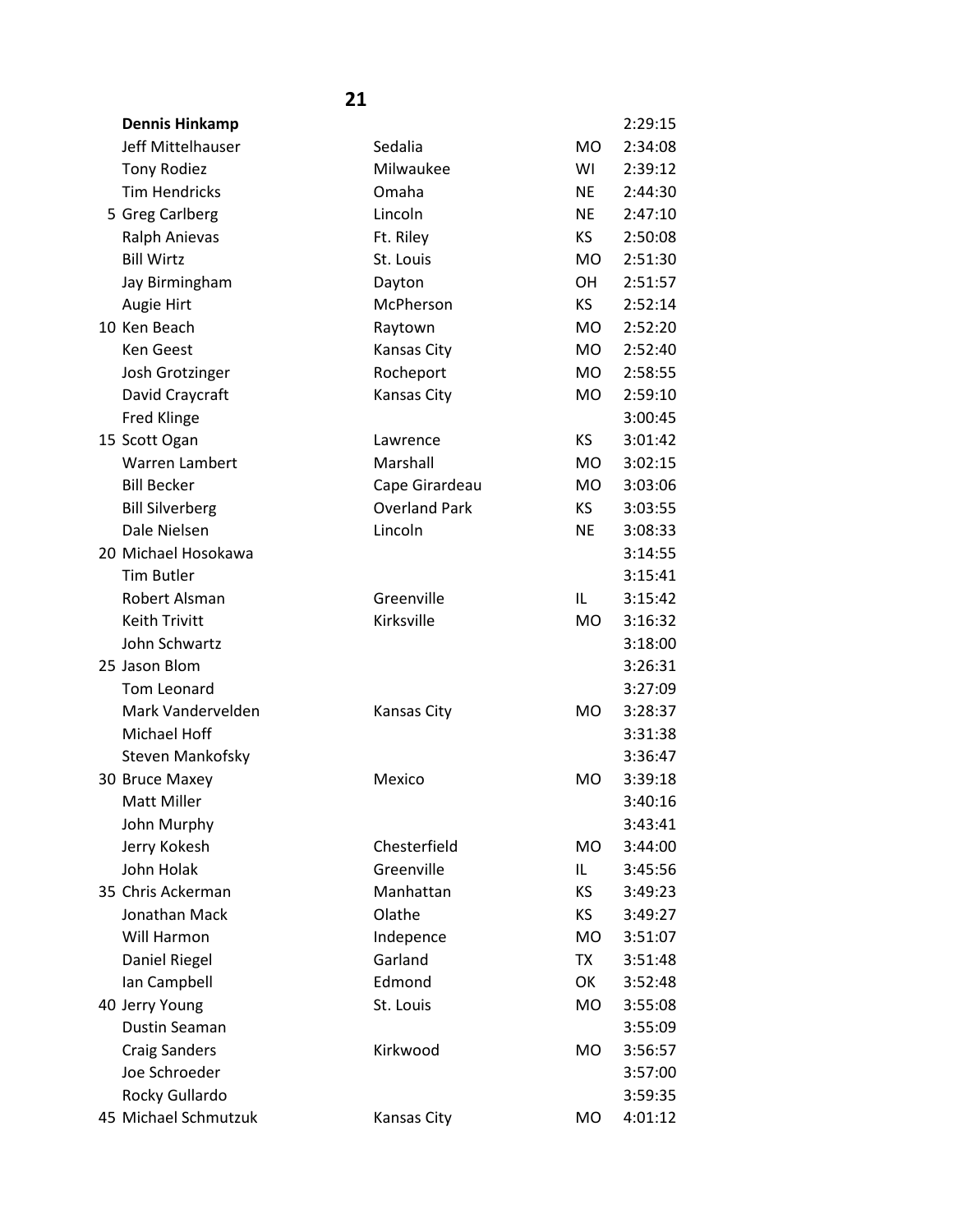| Kurt Killen<br>St. Joseph<br>MO.<br>Jim Chapin<br>St. Louis<br>MO.<br><b>Richard Cook</b><br>Granview<br>MO.<br>Florissant<br>50 Scott Simmons<br>MO. | <b>Travis Connelly</b> | Fenton | MO. | 4:02:56 |
|-------------------------------------------------------------------------------------------------------------------------------------------------------|------------------------|--------|-----|---------|
|                                                                                                                                                       |                        |        |     | 4:03:02 |
|                                                                                                                                                       |                        |        |     | 4:03:55 |
|                                                                                                                                                       |                        |        |     | 4:04:25 |
|                                                                                                                                                       |                        |        |     | 4:10:33 |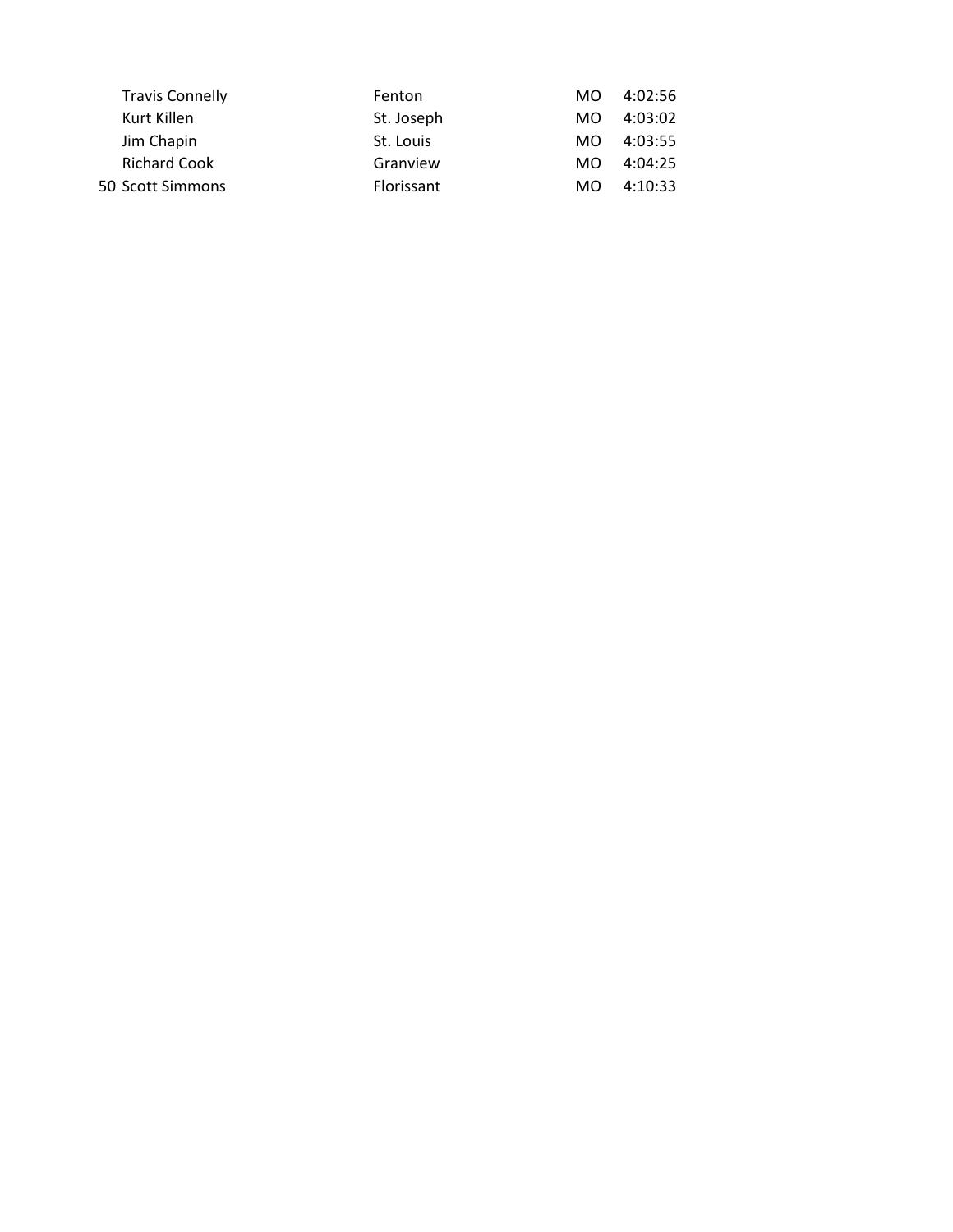| <b>Jeff Mittelhauser</b> |                      |                | 2:34:08 |
|--------------------------|----------------------|----------------|---------|
| Dan Hoxworth             |                      |                | 2:42:04 |
| <b>Tim Schmid</b>        | <b>Kansas City</b>   | <b>MO</b>      | 2:45:00 |
| Ivan Torres              | Hutchison            | KS             | 2:45:48 |
| 5 Matt Peters            |                      |                | 2:51:55 |
| Joseph Meyer             | Evansville           | IN             | 2:56:44 |
| Roy Wedge                | Lawrence             | KS.            | 2:57:47 |
| Dan Kacprowicz           | Springfield          | <b>MO</b>      | 2:59:01 |
| <b>Frank Curotto</b>     | St. Louis            | <b>MO</b>      | 3:00:18 |
| 10 Lou Fritz             | Verdon               | <b>NE</b>      | 3:00:37 |
| Jay Birmingham           | Dayton               | <b>OH</b>      | 3:01:02 |
| Louis Naeger             | <b>Ste Genevieve</b> | <b>MO</b>      | 3:02:04 |
| <b>Trent Horton</b>      | Lawrence             | <b>KS</b>      | 3:02:35 |
| <b>Patrick Youmans</b>   | Springfield          | <b>MO</b>      | 3:03:15 |
| 15 Ken Geest             | Kansas City          | <b>MO</b>      | 3:11:00 |
| <b>Tim Butler</b>        |                      |                | 3:11:40 |
| <b>Chandler Gruener</b>  |                      |                | 3:11:50 |
| Chris Zinselmeier        |                      |                | 3:12:15 |
| Mark Kelty               |                      |                | 3:14:10 |
| 20 Wallace Wood          | Pittsburg            | <b>KS</b>      | 3:14:22 |
| <b>Chris Moeller</b>     | Florissant           | <b>MO</b>      | 3:17:01 |
| Ron Sellmeyer            | Kansas City          | <b>MO</b>      | 3:17:55 |
| Jerry Kokesh             | Chesterfield         | <b>MO</b>      | 3:19:33 |
| Marty Hoffman            | Rolla                | <b>MO</b>      | 3:21:09 |
| 25 Scott Simmons         | Florissant           | <b>MO</b>      | 3:21:22 |
| Jonathan Katz            | New London           | <b>CT</b>      | 3:23:34 |
| <b>Scott Summers</b>     |                      |                | 3:26:17 |
| Joshua McGinnis          |                      |                | 3:26:23 |
| Jim Emmert               |                      |                | 3:26:56 |
| 30 Ben Welch             | Parnell              | <b>MO</b>      | 3:28:04 |
| <b>Robert McDavid</b>    |                      |                | 3:28:43 |
| Stephen Hahn             |                      |                | 3:29:21 |
| Mark Lanier              |                      |                | 3:29:31 |
| Jason Roberts            | Springfield          | M <sub>O</sub> | 3:30:46 |
| 35 Jeff Gibson           |                      |                | 3:30:58 |
| <b>Jeff Pauls</b>        |                      |                | 3:31:24 |
| John Wilson              |                      |                | 3:33:03 |
| Daniel Delehanty         | Manhattan            | KS             | 3:33:06 |
| <b>Matthew Westfall</b>  |                      |                | 3:38:55 |
| 40 Jared Osterloh        | Manchester           | <b>MO</b>      | 3:39:20 |
| Aaron McMurray           |                      |                | 3:39:39 |
| John Hemphill            |                      |                | 3:44:44 |
| Joe Schroeder            |                      |                | 3:44:46 |
| Pat O'Laughlin           |                      |                | 3:44:57 |
| 45 Bentley Ritchie       | St. Louis            | M <sub>O</sub> | 3:46:53 |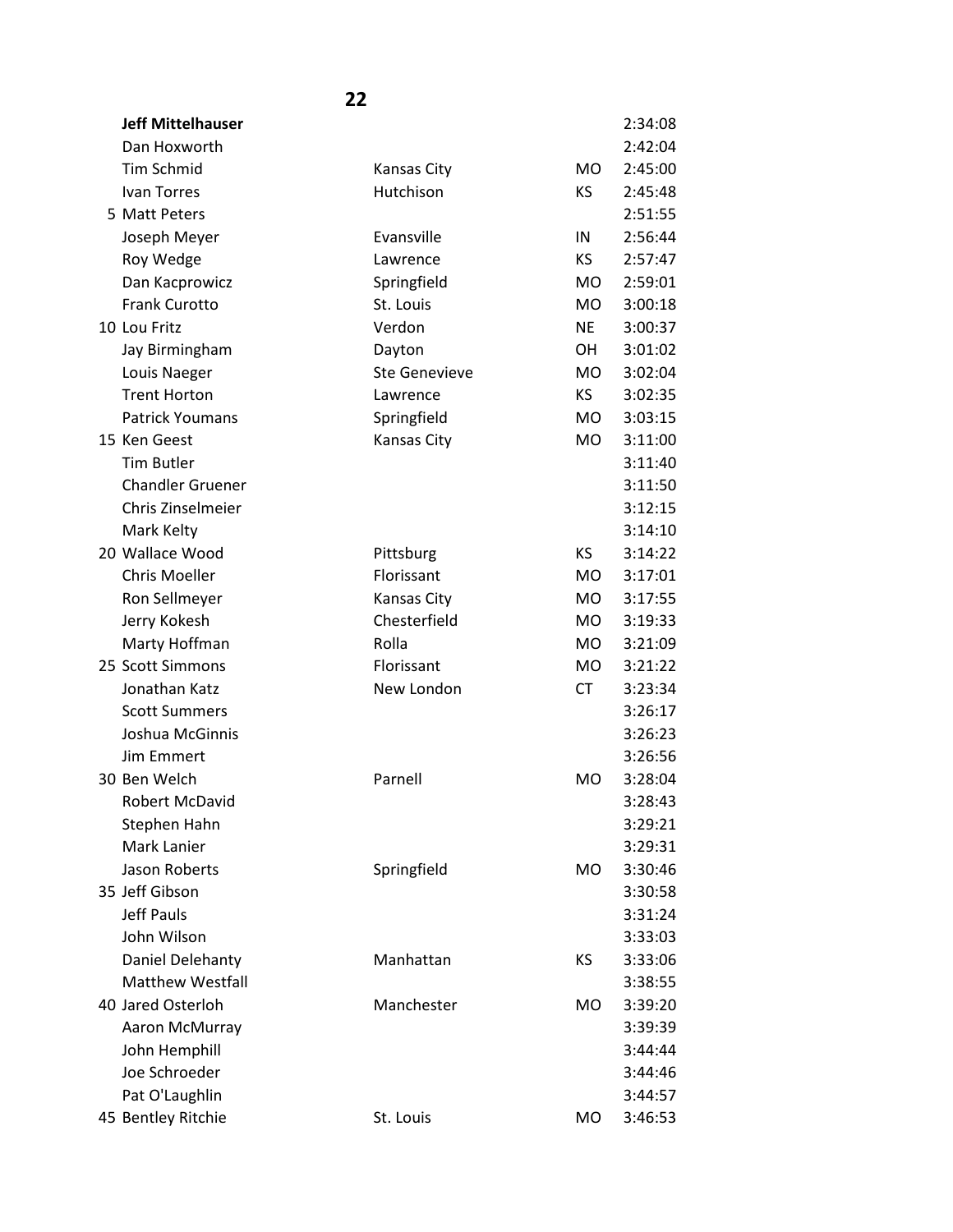| <b>Bryan Gunner</b>  |                  |     | 3:49:08 |
|----------------------|------------------|-----|---------|
| <b>Winston Reid</b>  | Kansas City      | MO. | 3:49:41 |
| <b>Steve Pingree</b> | Ft. Leonard Wood | MO  | 3:53:25 |
| John Bennett         |                  |     | 3:55:26 |
| 50 John Hunt         |                  |     | 3:56:01 |
| Denver White         | Springfield      | MO. | 3:56:15 |
| William Radford III  | Poplar Bluff     | MO  | 3:56:49 |
|                      |                  |     |         |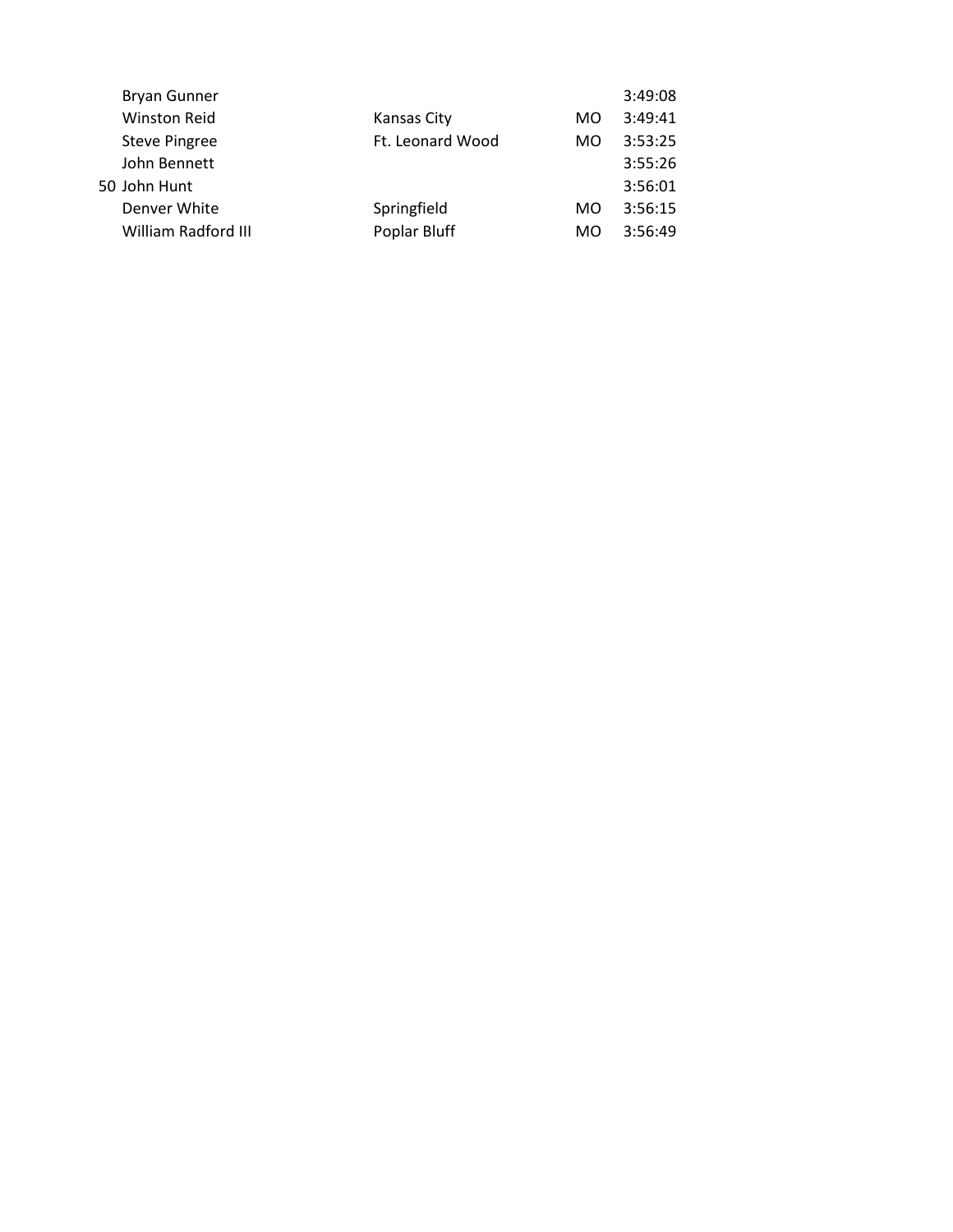| <b>Steve Fisher</b>       |                     |           | 2:35:32 |
|---------------------------|---------------------|-----------|---------|
| <b>Austin Jacobs</b>      | Springfield         | MO        | 2:39:38 |
| Al Settle                 |                     |           | 2:42:03 |
| Robert Steven Cline       | Burlington          | IA        | 2:43:58 |
| 5 Tim Hendricks           | Omaha               | <b>NE</b> | 2:45:45 |
| Joel Cambron              | Coffeyville         | <b>KS</b> | 2:46:59 |
| <b>Brian Harrington</b>   | Killeen             | TX        | 2:48:09 |
| <b>Frank Curotto</b>      | St. Louis           | <b>MO</b> | 2:51:30 |
| Lou Fritz                 | Verdon              | <b>NE</b> | 2:53:07 |
| 10 Nate Guthals           | <b>Roeland Park</b> | KS.       | 2:56:09 |
| Joseph Meyer              | Evansville          | IN        | 2:57:01 |
| Ben Welch                 | Parnell             | <b>MO</b> | 2:58:17 |
| Mike Kelty                |                     |           | 2:58:41 |
| Joe Rice                  | Kansas City         | <b>MO</b> | 2:59:09 |
| 15 Cobb Young             | Carthage            | <b>MO</b> | 3:01:42 |
| Ken Katzer                | Lincoln             | <b>NE</b> | 3:02:06 |
| <b>Michael Pierce</b>     | St. Louis           | <b>MO</b> | 3:06:55 |
| Danny Baird               | Independence        | <b>MO</b> | 3:07:15 |
| <b>Welch Suggs</b>        |                     |           | 3:07:16 |
| 20 Jerry Kokesh           | Manchester          | <b>MO</b> | 3:11:15 |
| James Maxwell             |                     |           | 3:16:54 |
| John Hurst                | Villa Ridge         | <b>MO</b> | 3:22:26 |
| John Hemphill             |                     |           | 3:22:32 |
| <b>Tom Moore</b>          |                     |           | 3:22:44 |
| 25 Chad Johnson           | Leawood             | KS        | 3:22:45 |
| Pat O'Laughlin            |                     |           | 3:23:10 |
| <b>Robert Lewis</b>       | Edwardsville        | IL        | 3:23:20 |
| Loren Garske              | St. Paul            | MN        | 3:24:59 |
| Patrick McGranahan        | Ft. Riley           | KS        | 3:27:40 |
| <b>30 Thomas McGinnis</b> |                     |           | 3:29:31 |
| Mark Stahlhuth            |                     |           | 3:31:13 |
| Luke Schweizer            |                     |           | 3:31:45 |
| Mike Lairmore             |                     |           | 3:31:48 |
| Michael Walther           |                     |           | 3:33:29 |
| 35 Michael Hage           |                     |           | 3:34:00 |
| <b>Winston Reid</b>       |                     |           | 3:34:11 |
| <b>Brian Pugh</b>         | Stillwater          | OK        | 3:35:09 |
| Ethan Inman               | Arnold              | <b>MO</b> | 3:35:27 |
| <b>Brad Frederick</b>     | Nashville           | TN        | 3:37:52 |
| Michael Patterson         | Prairie Village     | KS.       | 3:38:04 |
| 40 Jay Leek               | Ft. Scott           | KS        | 3:38:54 |
| David Spencer             | Independence        | <b>MO</b> | 3:39:04 |
| Dick Moe                  |                     |           | 3:39:25 |
| Mario Urbaneja            |                     |           | 3:41:14 |
| <b>Robert Steidley</b>    | Stillwater          | OK        | 3:43:04 |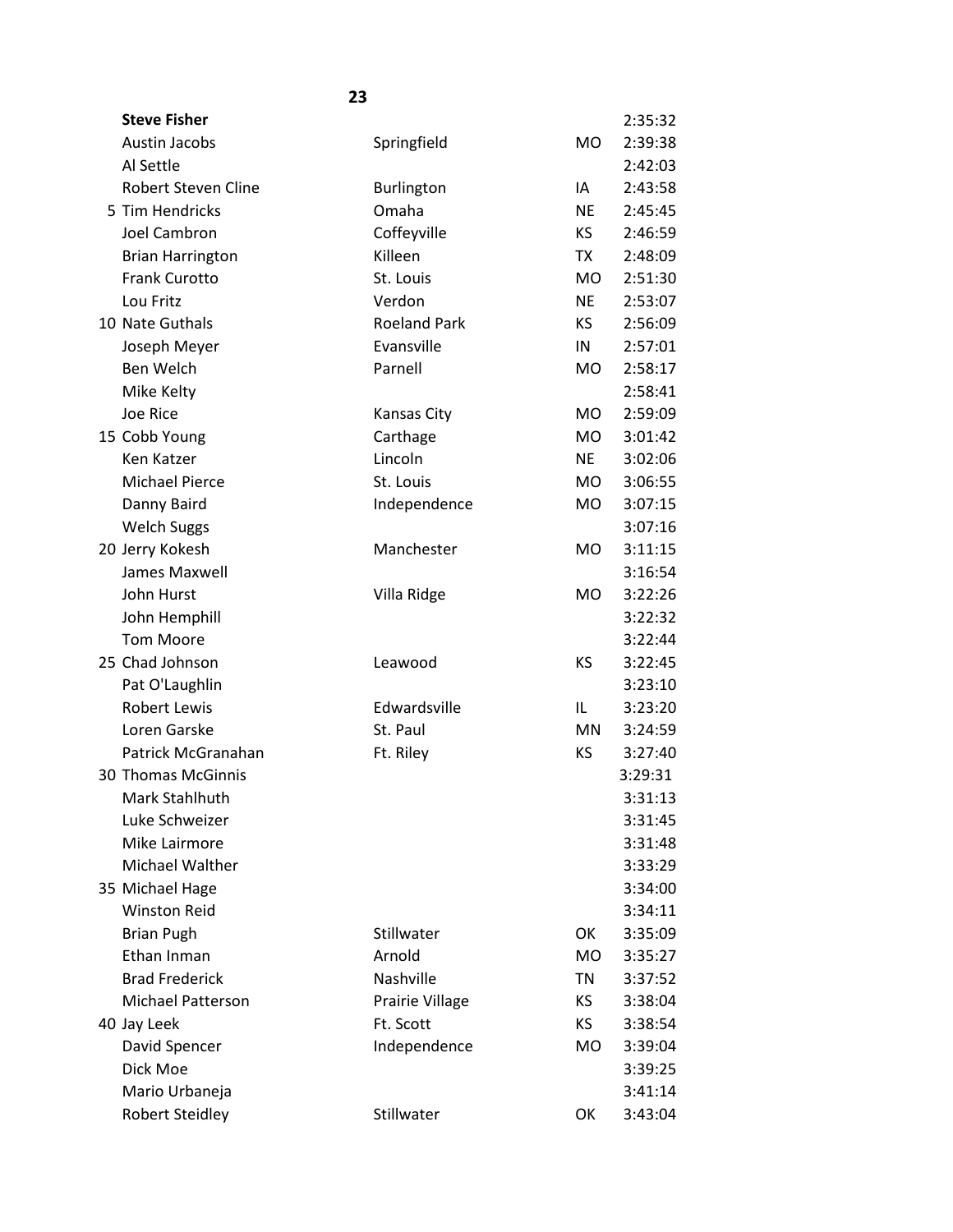| 45 Bill Becker       | Cape Girardeau | MO  | 3:43:09 |
|----------------------|----------------|-----|---------|
| Lubin Duque          |                |     | 3:43:53 |
| Samuel Barry         |                |     | 3:44:30 |
| Ryan Blansett        |                |     | 3:45:24 |
| <b>Tyler Matheny</b> | Bixby          | OK  | 3:46:36 |
| 50 Richard Goering   | Agency         | ΙA  | 3:49:29 |
| Frank Murphy         | St. Louis      | MO. | 3:49:30 |
| Mike Walther         |                |     | 3:50:28 |
| <b>William Paul</b>  |                |     | 3:50:39 |
|                      |                |     |         |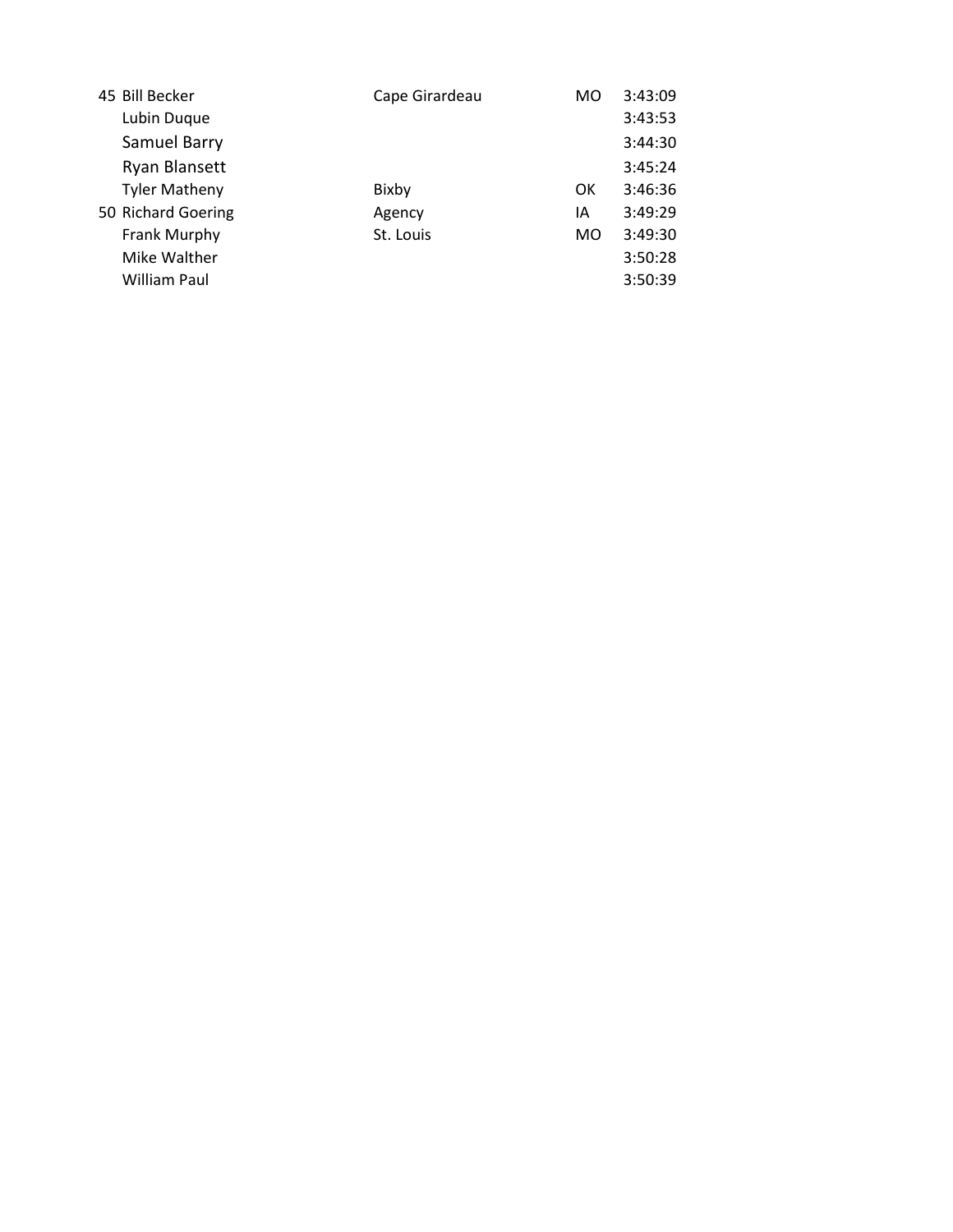| Nathan Keown               | <b>Kansas City</b>    | <b>MO</b> | 2:33:04 |
|----------------------------|-----------------------|-----------|---------|
| <b>Robert Steven Cline</b> | Burlington            | IA        | 2:35:36 |
| <b>Eric Peters</b>         | Prairie Village       | <b>KS</b> | 2:38:24 |
| Ian Frazier                | <b>Kansas City</b>    | <b>MO</b> | 2:42:10 |
| 5 Shawn Standridge         | Gladstone             | <b>MO</b> | 2:47:14 |
| Lou Fritz                  | Verdon                | <b>NE</b> | 2:47:19 |
| Dan Hoxworth               |                       |           | 2:48:00 |
| Joseph Meyer               | Evansville            | IN        | 2:49:56 |
| Tom Snyder                 | Lincoln               | <b>NE</b> | 2:55:00 |
| 10 Bob Hunerdosse          | Macon                 | <b>MO</b> | 2:55:41 |
| <b>Bruce Maxey</b>         | Mexico                | <b>MO</b> | 2:56:09 |
| Rob Schloegel              |                       |           | 2:57:06 |
| Doug Bellows               |                       |           | 2:57:12 |
| Pat Herrigan               | <b>Kansas City</b>    | <b>MO</b> | 2:58:10 |
| 15 Alan Kline              | Alma                  | <b>MO</b> | 2:59:46 |
| John Venner                | Kirksville            | <b>MO</b> | 3:00:15 |
| Joe Dickman                | Clayton               | <b>MO</b> | 3:01:10 |
| Mike Fields                | King of Prussia       | PA        | 3:02:00 |
| <b>Bill Wirtz</b>          | St. Louis             | <b>MO</b> | 3:02:04 |
| 20 Cobb Young              | Carthage              | <b>MO</b> | 3:02:43 |
| Jerry Kokesh               | Manchester            | <b>MO</b> | 3:05:45 |
| Daniel Davidson            |                       |           | 3:05:47 |
| <b>Tom Rice</b>            |                       |           | 3:06:33 |
| Jay Birmingham             | Dayton                | <b>OH</b> | 3:07:47 |
| 25 Jon Herbert             | Springfield           | <b>MO</b> | 3:09:49 |
| <b>Tom Moore</b>           |                       |           | 3:12:32 |
| Jack Cherewatti            | Amherst               | MA        | 3:12:41 |
| <b>Lynnard Phipps</b>      | <b>Council Bluffs</b> | IA        | 3:14:04 |
| C. J. Mueller              |                       |           | 3:14:30 |
| 30 Mark Castelli           | Arnold                | <b>MO</b> | 3:14:40 |
| Michael Watterson          |                       |           | 3:15:18 |
| Jeff Smith                 |                       |           | 3:19:46 |
| <b>Matt Novak</b>          |                       |           | 3:20:51 |
| Michael Hoge               |                       |           | 3:22:40 |
| 35 John Tenny              |                       |           | 3:27:01 |
| Dru Dixon                  |                       |           | 3:28:59 |
| Simon Rose                 |                       |           | 3:30:45 |
| <b>Barry Schneider</b>     |                       |           | 3:31:30 |
| Paul Mingo                 | Atlanta               | GA        | 3:33:20 |
| 40 Zachary Aughtman        | Loose Creek           | <b>MO</b> | 3:34:07 |
| Henry Grubb                | Kansas City           | <b>MO</b> | 3:36:38 |
| Darrell Shelton            | <b>Belleville</b>     | IL        | 3:37:16 |
| Robert Kogel               |                       |           | 3:37:28 |
| John Turner                | <b>Webster Groves</b> | <b>MO</b> | 3:37:35 |
| 45 Jeff Hauswald           | Corydon               | <b>TN</b> | 3:40:45 |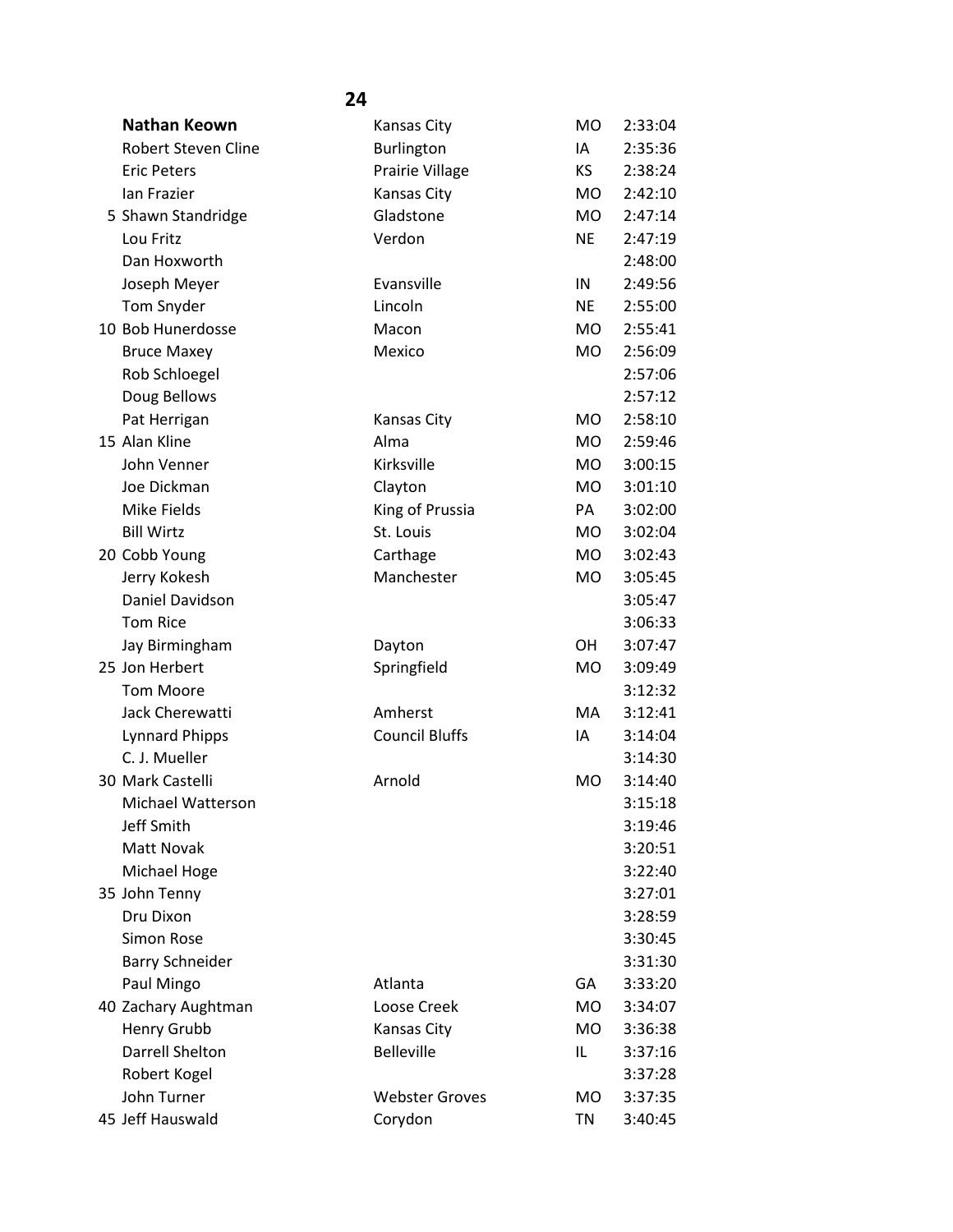|                          | Cameron                      | MO. | 3:41:16 |
|--------------------------|------------------------------|-----|---------|
| David Smith              |                              |     | 3:42:21 |
| <b>Trent Twiestmeyer</b> | Kansas City                  | MO. | 3:43:03 |
| John Bennett             |                              |     | 3:43:10 |
|                          |                              |     | 3:43:46 |
|                          | Gary Wood<br>50 Robert McKee |     |         |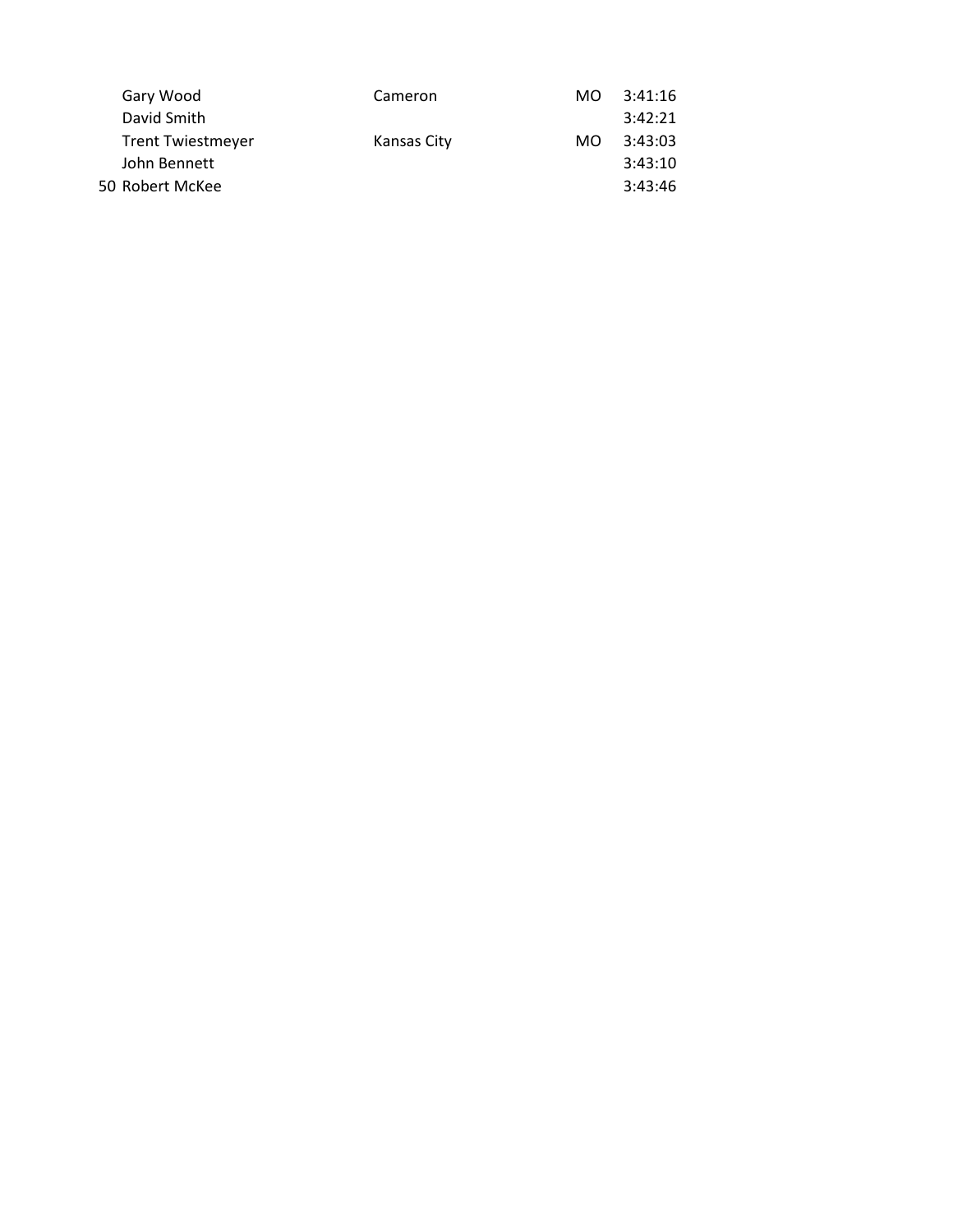| Lynn Lee                   | Exira                  | ΙA        | 2:41:47 |
|----------------------------|------------------------|-----------|---------|
| Martin Smith               | Cedar Rapids           | ΙA        | 2:42:39 |
| <b>Tom Goss</b>            | Springfield            | <b>MO</b> | 2:42:40 |
| <b>Robert Steven Cline</b> | Burlington             | IA        | 2:43:47 |
| 5 Ken Katzer               | Lincoln                | <b>NE</b> | 2:44:05 |
| Shawn Standridge           | Gladstone              | <b>MO</b> | 2:44:27 |
| Michael McCulloch          | Raytown                | <b>MO</b> | 2:44:30 |
| Ben Welch                  |                        |           | 2:45:28 |
| Hayden Legg                |                        |           | 2:46:42 |
| 10 Lou Fritz               | Verdon                 | <b>NE</b> | 2:47:09 |
| <b>Tim Hendricks</b>       | Omaha                  | <b>NE</b> | 2:47:42 |
| Carl Owczarzak             | Kansas City            | <b>MO</b> | 2:50:27 |
| Eric Bunch                 |                        |           | 2:51:14 |
| Maxwell Schuman            | Springfield            | <b>MO</b> | 2:51:50 |
| 15 John Venner             | Kirksville             | <b>MO</b> | 2:52:45 |
| Trevor Johannsen           | Lawrence               | KS.       | 2:54:06 |
| Matt Lucas                 | Moberly                | <b>MO</b> | 2:54:38 |
| <b>Tim Butler</b>          |                        |           | 2:55:11 |
| Gene Somer                 | Curtis                 | <b>NE</b> | 2:55:56 |
| 20 John Rose               | LaCrosse               | KS        | 2:56:27 |
| Gary Oringderff            |                        |           | 2:57:07 |
| Dan Schreck                | Omaha                  | <b>NE</b> | 2:57:20 |
| Dale Nielsen               | <b>Brainerd</b>        | MN        | 2:57:33 |
| Gary Schapper              | St. Louis              | <b>MO</b> | 2:58:48 |
| 25 Derek Griffiths         | Cincinnati             | <b>OH</b> | 2:59:41 |
| Larry Aduddell             | Tulsa                  | OK        | 3:00:02 |
| <b>Steve Cole</b>          | St. Louis              | <b>MO</b> | 3:01:48 |
| <b>Bruce Gilbert</b>       | <b>Overland Park</b>   | KS.       | 3:03:30 |
| Jerry Kokesh               | Manchester             | <b>MO</b> | 3:04:55 |
| 30 Tom Ellis               | Mt. Rainier            | MD        | 3:04:59 |
| Devin Cory                 | Scottsdale             | AZ        | 3:05:14 |
| <b>Bob Hunerdosse</b>      | Macon                  | MO        | 3:05:59 |
| Pete Pastoret              |                        |           | 3:07:03 |
| <b>Bob Elliott</b>         |                        |           | 3:07:06 |
| 35 Joe Dickmann            | <b>University City</b> | MO        | 3:08:02 |
| David Johns                |                        |           | 3:08:25 |
| <b>William Craig</b>       | St. Louis              | MO        | 3:11:24 |
| <b>Spencer Engel</b>       | St. Louis              | MO        | 3:12:09 |
| Pat Brown                  |                        |           | 3:13:03 |
| 40 Tom Whalen              |                        |           | 3:13:39 |
| Dean Neal                  | <b>Success</b>         | MO        | 3:14:07 |
| Mike Walther               |                        |           | 3:14:36 |
| Frank Curotto              | Kirkwood               | MO        | 3:14:54 |
| Stephen Garcia             | Springfield            | MO.       | 3:17:16 |
| 45 Roger Smith             | Parma                  | MO        | 3:17:48 |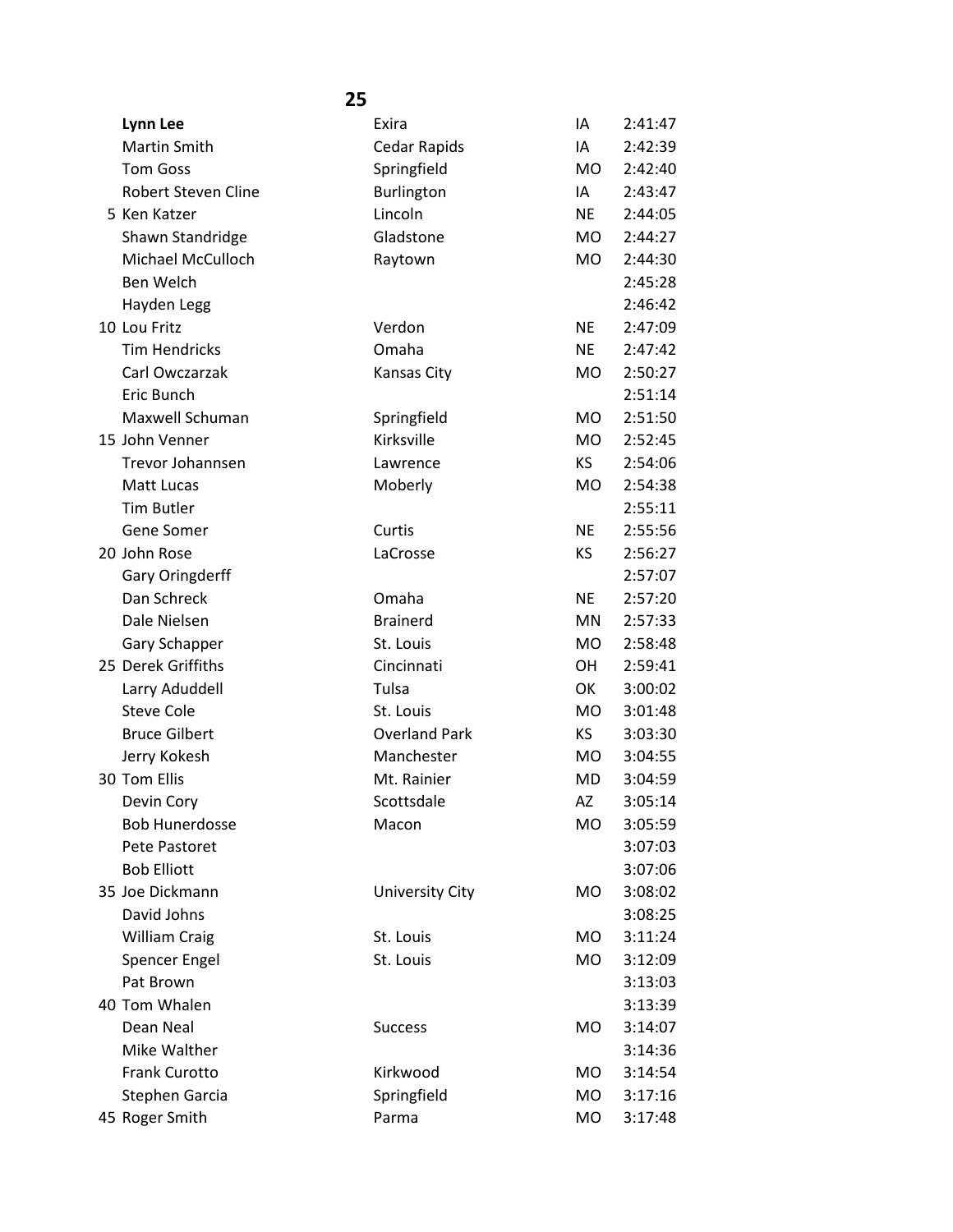| Dwain Akins             |                       |     | 3:17:51 |
|-------------------------|-----------------------|-----|---------|
| <b>Bob McKee</b>        |                       |     | 3:19:44 |
| <b>Brad Anderson</b>    | Newton                | KS. | 3:19:56 |
| <b>Richard Pycior</b>   | Kansas City           | MO. | 3:20:09 |
| 50 Don Bagby            | <b>Brookfield</b>     | MO. | 3:20:17 |
| Johnnie Hurst           | St. Louis             | MO. | 3:20:55 |
| John Brockman           |                       |     | 3:24:05 |
| <b>Lynnard Phipps</b>   | <b>Council Bluffs</b> | IA  | 3:24:37 |
| <b>McClain Thompson</b> |                       |     | 3:24:48 |
| 55 Pat O'Laughlin       |                       |     | 3:25:17 |
| Michael Moore           |                       |     | 3:26:02 |
| John Wright             | Ft. Leavenworth       | KS. | 3:26:15 |
| Chris Cook              |                       |     | 3:27:12 |
| Al Klein                | Alma                  | MO. | 3:27:20 |
| 60 Kyle Cook            |                       |     | 3:27:28 |
| <b>Scott Simmons</b>    | <b>Webster Groves</b> | MO. | 3:28:43 |
| Jack Wallace            |                       |     | 3:29:04 |
| Mark Dopp               |                       |     | 3:29:12 |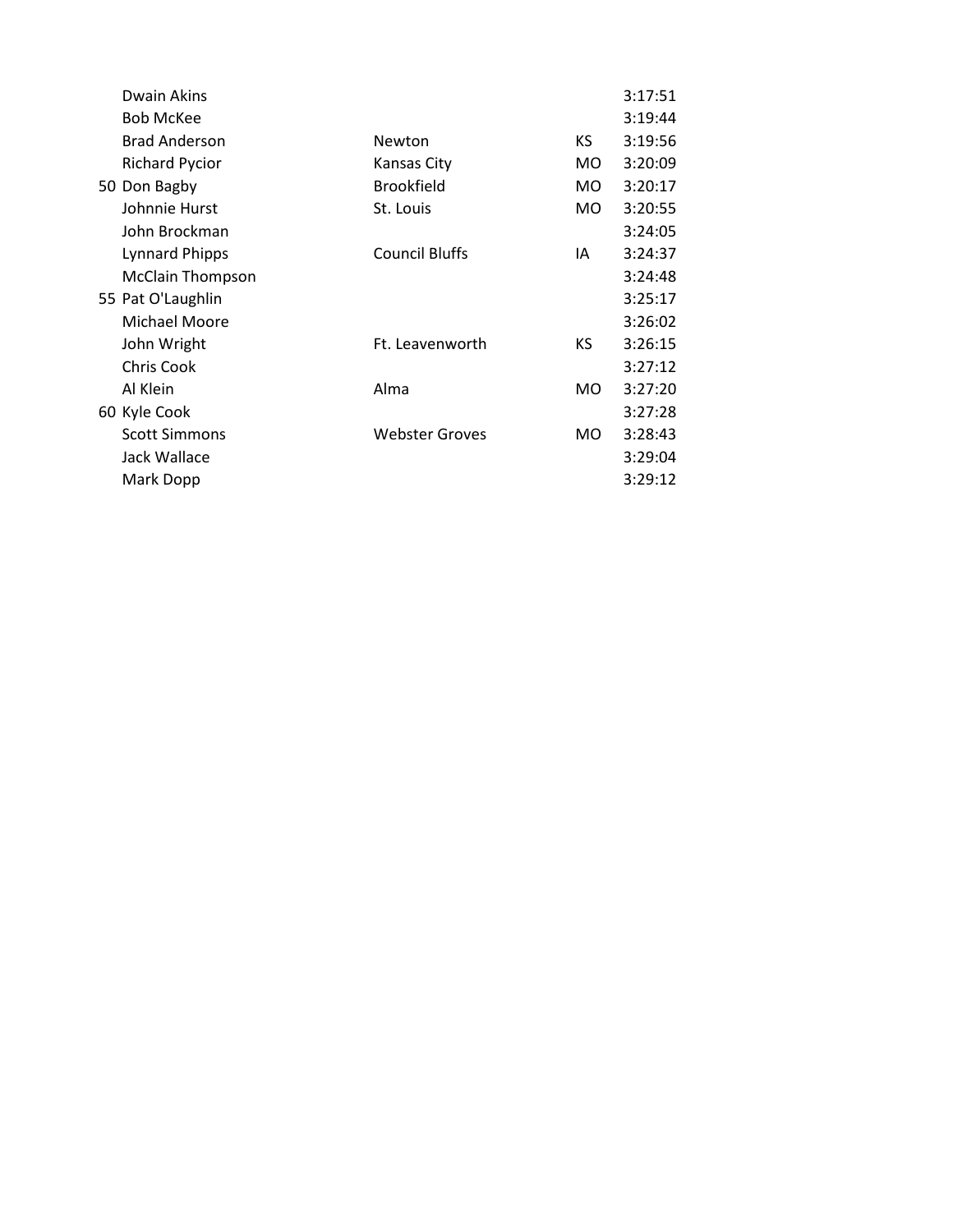| <b>Robert Steven Cline</b> | Burlington          | IA             | 2:35:33 |
|----------------------------|---------------------|----------------|---------|
| Jon Herbert                | Springfield         | <b>MO</b>      | 2:42:40 |
| R. Lion Caldwell           | Galveston           | TX             | 2:43:09 |
| Gary Schapper              | St. Louis           | <b>MO</b>      | 2:44:00 |
| 5 Rick Katz                |                     |                | 2:44:32 |
| <b>Tim Hendricks</b>       | Omaha               | <b>NE</b>      | 2:46:15 |
| Carl Owczarzak             | Kansas City         | <b>KS</b>      | 2:46:48 |
| Shawn Standridge           | Gladstone           | <b>MO</b>      | 2:48:50 |
| Sandy Lawrence             |                     |                | 2:50:08 |
| 10 Lou Fritz               | Verdon              | <b>NE</b>      | 2:50:30 |
| Sam Nesbit                 | <b>Granite City</b> | IL.            | 2:50:58 |
| Gene Somer                 | Curtis              | <b>NE</b>      | 2:51:10 |
| <b>Denton Childs</b>       |                     |                | 2:52:15 |
| Joe Dickman                | Clayton             | <b>MO</b>      | 2:52:27 |
| 15 Michael English         | Prairie Village     | <b>KS</b>      | 2:54:20 |
| <b>Kevin Lambert</b>       | Kansas City         | <b>MO</b>      | 2:54:44 |
| David Dobkowski            | St. Louis           | <b>MO</b>      | 2:55:34 |
| James Vedder               | Madison             | WI             | 2:56:36 |
| Cobb Young                 | Springfield         | <b>MO</b>      | 2:57:15 |
| 20 Dean Neal               | <b>Success</b>      | <b>MO</b>      | 2:58:07 |
| Jerry Kokesh               | Manchester          | <b>MO</b>      | 2:59:19 |
| Johnny Hurst               | St. Louis           | <b>MO</b>      | 2:59:33 |
| David Johns                |                     |                | 2:59:40 |
| Larry Swanson              | Loves Park          | IL             | 2:59:55 |
| 25 Chris Cook              |                     |                | 3:00:52 |
| <b>Thom Wilkins</b>        | Kansas City         | <b>MO</b>      | 3:01:25 |
| John Hawkins               | Omaha               | <b>NE</b>      | 3:02:35 |
| John Ostroot               |                     |                | 3:04:10 |
| <b>Scott Mittelstadt</b>   |                     |                | 3:07:11 |
| 30 Pat O'Laughlin          |                     |                | 3:08:01 |
| Jewell Carpenter           | <b>Kansas City</b>  | M <sub>O</sub> | 3:09:22 |
| Lance Bollinger            |                     |                | 3:10:52 |
| Mike Walther               |                     |                | 3:12:17 |
| Dan Davidson               |                     |                | 3:12:40 |
| 35 Greg Skochko            | Wayne               | PA             | 3:14:57 |
| Paul Waverling             |                     |                | 3:15:55 |
| Roger Smith                | Ft. Collins         | CO             | 3:16:45 |
| David Petty                |                     |                | 3:16:56 |
| Joe Johnston               |                     |                | 3:18:03 |
| 40 Don Carman              |                     |                | 3:18:12 |
| <b>Travis Bourbon</b>      | Lee's Summit        | <b>MO</b>      | 3:21:15 |
| <b>Tom Martin</b>          | Toledo              | OH             | 3:22:39 |
| <b>Darrell Shelton</b>     | St. Louis           | <b>MO</b>      | 3:22:43 |
| Dave Berry                 | Bartonville         | IL             | 3:23:00 |
| 45 Kevin Van Dyne          | Springfield         | MO             | 3:24:17 |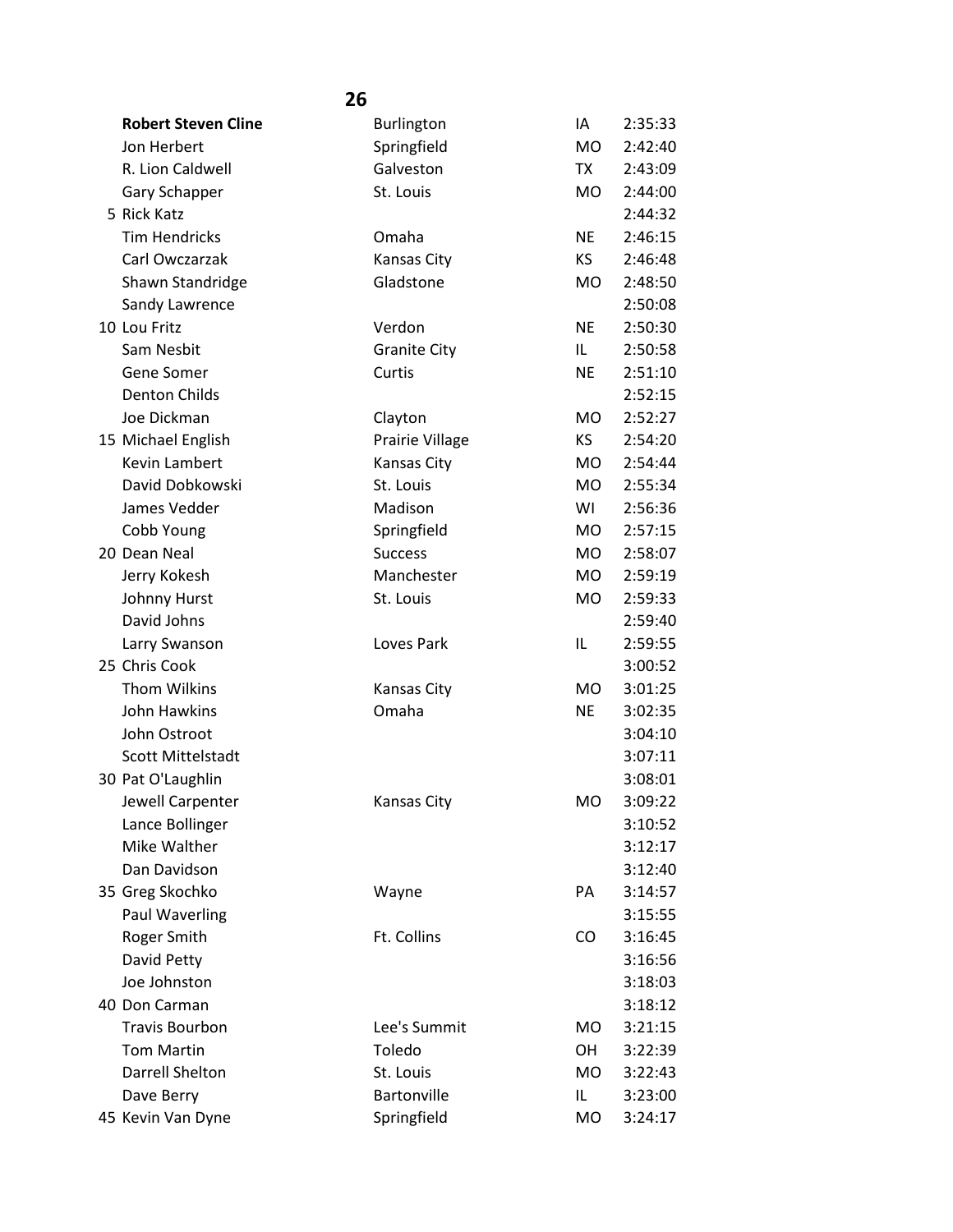| Nick Lindsay         | Trov        | MO. | 3:24:26 |
|----------------------|-------------|-----|---------|
| Peter Sprengelmeyer  |             |     | 3:25:37 |
| Peter Madsen         | Champaign   | IL  | 3:26:53 |
| <b>Blake Brooks</b>  |             |     | 3:27:23 |
| 50 Zachary Van Black | Austin      | TX  | 3:28:05 |
| Jim Davis            | Warrensburg | MO  | 3:29:01 |
| Mark Yanoski         |             |     | 3:29:03 |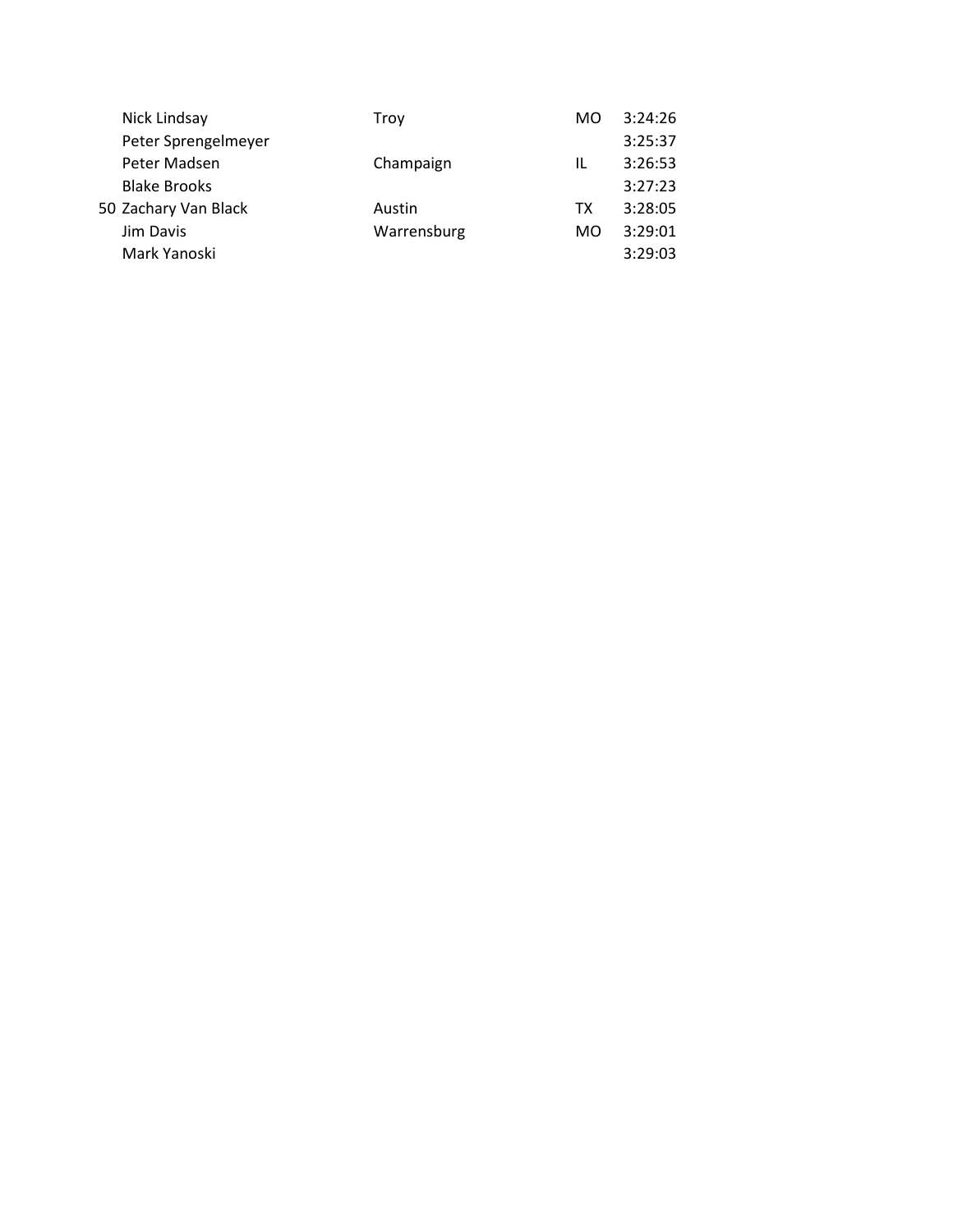| <b>Griffin Humphreys</b> | <b>Beaverton</b>    | OR        | 2:39:38 |
|--------------------------|---------------------|-----------|---------|
| <b>Denton Childs</b>     |                     |           | 2:37:18 |
| <b>Rick Katz</b>         | <b>Boulder</b>      | CO        | 2:38:09 |
| Randy Cook               | Liberal             | <b>KS</b> | 2:39:17 |
| 5 Rex Power              |                     |           | 2:39:24 |
| <b>Daniel Stults</b>     | St. Louis           | <b>MO</b> | 2:42:12 |
| Carl Owczarzak           | Kansas City         | MO        | 2:42:41 |
| <b>Tim Hendricks</b>     | Omaha               | <b>NE</b> | 2:43:40 |
| <b>Charles Stewart</b>   | <b>Broken Arrow</b> | OK        | 2:43:59 |
| 10 Ron Daws              | Minneapolis         | <b>MN</b> | 2:47:27 |
| Matt Laye                |                     |           | 2:47:28 |
| Mark Volek               |                     |           | 2:47:45 |
| Frank Curotto            | St. Louis           | <b>MO</b> | 2:48:17 |
| <b>Vernon Darling</b>    |                     |           | 2:50:13 |
| 15 Martin Smith          | Cedar Rapids        | IA        | 2:50:55 |
| Tom Snyder               | Lincoln             | <b>NE</b> | 2:51:15 |
| <b>Kim Proctor</b>       | <b>AUSTRALIA</b>    |           | 2:51:25 |
| David Dobkowski          | St. Louis           | <b>MO</b> | 2:52:10 |
| <b>Frank Curotto</b>     | Kirkwood            | <b>MO</b> | 2:52:22 |
| 20 Leland McCrary        | Florissant          | MO        | 2:53:46 |
| Kyle Minnich             | Van Wert            | OН        | 2:55:24 |
| Mike Wheeler             | <b>Kansas City</b>  | <b>MO</b> | 2:55:58 |
| Lou Fritz                | Verdon              | <b>NE</b> | 3:01:14 |
| Mike Chaffee             | Prairie Village     | KS        | 3:01:42 |
| 25 Ken Beach             | Raytown             | <b>MO</b> | 3:01:52 |
| Tom Walsh                | Hannibal            | MO        | 3:03:10 |
| <b>Todd Beaverson</b>    | Moberly             | <b>MO</b> | 3:03:55 |
| Dru Dixon                | Kansas City         | <b>MO</b> | 3:04:12 |
| John Rose                | LaCrosse            | KS        | 3:04:41 |
| 30 Rich Todd             | Ft. Leonard Wood    | <b>MO</b> | 3:05:07 |
| Jonathan Yoch            | Collinsville        | IL        | 3:06:11 |
| Steven Holt              |                     |           | 3:06:40 |
| <b>Eric Anderson</b>     |                     |           | 3:07:11 |
| Hayden Legg              |                     |           | 3:07:18 |
| 35 Elliott Usher         | Iowa City           | IA        | 3:07:24 |
| <b>Frank Macmillan</b>   | Durham              | <b>NC</b> | 3:08:41 |
| Kevin Stone              |                     |           | 3:09:36 |
| Joe Guffey               |                     |           | 3:10:32 |
| Jimmy Wewer              | Alexandria          | VA        | 3:14:03 |
| 40 Darrell Shelton       | <b>Belleville</b>   | IL        | 3:14:13 |
| Willy Heinrich           |                     |           | 3:14:31 |
| Pat O'Laughlin           |                     |           | 3:16:24 |
| Chris Cook               |                     |           | 3:16:40 |
| <b>Kevin Sigrist</b>     | St. Charles         | MO        | 3:17:44 |
| 45 Denis Vaillancourt    |                     |           | 3:17:55 |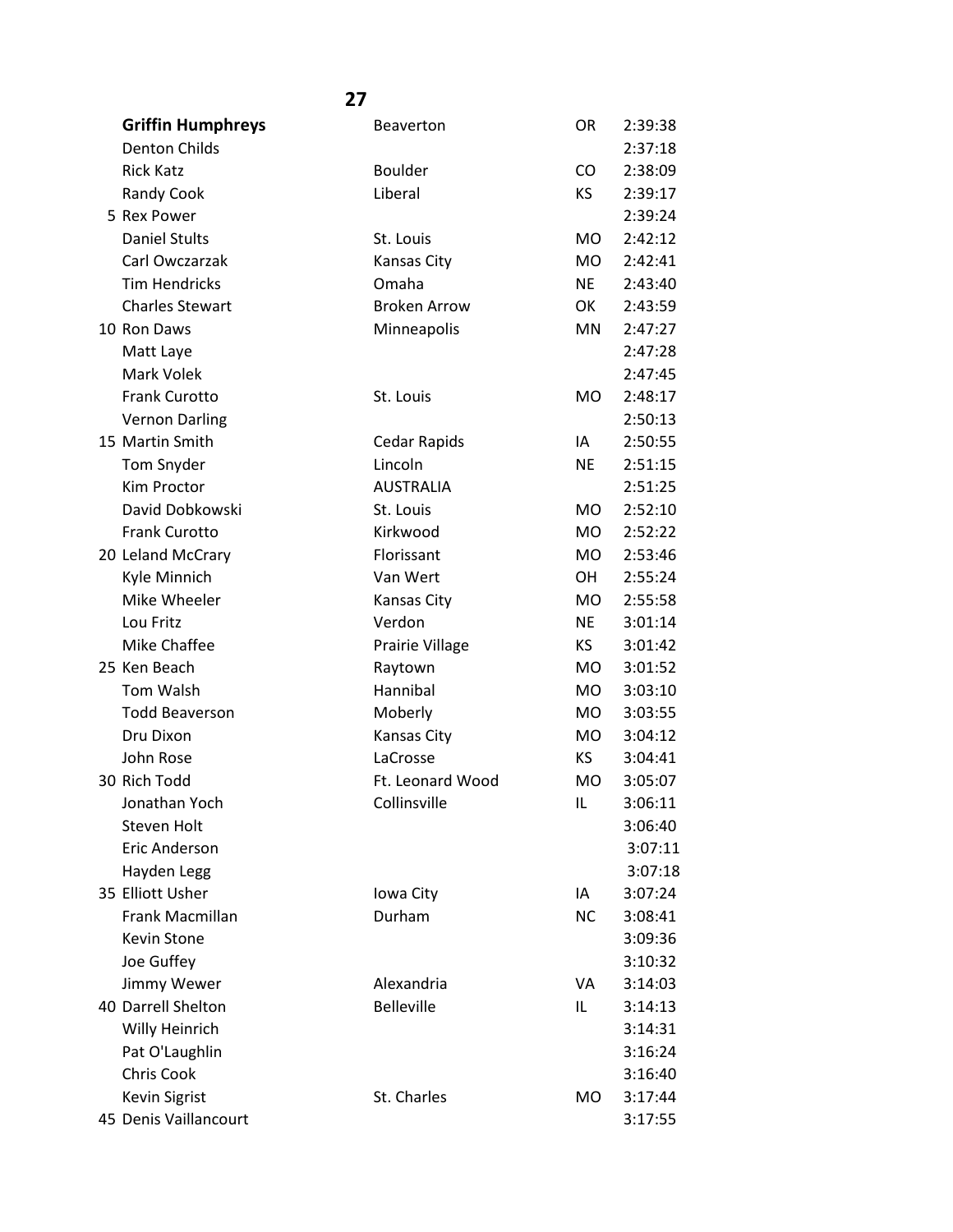| James Maxwell             |                     |           | 3:18:02 |
|---------------------------|---------------------|-----------|---------|
| Alan Klein                | Sedalia             | MO.       | 3:18:03 |
| Jerry Kokesh              | Manchester          | MO.       | 3:18:24 |
| Steven Bell               | Fulton              | MO.       | 3:22:14 |
| 50 Ray Smith              | Omaha               | <b>NE</b> | 3:22:38 |
| Peter Sprengelmeyer       |                     |           | 3:23:00 |
| Peter Madsen              |                     |           | 3:23:11 |
| <b>Guy Andrews</b>        | Quincy              | IL        | 3:23:50 |
| David Petty               |                     |           | 3:25:05 |
| 55 Mike Lairmore          |                     |           | 3:25:05 |
| <b>Robert Vest</b>        | Iowa City           | IA        | 3:25:11 |
| Jamie Klein               | Fort Wayne          | IN        | 3:25:28 |
| Douglas Pope              | Fairfield           | IA        | 3:26:33 |
| Patrick Magee             |                     |           | 3:26:55 |
| 60 Justin Fanslau         | Kansas City         | MO.       | 3:27:49 |
| <b>Bob McKee</b>          |                     |           | 3:28:15 |
| <b>Charles Beckerdite</b> | Harrisonville       | MO.       | 3:29:07 |
| J Heiser                  | <b>Blue Springs</b> | MO.       | 3:29:23 |
|                           |                     |           |         |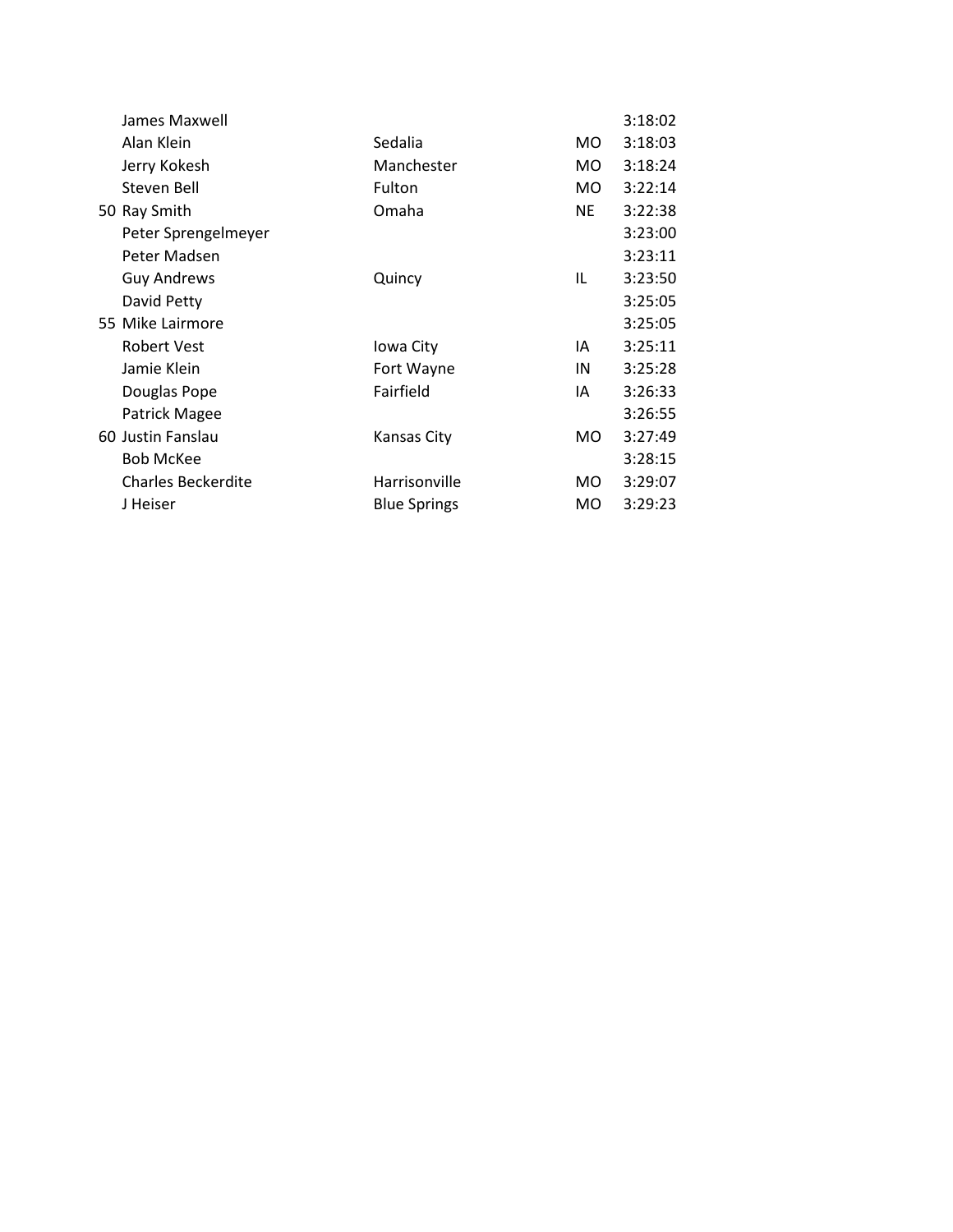| <b>Denton Childs</b>   |                    |           | 2:33:04 |
|------------------------|--------------------|-----------|---------|
| <b>Justin Gillette</b> | Goshen             | IN        | 2:36:59 |
| Ron Daws               | Minneapolis        | <b>MN</b> | 2:37:17 |
| Robert Steven Cline    | Burlington         | IA        | 2:35:33 |
| 5 Kirk Duncan          | <b>Kansas City</b> | <b>MO</b> | 2:38:45 |
| <b>Frank Curotto</b>   | Kirkwood           | <b>MO</b> | 2:39:34 |
| <b>Marc Romine</b>     | Macon              | <b>MO</b> | 2:43:04 |
| Jon Herbert            | Springfield        | <b>MO</b> | 2:45:36 |
| Josh Grotzinger        | Rocheport          | <b>MO</b> | 2:46:07 |
| 10 David Rothlauf      | Burlington         | IA        | 2:46:22 |
| Ken Beach              | Kansas City        | <b>MO</b> | 2:47:10 |
| <b>Tim Hendricks</b>   | Omaha              | <b>NE</b> | 2:47:11 |
| Carl Owczarzak         | Kansas City        | <b>KS</b> | 2:49:57 |
| <b>Bob Winchell</b>    | Kirksville         | <b>MO</b> | 2:50:25 |
| 15 Joe Orozco          |                    |           | 2:51:08 |
| Lou Fritz              | Verdon             | <b>NE</b> | 2:52:20 |
| <b>Rich Todd</b>       | Ft. Leonard Wood   | <b>MO</b> | 2:53:03 |
| <b>Ryan Hauser</b>     |                    |           | 2:53:05 |
| <b>Thom Wilkins</b>    | <b>Kansas City</b> | <b>MO</b> | 2:54:00 |
| 20 John Rose           | LaCrosse           | <b>KS</b> | 2:54:07 |
| Jon Herbert            | Springfield        | <b>MO</b> | 2:57:46 |
| <b>Todd Beaverson</b>  | Moberly            | <b>MO</b> | 2:57:55 |
| Mike Wheeler           | Kansas City        | <b>MO</b> | 2:59:36 |
| Andrew Webb            | Joplin             | <b>MO</b> | 3:01:37 |
| 25 Daniel Brash        | St. Louis          | <b>MO</b> | 3:02:08 |
| Mark Volek             |                    |           | 3:03:04 |
| Gene Somer             | Curtis             | <b>NE</b> | 3:03:42 |
| Tom Snyder             | Lincoln            | <b>NE</b> | 3:04:26 |
| <b>Michael Teel</b>    |                    |           | 3:04:47 |
| 30 Bob Winchell        | Kirksville         | <b>MO</b> | 3:05:51 |
| James Maxwell          |                    |           | 3:06:22 |
| Paul Chicoineau        | St. Louis          | <b>MO</b> | 3:06:38 |
| Jon Turner             | St. Louis          | MO        | 3:06:49 |
| Chris Cook             |                    |           | 3:08:56 |
| 35 James McFadden      | Jefferson City     | <b>MO</b> | 3:09:48 |
| <b>Steve Holt</b>      |                    |           | 3:11:16 |
| Greg Soli              | N. Kansas City     | MO        | 3:12:07 |
| <b>Stephen Stacey</b>  | Orem               | UT        | 3:12:30 |
| Paul Kmiecik           | Mauston            | WI        | 3:12:33 |
| 40 Denis Vaillancourt  | Montreal           | CANADA    | 3:13:29 |
| <b>Kevin Sigrist</b>   |                    |           | 3:16:00 |
| Jerry Kokesh           | Manchester         | MO        | 3:16:02 |
| <b>Tom Edes</b>        |                    |           | 3:19:12 |
| Michael Moore          |                    |           | 3:19:48 |
| 45 Frank Neuner        | <b>Ballwin</b>     | MO        | 3:21:13 |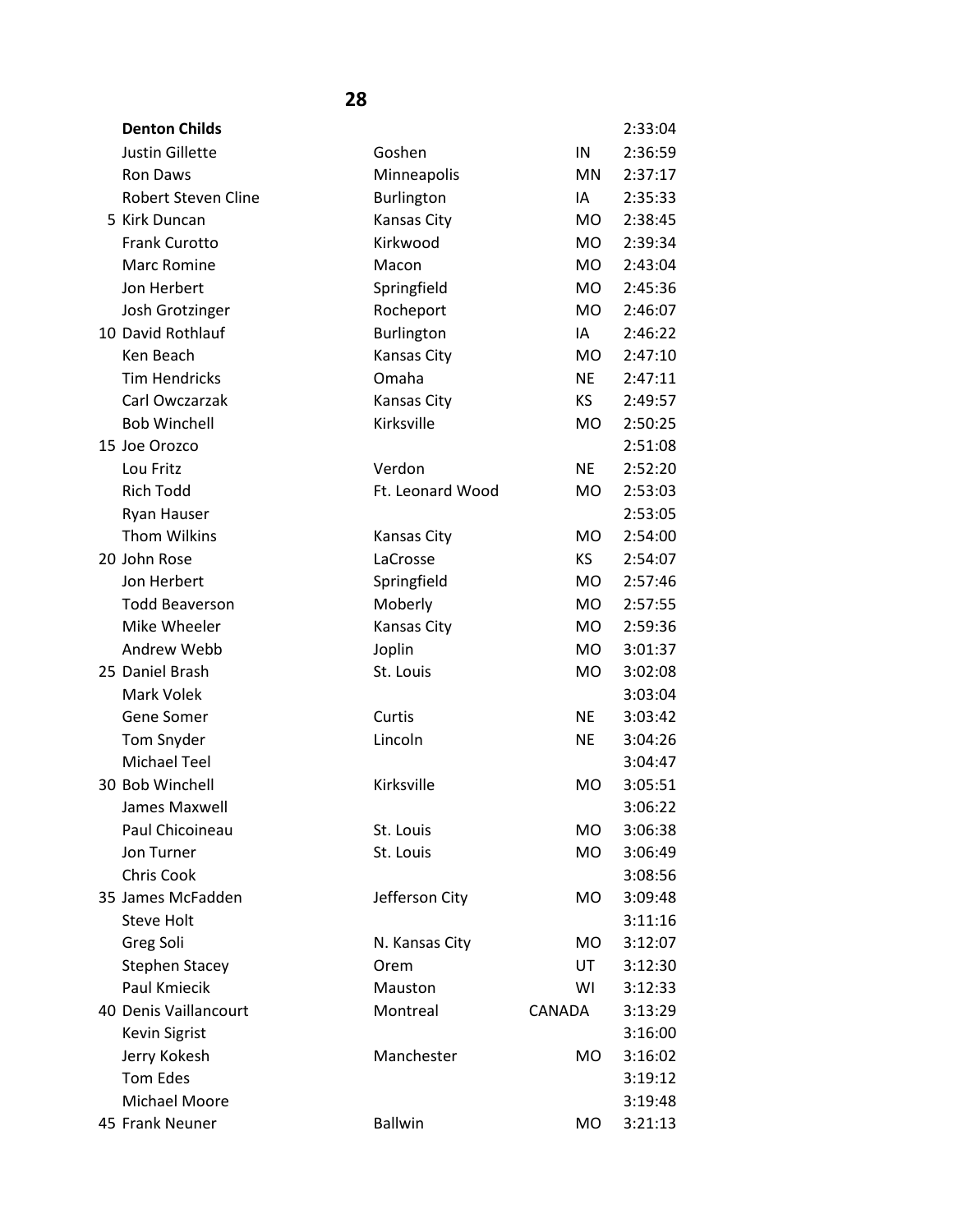| <b>Randy Harris</b> | Moberly    | MO             | 3:22:23      |  |
|---------------------|------------|----------------|--------------|--|
| David Bray          |            |                | 3:23:17      |  |
| David Mountjoy      |            |                | 3:23:20      |  |
| Jeffrey Keck        | Rolla      | MO.            | 3:25:33      |  |
| 50 Steve Thomas     | Evansville | IN             | 3:25:37      |  |
| John Ostroot        |            |                | 3:26:51      |  |
| Todd Lehman         | Hillsboro  | KS.            | 3:26:55 1982 |  |
| David Johnston      | Rolla      | MO.            | 3:27:08      |  |
| Tom Luechtefeld     | Kirksville | M <sub>O</sub> | 3:27:35      |  |
| 55 Marty Rosso      |            |                | 3:28:43      |  |
| <b>Tom Elliott</b>  |            |                | 3:29:36      |  |
| James Nowak         |            |                | 3:29:47      |  |
| G. Christof Parker  |            |                | 3:29:47      |  |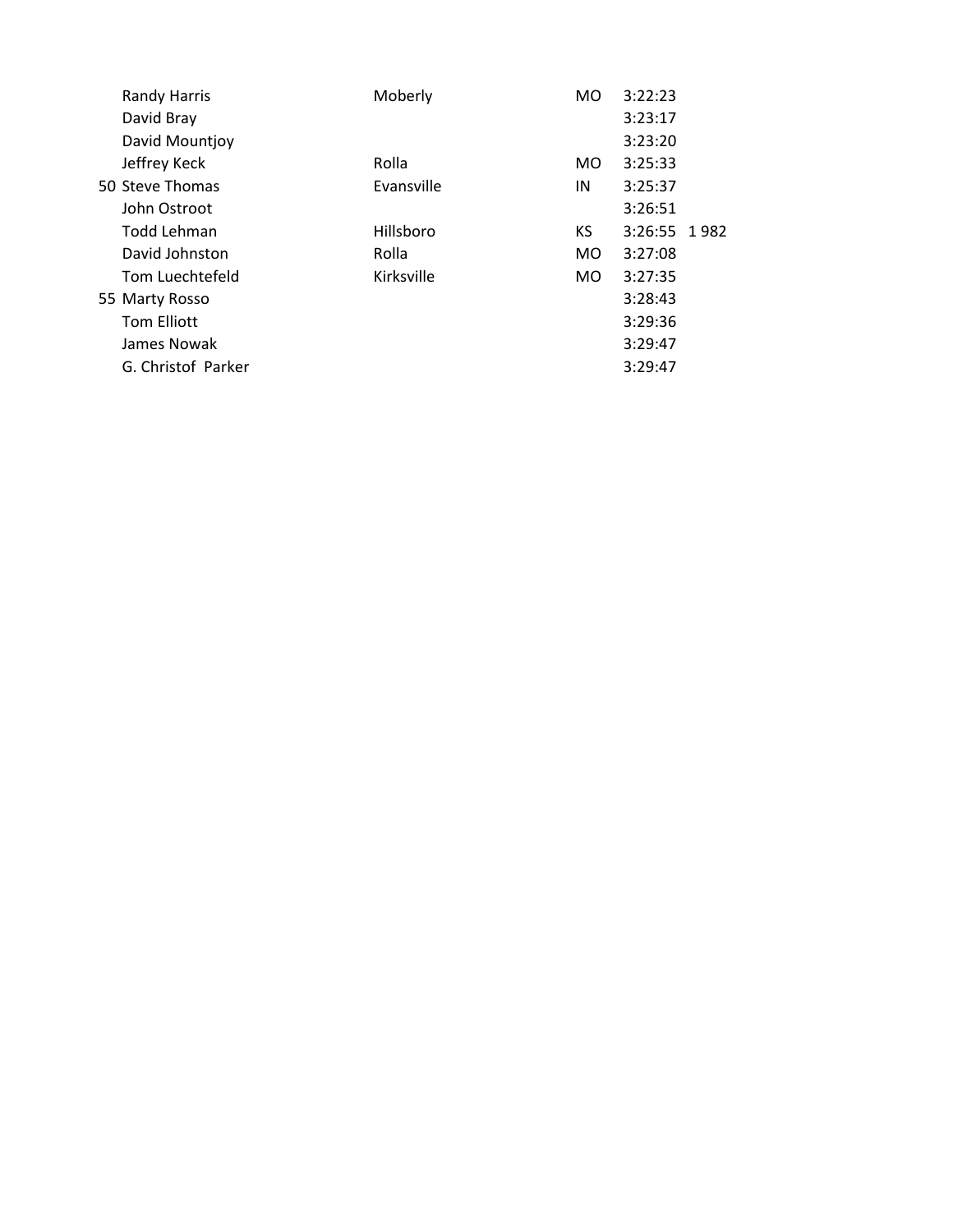| <b>Barry Crawford</b>      | <b>Boulder</b>         | CO.       | 2:34:07 |
|----------------------------|------------------------|-----------|---------|
| Ron Daws                   | Minneapolis            | MN        | 2:37:17 |
| <b>Tim Hendricks</b>       | Omaha                  | <b>NE</b> | 2:38:42 |
| <b>Robert Steven Cline</b> | <b>Burlington</b>      | IA        | 2:39:45 |
| 5 Frank Curotto            | Kirkwood               | <b>MO</b> | 2:41:42 |
| <b>Charles Tom Nichols</b> | St. Louis              | <b>MO</b> | 2:42:00 |
| John Hawkins               | Omaha                  | <b>NE</b> | 2:44:00 |
| Larry Aduddell             | <b>Broken Arrow</b>    | OK        | 2:44:25 |
| <b>Bob Winchell</b>        | Kirksville             | <b>MO</b> | 2:46:11 |
| 10 Earl Eblen              | Huntsville             | AL        | 2:46:22 |
| <b>Rick Katz</b>           | <b>Boulder</b>         | CO        | 2:47:38 |
| <b>Justin Gillette</b>     | Goshen                 | IN        | 2:47:51 |
| David Rothlauf             | Burlington             | IA        | 2:47:58 |
| Lou Fritz                  | Verdon                 | <b>NE</b> | 2:48:32 |
| 15 Ken Beach               | Raytown                | <b>MO</b> | 2:48:41 |
| Pat Lanin                  | St. Paul               | MN        | 2:50:48 |
| Dennis Katzer              | Napier                 | <b>NE</b> | 2:51:21 |
| Paul Brown                 | <b>University City</b> | <b>MO</b> | 2:53:16 |
| Jon Herbert                | Springfield            | <b>MO</b> | 2:53:29 |
| 20 Bob Hunerdosse          | Macon                  | <b>MO</b> | 2:56:26 |
| Joe Meyer                  | Seymour                | IN        | 3:01:33 |
| <b>Steve Thomas</b>        | Evansville             | IN        | 3:01:33 |
| Dru Dixon                  |                        |           | 3:02:47 |
| Tom May                    |                        |           | 3:02:49 |
| 25 James Maxwell           |                        |           | 3:03:15 |
| Carl Owczarzak             | <b>Kansas City</b>     | KS        | 3:05:31 |
| James Carroll              |                        |           | 3:05:58 |
| David Mountjoy             |                        |           | 3:07:17 |
| <b>Steve Taylor</b>        |                        |           | 3:07:54 |
| 30 Munashe Chigerwe        |                        |           | 3:08:12 |
| Thomas Warner              | Gerald                 | MΩ        | 3:08:24 |
| Jeff Keck                  | Rolla                  | MO.       | 3:08:37 |
| Greg Soli                  | N. Kansas City         | <b>MO</b> | 3:08:57 |
| Matt Drier                 |                        |           | 3:12:01 |
| 35 Paul Chicoineau         | St. Louis              | MO        | 3:12:39 |
| John Rose                  | LaCrosse               | KS        | 3:13:13 |
| <b>Terry Williams</b>      | Ashland                | <b>MO</b> | 3:14:15 |
| <b>Brett Burnham</b>       | Washington             | DC        | 3:15:04 |
| <b>Art Fleming</b>         |                        |           | 3:15:22 |
| 40 John Strawn             |                        |           | 3:16:56 |
| Don Granberg               |                        |           | 3:17:05 |
| Mike Koonse                | Boonville              | MO        | 3:19:26 |
| Kevin Guest                | Rea                    | MO        | 3:20:27 |
| Loc Hong                   | Clinton                | MO        | 3:21:19 |
| 45 Jerry Kokesh            | Manchester             | <b>MO</b> | 3:21:42 |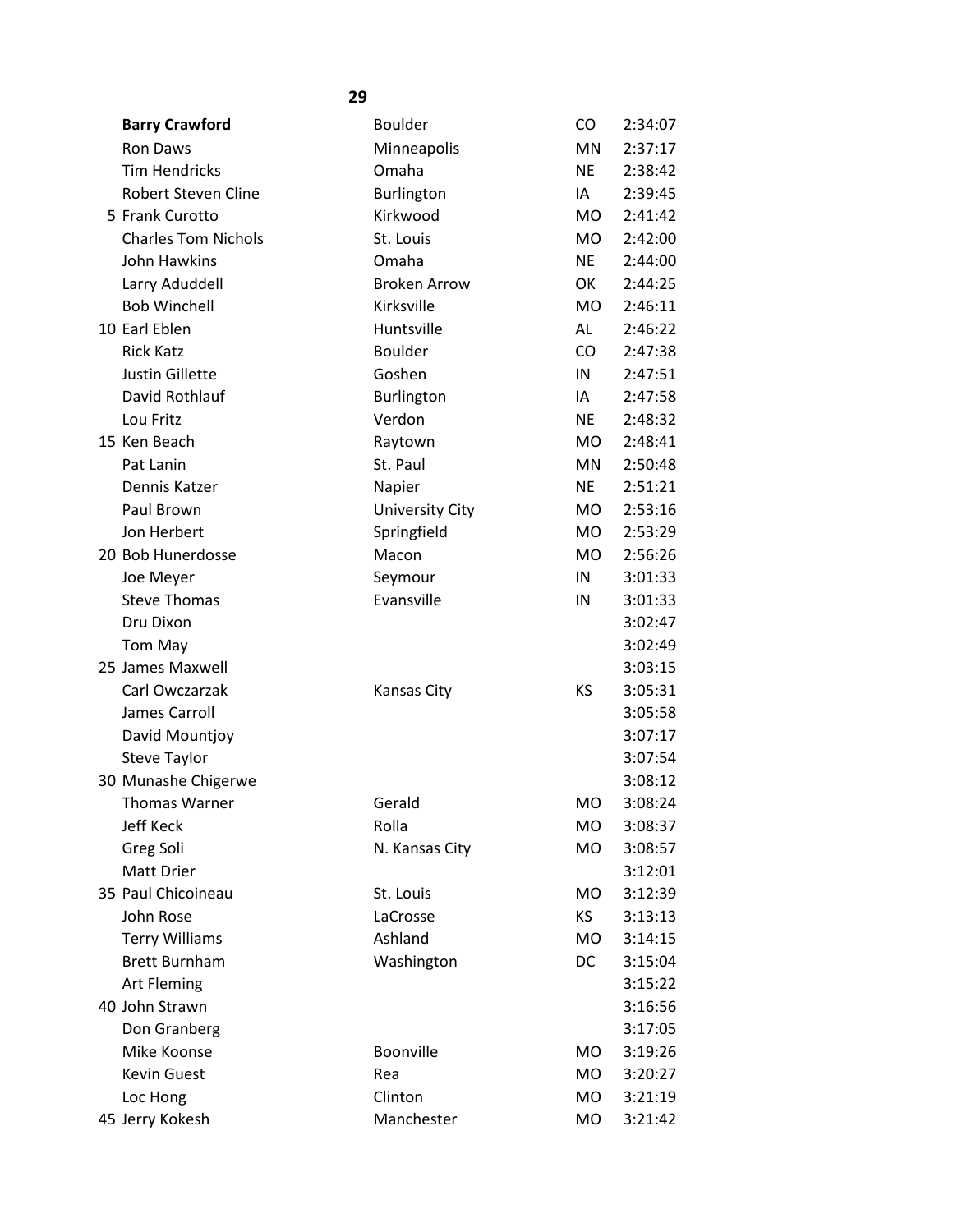| <b>Rick Brandenburg</b> |                  |     | 3:22:00 |
|-------------------------|------------------|-----|---------|
| Chris Cook              |                  |     | 3:22:35 |
| <b>Brian Deloriea</b>   | St. Louis        | MO. | 3:23:50 |
| Patrick McCoy           | St. Charles      | MO. | 3:23:52 |
|                         |                  |     | 3:25:06 |
| <b>Richard Linn</b>     |                  |     | 3:27:59 |
| Marc Lammy              |                  |     | 3:28:54 |
| Matthew Kluesner        | Montgomery City  | MO  | 3:29:59 |
|                         | 50 Mike Lairmore |     |         |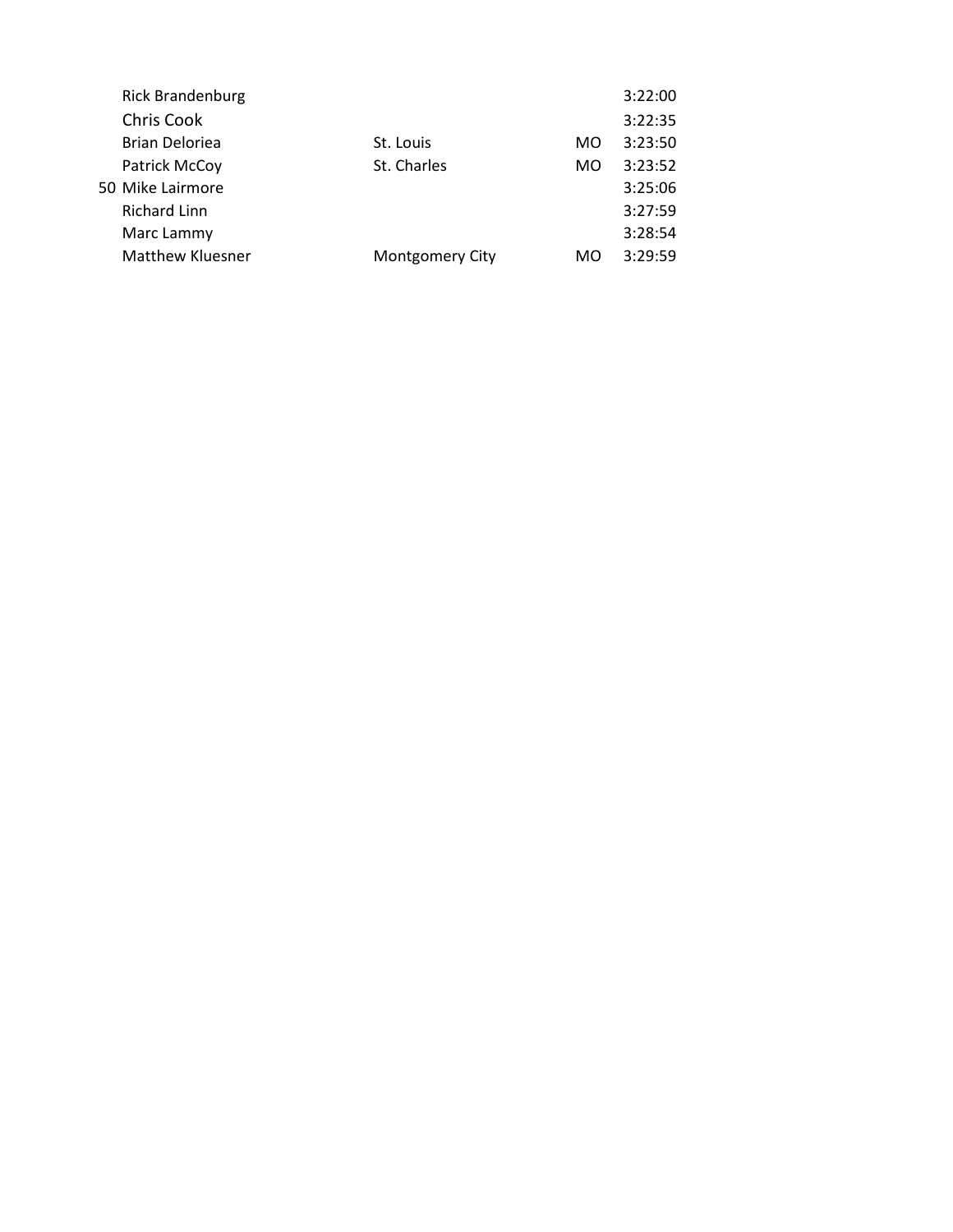|                       | 30                  |           |         |
|-----------------------|---------------------|-----------|---------|
| <b>Frank Curotto</b>  | Kirkwood            | MO.       | 2:36:42 |
| Jon Herbert           | Springfield         | <b>MO</b> | 2:37:48 |
| <b>Tim Hendricks</b>  | Omaha               | <b>NE</b> | 2:38:42 |
| Earl Eblen            | Huntsville          | AL        | 2:40:00 |
| 5 Richard Miller      | Springfield         | <b>MO</b> | 2:40:57 |
| Dru Dixon             |                     |           | 2:46:34 |
| R. Lion Caldwell      | Galveston           | TX        | 2:48:33 |
| Will Harlan           | Barnardsville       | <b>NC</b> | 2:48:52 |
| Lou Fritz             | Verdon              | <b>NE</b> | 2:49:37 |
| 10 Tom Coon           |                     |           | 2:49:50 |
| <b>Steve Mineck</b>   | Vinton              | IA        | 2:51:45 |
| Alan Bako             |                     |           | 2:52:09 |
| John Carstens         | Grandview           | MO.       | 2:52:19 |
| <b>Steve Thomas</b>   | Evansville          | IN        | 2:52:37 |
| 15 David Mountjoy     |                     |           | 2:53:43 |
| <b>Stan McQuinn</b>   |                     |           | 2:54:46 |
| David Dobkowski       | St. Louis           | <b>MO</b> | 2:55:41 |
| Jim Tweedie           |                     |           | 2:57:31 |
| <b>Raul Flores</b>    | <b>Kansas City</b>  | <b>MO</b> | 2:58:51 |
| 20 Matt Dreier        |                     |           | 2:59:19 |
| <b>Scott Foster</b>   |                     |           | 3:02:47 |
| Mike Wheeler          | <b>Kansas City</b>  | <b>MO</b> | 3:04:06 |
| Jay Birmingham        | Jackonsville        | FL        | 3:05:27 |
| <b>Gary Miller</b>    | Columbus            | <b>OH</b> | 3:06:13 |
| 25 Don Granberg       |                     |           | 3:06:37 |
| Roger Turnbough       |                     |           | 3:06:44 |
| Jon Palks             |                     |           | 3:06:58 |
| Gene Somer            | Sterling            | <b>NE</b> | 3:07:28 |
| Jason Razo            |                     |           | 3:07:37 |
| 30 Arne Richards      | Champaign           | IL        | 3:07:59 |
| Richard Montano       |                     |           | 3:08:08 |
| Aaron Norman          | Oak Grove           | MO.       | 3:08:32 |
| Jim Stewart           | Topeka              | KS.       | 3:08:38 |
| Tom Snyder            | <b>Grand Island</b> | <b>NE</b> | 3:10:45 |
| 35 Kevin Guest        | Rea                 | MO.       | 3:11:48 |
| Gary Johanning        |                     |           | 3:12:08 |
| Paul Kmiecik          |                     |           | 3:12:16 |
| <b>Brian Deloriea</b> | St. Louis           | MO.       | 3:13:01 |
| Sam Schofield         | Salina              | KS.       | 3:14:32 |
| 40 Lanny Endicott     | Tulsa               | OK        | 3:14:33 |
| Joe Guffey            | Ashland             | MO.       | 3:15:48 |
| Loc Hong              | Clinton             | MO        | 3:16:25 |
| John Strawn           |                     |           | 3:17:33 |
| <b>Richard Linn</b>   | <b>Gilmore City</b> | IA        | 3:17:55 |
| 45 Bill Daily         |                     |           | 3:18:11 |
|                       |                     |           |         |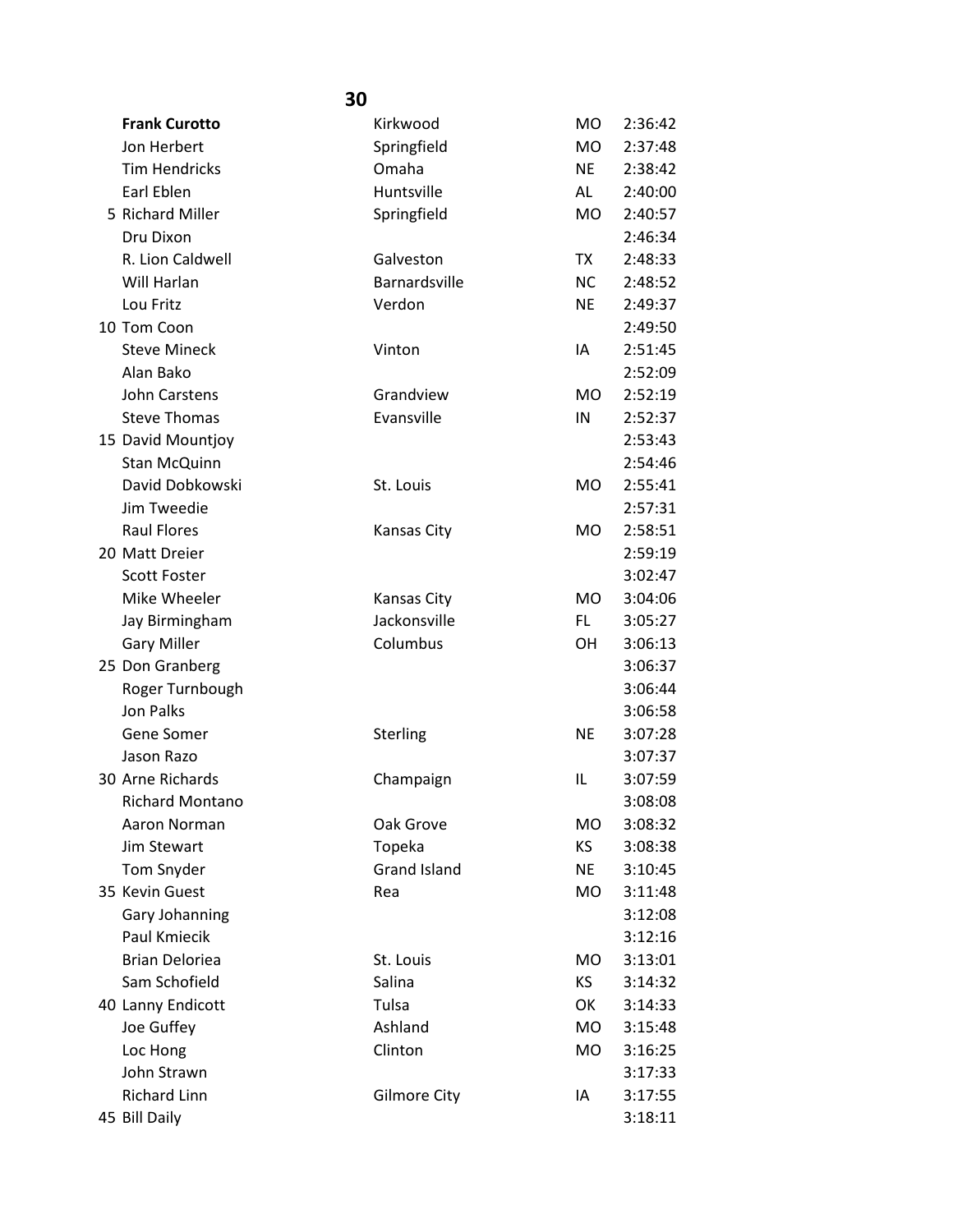| <b>Christof Parker</b>    |                       |     | 3:20:11 |
|---------------------------|-----------------------|-----|---------|
| Mike Koonse               | <b>Boonville</b>      | MO. | 3:21:06 |
| Greg Soli                 | N. Kansas City        | MO. | 3:22:17 |
| <b>Skip Shearer</b>       | Independence          | MO. | 3:22:29 |
| 50 Ron Morgan             |                       |     | 3:23:10 |
| James Maxwell             | San Diego             | CA  | 3:23:21 |
| <b>Eric Tripp</b>         | <b>Willow Springs</b> | MO. | 3:23:36 |
| Ray Wade                  | Kansas City           | MO. | 3:23:49 |
| <b>Charles Beckerdite</b> | Versaillies           | MO. | 3:24:06 |
| 55 Frank Bushakra         | Honolulu              | HI  | 3:24:35 |
| Caleb McMurry             |                       |     | 3:25:43 |
| John Palmer               |                       |     | 3:25:48 |
| <b>Terry Spangler</b>     | Pittsfield            | IL  | 3:26:17 |
| <b>Chris Cook</b>         |                       |     | 3:27:14 |
| 60 Kevin Sigrist          | Jefferson City        | MO. | 3:29:03 |
| Andy Coldiron             | Fulton                | MO. | 3:29:13 |
|                           |                       |     |         |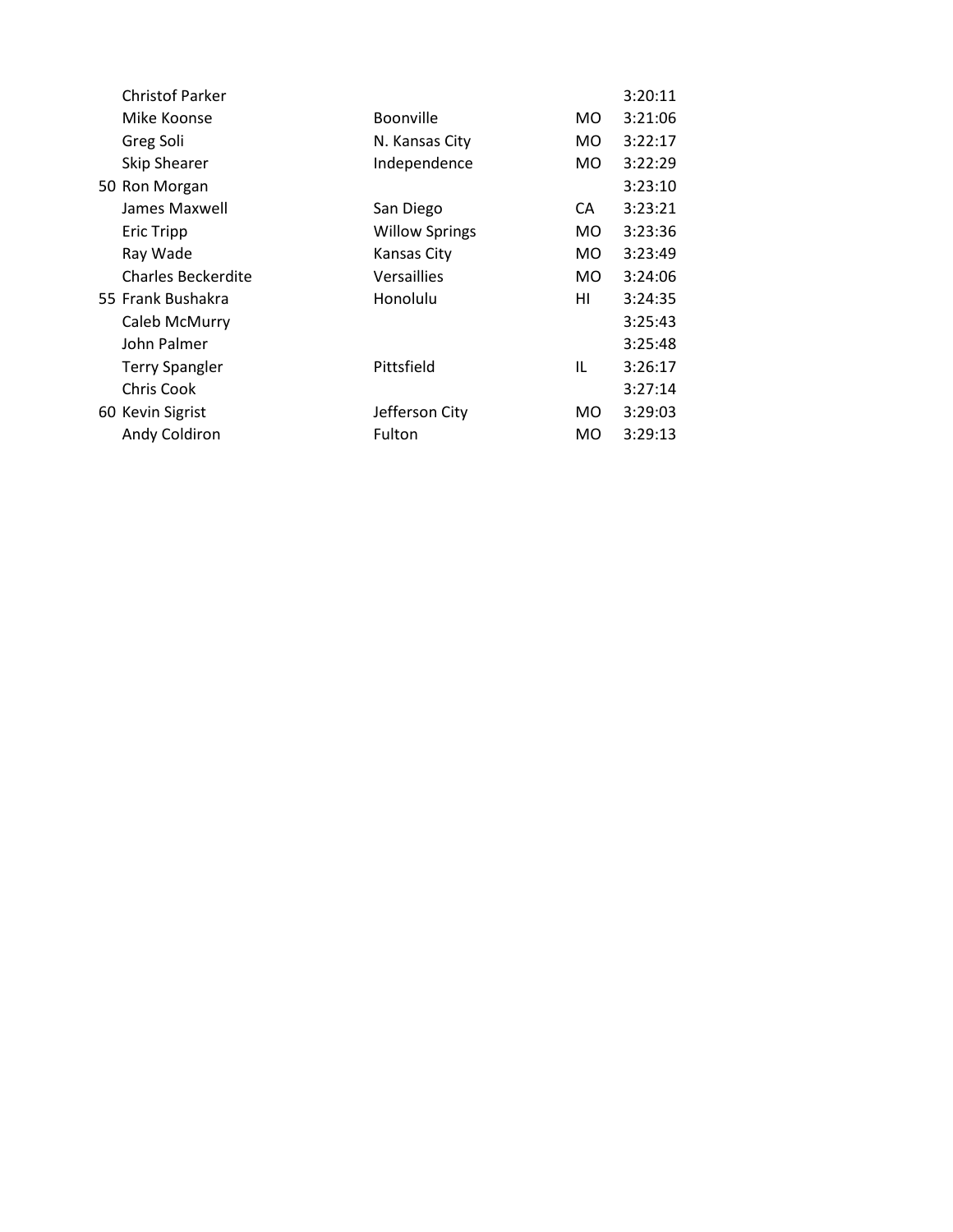| <b>Jon Herbert</b>       | Springfield            | M <sub>O</sub> | 2:30:26 |
|--------------------------|------------------------|----------------|---------|
| Steve Stonecipher-Fisher |                        |                | 2:33:38 |
| Rob Leutwiler            | St. Louis              | <b>MO</b>      | 2:41:14 |
| <b>Robert Rosales</b>    | Marquette              | KS.            | 2:43:59 |
| 5 Lou Fritz              | Verdon                 | <b>NE</b>      | 2:44:32 |
| <b>Tim Hendricks</b>     | Omaha                  | <b>NE</b>      | 2:45:58 |
| Bob O'Connell            |                        |                | 2:47:32 |
| Randy Johnson            | DeSoto                 | <b>MO</b>      | 2:50:20 |
| Joe Lyons                | St. Louis              | <b>MO</b>      | 2:51:10 |
| 10 Mike Chaffee          | Carbondale             | IL             | 2:53:07 |
| <b>Steve Thomas</b>      | Leawood                | KS.            | 2:53:38 |
| David Dobkowski          | Evansville             | IN             | 2:54:53 |
| <b>Rich Olson</b>        | St. Louis              | <b>MO</b>      | 2:55:09 |
| <b>Steve Andes</b>       |                        |                | 2:55:15 |
| 15 Charles Sayward       | St. Louis              | <b>MO</b>      | 2:57:57 |
| Ronald Garafalo          | Lincoln                | <b>NE</b>      | 2:58:22 |
| Mike Burns               | Farmington             | <b>MO</b>      | 2:59:06 |
| Matt Dreier              | Wichita                | KS             | 2:59:24 |
| Dennis Gournic           |                        |                | 2:59:29 |
| 20 John Carstens         | Winchester             | <b>MO</b>      | 2:59:48 |
| Alan Bako                | Kansas City            | MO             | 3:00:44 |
| Arne Richards            |                        |                | 3:01:13 |
| <b>Brian Todd</b>        | Chicago                | IL             | 3:02:58 |
| James Neviackas          | Springfield            | <b>MO</b>      | 3:03:29 |
| 25 Jack Goldkamp         | Hartsburg              | <b>MO</b>      | 3:03:55 |
| Aaron Norman             | St. Charles            | <b>MO</b>      | 3:05:12 |
| Mike English             | Oak Grove              | MO             | 3:06:27 |
| <b>Stanley Kreitler</b>  | <b>Kansas City</b>     | <b>MO</b>      | 3:06:49 |
| Mike Koonse              | Florissant             | <b>MO</b>      | 3:07:53 |
| 30 Courtney Jones        | Boonville              | <b>MO</b>      | 3:08:41 |
| Dick Ledrich             | Kirkwood               | <b>MO</b>      | 3:09:59 |
| <b>Todd Beaverson</b>    | <b>University City</b> | <b>MO</b>      | 3:10:34 |
| James Maxwell            | Moberly                | <b>MO</b>      | 3:10:41 |
| Don Granberg             | San Diego              | CA             | 3:11:29 |
| 35 Troy McAdams          |                        |                | 3:13:20 |
| James Hill               | Salisbury              | MO             | 3:13:59 |
| <b>Martin Bauer</b>      | Grandview              | <b>MO</b>      | 3:15:04 |
| Andrew Landry            | St. Louis              | <b>MO</b>      | 3:16:07 |
| <b>Bill Goldkamp</b>     | Wales                  | PA             | 3:16:16 |
| 40 James Carroll         |                        |                | 3:16:30 |
| Seth Huston              |                        |                | 3:16:51 |
| <b>Patrick Steward</b>   | Kirksville             | MO             | 3:17:40 |
| Chris Cook               |                        |                | 3:17:49 |
| Douglas Bellows          |                        |                | 3:20:58 |
| 45 J. Regan Thomas       |                        |                | 3:21:07 |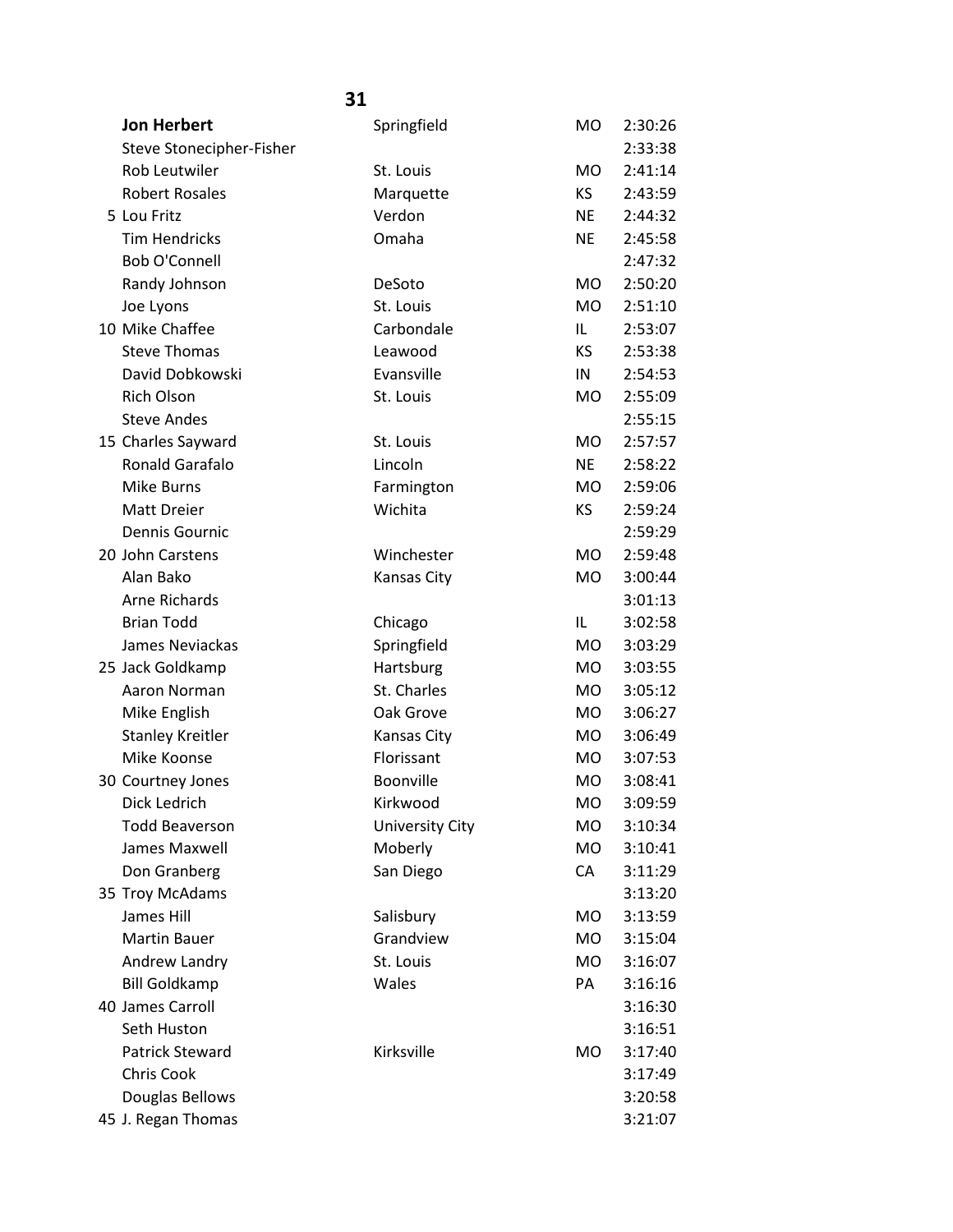| Roger Turnbough       |           |    | 3:22:00 |
|-----------------------|-----------|----|---------|
| <b>Brooke Sloss</b>   |           |    | 3:23:55 |
| John Whiteside        | St. Louis | MO | 3:23:59 |
| <b>Bob Storrs</b>     |           |    | 3:25:25 |
| 50 Chuck Thies        | Phoenix   | A7 | 3:25:37 |
| <b>Charles Hunter</b> | Aurora    | CO | 3:27:30 |
| <b>Kevin Guest</b>    |           |    | 3:28:28 |
|                       | Rea       | MO | 3:29:22 |
|                       |           |    |         |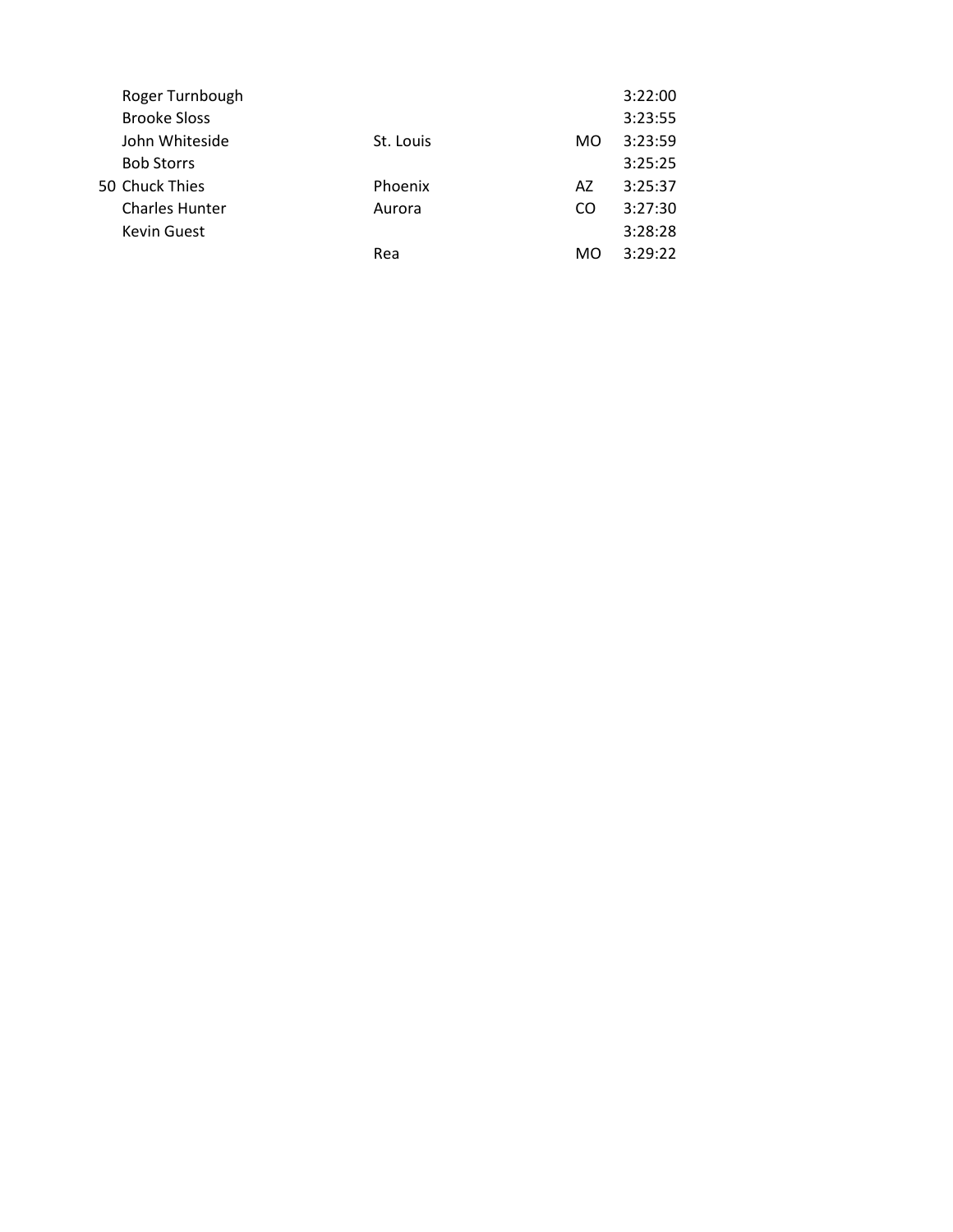| <b>Bob O'Connell</b>       |                      |           | 2:32:29 |
|----------------------------|----------------------|-----------|---------|
| Jon Herbert                | Springfield          | <b>MO</b> | 2:34:10 |
| <b>Frank Curotto</b>       | Kirkwood             | MO.       | 2:40:07 |
| Larry Aduddell             | <b>Broken Arrow</b>  | OK        | 2:41:39 |
| 5 Lou Fritz                | Verdon               | <b>NE</b> | 2:43:46 |
| <b>Robert Steven Cline</b> | Burlington           | IA        | 2:45:52 |
| <b>Robert Rosales</b>      | Marquette            | KS.       | 2:47:18 |
| Jim Neviackas              | Hartsburg            | MO.       | 2:48:05 |
| Mike Chaffee               | Leawood              | KS.       | 2:48:57 |
| 10 Lanny Endicott          | Tulsa                | OK        | 2:49:02 |
| Matt Brisch                | <b>Overland Park</b> | KS        | 2:49:43 |
| David Dobkowski            | St. Louis            | MO.       | 2:51:47 |
| <b>Richard Montano</b>     |                      |           | 2:53:43 |
| Don Granberg               |                      |           | 2:55:19 |
| 15 Courtney Jones          | Kirkwood             | MO.       | 2:57:13 |
| Arne Richards              | Manhattan            | KS.       | 2:57:39 |
| Aaron Norman               | Oak Grove            | <b>MO</b> | 2:57:51 |
| Gary Smith                 | Houston              | <b>MO</b> | 2:57:53 |
| <b>Frank Neuner</b>        | <b>Ballwin</b>       | <b>MO</b> | 2:58:21 |
| 20 Bill Goldkamp           | Florissant           | <b>MO</b> | 2:59:14 |
| <b>Patrick Steward</b>     |                      |           | 3:02:21 |
| <b>Howard Guscar</b>       |                      |           | 3:02:44 |
| <b>Brian Todd</b>          | Springfield          | <b>MO</b> | 3:03:49 |
| Dick Hessler               |                      |           | 3:03:55 |
| 25 J. Regan Thomas         |                      |           | 3:05:47 |
| Michael Wasiuk             | Rutland              | МA        | 3:07:40 |
| <b>Randall Smith</b>       |                      |           | 3:09:07 |
| Gene Somer                 | Sterling             | <b>NE</b> | 3:09:41 |
| Tom Coon                   |                      |           | 3:11:08 |
| 30 Chris Cook              |                      |           | 3:11:22 |
| Gale Carman                |                      |           | 3:12:48 |
| Tom Hinckley               |                      |           | 3:13:27 |
| James Maxwell              | San Diego            | CA        | 3:13:30 |
| John Howland               | Jefferson City       | <b>MO</b> | 3:14:23 |
| 35 Michael Nissen          | Little Rock AFB      | AR        | 3:14:25 |
| <b>William Romine</b>      |                      |           | 3:15:27 |
| <b>Warren Monk</b>         | Ashkum               | IL.       | 3:16:19 |
| Tom Kilcourse              | <b>Overland Park</b> | KS.       | 3:16:30 |
| Ron Bouchard               | Cassville            | <b>MO</b> | 3:17:47 |
| 40 Brooke Sloss            | St. Louis            | MO        | 3:17:51 |
| Dick Swanson               |                      |           | 3:17:49 |
| Roger Baron                | Eldon                | <b>MO</b> | 3:19:29 |
| Gary Jenkins               | Lenexa               | KS.       | 3:19:55 |
| <b>Richard Harness</b>     | Fulton               | <b>MO</b> | 3:21:15 |
| 45 James Hill              | Grandview            | <b>MO</b> | 3:22:15 |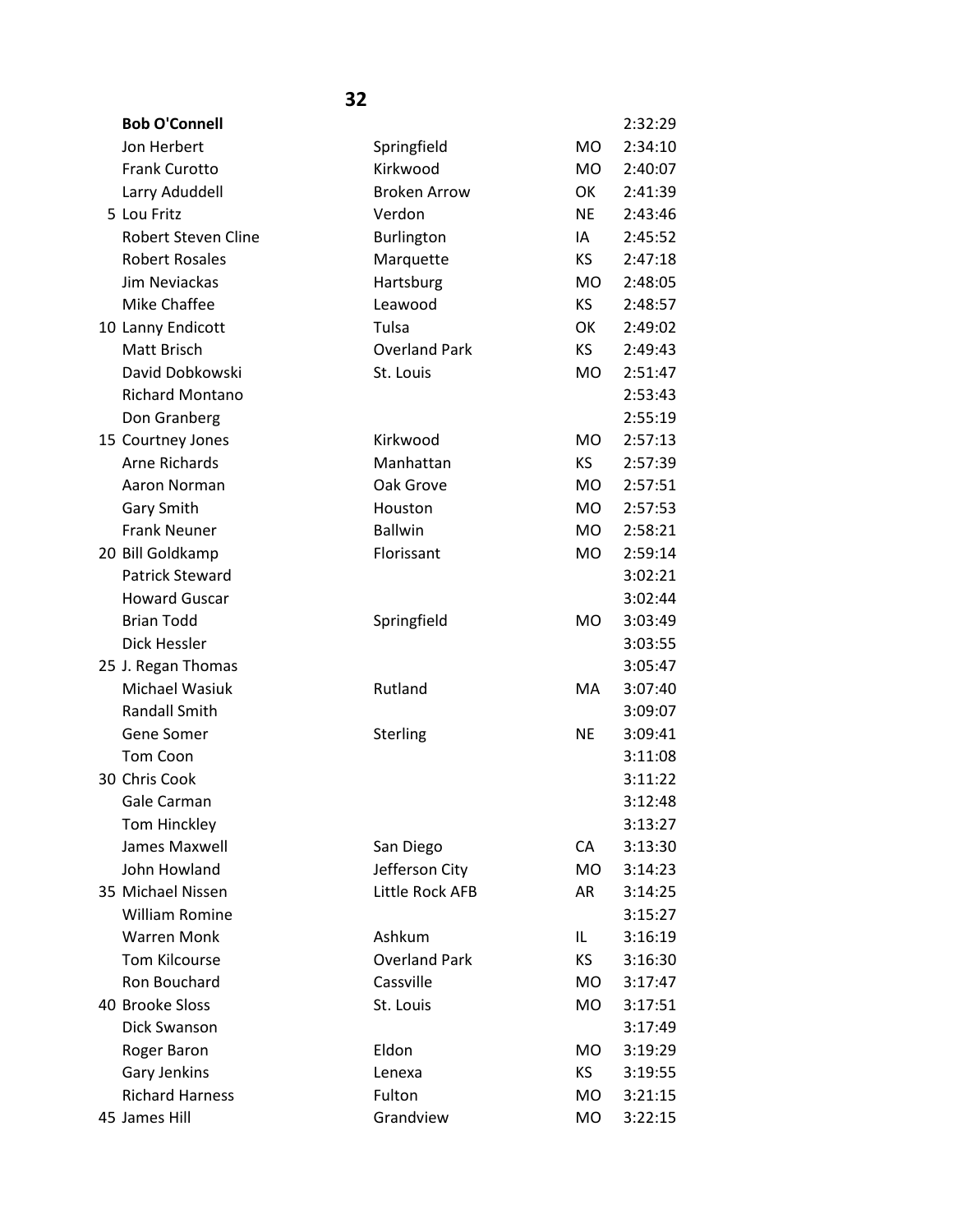| Jim Blackwell     | <b>Brookline Station</b> | MO        | 3:22:26 |
|-------------------|--------------------------|-----------|---------|
| Scott Klane       | Rogers                   | AR        | 3:22:58 |
| Carlos Moreno     |                          |           | 3:23:29 |
| Jeff Mikesell     | Altus                    | 0K        | 3:24:43 |
| 50 Brian King     | Springfield              | MO.       | 3:27:03 |
| Peter Madsen      | Omaha                    | <b>NE</b> | 3:28:36 |
| Dennis Veit       | Jefferson City           | MO.       | 3:28:49 |
| <b>Bob Ferris</b> |                          |           | 3:29:06 |
| Dan Cureton       | Ft. Leonard Wood         | MO        | 3:29:48 |
| 55 Tom McParlan   | Jefferson City           | MO.       | 3:29:49 |
|                   |                          |           |         |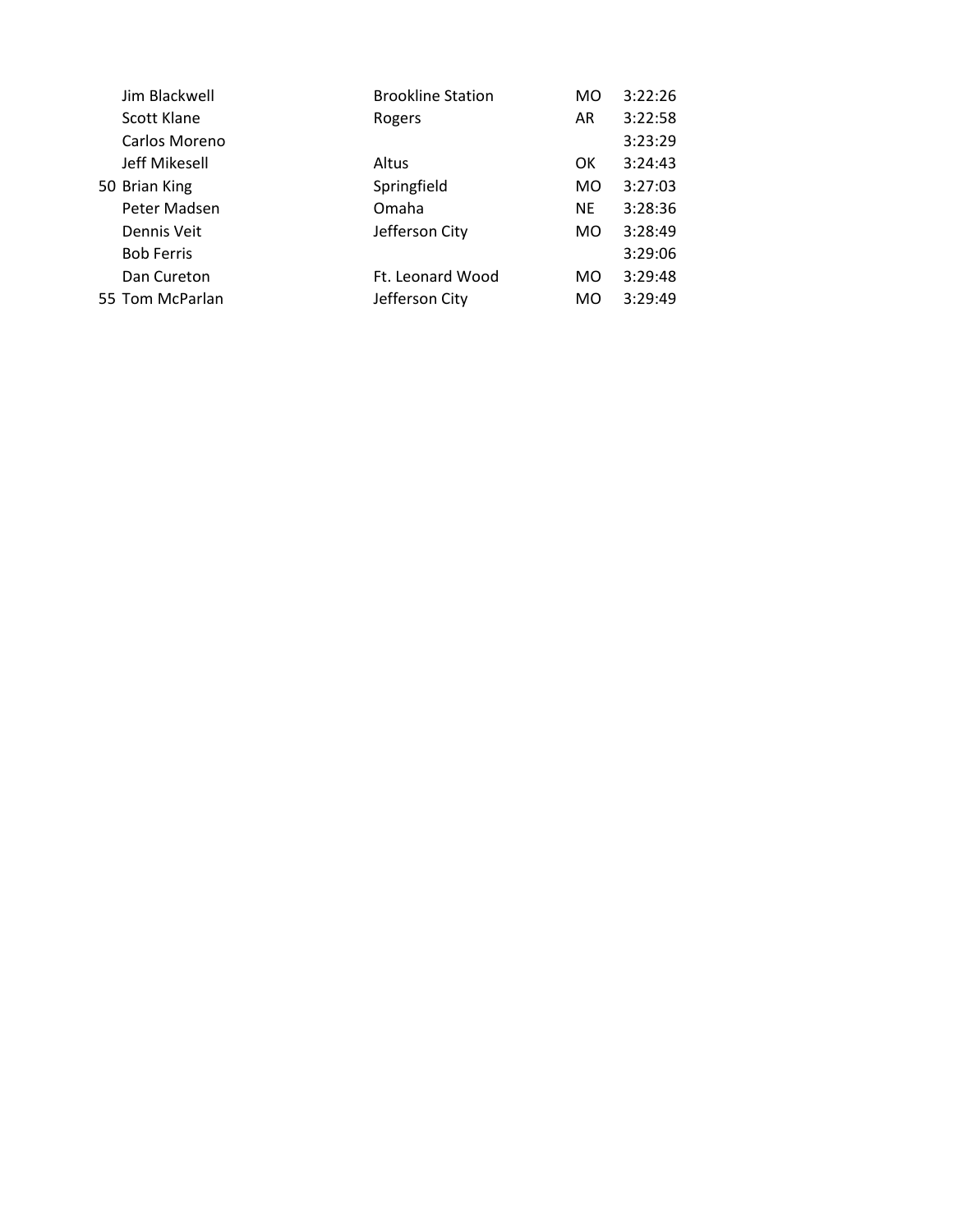| <b>Jon Herbert</b>         | Springfield            | <b>MO</b> | 2:35:31 |
|----------------------------|------------------------|-----------|---------|
| <b>Bob O'Connell</b>       |                        |           | 2:35:58 |
| Gene McLain                | <b>Overland Park</b>   | <b>KS</b> | 2:36:47 |
| <b>Frank Curotto</b>       | Kirkwood               | MO.       | 2:37:45 |
| 5 Lou Fritz                | Verdon                 | <b>NE</b> | 2:41:20 |
| <b>Howard Guscar</b>       |                        |           | 2:43:12 |
| <b>Andrew Danner</b>       | Louisville             | KY        | 2:45:37 |
| <b>Raul Flores</b>         | <b>Overland Park</b>   | <b>KS</b> | 2:45:49 |
| <b>Charles Tom Nichols</b> | St. Louis              | <b>MO</b> | 2:46:12 |
| 10 Larry McMahon           | St. Louis              | <b>MO</b> | 2:46:19 |
| Dick Hessler               |                        |           | 2:47:34 |
| <b>Tim Hendricks</b>       | Omaha                  | <b>NE</b> | 2:49:10 |
| Jim McFadden               | Ft. Madison            | IA        | 2:51:12 |
| Doug Bellows               |                        |           | 2:51:17 |
| 15 Tom Malloy              |                        |           | 2:51:53 |
| John Siebel                | Kirkwood               | <b>MO</b> | 2:52:11 |
| Courtney Jones             | Kirkwood               | <b>MO</b> | 2:55:48 |
| <b>Patrick Steward</b>     | Rochester              | <b>MN</b> | 2:56:18 |
| David Dobkowski            | St. Louis              | <b>MO</b> | 2:58:00 |
| 20 Aaron Norman            | Oak Grove              | <b>MO</b> | 2:59:15 |
| <b>Billy Smith</b>         | Liberty                | MO        | 2:59:35 |
| Arne Richards              | Manhattan              | <b>KS</b> | 3:01:18 |
| James Mays                 | West Branch            | IA        | 3:01:20 |
| <b>Steve Andes</b>         | <b>University City</b> | MO        | 3:01:43 |
| 25 Chris Cook              |                        |           | 3:02:29 |
| <b>Steve Taylor</b>        | Nashville              | <b>TN</b> | 3:03:31 |
| <b>Steve Thomas</b>        | Evansville             | IN        | 3:03:33 |
| Roberto Rosales            | McPherson              | KS        | 3:03:51 |
| Stan McQuinn               |                        |           | 3:04:52 |
| 30 Lawrence O'Brien        | Ashland                | <b>MO</b> | 3:05:20 |
| <b>Brian Evans</b>         |                        |           | 3:08:05 |
| Kevin Kohler               | Clive                  | IA        | 3:08:16 |
| Dick Swanson               |                        |           | 3:08:50 |
| David Pruder               | <b>East Lansing</b>    | MI        | 3:08:55 |
| 35 William Goldkamp        | Kansas City            | <b>MO</b> | 3:09:57 |
| <b>Steven Hamilton</b>     | Parkville              | <b>MO</b> | 3:12:46 |
| Mike Koonse                | Boonville              | <b>MO</b> | 3:13:27 |
| Peter Madsen               | Omaha                  | <b>NE</b> | 3:14:02 |
| John Schlife               | Salina                 | KS        | 3:14:32 |
| 40 Tony Hahn               | Springfield            | <b>MO</b> | 3:15:07 |
| Dick Heun                  | Novinger               | <b>MO</b> | 3:16:36 |
| <b>Brooke Sloss</b>        | St. Louis              | <b>MO</b> | 3:18:25 |
| Mark Volek                 |                        |           | 3:19:01 |
| <b>Buddy Wagner</b>        | <b>Bolivar</b>         | <b>MO</b> | 3:20:03 |
| 45 Roy Odom                | <b>Big Rock</b>        | <b>TN</b> | 3:21:17 |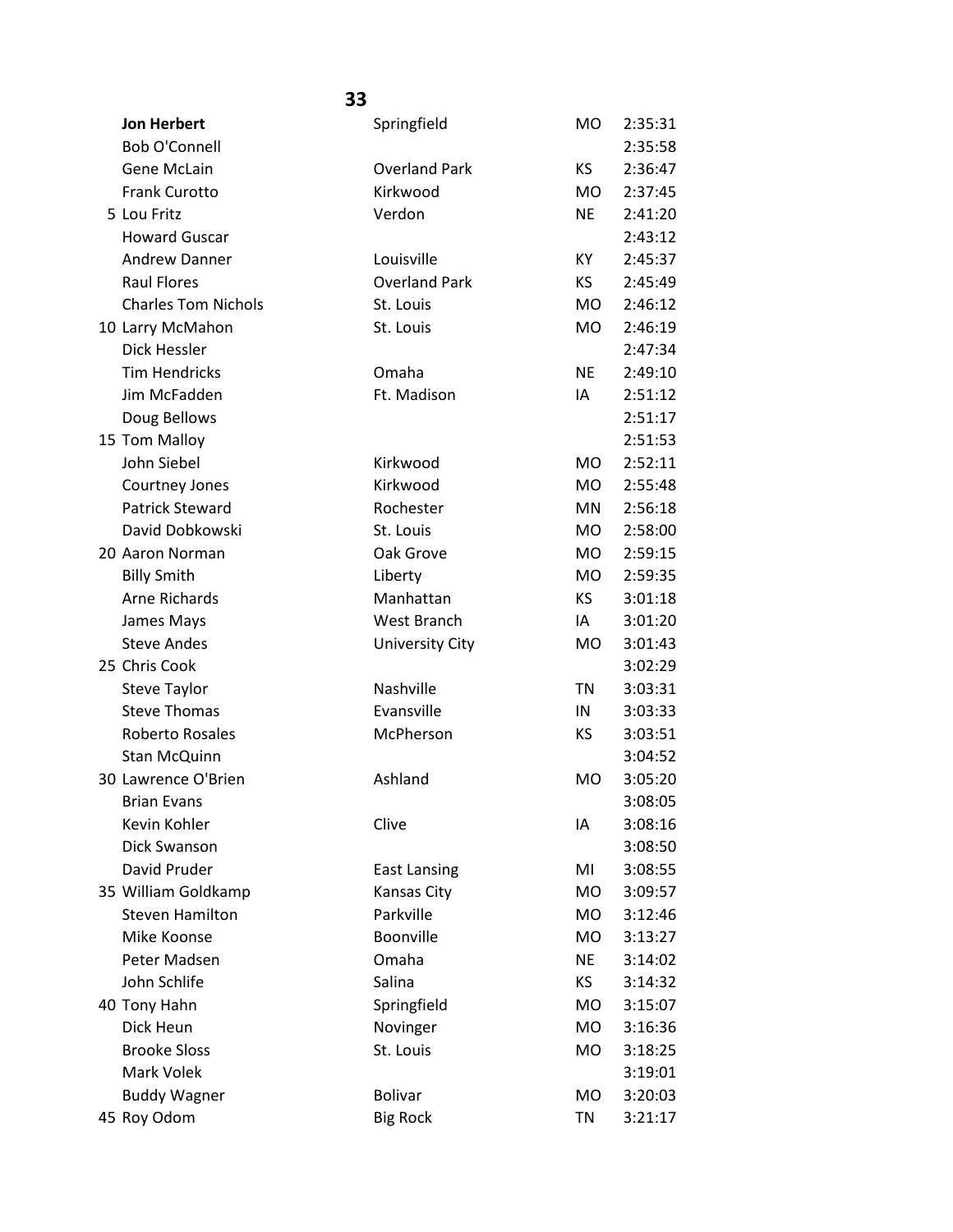| 50 Andrew Marshall    | <b>Kansas City</b>      | MO             | 3:21:48 |
|-----------------------|-------------------------|----------------|---------|
| Kevin McCullough      | <b>Eldorado Springs</b> | M <sub>O</sub> | 3:22:21 |
| <b>Charles Geiss</b>  |                         |                | 3:22:45 |
| W. C. Hansen          | Duluth                  | <b>MN</b>      | 3:22:50 |
| Mark Le Curu          | Jefferson City          | M <sub>O</sub> | 3:23:45 |
| 55 Michael Fitzgerald | St. Louis               | M <sub>O</sub> | 3:23:45 |
| Jack Goldkamp         | St. Charles             | M <sub>O</sub> | 3:23:53 |
| Jerry Coffman         |                         |                | 3:24:42 |
| Jon Emery             | Springfield             | M <sub>O</sub> | 3:25:59 |
| Nicholas Benner       |                         |                | 3:27:38 |
| 60 Shane Graber       | St. Louis               | M <sub>O</sub> | 3:27:54 |
| <b>Robert McDavid</b> |                         |                | 3:29:50 |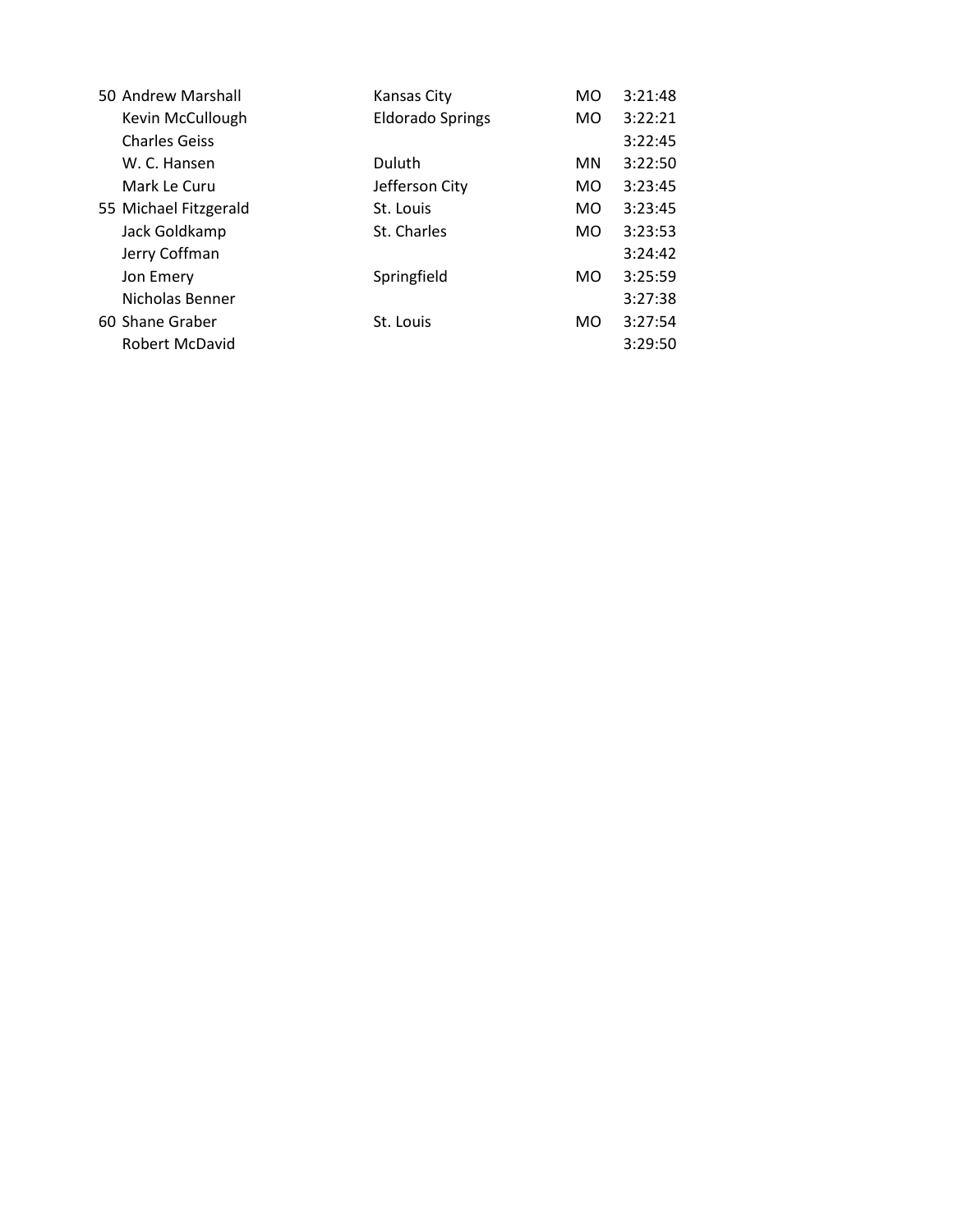| <b>Robert Steven Cline</b> | <b>Burlington</b>    | IA             | 2:38:30 |
|----------------------------|----------------------|----------------|---------|
| <b>Frank Curotto</b>       | Kirkwood             | <b>MO</b>      | 2:39:24 |
| Dick Hessler               |                      |                | 2:39:43 |
| <b>Rich Breiner</b>        | Carbondale           | IL             | 2:42:40 |
| 5 Tom LaFontaine           |                      |                | 2:43:00 |
| Lou Fritz                  | Verdon               | <b>NE</b>      | 2:43:25 |
| Jon Herbert                | Springfield          | MO.            | 2:44:24 |
| <b>Scott Kent</b>          | Waukesha             | WI             | 2:44:55 |
| <b>Patrick Steward</b>     | Rochester            | <b>MN</b>      | 2:46:24 |
| 10 Bill Fox                | Tarkio               | <b>MO</b>      | 2:47:20 |
| Karl Gilpin                | Russellville         | <b>MO</b>      | 2:51:13 |
| Steve Stonecipher-Fisher   |                      |                | 2:54:09 |
| Gary Smith                 | Houston              | <b>MO</b>      | 2:54:29 |
| <b>James Maxwell</b>       | San Diego            | CA             | 2:57:23 |
| 15 Charles Tom Nichols     | St. Louis            | <b>MO</b>      | 2:57:32 |
| Don Granberg               |                      |                | 2:57:44 |
| Jack Goldkamp              | St. Charles          | <b>MO</b>      | 2:59:13 |
| Dick Swanson               |                      |                | 3:00:00 |
| Jim Metz                   |                      |                | 3:01:31 |
| 20 David Dobkowski         | St. Louis            | <b>MO</b>      | 3:04:08 |
| John Whiteside             |                      |                | 3:05:21 |
| <b>Chris Cook</b>          |                      |                | 3:05:54 |
| Gale Carman                |                      |                | 3:06:21 |
| <b>Raul Flores</b>         | <b>Overland Park</b> | KS.            | 3:06:45 |
| 25 Lannie Endicott         | Tulsa                | OK             | 3:06:55 |
| Aaron Norman               | Oak Grove            | <b>MO</b>      | 3:09:30 |
| Mike Kaylen                |                      |                | 3:09:37 |
| Brian schoenholz           | Lake Saint Louis     | M <sub>O</sub> | 3:10:04 |
| <b>Arne Richards</b>       | Manhattan            | KS             | 3:11:01 |
| 30 Casey Prosise           | Nashville            | IL             | 3:12:48 |
| Nick Romano                |                      |                | 3:14:19 |
| Mark Lanier                |                      |                | 3:14:19 |
| Colin Cronin               | Osage Beach          | <b>MO</b>      | 3:16:50 |
| John Conroy                | St. Louis            | <b>MO</b>      | 3:17:25 |
| 35 Clarence Coats          |                      |                | 3:17:28 |
| Michael Fitzgerald         | St. Louis            | <b>MO</b>      | 3:17:54 |
| John Spannuth              | Oak Forest           | IL             | 3:20:31 |
| J. R. Strawn               |                      |                | 3:21:45 |
| Mark Hosler                |                      |                | 3:21:50 |
| 40 Glen Farmer             |                      |                | 3:22:17 |
| Mark Wood                  |                      |                | 3:22:36 |
| Peter Madsen               | Omaha                | <b>NE</b>      | 3:23:28 |
| Dale Beachy                | Overland             | МO             | 3:24:10 |
| James Hutton               | Springfield          | MO             | 3:25:25 |
| 45 Todd Russell            | Wichita              | ΚS             | 3:25:29 |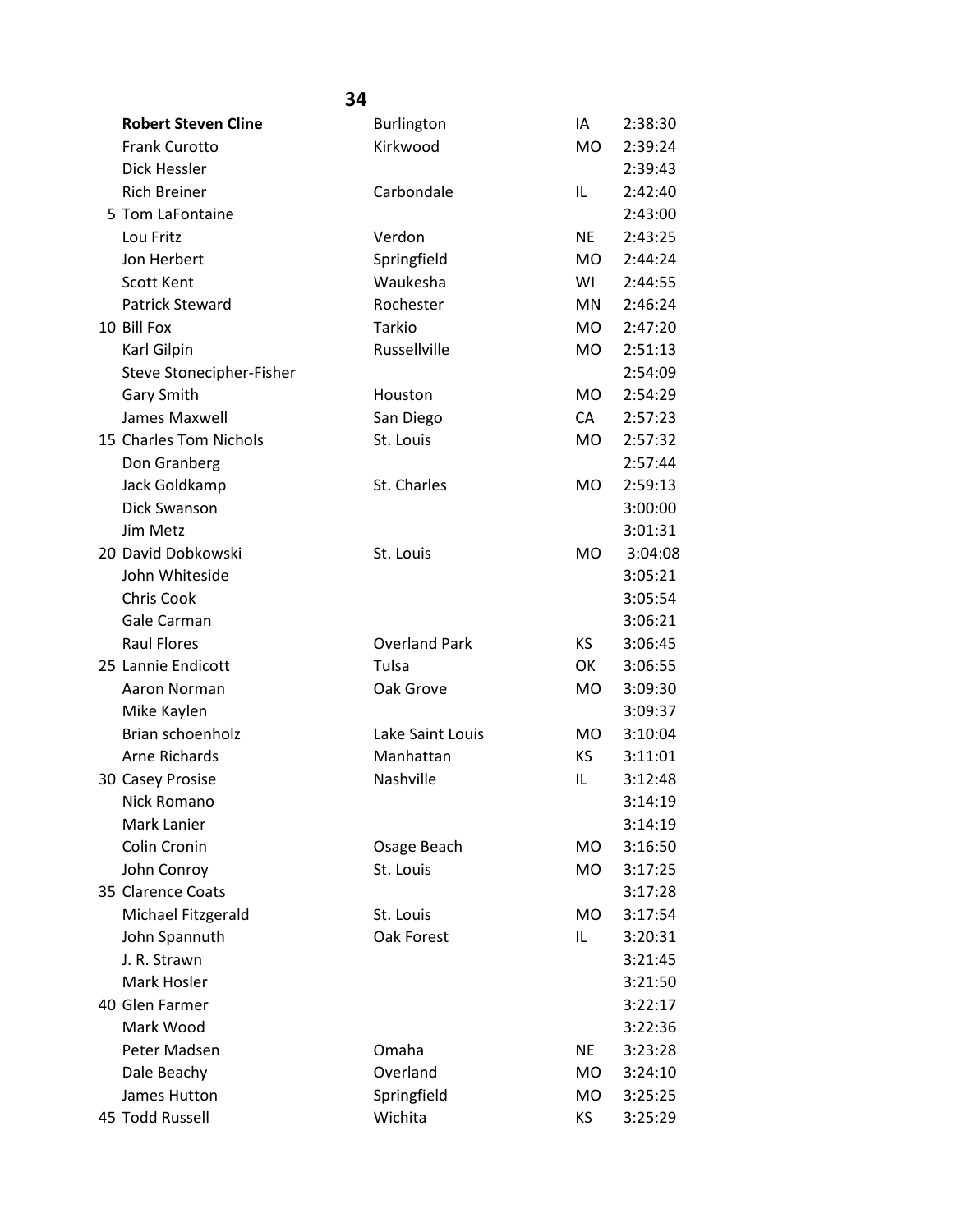| David Ervin          |                        |                | 3:25:37 |
|----------------------|------------------------|----------------|---------|
| <b>Brooke Sloss</b>  | St. Louis              | M <sub>O</sub> | 3:26:02 |
| Dann Fisher          | Manhattan              | <b>KS</b>      | 3:26:51 |
| <b>Stephen Hayes</b> | <b>University Park</b> | MO.            | 3:26:59 |
| 50 Brian Butcher     | Warrensburg            | MO.            | 3:27:42 |
| David Parker         |                        |                | 3:27:46 |
| David Gibbons        |                        |                | 3:28:11 |
| Keith Englin         | Sherwood               | AR             | 3:28:36 |
| Augusr Kyger         |                        |                | 3:28:19 |
| 55 Bob Baker         | Tulsa                  | OK.            | 3:28:52 |
| Robert McDavid       |                        |                | 3:28:58 |
| Jay Burchfield       | <b>West Plains</b>     | MO             | 3:29:26 |
|                      |                        |                |         |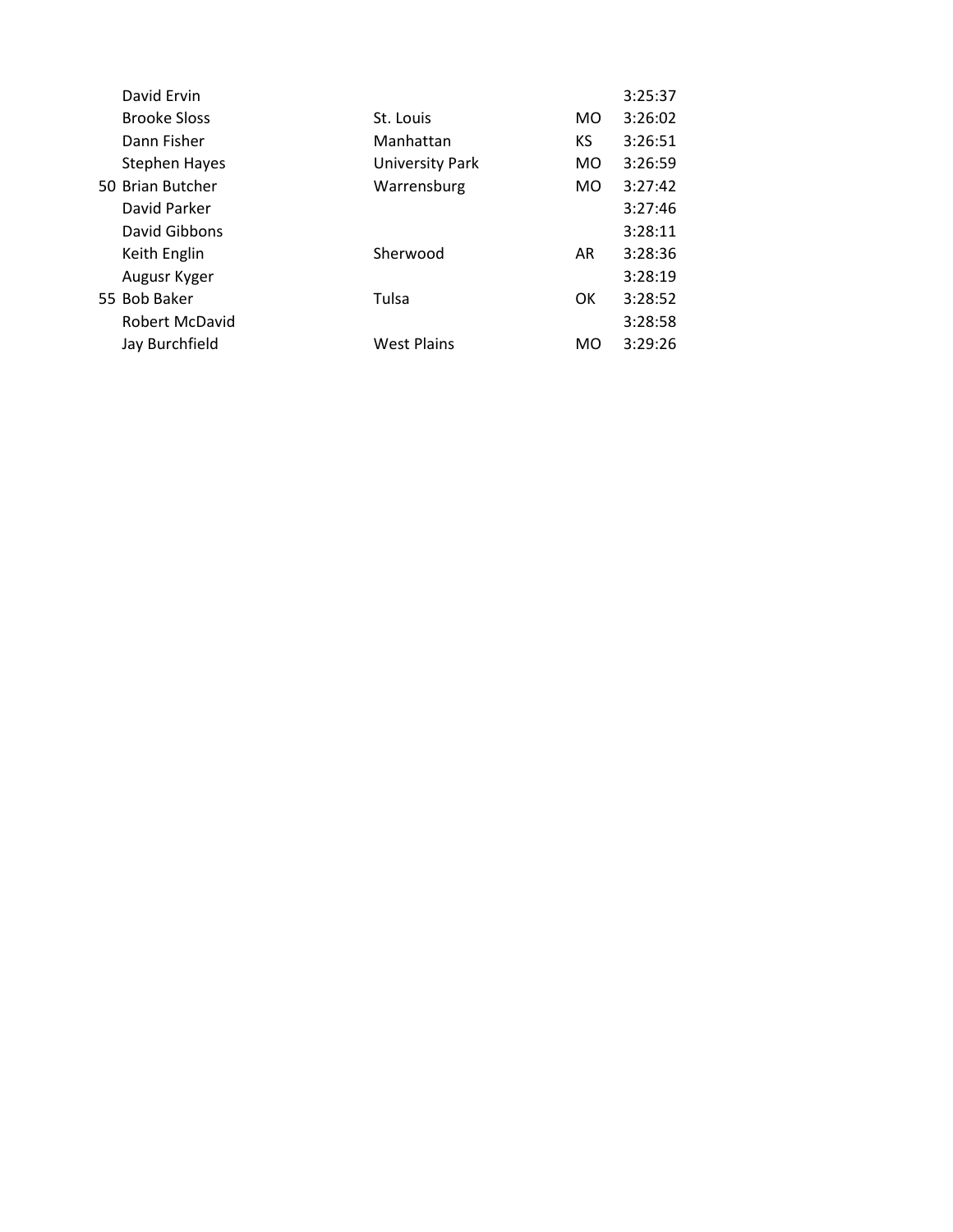#### **35 Ronald Chisolm** St. Louis MO 2:30:43 Dick Hessler 2:39:45 Mark Palm Motor Christian Control of Troy Troy Motor 2:44:53 Bill Fox **Tarkio** MO 2:47:59 5 Dusty Morris **St. Charles** St. Charles MO 2:52:01 Mike Kelty 2:52:06 Michael Murray St. Louis MO 2:52:41 Bob Goodrich Jefferson City MO 2:54:05 Robert Hughes **Lawrence Lawrence KS** 2:54:49 10 Chris Cook 2:54:59 Todd Beaverson Moberly MO 2:55:23 Leonard Kupersmith Wichita KS 2:55:40 Gale Carman 2:55:44 Dennis Westcott Carbondale IL 2:57:50 15 David Dobkowski St. Louis MO 2:58:48 Thomas Hyde Town and Country MO 2:59:05 Lou Fritz Verdon NE 3:01:03 Derek Ganzenmuller 3:01:18 Jack McDermott Tallahassee FL 3:01:21 20 Tom Hinckley 3:02:03 Greg Burger **Lawrence CONSISTENT** Lawrence **KS** 3:02:21 Richard Huse 3:04:55 Sankalp Shiva 3:05:10 Steve Taylor **Nashville** Nashville TN 3:05:30 25 James Maxwell San Diego CA 3:06:57 Mike Fields **King of Prussia** PA 3:07:38 Ricky Warren Springdale AR 3:07:58 Stephen Bourgeois 3:08:01 Brian Todd Springfield MO 3:09:20 30 Michael Skipper Springfield MO 3:09:32 Stephen Mineck **Vinton** Vinton IA 3:09:39 Jack Goldkamp St. Charles MO 3:09:58 Henry Kreibach Spring Hill KS 3:10:32 David Mountjoy 3:12:40 35 Mark Hosler 3:12:52 Karlton Naylor **Topeka** KS 3:13:28 Gary Shearer Gladstone Gladstone MO 3:13:29 Courtney Jones **Kirkwood** MO 3:17:10 Jeff Williams **Independence** MO 3:17:36 40 Terry Kruse Russellville MO 3:18:22 Dann Fisher Manhattan KS 3:18:22 Andy Emerson 3:18:59 Roger Reinsch 3:19:11 Bob Potter Ft. Riley KS 3:22:21 45 Robert McDavid 3:22:49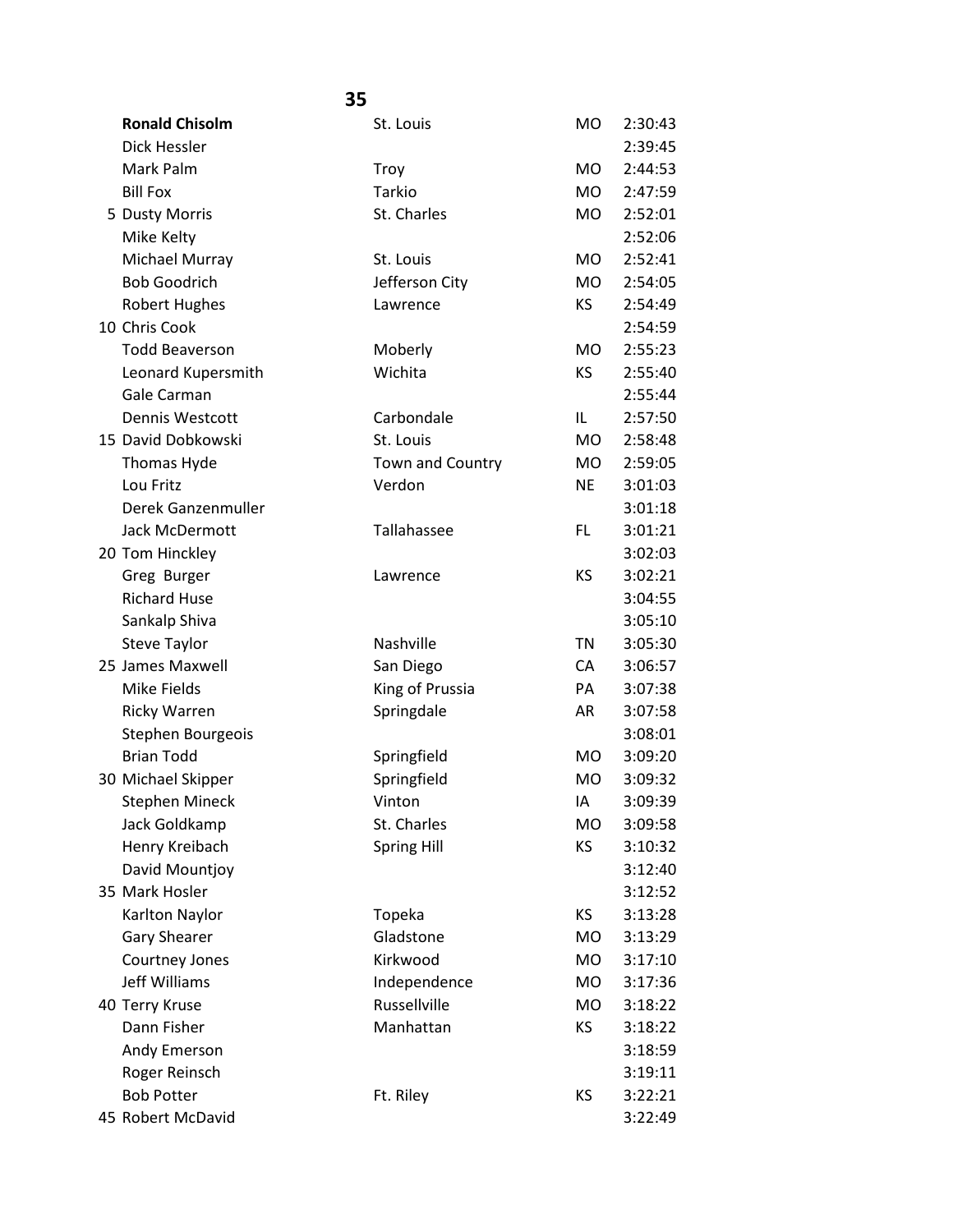| <b>Casey Prosise</b> | <b>Nashville</b>     | IL        | 3:22:57 |
|----------------------|----------------------|-----------|---------|
| <b>Steve Young</b>   | Jefferson City       | MO        | 3:23:00 |
| Michael Fitzgerald   | St. Louis            | MO        | 3:24:25 |
| Michael Green        | <b>Bowling Green</b> | MO.       | 3:24:34 |
| 50 Peter Madsen      | Omaha                | <b>NE</b> | 3:24:41 |
| Tom LaFontaine       |                      |           | 3:24:42 |
| <b>Brett Barton</b>  |                      |           | 3:27:07 |
| C. J. Moeller        | Springfield          | MO.       | 3:27:28 |
| Larry Boies          | St. Paul             | MN.       | 3:28:26 |
| 55 Paul Humphrey     | Madison              | IL        | 3:29:20 |
| Dwayne Miller        |                      |           | 3:29:32 |
| Jerry MacLean        | Alma                 | MO        | 3:29:56 |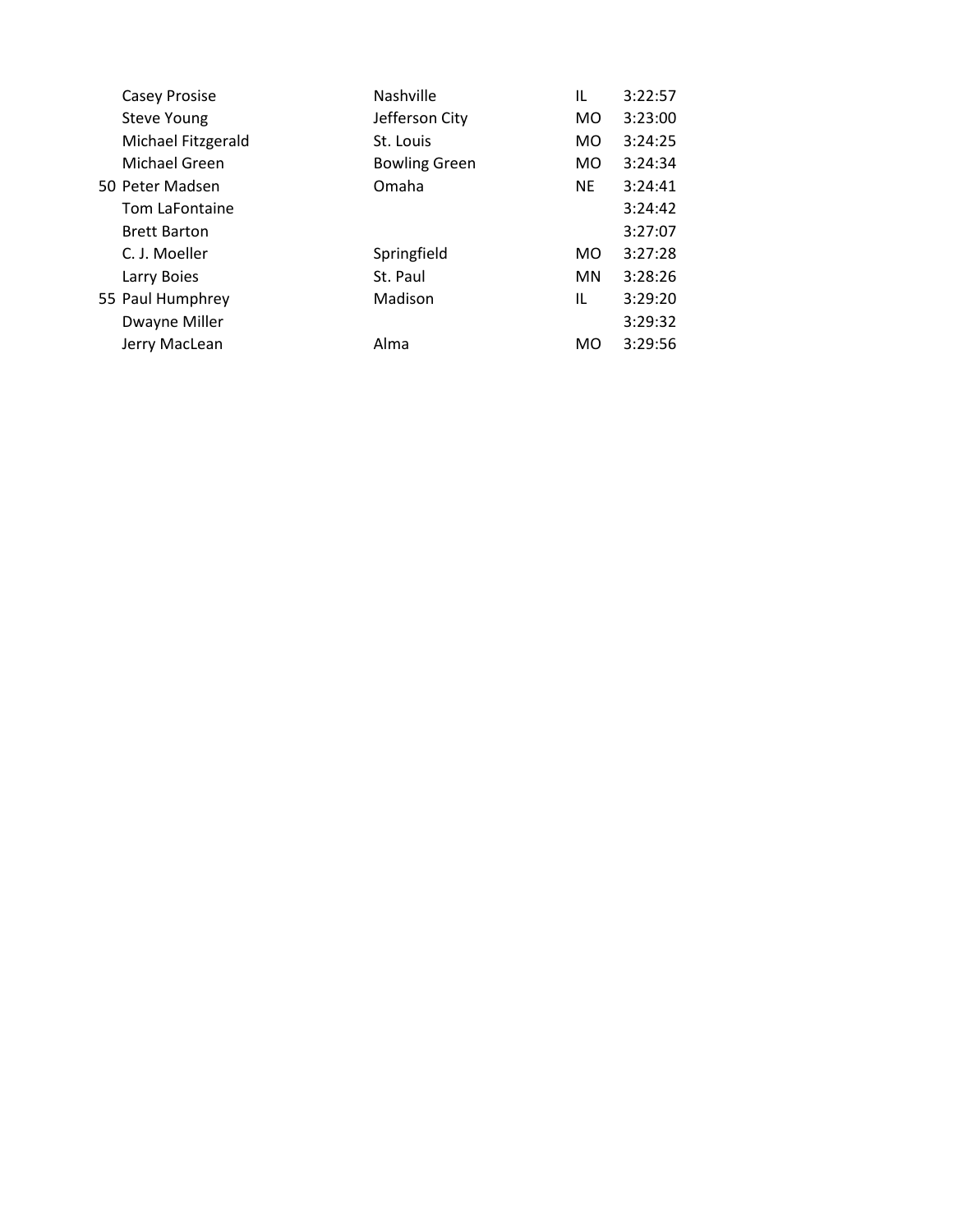| <b>Bill Fox</b>        | Tarkio               | <b>MO</b> | 2:41:14 |
|------------------------|----------------------|-----------|---------|
| Tom LaFontaine         |                      |           | 2:41:29 |
| Chuck Engle            | Salt Lake City       | UT        | 2:42:50 |
| Robert Goodrich        | Jefferson City       | <b>MO</b> | 2:45:07 |
| 5 Lou Fritz            | Verdon               | <b>NE</b> | 2:46:10 |
| Gerald Hutchinson      | Cincinnati           | <b>OH</b> | 2:47:11 |
| Jon Herbert            | Springfield          | <b>MO</b> | 2:47:52 |
| Norm Stebbins          |                      |           | 2:48:53 |
| Tom Whalen             | St. Louis            | <b>MO</b> | 2:51:52 |
| 10 David Dobkowski     | St. Louis            | <b>MO</b> | 2:53:06 |
| <b>Raul Flores</b>     | Kansas City          | <b>MO</b> | 2:55:57 |
| Don Granberg           |                      |           | 2:56:01 |
| <b>Chris Cook</b>      |                      |           | 2:58:30 |
| Jeff Williams          | Independence         | <b>MO</b> | 3:00:44 |
| 15 Karlton Naylor      | Topeka               | KS        | 3:01:33 |
| Charles Kratochvil     |                      |           | 3:02:36 |
| <b>Ricky Warren</b>    | Springdale           | AR        | 3:03:23 |
| Courtney Jones         | St. Louis            | <b>MO</b> | 3:03:37 |
| <b>Stephen Mineck</b>  | Vinton               | IA        | 3:03:40 |
| 20 Roger Reinsch       |                      |           | 3:04:41 |
| <b>Arne Richards</b>   | Manhattan            | <b>KS</b> | 3:05:55 |
| Art Bentley            | <b>West Plains</b>   | <b>MO</b> | 3:07:56 |
| Andy Emerson           |                      |           | 3:10:12 |
| Jim Gallogly           | St. Louis            | <b>MO</b> | 3:10:36 |
| 25 Stephen Bourgeois   |                      |           | 3:11:33 |
| <b>Bob Schottman</b>   |                      |           | 3:12:13 |
| Mike Green             | <b>Bowling Green</b> | <b>MO</b> | 3:12:20 |
| Dan Stafford           | <b>Ballwin</b>       | MO.       | 3:15:33 |
| Robert Zeller          | Cape Girardeau       | MO        | 3:16:23 |
| 30 Matt Dreier         | Los Alamos           | <b>NM</b> | 3:18:18 |
| Randell Hansen         | <b>Gold River</b>    | СA        | 3:19:11 |
| Dave Ervin             |                      |           | 3:19:25 |
| Stephan Urbancezk      | Warrensburg          | <b>MO</b> | 3:22:15 |
| Joe Kurth              |                      |           | 3:23:07 |
| 35 Casey Prosise       | Nashville            | IL.       | 3:26:02 |
| Peter Madsen           | Omaha                | <b>NE</b> | 3:26:50 |
| Dan Sitar              | Ashland              | <b>MO</b> | 3:26:54 |
| <b>Charles Bennett</b> | Ft. Scott            | KS        | 3:27:00 |
| <b>Steve Young</b>     | Jefferson City       | MO        | 3:27:24 |
| 40 David Walker        |                      |           | 3:27:40 |
| <b>Brent Unger</b>     |                      |           | 3:27:51 |
| Michael Bain           | Olivette             | MO.       | 3:27:53 |
| <b>Kevin Williams</b>  | St. Louis            | <b>MO</b> | 3:30:14 |
| <b>Tom Malloy</b>      |                      |           | 3:30:48 |
| 45 Dann Fisher         | Manhattan            | KS        | 3:32:25 |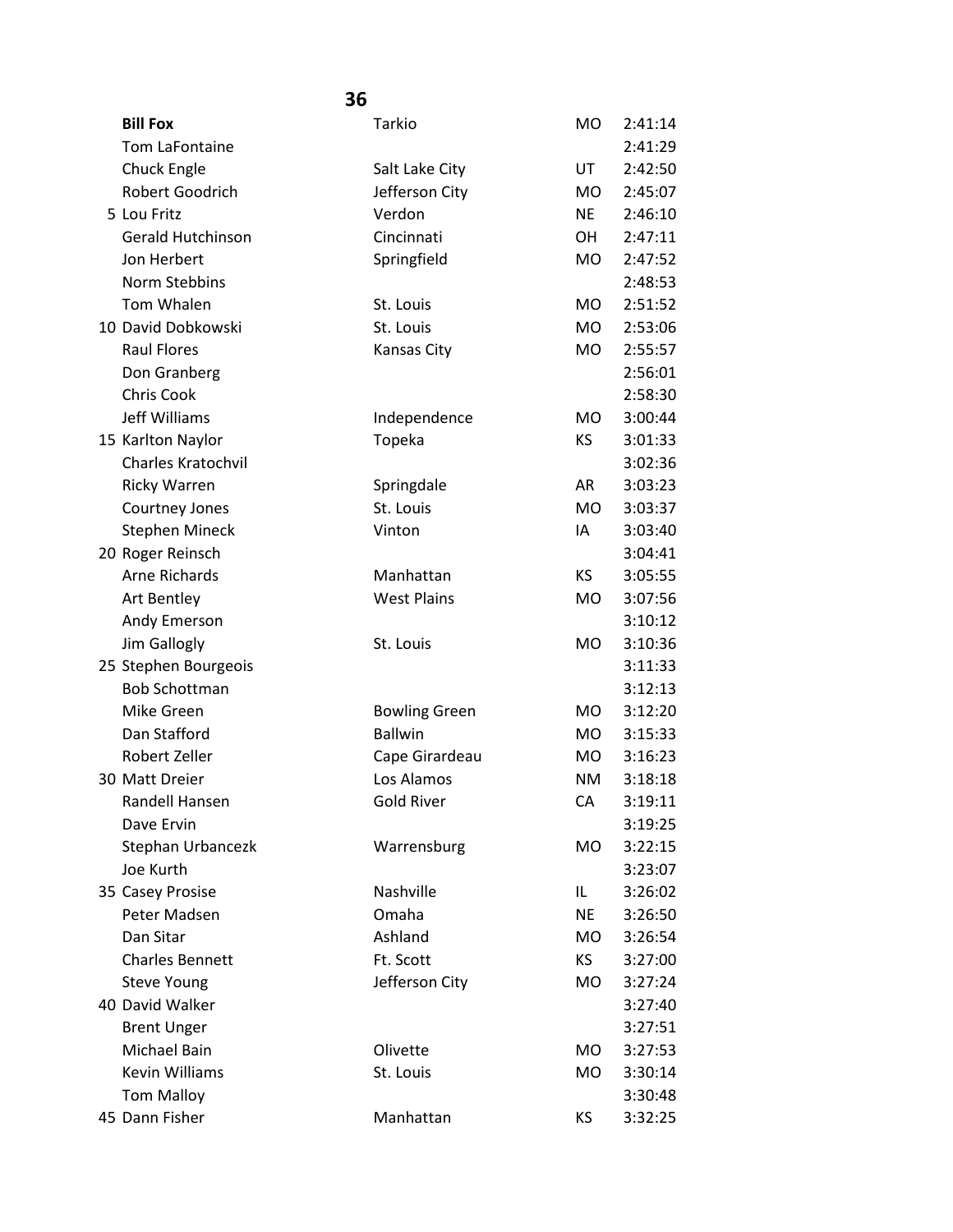| Michael Veit    | Jefferson City | MO. | 3:33:17 |
|-----------------|----------------|-----|---------|
| John Hamilton   |                |     | 3:34:00 |
| Jacob Wells     | Little Rock    | AR. | 3:35:55 |
| Leo Giffard     | St. Louis      | MO. | 3:36:06 |
| 50 Mike Nieters | Centralia      | MO. | 3:36:11 |
|                 |                |     |         |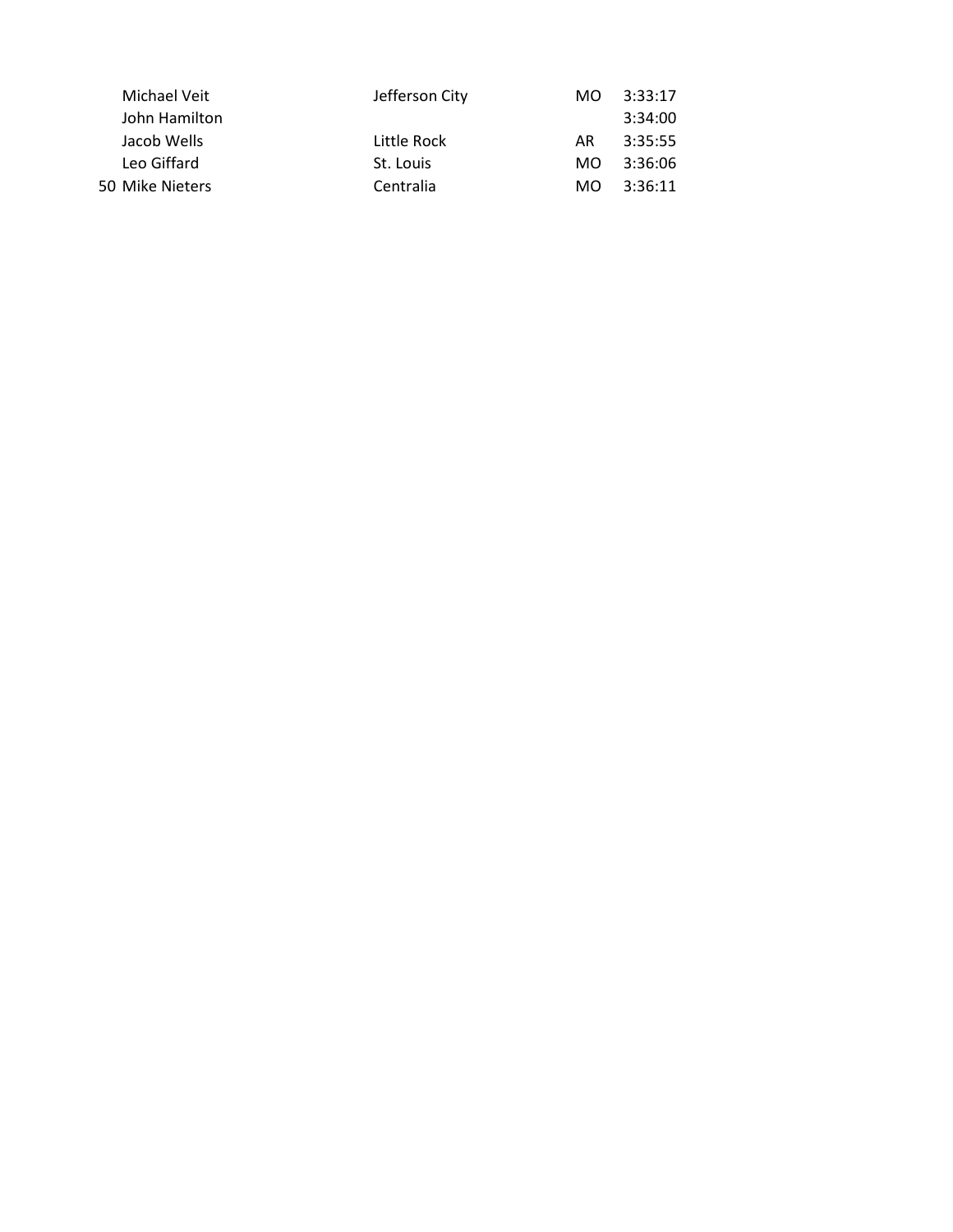| <b>Hal Higdon</b>       | Michigan City        | IN        | 2:41:45 |
|-------------------------|----------------------|-----------|---------|
| Dick Hessler            |                      |           | 2:46:54 |
| <b>Bill Fox</b>         | Tarkio               | <b>MO</b> | 2:47:13 |
| Lou Fritz               | Verdon               | <b>NE</b> | 2:48:04 |
| 5 Tom LaFontaine        |                      |           | 2:49:21 |
| Jim Hyde                | Springfield          | <b>MO</b> | 2:50:08 |
| Karl Naylor             | Topeka               | <b>KS</b> | 2:50:27 |
| David Dobkowski         | St. Louis            | <b>MO</b> | 2:53:31 |
| <b>Bob Potter</b>       | Junction City        | KS        | 2:53:37 |
| 10 Dmitry Voldman       | Lenexa               | KS.       | 2:54:40 |
| Chuck Engle             | Salt Lake City       | UT        | 2:54:52 |
| <b>Steve Mineck</b>     | Vinton               | IA        | 2:55:05 |
| Don Granberg            |                      |           | 2:55:52 |
| Art Bentley             | <b>West Plains</b>   | <b>MO</b> | 3:00:04 |
| 15 Mark Landrum         |                      |           | 3:02:09 |
| <b>Raul Flores</b>      | <b>Overland Park</b> | <b>KS</b> | 3:02:30 |
| Art Thompson            | Manchester           | <b>MO</b> | 3:03:43 |
| Mario Vazquez           | Kansas City          | <b>MO</b> | 3:05:20 |
| <b>Chris Cook</b>       |                      |           | 3:06:57 |
| 20 Michael Green        | <b>Bowling Green</b> | <b>MO</b> | 3:07:30 |
| Frank Murphy            | Kansas City          | <b>MO</b> | 3:07:32 |
| Andy Emerson            |                      |           | 3:07:42 |
| Roger Reinsch           |                      |           | 3:08:47 |
| Michael Skipper         | Goodland             | <b>KS</b> | 3:11:30 |
| 25 James Maxwell        | San Diego            | CA        | 3:12:05 |
| Gary Hindera            | St. Joseph           | <b>MO</b> | 3:14:36 |
| <b>Brian Cook</b>       | <b>Grand Island</b>  | <b>NE</b> | 3:16:06 |
| <b>Bill Muchnick</b>    | St. Louis            | <b>MO</b> | 3:16:34 |
| Larry Boies             | St. Paul             | MN        | 3:19:00 |
| 30 Courtney Jones       | Kirkwood             | <b>MO</b> | 3:19:03 |
| <b>Tom Malloy</b>       |                      |           | 3:19:29 |
| <b>Scott Foster</b>     |                      |           | 3:20:51 |
| <b>Brian Longfellow</b> | <b>Overland Park</b> | KS        | 3:21:01 |
| Mike Morgan             | Prairie Village      | <b>KS</b> | 3:21:19 |
| 35 John Carstens        | <b>Kansas City</b>   | <b>MO</b> | 3:22:49 |
| <b>Stuart Smith</b>     | Wayne                | PA        | 3:22:49 |
| Joe Hildebrand          | Urbana               | IL        | 3:23:29 |
| Stephan Urbancezk       | Warrensburg          | <b>MO</b> | 3:23:36 |
| Dan Sitar               |                      |           | 3:24:54 |
| 40 William Stark        |                      |           | 3:24:57 |
| John Killingsworth      | Republic             | <b>MO</b> | 3:26:23 |
| <b>Kevin Guest</b>      | Rea                  | MO        | 3:26:41 |
| Kurt Kennett            |                      |           | 3:26:48 |
| <b>Ben Londeree</b>     |                      |           | 3:29:21 |
| 45 John Wilke           |                      |           | 3:30:26 |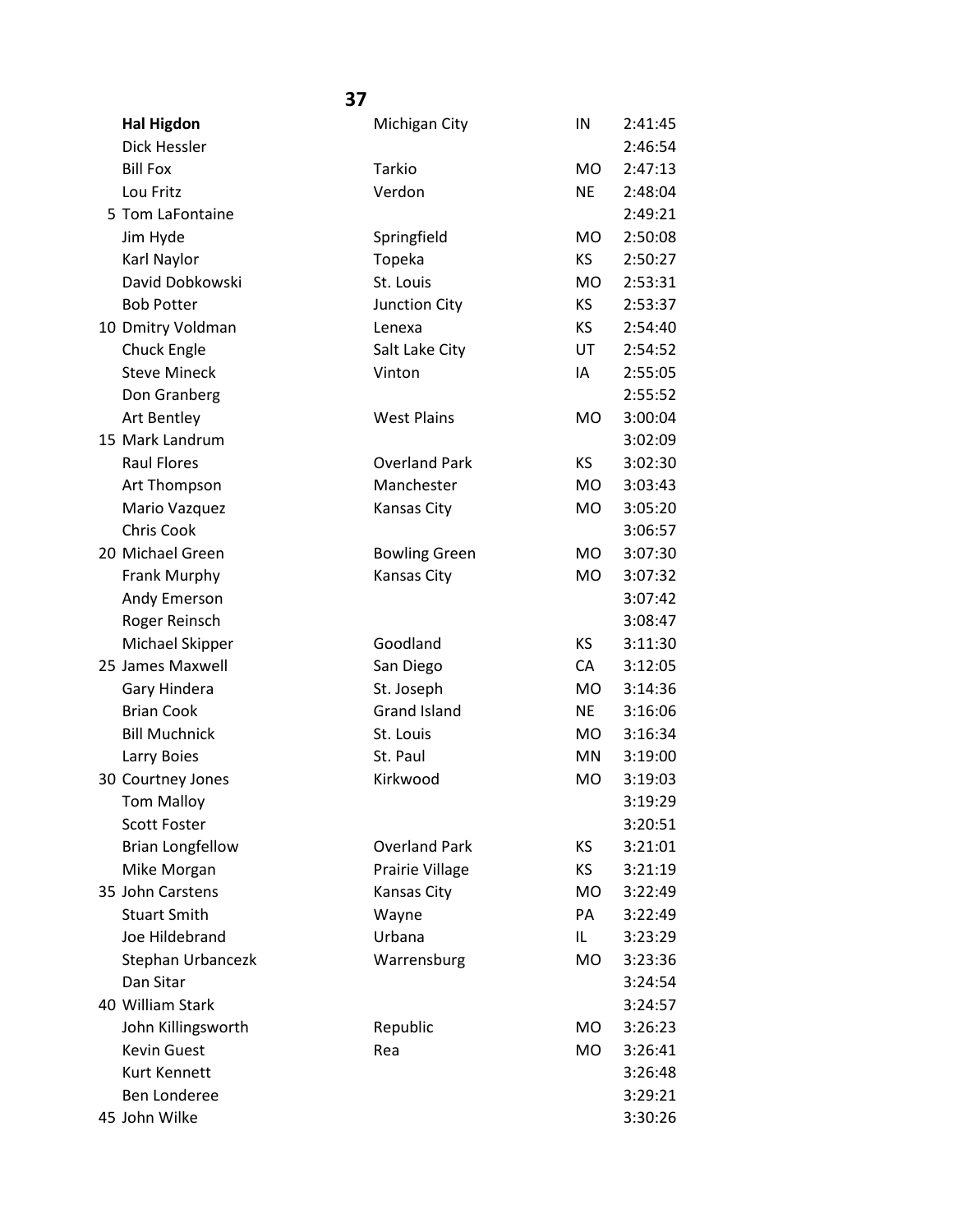| Diego Osuna<br>Denver                  | CO  | 3:31:37 |
|----------------------------------------|-----|---------|
| <b>Brett Barton</b>                    |     | 3:32:34 |
| <b>Bill Ramlow</b>                     |     | 3:32:37 |
| <b>Bowling Green</b><br>Lee Roy Sevier | MO. | 3:36:41 |
| Overland Park<br>50 David Sechrest     | KS. | 3:37:07 |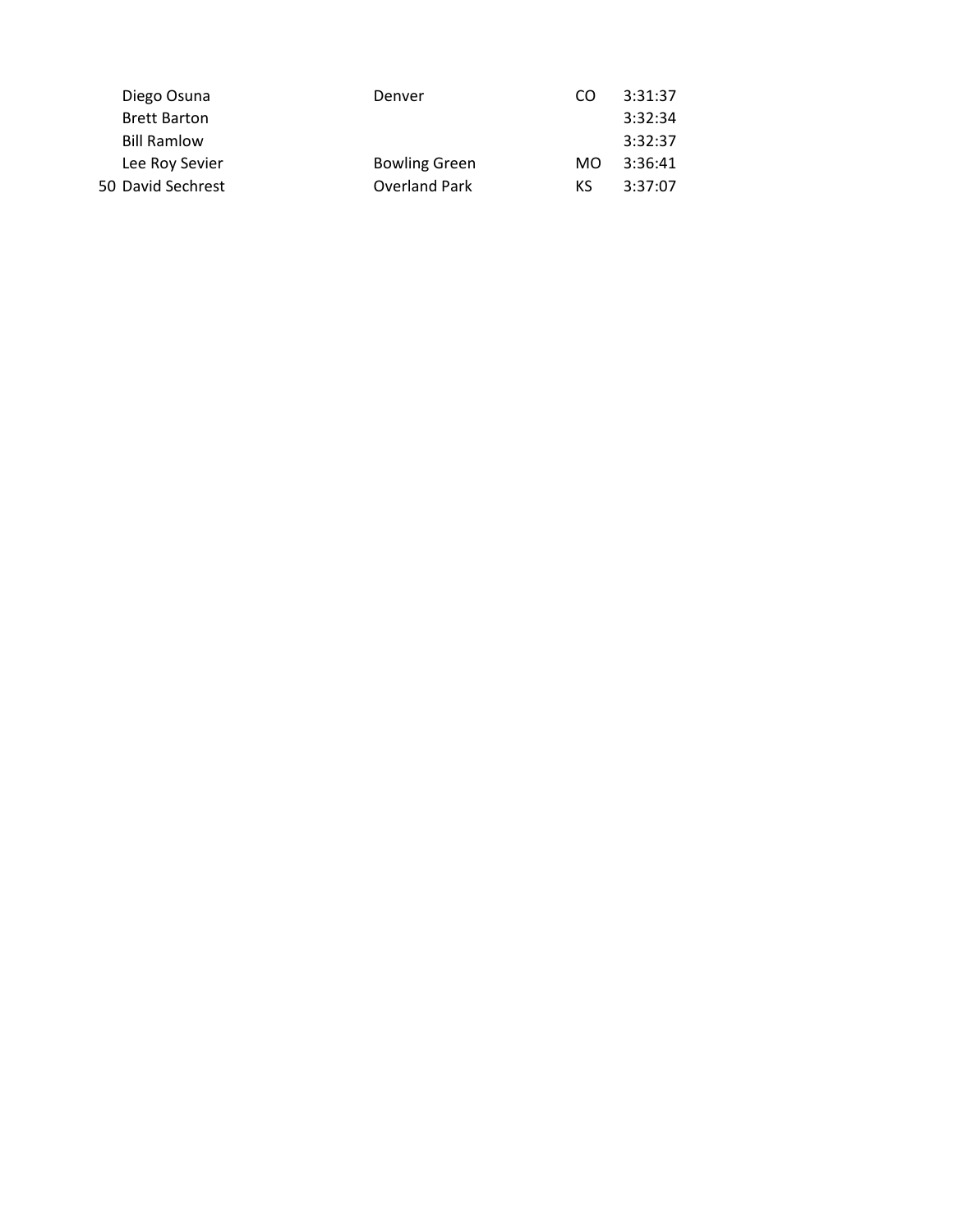|                            | 38                   |           |         |
|----------------------------|----------------------|-----------|---------|
| <b>Ronald Chisolm</b>      | St. Louis            | MO.       | 2:35:30 |
| <b>Bill Fox</b>            | Tarkio               | <b>MO</b> | 2:45:11 |
| Lou Fritz                  | Verdon               | <b>NE</b> | 2:46:36 |
| Dick Hessler               |                      |           | 2:47:46 |
| 5 Virgil Yehnert           | Akron                | OН        | 2:49:44 |
| Mark Landrum               |                      |           | 2:52:03 |
| <b>Norm Stebbins</b>       |                      |           | 2:52:58 |
| Dmitry Voldman             | Lenexa               | KS        | 2:55:19 |
| Larry Hennier, Jr          | <b>Rich Fountain</b> | <b>MO</b> | 2:56:01 |
| 10 Mike Green              | <b>Bowling Green</b> | MO.       | 2:56:07 |
| David Dobkowski            | St. Louis            | <b>MO</b> | 2:56:08 |
| Pete Doll                  |                      |           | 2:56:27 |
| Randy Bentley              | <b>Mountain Home</b> | MO.       | 3:00:04 |
| <b>Todd Beaverson</b>      | Moberly              | <b>MO</b> | 3:00:34 |
| 15 Tom Goss                | Springfield          | MO        | 3:02:22 |
| Andy Emerson               |                      |           | 3:04:08 |
| <b>Charles Tom Nichols</b> | St. Louis            | <b>MO</b> | 3:04:43 |
| David Giammar              | Columbus             | OН        | 3:05:08 |
| Russ Traphagan             | Springfield          | <b>MO</b> | 3:06:41 |
| 20 Arne Richards           | Manhattan            | KS        | 3:07:19 |
| Frank Koch                 |                      |           | 3:07:35 |
| <b>Chris Cook</b>          |                      |           | 3:07:56 |
| <b>Brian Evans</b>         |                      |           | 3:07:57 |
| Joe Marks                  |                      |           | 3:08:18 |
| 25 John Meehan             | Sedalia              | <b>MO</b> | 3:08:53 |
| Dean Neal                  | Waynesville          | <b>MO</b> | 3:09:22 |
| Ben Londeree               |                      |           | 3:09:42 |
| Greg Brown                 |                      |           | 3:09:49 |
| <b>William Stolz</b>       |                      |           | 3:11:05 |
| 30 Faustino Mendoza        | <b>Kansas City</b>   | <b>MO</b> | 3:12:35 |
| David Presar               | <b>Kansas City</b>   | <b>MO</b> | 3:12:58 |
| <b>Bill Woolsey</b>        | Kansas City          | MO        | 3:13:30 |
| Daniel Giammar             | Columbus             | OН        | 3:13:55 |
| <b>Bill Muchnick</b>       | St. Louis            | <b>MO</b> | 3:14:41 |
| 35 James Maxwell           | San Diego            | CA        | 3:15:03 |
| Sam Stout                  |                      |           | 3:16:15 |
| Michael Skipper            | Goodland             | ΚS        | 3:17:46 |
| David Walker               |                      |           | 3:18:58 |
| Jim Schutt                 | California           | MO        | 3:19:01 |
| 40 Nicholas Wagner         | Jefferson City       | MO        | 3:19:43 |
| <b>Brian Longfellow</b>    | Kansas City          | MO        | 3:20:07 |
| David Sechrest             | <b>Overland Park</b> | ΚS        | 3:20:17 |
| Mark Pecaut                | Prairie Village      | KS.       | 3:20:44 |
| <b>Troy Rickertsen</b>     | Moberly              | МO        | 3:24:10 |
| 45 Art Menke               | Prairie Village      | KS.       | 3:24:33 |
|                            |                      |           |         |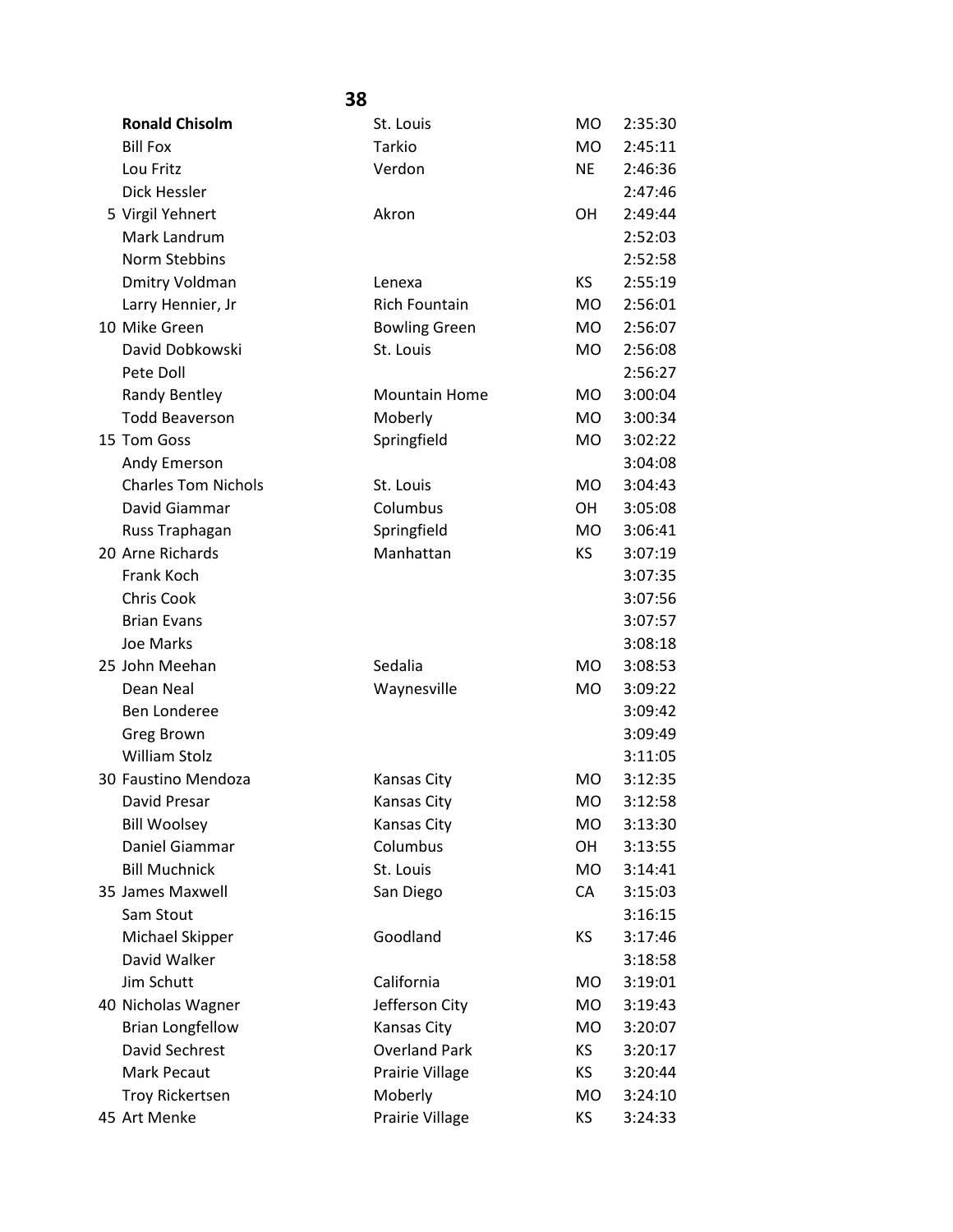| Kirksville                                                                                                           | MO. | 3:25:22 |
|----------------------------------------------------------------------------------------------------------------------|-----|---------|
| Sedalia                                                                                                              | MO. | 3:25:45 |
| Greenville                                                                                                           | OН  | 3:26:09 |
| St. Louis                                                                                                            | MO. | 3:26:27 |
| O'Fallon                                                                                                             | MO. | 3:28:52 |
| Kansas City                                                                                                          | MO. | 3:28:54 |
| Tom Luechtefeld<br>Jason Levine<br><b>Bill Haber</b><br><b>William Craig</b><br>50 Bob Thayer<br><b>Timothy Bond</b> |     |         |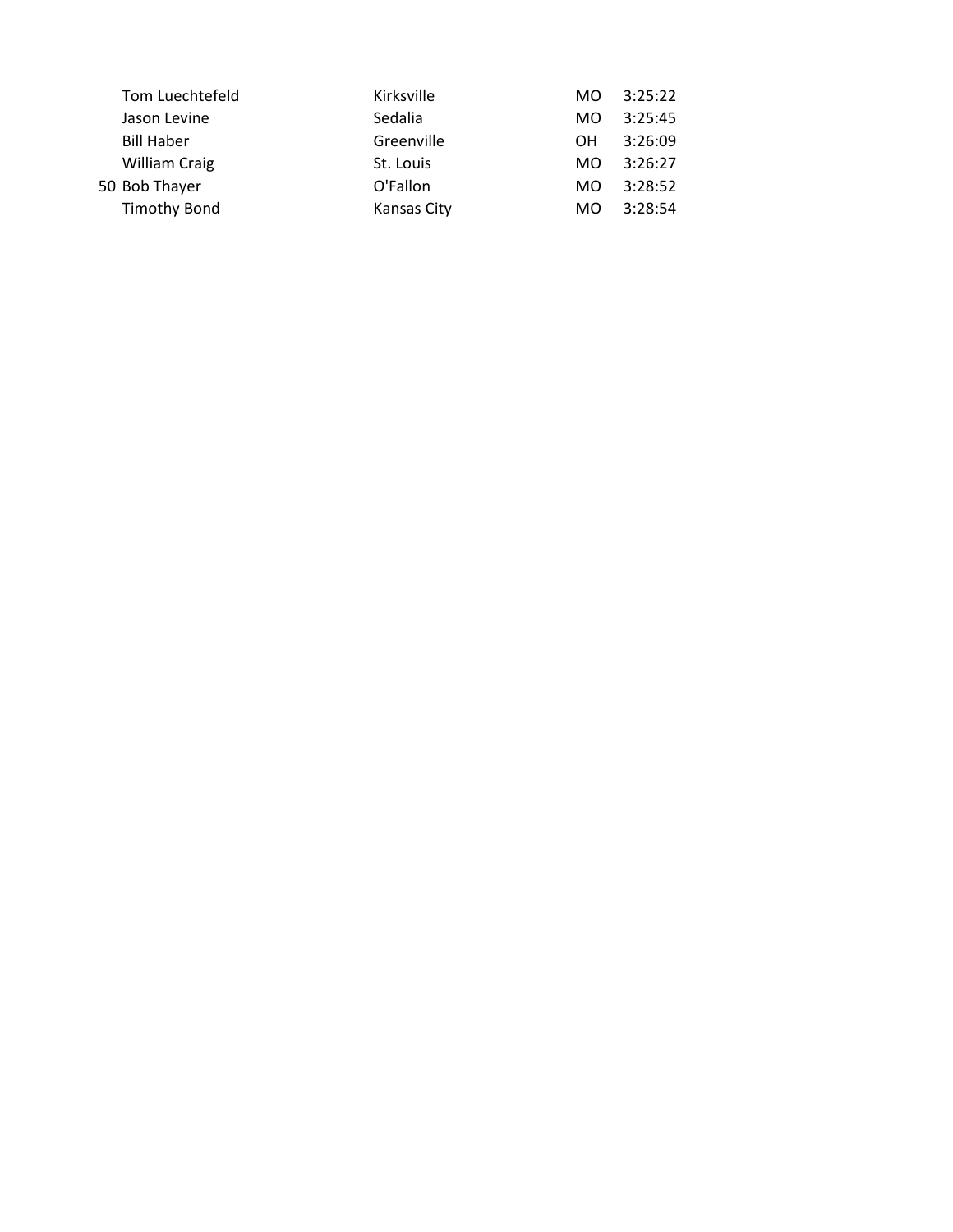|                        | 39                     |           |         |
|------------------------|------------------------|-----------|---------|
| <b>Ronald Chisolm</b>  | St. Louis              | <b>MO</b> | 2:44:08 |
| Lou Fritz              | Verdon                 | <b>NE</b> | 2:44:21 |
| David Dobkowski        | St. Louis              | <b>MO</b> | 2:45:17 |
| Dmitry Voldman         | Lenexa                 | <b>KS</b> | 2:46:39 |
| 5 Dick Hessler         |                        |           | 2:49:31 |
| Tom Whalen             | St. Louis              | <b>MO</b> | 2:51:13 |
| John Meehan            | Sedalia                | <b>MO</b> | 2:54:40 |
| <b>Bill Fox</b>        | Tarkio                 | <b>MO</b> | 2:55:11 |
| <b>Marvin Carter</b>   | St. Louis              | <b>MO</b> | 3:00:45 |
| 10 Dann Fisher         | Manhattan              | KS        | 3:03:39 |
| Andy Emerson           |                        |           | 3:07:30 |
| Don Lewis              |                        |           | 3:08:30 |
| Chris Wolf             | Chicago                | IL        | 3:08:30 |
| <b>Ben Londeree</b>    |                        |           | 3:08:47 |
| 15 Scott Foster        |                        |           | 3:08:47 |
| Stephen Bourgeois      |                        |           | 3:08:47 |
| Chris Cook             |                        |           | 3:09:53 |
| Mike Green             | <b>Bowling Green</b>   | MO.       | 3:10:05 |
| Dave Hester            | St. Charles            | MO.       | 3:10:22 |
| 20 Wayne Olson         | St. Charles            | <b>MO</b> | 3:10:59 |
| Jim Schutt             | California             | <b>MO</b> | 3:12:03 |
| Roman Sage             | Jefferson City         | <b>MO</b> | 3:14:47 |
| Jim Burgess            | <b>Shawnee Mission</b> | <b>KS</b> | 3:14:47 |
| Jerry Doughty          | Fulton                 | MO.       | 3:21:20 |
| 25 Adel Elnashar       |                        |           | 3:22:53 |
| Dick Madsen            |                        |           | 3:23:02 |
| Chris Boyle            | Osage Beach            | M:O       | 3:23:48 |
| <b>Robert Calaluce</b> |                        |           | 3:24:27 |
| <b>Tom Malloy</b>      |                        |           | 3:24:34 |
| 30 David Walker        |                        |           | 3:25:43 |
| F. L. Burnette         | Des Moines             | IA        | 3:26:25 |
| <b>Brian Hanft</b>     | Mason City             | IA        | 3:27:45 |
| Ryan Constable         | Hannibal               | <b>MO</b> | 3:27:51 |
| Jim Behrens            | St. Louis              | <b>MO</b> | 3:27:54 |
| 35 Dwight Marshall     | Kansas City            | <b>MO</b> | 3:28:16 |
| <b>Kris Moeller</b>    | Hull                   | IL        | 3:30:03 |
| Joe Goldfarb           |                        |           | 3:32:01 |
| Michael Mohan          | <b>Ballwin</b>         | <b>MO</b> | 3:32:29 |
| Lance Neal             | <b>Success</b>         | <b>MO</b> | 3:32:45 |
| 40 Joe Duncan          |                        |           | 3:32:51 |
| Douglas Bay            |                        |           | 3:33:24 |
| <b>Mark Pecaut</b>     | Leawood                | KS        | 3:35:44 |
| Gabe Bodzin            |                        |           | 3:36:46 |
| <b>Marcus Rowe</b>     |                        |           | 3:36:50 |
| 45 Kurt Kennett        |                        |           | 3:36:57 |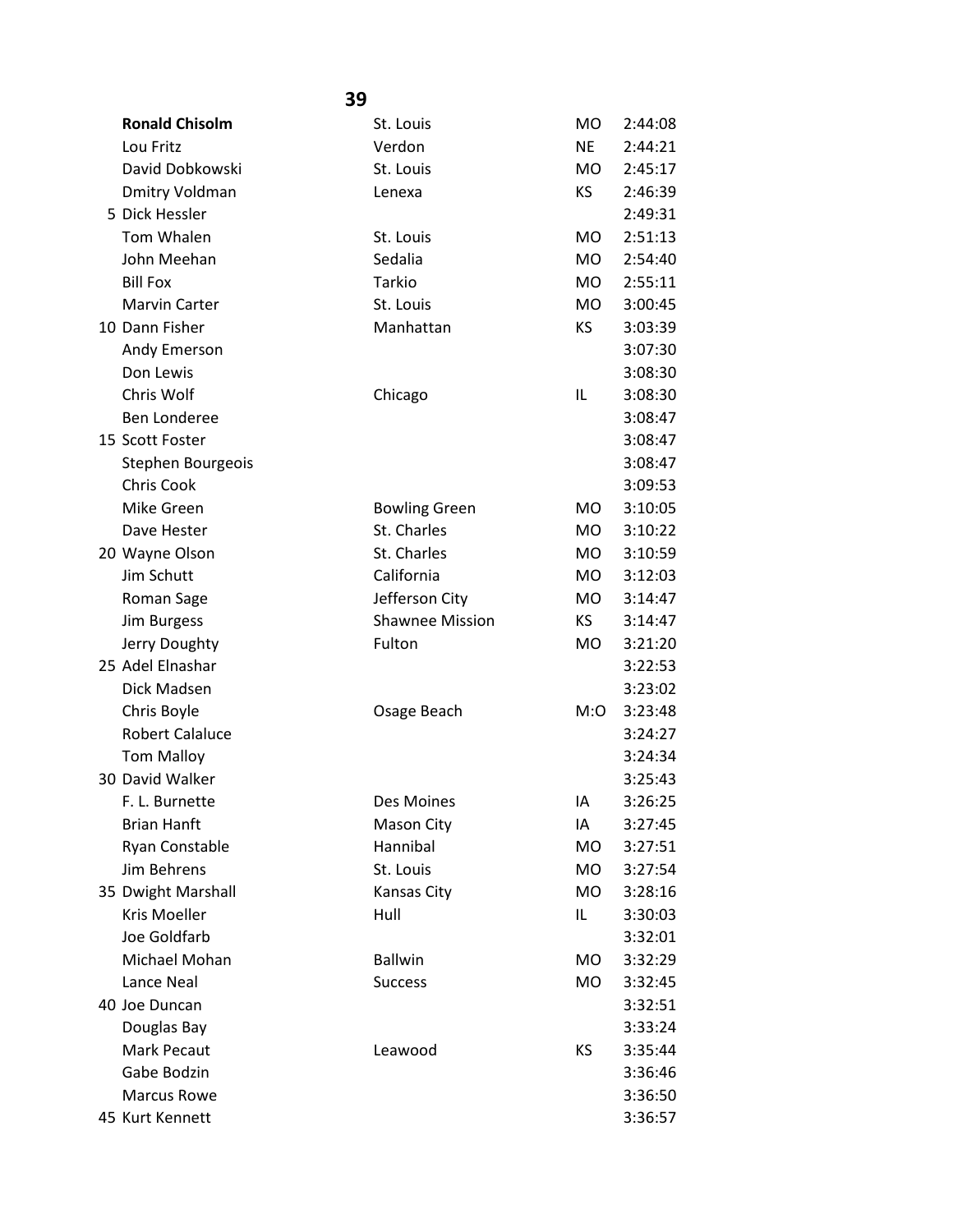| <b>Timothy Reboulet</b> | St. Louis         | MO. | 3:37:36 |
|-------------------------|-------------------|-----|---------|
| Dick Crislip            | <b>Belleville</b> | IL  | 3:38:10 |
| Jerry Foote             |                   |     | 3:39:16 |
| Tom Solon               | Danville          | IL  | 3:39:28 |
|                         |                   |     | 3:40:14 |
| Casey Prosise           | Nashville         | IL  | 3:40:33 |
|                         | 50 Jaume Padilla  |     |         |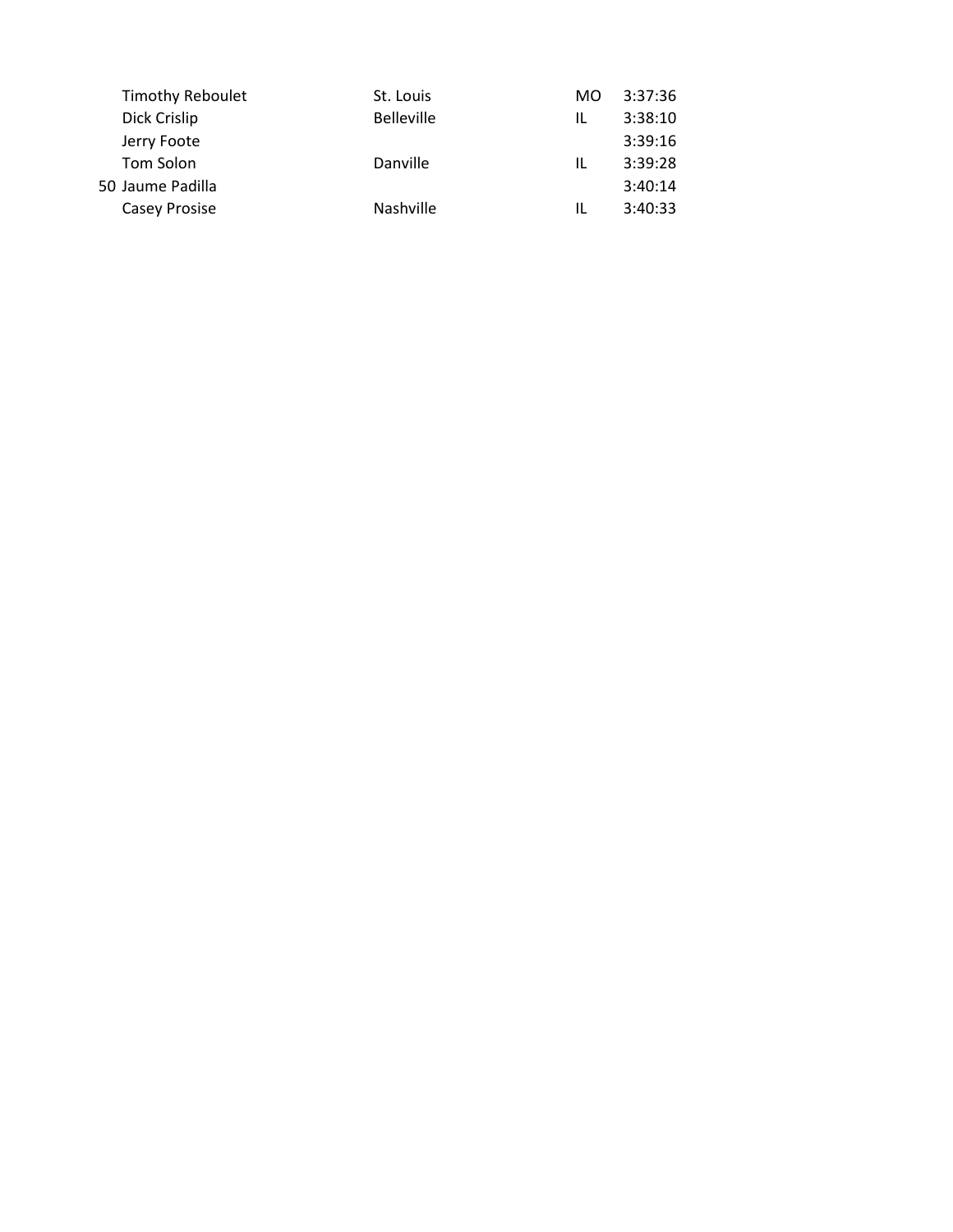| <b>Bill Fox</b>         | Tarkio                 | <b>MO</b> | 3:43:36 |
|-------------------------|------------------------|-----------|---------|
| Dick Hessler            |                        |           | 2:44:09 |
| Lou Fritz               | Verdon                 | <b>NE</b> | 2:44:21 |
| David Dobkowski         | St. Louis              | <b>MO</b> | 2:52:45 |
| 5 John Meehan           | Sedalia                | <b>MO</b> | 2:53:30 |
| Joel Rabdau             | <b>Creve Coeur</b>     | <b>MO</b> | 2:55:45 |
| <b>Ben Londeree</b>     |                        |           | 2:56:50 |
| Tim Langen              |                        |           | 2:58:21 |
| David Pokorny           | St. Louis              | <b>MO</b> | 2:58:25 |
| 10 Jim Schutt           | California             | <b>MO</b> | 2:59:40 |
| Dick Babcock            | Springfield            | MO        | 2:59:54 |
| Andy Emerson            |                        |           | 3:00:23 |
| <b>Whitney Hicks</b>    |                        |           | 3:02:30 |
| <b>Arne Richards</b>    | Manhattan              | KS        | 3:02:50 |
| 15 Dann Fisher          | Manhattan              | <b>KS</b> | 3:02:55 |
| Dick Madsen             |                        |           | 3:04:56 |
| Mike Green              | <b>Bowling Green</b>   | <b>MO</b> | 3:07:04 |
| Jay Clark               | Honolulu               | HI        | 3:08:22 |
| Wayne Olson             | St. Charles            | <b>MO</b> | 3:10:33 |
| 20 Eric Bengston        |                        | SWEDEN    | 3:10:56 |
| Craig Israelsen         |                        |           | 3:14:45 |
| Jamie Mondello          |                        |           | 3:15:58 |
| Kris Koeller            | Hull                   | IL        | 3:18:26 |
| <b>Dwight Marshall</b>  | Lenexa                 | KS.       | 3:19:07 |
| 25 James Maxwell        | San Diego              | CA        | 3:19:25 |
| Tom May                 |                        |           | 3:19:50 |
| Ed Cook                 | St. Louis              | <b>MO</b> | 3:20:23 |
| <b>William Stark</b>    |                        |           | 3:21:16 |
| Marvin Odneal           |                        |           | 3:22:05 |
| 30 Jim Behrens          | St. Louis              | <b>MO</b> | 3:23:13 |
| Richard Leiboult        | Ozark                  | MO.       | 3:24:32 |
| <b>Bill Woolsey</b>     | <b>Kansas City</b>     | <b>MO</b> | 3:25:22 |
| Mike Little             |                        |           | 3:25:41 |
| Larry Petterborg        |                        |           | 3:26:46 |
| 35 Dan Clinkinbeard     |                        |           | 3:26:51 |
| Stephen Bourgeois       |                        |           | 3:26:56 |
| Joe Duncan              |                        |           | 3:26:58 |
| <b>Steve Fuller</b>     | N. Kansas City         | MO.       | 3:28:10 |
| Cade Remsburg           | <b>West Des Moines</b> | IA        | 3:28:38 |
| 40 Douglas Bay          | St. Louis              | <b>MO</b> | 3:29:12 |
| Louis Bassjaeger        | Wichita                | KS        | 3:29:28 |
| Christopher Braun       | St. Louis              | MO        | 3:29:41 |
| Jeremiah Gibbons        | St. Louis              | <b>MO</b> | 3:30:26 |
| <b>Bill Schwagerman</b> | Lee's Summit           | <b>MO</b> | 3:30:53 |
| 45 Roger Young          | St. Louis              | MO        | 3:31:09 |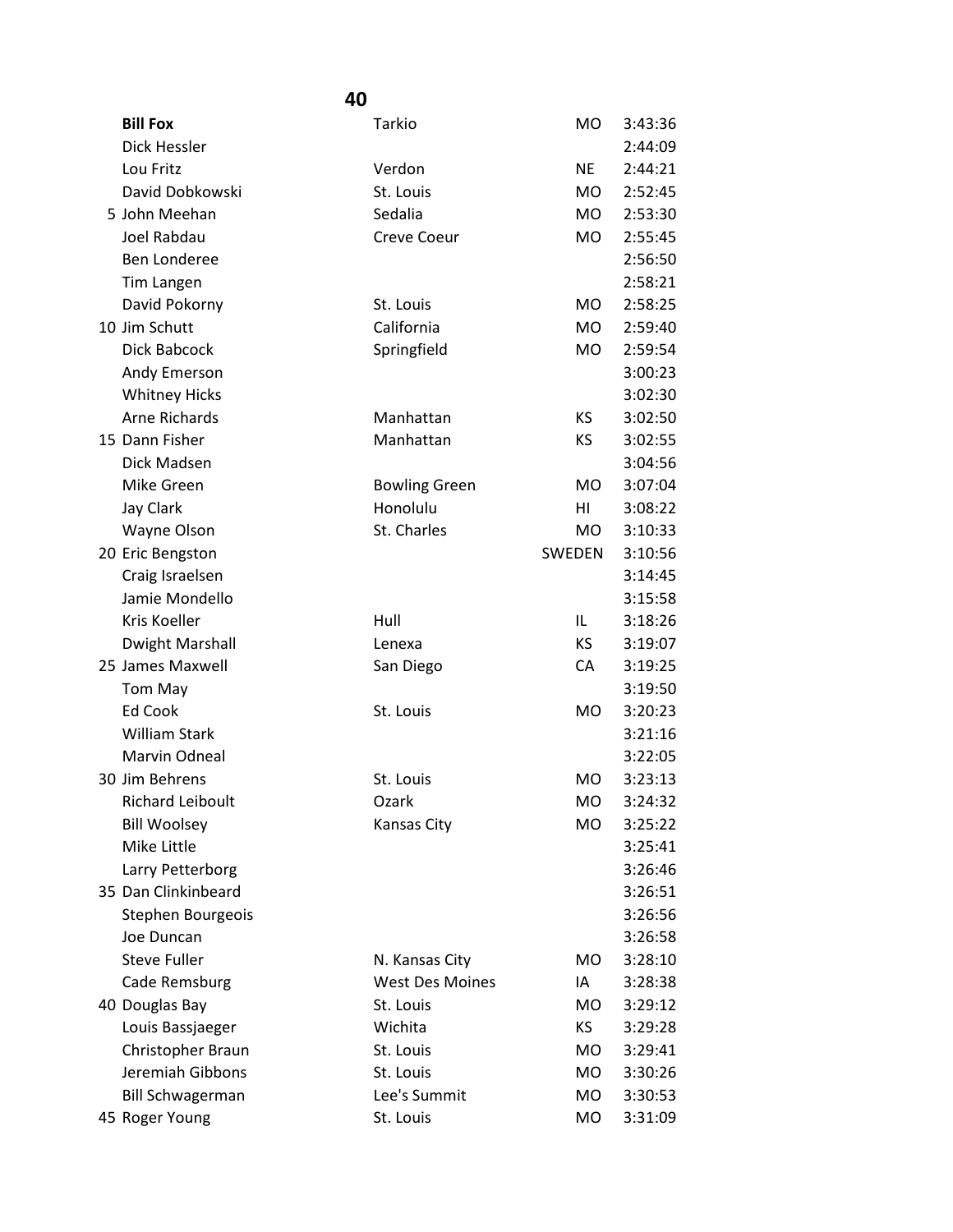| David Biersmith      | Kansas City       | MO. | 3:31:59 |
|----------------------|-------------------|-----|---------|
| <b>Richard Clark</b> | Lansing           | КS  | 3:33:39 |
| <b>Brad Martini</b>  | O'Fallon          | MO. | 3:33:41 |
| Jim Burt             | Stanley           | КS  | 3:34:25 |
| 50 Tom Malloy        |                   |     | 3:35:53 |
| Larry Bentley        | <b>Batesville</b> | AR  | 3:37:58 |
| Lorc Weir            | Kinderhook        | IL  | 3:38:07 |
|                      |                   |     |         |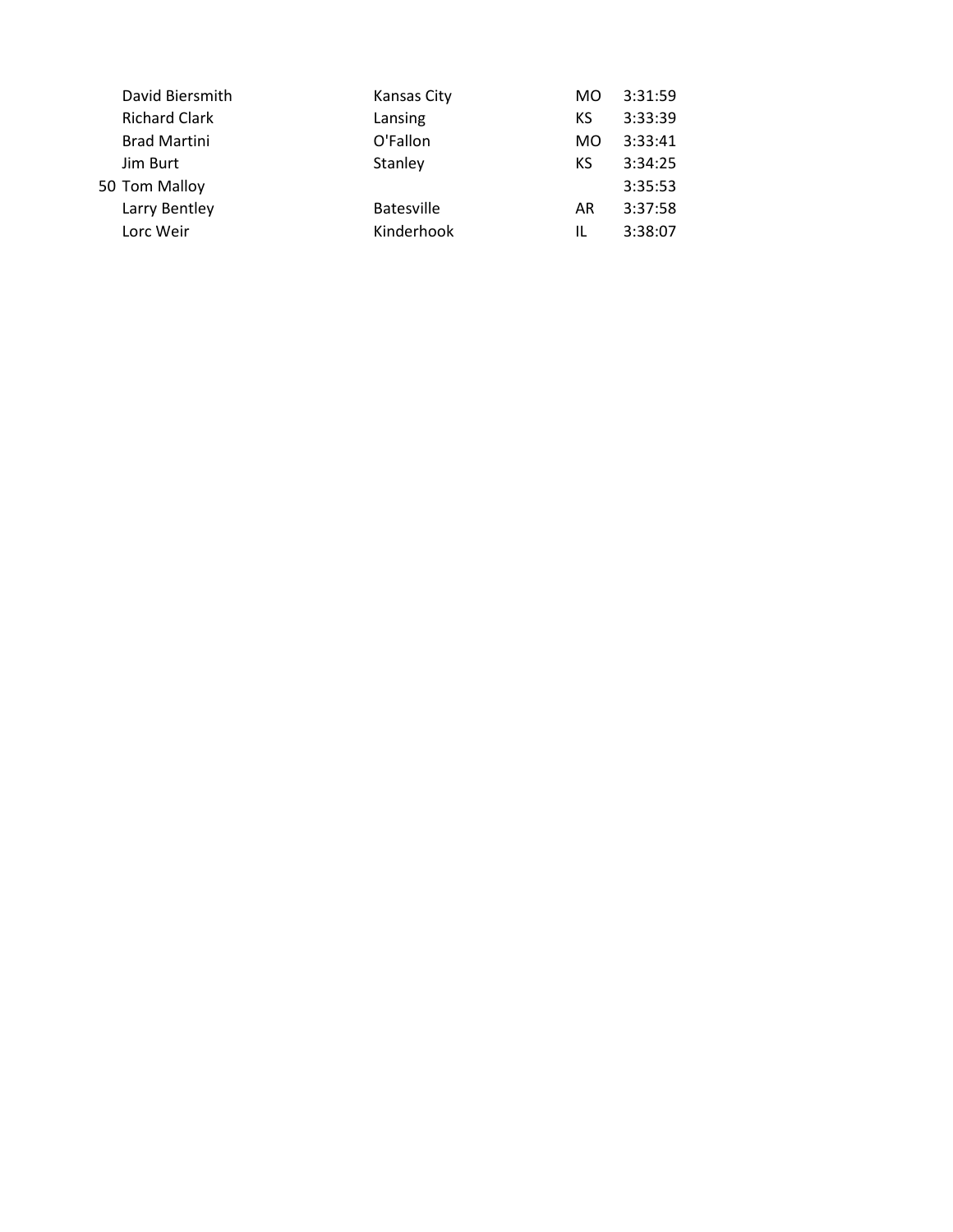|                        | 41                 |                |         |
|------------------------|--------------------|----------------|---------|
| <b>Roger Rouiller</b>  | Romeoville         | IL             | 2:36:07 |
| <b>Bill Fox</b>        | Tarkio             | <b>MO</b>      | 2:42:46 |
| Tom Whalen             | St. Louis          | MO.            | 2:48:43 |
| Lou Fritz              | Verdon             | <b>NE</b>      | 2:51:33 |
| 5 Joel Rabdau          | <b>Creve Coeur</b> | MO.            | 2:55:46 |
| Michael Martin         | New Freedom        | PA             | 2:56:34 |
| <b>Joe Marks</b>       |                    |                | 2:57:51 |
| Dru Dixon              | <b>West Plains</b> | MO.            | 2:59:03 |
| Dick Madsen            |                    |                | 3:01:09 |
| 10 Jim Schutt          | California         | MO.            | 3:01:28 |
| Tom May                |                    |                | 3:02:04 |
| Marvin Odneal          |                    |                | 3:02:12 |
| Andy Emerson           |                    |                | 3:02:58 |
| <b>Arne Richards</b>   | Manhattan          | KS             | 3:06:21 |
| 15 Olen Brown          |                    |                | 3:07:30 |
| Jamie Mondello         |                    |                | 3:07:54 |
| Mike Kelty             |                    |                | 3:09:08 |
| <b>Gerhard Mels</b>    | Skokie             | IL             | 3:09:33 |
| <b>Raul Flores</b>     | Leawood            | <b>KS</b>      | 3:09:56 |
| 20 Gregory Blomquist   |                    |                | 3:10:10 |
| Wayne Olson            | St. Charles        | MO.            | 3:10:38 |
| <b>Tony Kramer</b>     | Lee's Summit       | M <sub>O</sub> | 3:10:46 |
| David Dobkowski        | St. Louis          | MO.            | 3:11:06 |
| Mike Green             | <b>Bowling</b>     | MO.            | 3:11:33 |
| 25 Robert Schmitt      | Dodge City         | KS.            | 3:12:39 |
| Gerald Holtmeyer       | Fulton             | <b>MO</b>      | 3:13:07 |
| Chris Cook             |                    |                | 3:15:29 |
| <b>Bill Wiecek</b>     |                    |                | 3:17:54 |
| Joe Goldfarb           |                    |                | 3:18:09 |
| 30 Frank Reedy, Jr.    | Clayton            | <b>MO</b>      | 3:19:08 |
| <b>Rex Frazer</b>      | Ft. Leonard        | MO             | 3:19:09 |
| Jim Behrens            | St. Louis          | MO.            | 3:24:25 |
| Robert Fancher         | New Baden          | IL             | 3:24:36 |
| Roger Young            | St. Louis          | MO             | 3:25:38 |
| 35 Jaume Padilla       |                    |                | 3:26:00 |
| Douglas Bay            | St. Louis          | MO             | 3:26:51 |
| Sam Stout              |                    |                | 3:27:13 |
| Peter Madsen           | Omaha              | <b>NE</b>      | 3:27:48 |
| Larry Bentley          | <b>Batesville</b>  | Ar             | 3:29:04 |
| 40 Charles Lenau       |                    |                | 3:29:40 |
| Olen Brown             |                    |                | 3:30:32 |
| <b>Dwight Marshall</b> | Lenexa             | KS.            | 3:32:48 |
| <b>Cameron Berg</b>    | <b>Dallas</b>      | TX             | 3:33:13 |
| Mark Wilson            | Hillsboro          | MO.            | 3:33:53 |
| 45 Zach Boleyn         | <b>Butler</b>      | MO             | 3:34:43 |
|                        |                    |                |         |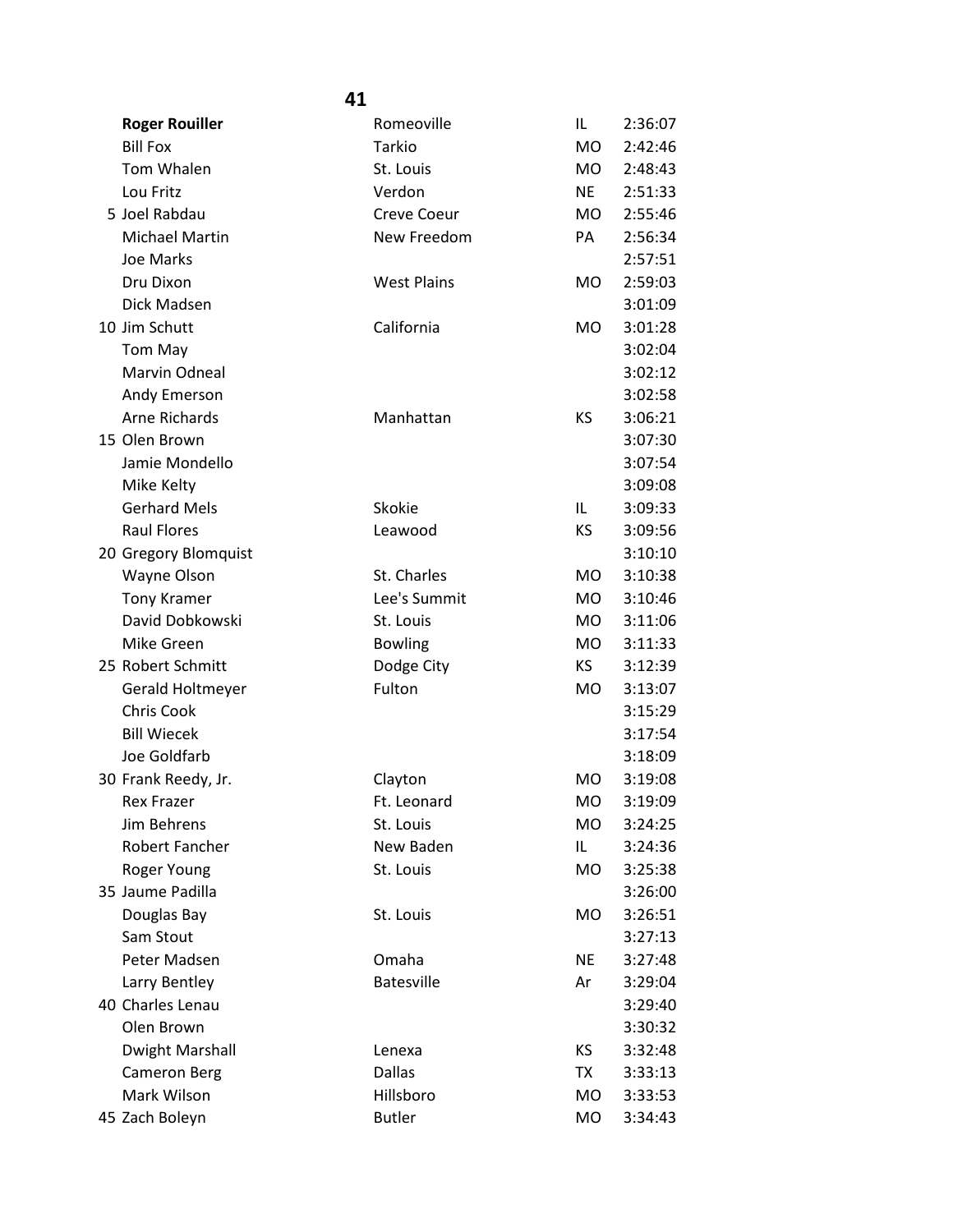| Phil Schaefer           |                   |    | 3:35:01 |
|-------------------------|-------------------|----|---------|
| Jeff Morrow             |                   | IL | 3:35:11 |
| Keith Randall           |                   |    | 3:35:15 |
| <b>Richard Crislip</b>  | <b>Belleville</b> | IL | 3:35:17 |
| 50 David Friesner       | <b>Ballwin</b>    | MO | 3:35:35 |
| Dwayne Miller           |                   |    | 3:37:29 |
| <b>Marvin Patterson</b> |                   |    | 3:38:31 |
|                         |                   |    |         |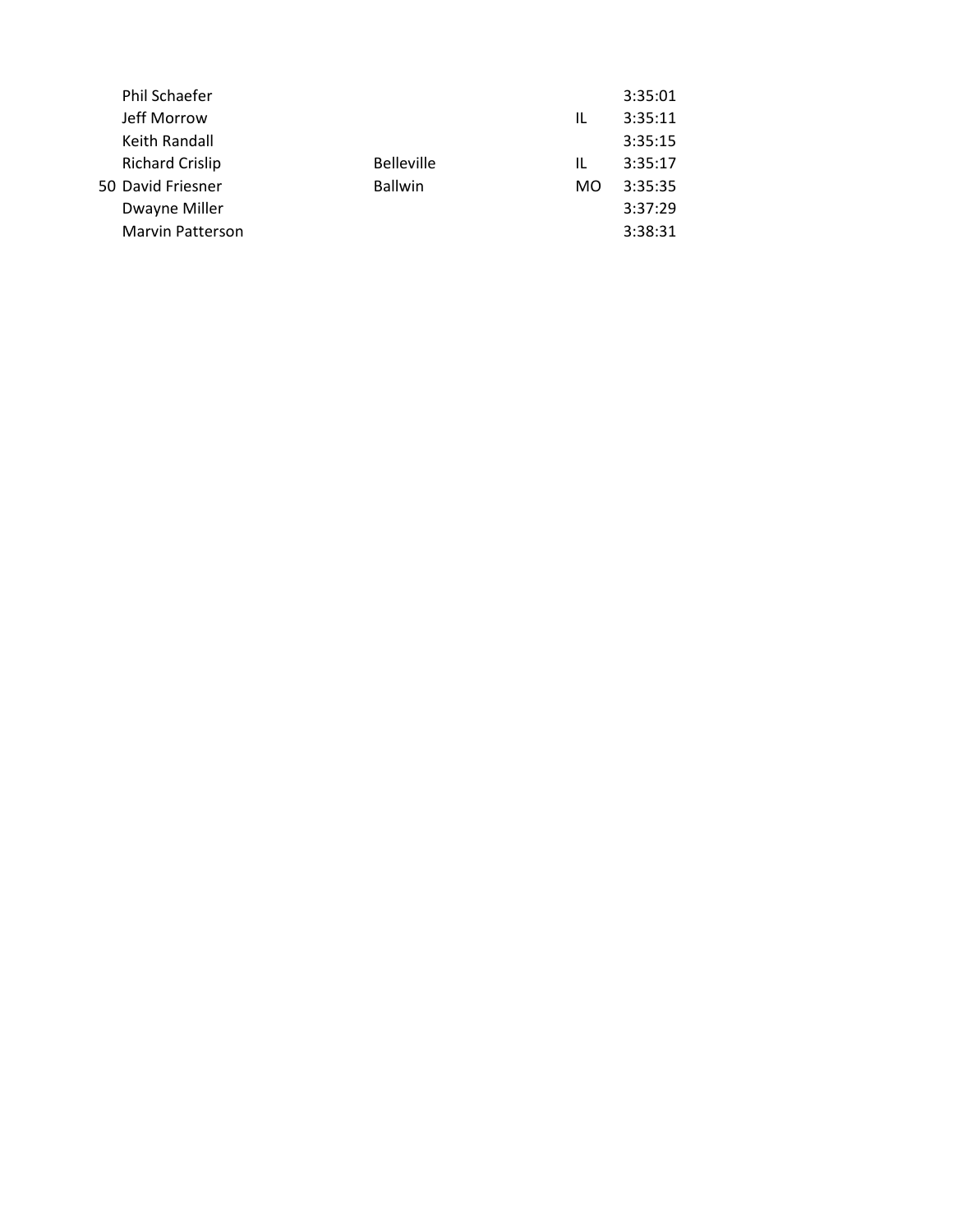|                            | 42                  |           |         |
|----------------------------|---------------------|-----------|---------|
| <b>Bill Fox</b>            | Tarkio              | MO.       | 2:47:57 |
| Joe Marks                  |                     |           | 2:48:32 |
| <b>Charles Tom Nichols</b> | St. Louis           | MO.       | 2:51:14 |
| Dick Hessler               |                     |           | 2:51:25 |
| 5 Rex Frazer               | Ft. Leonard         | MO.       | 2:53:12 |
| Gerald Holtmeyer           | Fulton              | MO.       | 2:53:44 |
| Lou Fritz                  | Verdon              | <b>NE</b> | 2:54:09 |
| <b>Bill Tooker</b>         | Bethlehem           | PA        | 2:56:05 |
| Tom Whalen                 | St. Louis           | <b>MO</b> | 2:57:01 |
| 10 Dennis Wallach          | <b>Eden Prairie</b> | MN        | 2:57:02 |
| Joel Rabdau                | <b>Creve Coeur</b>  | <b>MO</b> | 2:59:31 |
| <b>Arne Richards</b>       | Manhattan           | KS.       | 3:00:58 |
| Tom May                    |                     |           | 3:03:45 |
| Andy Pele                  |                     |           | 3:04:59 |
| 15 Joe Goldfarb            |                     |           | 3:05:52 |
| <b>Raul Flores</b>         | Leawood             | <b>KS</b> | 3:06:35 |
| Takashi Murashita          |                     |           | 3:08:21 |
| <b>Gregory Blomquist</b>   |                     |           | 3:09:54 |
| Jamie Mondello             |                     |           | 3:10:22 |
| 20 David Dobkowski         | St. Louis           | MO.       | 3:10:30 |
| <b>Chris Cook</b>          |                     |           | 3:11:15 |
| <b>Robert Schmitt</b>      | Dodge City          | <b>KS</b> | 3:11:55 |
| Dick Madsen                |                     |           | 3:13:13 |
| A. R. Posey                | Enid                | OK        | 3:14:42 |
| 25 Andy Emerson            |                     |           | 3:15:22 |
| Mike Little                |                     |           | 3:15:30 |
| John Gleeson               | St. Louis           | MO.       | 3:16:09 |
| Joseph Hoyt                | Ft. Leavenworth     | ΚS        | 3:18:15 |
| Stephen Bourgeois          |                     |           | 3:19:25 |
| 30 Dennis Hall             | Lacoma              | <b>MO</b> | 3:19:48 |
| Dan Edidin                 |                     |           | 3:19:49 |
| <b>Alex Ratelle</b>        | Minneapolis         | MN        | 3:20:09 |
| Jerry Witherspoon          | <b>Blue Springs</b> | MO.       | 3:20:38 |
| <b>Theodore Kardis</b>     | Olathe              | ΚS        | 3:22:29 |
| 35 Shep Funderburk         |                     |           | 3:22:51 |
| Jim Sowash                 |                     |           | 3:23:24 |
| Sam Mosteller              |                     |           | 3:24:45 |
| <b>Bill Woolsey</b>        | <b>Kansas City</b>  | MO.       | 3:24:53 |
| <b>Tom Allen</b>           |                     |           | 3:25:14 |
| 40 Dwayne Miller           |                     |           | 3:25:34 |
| Marvin Patterson           |                     |           | 3:27:34 |
| Craig Israelsen            |                     |           | 3:27:37 |
| Ed Cook                    | St. Louis           | MO.       | 3:28:06 |
| <b>Martin Bauer</b>        | St. Louis           | MO.       | 3:28:41 |
| 45 Tatsunori Suzuki        | Philadelphia        | PA        | 3:30:13 |
|                            |                     |           |         |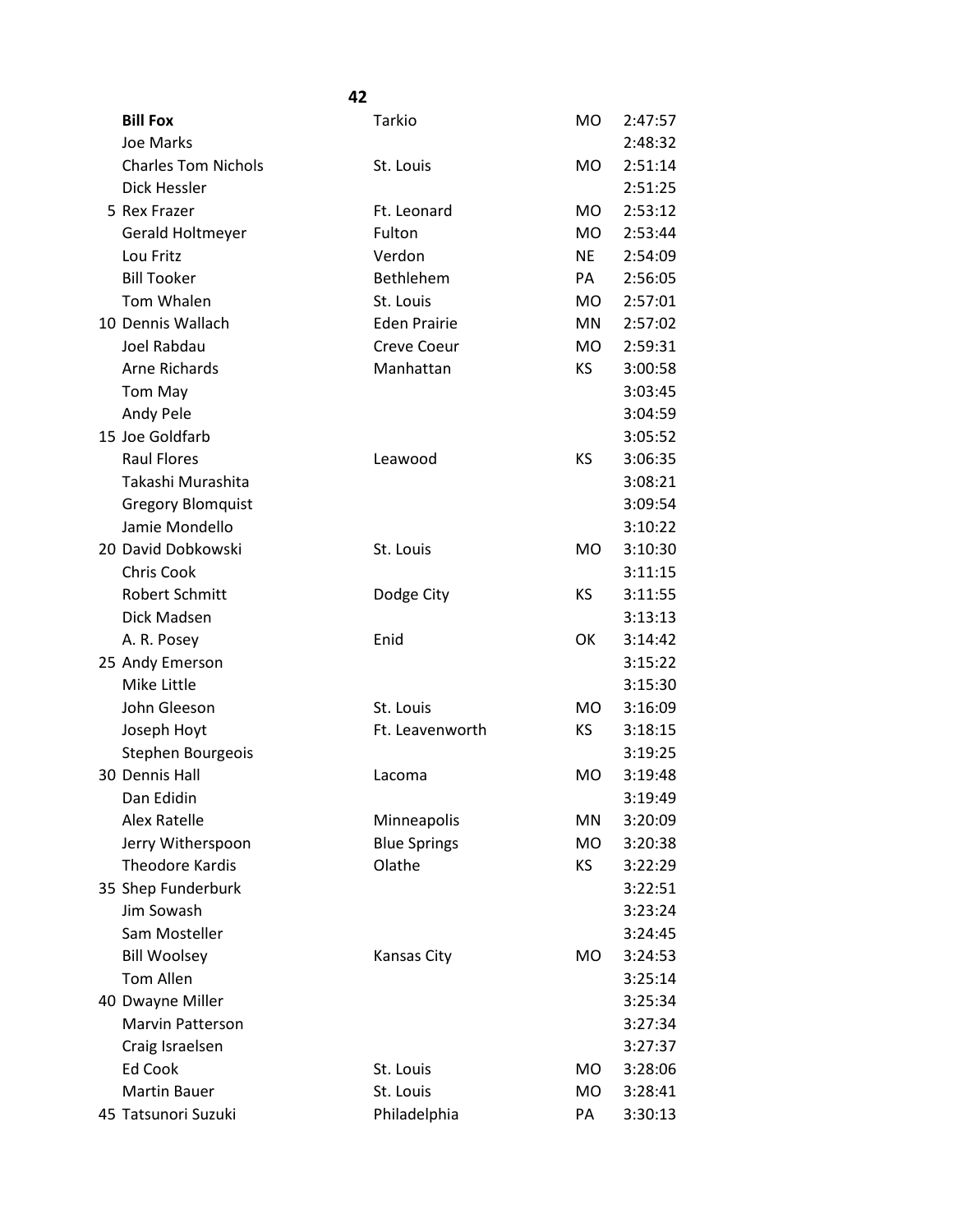| Larry Bentley      | <b>Batesville</b>   | AR  | 3:31:49 |
|--------------------|---------------------|-----|---------|
| <b>Kevin Guest</b> | Rea                 | MO. | 3:32:08 |
| <b>Bob Perkins</b> |                     |     | 3:33:07 |
| Paul Hoffman       |                     |     | 3:33:23 |
| 50 Gene Webb       | <b>Blue Springs</b> | MO. | 3:35:45 |
| <b>Brad Scott</b>  | Quincy              | IL  | 3:36:52 |
| David Spetnagel    | St. Louis           | MO  | 3:37:42 |
|                    |                     |     |         |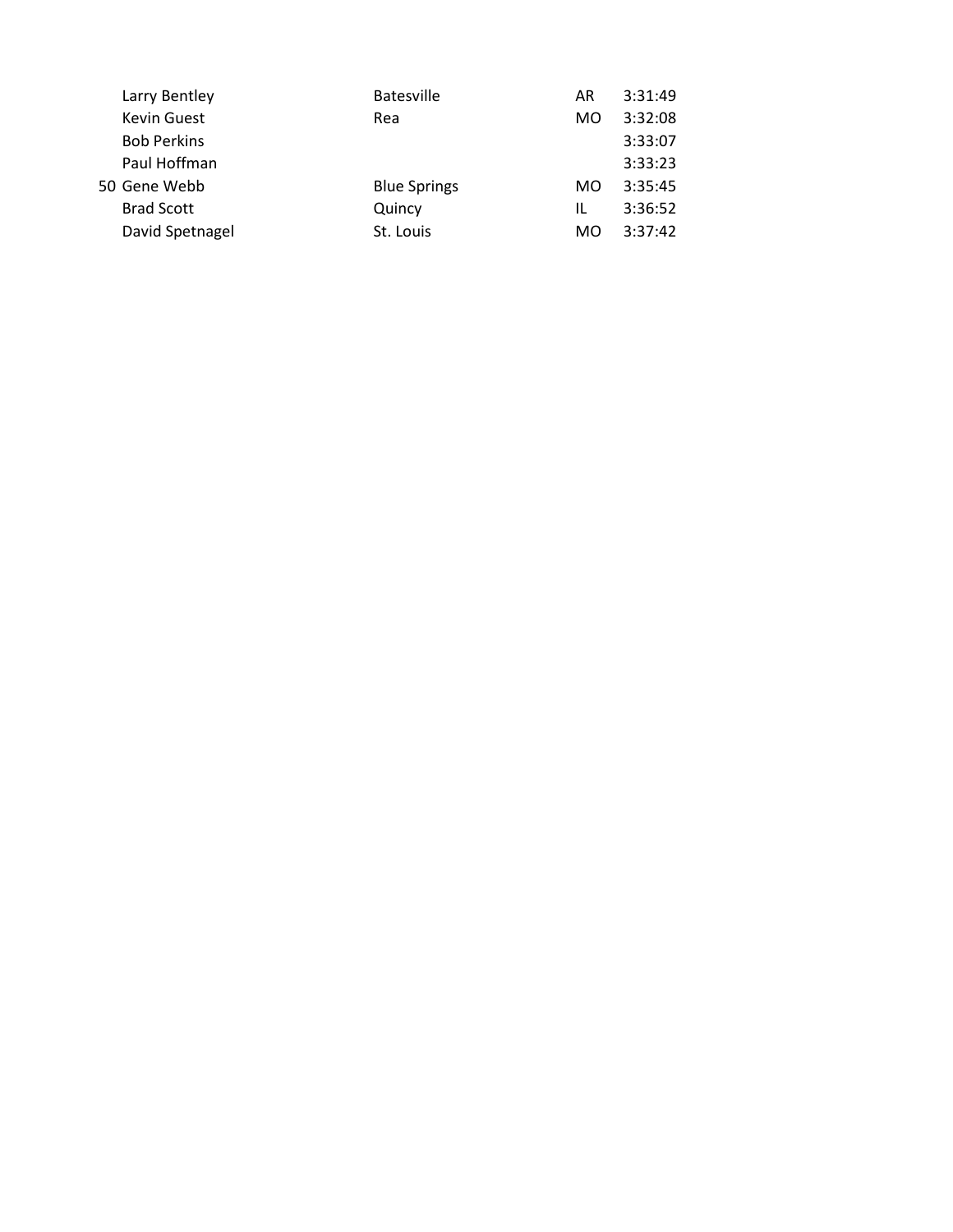| <b>Ron Chisolm</b>       | St. Louis            | <b>MO</b> | 2:40:14 |
|--------------------------|----------------------|-----------|---------|
| Gerald Holtmeyer         | Fulton               | <b>MO</b> | 2:46:40 |
| David Dobkowski          | St. Louis            | <b>MO</b> | 2:48:27 |
| Joe Marks                |                      |           | 2:55:01 |
| 5 Lou Fritz              | Verdon               | <b>NE</b> | 2:55:31 |
| <b>Alex Ratelle</b>      | Minneapolis          | MN        | 2:56:29 |
| <b>Gregory Blomquist</b> |                      |           | 2:57:24 |
| Andy Starostka           |                      |           | 2:59:56 |
| <b>Arne Richards</b>     | Manhattan            | <b>KS</b> | 3:01:27 |
| 10 Tom Whalen            | St. Louis            | <b>MO</b> | 3:02:06 |
| Olen Brown               |                      |           | 3:02:30 |
| Mike Simpson             | <b>Bartlett</b>      | TN        | 3:04:32 |
| <b>Rex Frazer</b>        | Ft. Leonard Wood     | <b>MO</b> | 3:09:00 |
| Jamie Mondello           |                      |           | 3:11:10 |
| 15 Tom May               |                      |           | 3:11:30 |
| Stephen Bourgeois        |                      |           | 3:12:10 |
| Robert Bish              | Oklahoma City        | OK        | 3:14:08 |
| Dick Madsen              |                      |           | 3:15:13 |
| <b>Dennis Hall</b>       | Lacoma               | <b>MO</b> | 3:15:43 |
| 20 James Steimel         | Aurora               | IL        | 3:17:38 |
| Craig Israelsen          |                      |           | 3:18:22 |
| <b>Theodore Kardis</b>   | Olathe               | <b>KS</b> | 3:19:52 |
| Carl Gladstone           | New Hampton          | <b>MO</b> | 3:20:16 |
| Andy Emerson             |                      |           | 3:20:27 |
| 25 Ken Gilbert           | Ellisville           | <b>MO</b> | 3:21:22 |
| John Ewers               | Kirksville           | <b>MO</b> | 3:23:47 |
| <b>Brad Scott</b>        | Quincy               | IL.       | 3:24:57 |
| John Gleeson             | St. Louis            | <b>MO</b> | 3:25:25 |
| <b>Steve Lind</b>        | <b>Grand Detour</b>  | IL        | 3:25:37 |
| 30 Elmer Schlemper       |                      |           | 3:25:58 |
| Oscar Chavez             |                      |           | 3:26:42 |
| John Bozung              | Orem                 | UT        | 3:27:41 |
| Marc Hardin              | <b>Overland Park</b> | KS        | 3:27:49 |
| Mark Rodabaugh           | Kansas City          | <b>MO</b> | 3:32:17 |
| 35 Ken Atwell            | <b>Overland Park</b> | KS        | 3:33:00 |
| <b>Bill Woolsey</b>      | Kansas City          | MO        | 3:34:46 |
| Chris Cook               |                      |           | 3:38:48 |
| Karl Leitz               | Jersey City          | <b>NJ</b> | 3:40:29 |
| <b>Ted Cox</b>           |                      |           | 3:40:38 |
| 40 Tom Rippeto           | Omaha                | <b>NE</b> | 3:46:08 |
| Frederick Dolan          | Miami                | FL.       | 3:46:40 |
| Douglas Bay              | St. Louis            | MO        | 3:46:48 |
| Ray Loan                 |                      |           | 3:47:46 |
| <b>Walt Morton</b>       | Springfield          | MO        | 3:47:51 |
| 45 David Hester          | St. Charles          | MO        | 3:48:11 |
|                          |                      |           |         |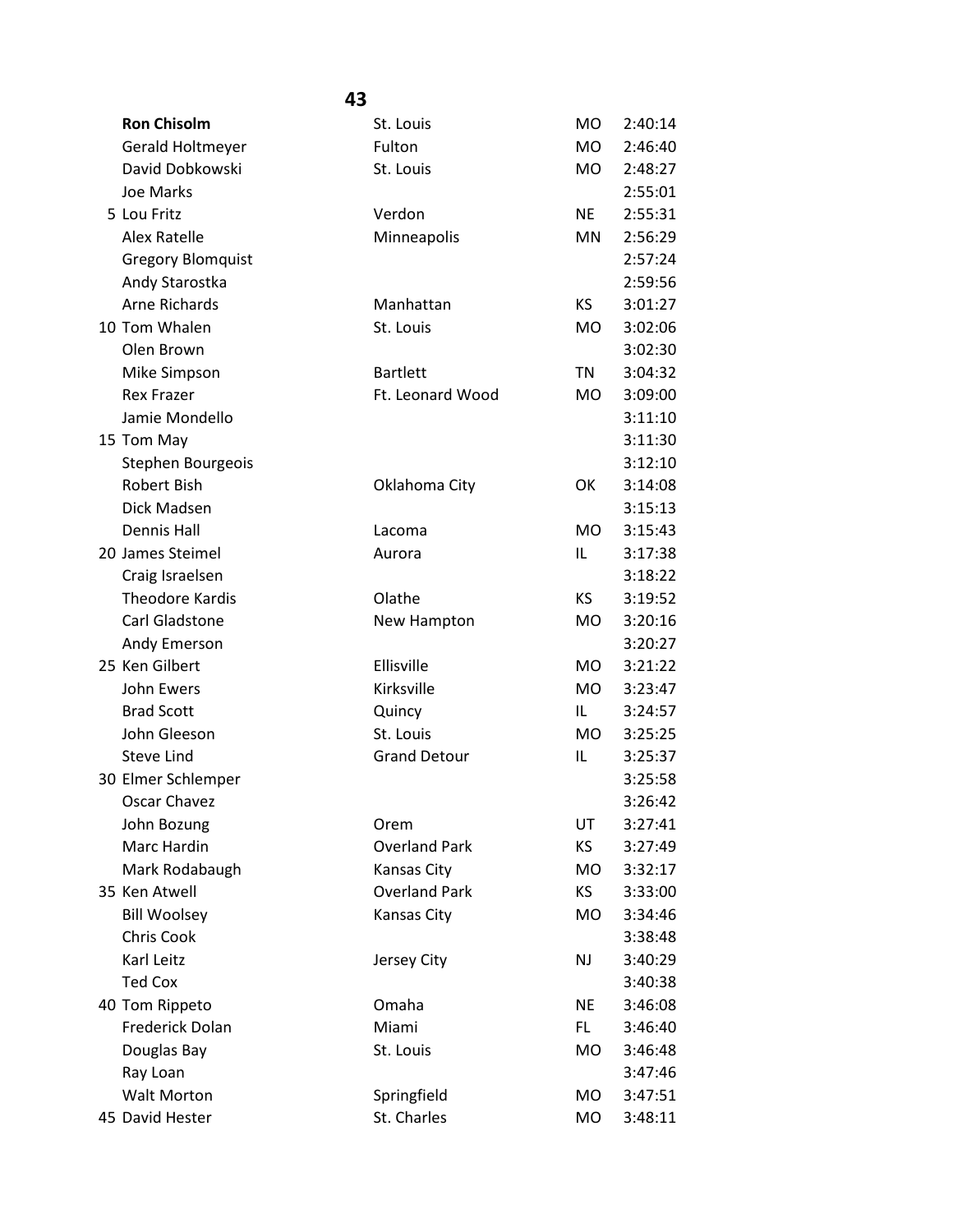| Dennis Blossom |                        | 3:49:54 |
|----------------|------------------------|---------|
| Roger Young    | MO.                    | 3:50:52 |
| Andy Pele      |                        | 3:50:55 |
| Scott Ferrari  | PА                     | 3:52:59 |
| 50 Bill Davis  |                        | 3:53:00 |
| Kurt Kennett   |                        | 3:53:07 |
|                | St. Louis<br>West View |         |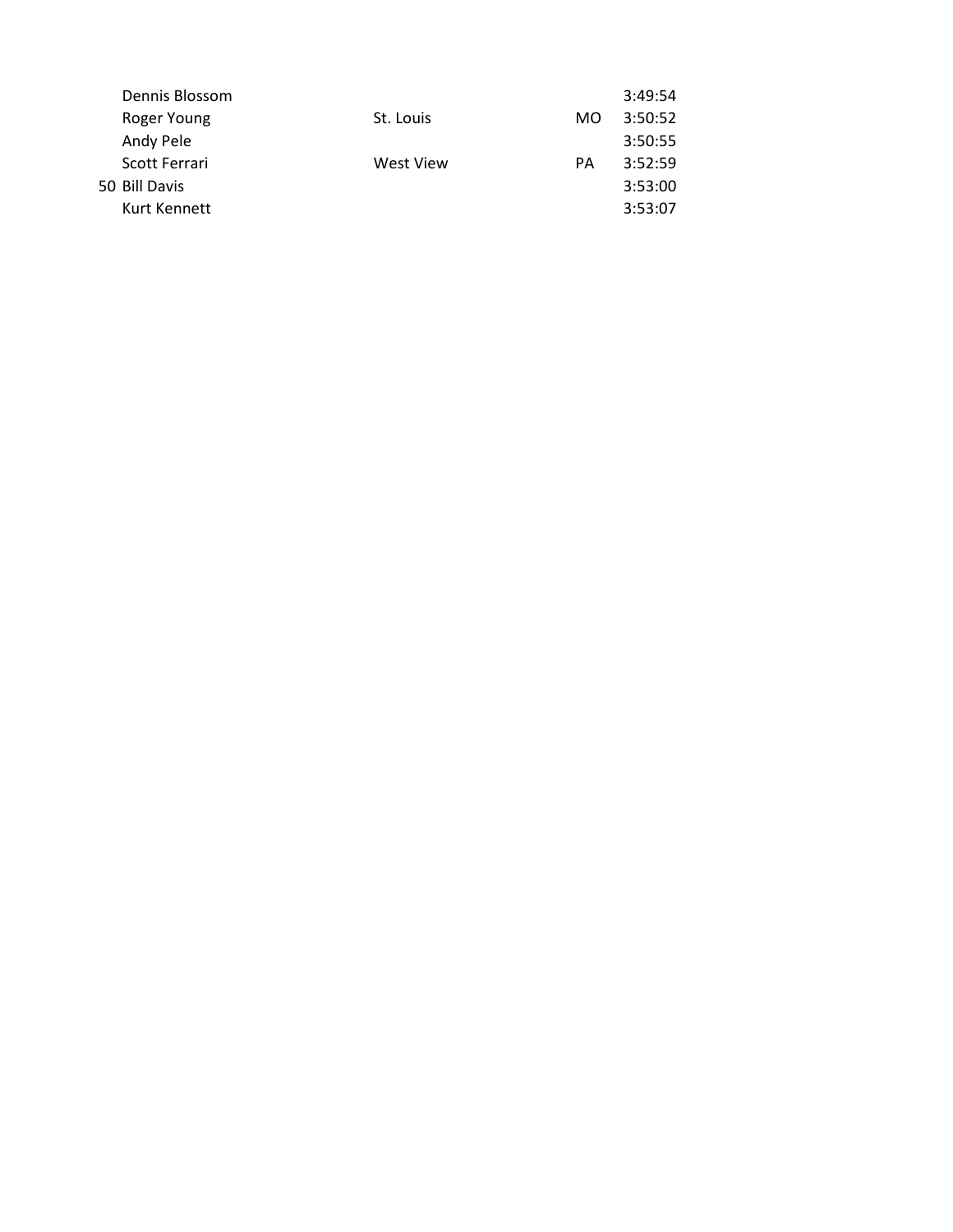| <b>Ben Londeree</b>     |                      |           | 2:49:55 |
|-------------------------|----------------------|-----------|---------|
| Joe Marks               |                      |           | 2:52:10 |
| <b>Alex Ratelle</b>     | Minneapolis          | <b>MN</b> | 2:53:33 |
| Wayne Hobelmann         | Kansas City          | <b>MO</b> | 2:53:48 |
| 5 Lou Fritz             | Verdon               | <b>NE</b> | 2:55:32 |
| Tom Whalen              | St. Louis            | <b>MO</b> | 2:58:50 |
| <b>Rex Frazer</b>       | Ft. Leonard Wood     | <b>MO</b> | 2:59:55 |
| Olen Brown              |                      |           | 3:02:19 |
| Andy Emerson            |                      |           | 3:04:35 |
| 10 David Dobkowski      | St. Louis            | <b>MO</b> | 3:06:10 |
| Paul Schoenlaub         | St. Joseph           | <b>MO</b> | 3:08:33 |
| <b>Arne Richards</b>    | Manhattan            | KS.       | 3:08:38 |
| David Cundiff           | Hattiesburg          | <b>MS</b> | 3:10:46 |
| <b>Richard Leiboult</b> | Ozark                | <b>MO</b> | 3:13:24 |
| 15 Jamie Mondello       |                      |           | 3:13:25 |
| Cesar Mello             |                      |           | 3:14:50 |
| <b>Stephen Young</b>    | Jefferson City       | <b>MO</b> | 3:15:00 |
| Allen Smith             |                      |           | 3:16:00 |
| John Richardson         | Kirksville           | <b>MO</b> | 3:18:52 |
| 20 Steve Pollock        | <b>Boulder</b>       | CO        | 3:19:49 |
| Ed Jacob                | Van Wert             | <b>OH</b> | 3:19:52 |
| Joe Goldfarb            |                      |           | 3:20:22 |
| Jeff Royer              | Ferndale             | MI        | 3:23:52 |
| Nick Peckham            |                      |           | 3:28:02 |
| 25 Joe Company          | Bloomington          | IL        | 3:28:28 |
| Ken Boyce               | Liberty              | <b>MO</b> | 3:28:59 |
| Charles Lenau           |                      |           | 3:29:18 |
| <b>Tom Goss</b>         | Springfield          | <b>MO</b> | 3:29:40 |
| Leland Pfefer           |                      |           | 3:29:45 |
| 30 Stephen Bourgeois    |                      |           | 3:29:57 |
| <b>Dennis Simmons</b>   | Florissant           | <b>MO</b> | 3:30:02 |
| Mark Rodabaugh          | Kansas City          | <b>MO</b> | 3:30:41 |
| Kevin Crane             |                      |           | 3:34:04 |
| <b>Charles Gardner</b>  | Kansas City          | <b>MO</b> | 3:35:35 |
| 35 Richard Linn         | Ozark                | <b>MO</b> | 3:36:17 |
| Timothy Tyniecki        | St. Louis            | <b>MO</b> | 3:38:50 |
| <b>Daniel Kovacs</b>    | <b>Overland Park</b> | ΚS        | 3:42:23 |
| Darrin Young            |                      |           | 3:44:25 |
| Paul Maness             | Springfield          | <b>MO</b> | 3:44:27 |
| 40 Mark Lidman          | <b>Blue Springs</b>  | <b>MO</b> | 3:44:46 |
| Ken Lundgren            | Omaha                | <b>NE</b> | 3:45:13 |
| <b>Terry Smith</b>      | <b>Blue Springs</b>  | <b>MO</b> | 3:45:13 |
| <b>Chuck Mehrer</b>     | Lenexa               | KS        | 3:46:02 |
| Tim Waid                |                      |           | 3:46:11 |
| 45 Chris Allen          | St. Louis            | <b>MO</b> | 3:46:17 |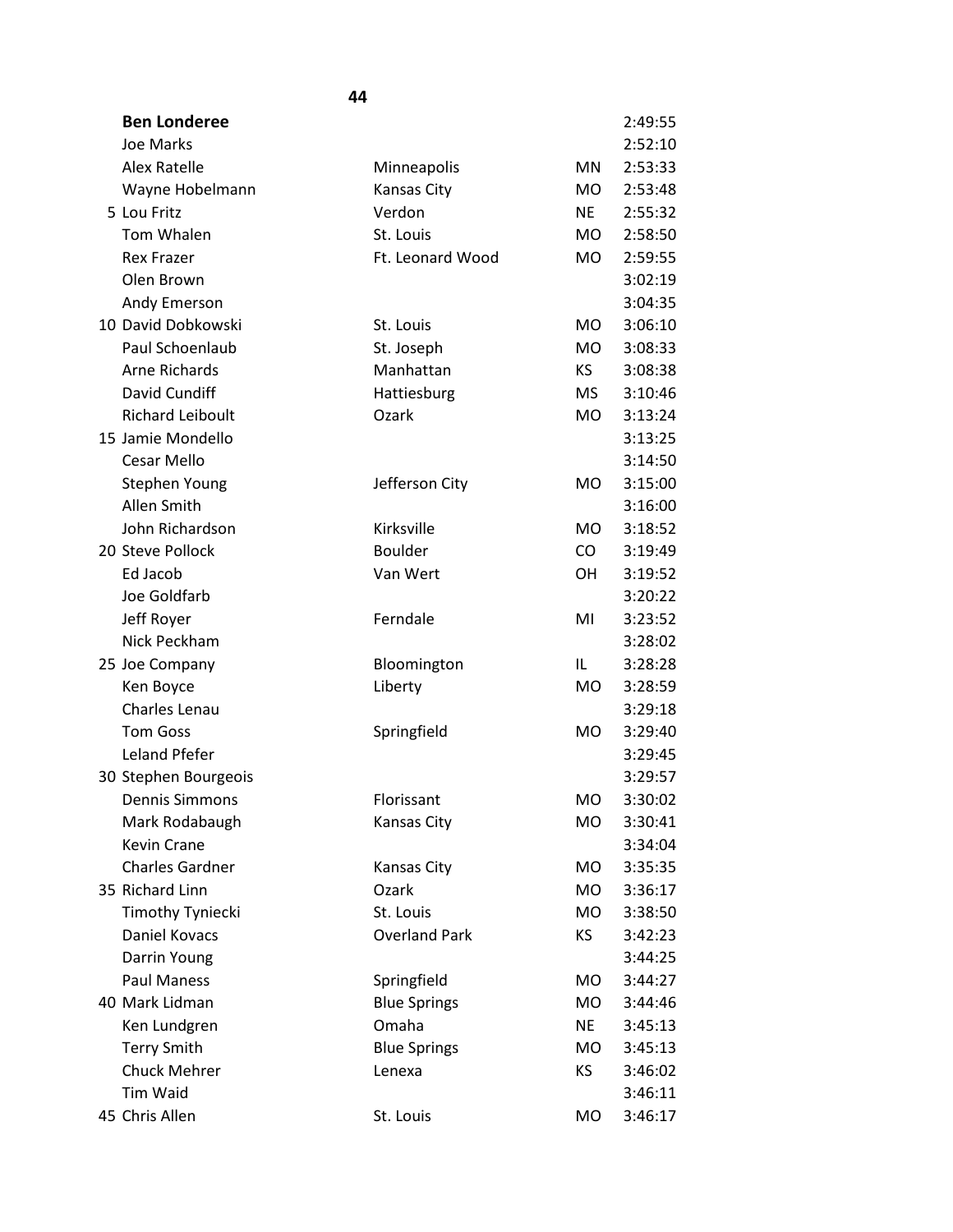| <b>Rick Roeber</b> | Lee's Summit      | MO.       | 3:46:36 |
|--------------------|-------------------|-----------|---------|
| Larry Combs        | Springfield       | MO.       | 3:46:42 |
| <b>Wally Hayes</b> | Chesterfield      | MO.       | 3:47:19 |
| Higuy Matti        | Arlington Heights | IL        | 3:49:08 |
| 50 Robert Lopez    | Seattle           | <b>WA</b> | 3:50:35 |
|                    |                   |           |         |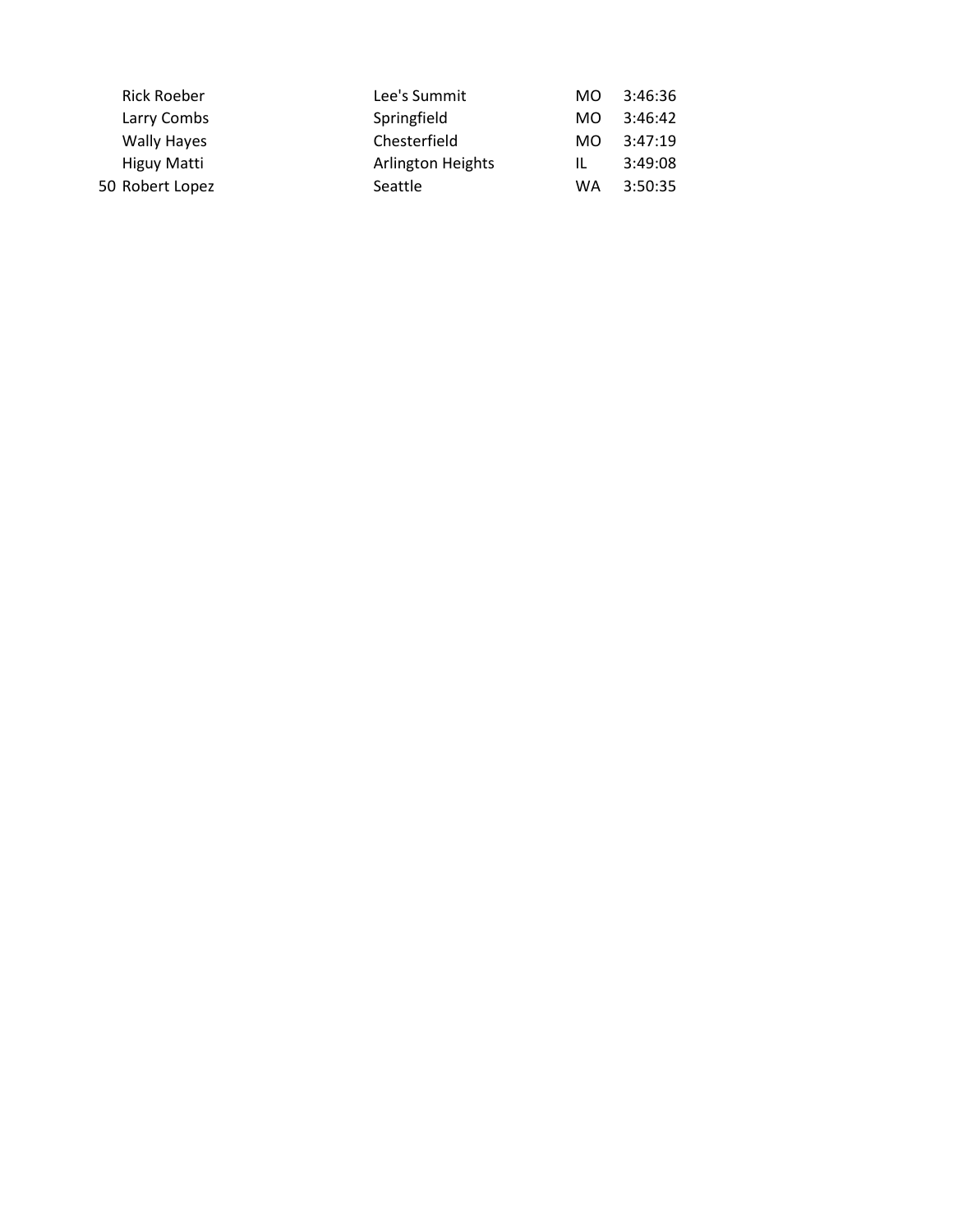| <b>Joe Marks</b>        |                      | M <sub>O</sub> | 2:52:09 |
|-------------------------|----------------------|----------------|---------|
| <b>Bill Fox</b>         | Tarkio               | <b>MO</b>      | 2:54:54 |
| Larry McMahon           | St. Louis            | <b>NE</b>      | 2:57:21 |
| Lou Fritz               | Verdon               | <b>MO</b>      | 2:58:03 |
| 5 David Dobkowski       | St. Louis            | KS             | 2:58:29 |
| Arne Richards           | Manhattan            |                | 2:59:16 |
| Olen Brown              |                      |                | 3:07:35 |
| <b>Fred Fritsch</b>     |                      | <b>MO</b>      | 3:09:05 |
| Jerry Enyart            | Springfield          |                | 3:10:34 |
| 10 Dick Madsen          |                      | <b>NE</b>      | 3:12:39 |
| Mark Johnson            | Omaha                |                | 3:13:30 |
| Allen Smith             |                      | <b>MO</b>      | 3:13:32 |
| John Richardson         | Kirksville           |                | 3:13:33 |
| Andy Emerson            |                      | <b>MO</b>      | 3:13:44 |
| 15 Ben Luebbering       | Jefferson City       | <b>MO</b>      | 3:13:58 |
| Royce Kallerud          | Kirksville           | <b>MO</b>      | 3:15:04 |
| <b>Rick Roeber</b>      | Lee's Summit         |                | 3:18:10 |
| Dean Baxter             |                      | <b>MO</b>      | 3:18:20 |
| Tony Evanoski           | Centralia            | <b>MO</b>      | 3:20:34 |
| 20 Mike Shifman         | Kansas City          | KS.            | 3:20:37 |
| Marc Hardin             | <b>Overland Park</b> | <b>MO</b>      | 3:21:19 |
| <b>Wayne Davies</b>     | Oak Grove            |                | 3:21:46 |
| Stephen Bourgeois       |                      |                | 3:22:31 |
| Jamie Mondello          |                      | <b>MO</b>      | 3:22:53 |
| 25 Ted Harris           | <b>Bridgeton</b>     | <b>MO</b>      | 3:22:55 |
| <b>Dennis Simmons</b>   | Florissant           | <b>MO</b>      | 3:23:50 |
| Richard Johnson         | Springfield          | MO             | 3:23:58 |
| <b>Brian Todd</b>       | Springfield          | MN             | 3:24:37 |
| <b>Alex Ratelle</b>     | Minneapolis          |                | 3:26:28 |
| 30 Steven Peth          |                      |                | 3:28:16 |
| Darrin Young            |                      |                | 3:28:32 |
| Ray Loan                |                      | TX             | 3:29:17 |
| <b>Ronald Dupler</b>    | Houston              | <b>MO</b>      | 3:30:26 |
| <b>Robert Risser</b>    | Cameron              |                | 3:30:51 |
| 35 James Sowash         |                      | <b>MO</b>      | 3:30:54 |
| <b>Michael Phillips</b> | <b>Branson</b>       |                | 3:31:30 |
| Oscar Chavez            |                      | <b>MO</b>      | 3:34:11 |
| Delbert Metheny         | Manchester           |                | 3:34:43 |
| <b>Dick Martin</b>      |                      |                | 3:34:54 |
| 40 Elmer Schlemper      |                      |                | 3:35:05 |
| Brian Klippenstein      |                      |                | 3:35:43 |
| Samuel Mosteller        |                      |                | 3:36:48 |
| Frank Koch              |                      |                | 3:37:26 |
| Roy Stambaugh           |                      | <b>MO</b>      | 3:39:35 |
| 45 James Hootman        | <b>Blue Springs</b>  |                | 3:40:12 |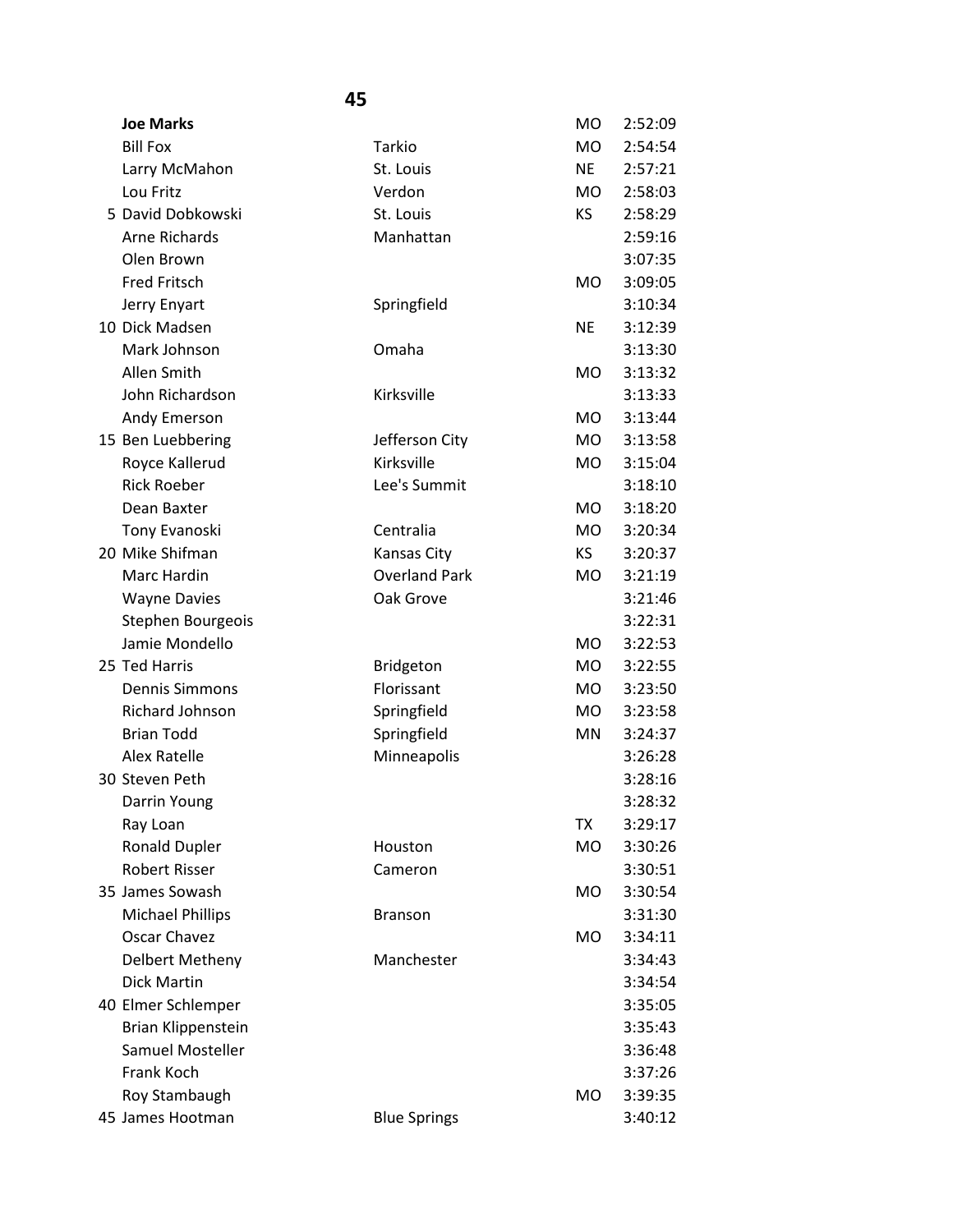| Mark Lidman     |          | MO                                 | 3:40:15 |
|-----------------|----------|------------------------------------|---------|
| Ted Cox         |          |                                    | 3:40:35 |
| Scott Foster    |          |                                    | 3:40:52 |
| David Oldfield  |          |                                    | 3:41:21 |
| 50 Chris Turner | Lawrence | КS                                 | 3:41:56 |
| David Spetnagel |          | MO.                                | 3:42:25 |
|                 |          | <b>Blue Springs</b><br>St. Charles |         |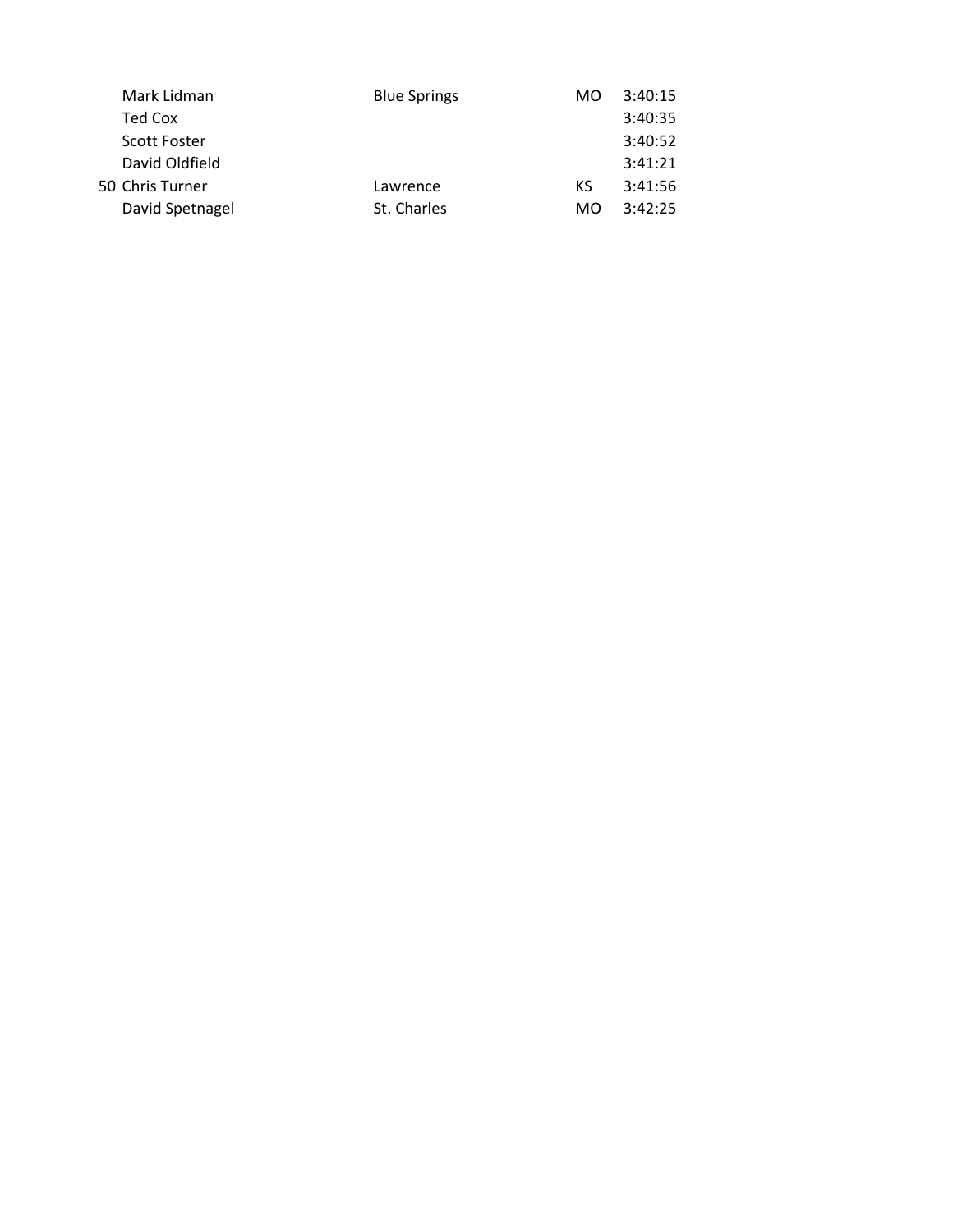|                          | 46 |                         |               |         |      |
|--------------------------|----|-------------------------|---------------|---------|------|
| <b>Mike Wells</b>        |    | Mount Pleasant          | IA            | 2:49:28 |      |
| Dann Fisher              |    | Manhattan               | ΚS            | 2:53:14 |      |
| Joe Marks                |    |                         |               | 2:56:04 |      |
| Lou Fritz                |    | Verdon                  | <b>NE</b>     | 2:57:34 |      |
| 5 Steve Pierce           |    | <b>Baldwin City</b>     | KS            | 2:59:16 |      |
| Norman Colter            |    | <b>Valley Park</b>      | <b>MO</b>     | 3:00:03 |      |
| <b>Wayne Younce</b>      |    | Wichita                 | KS            | 3:02:04 |      |
| <b>Bill Fox</b>          |    | <b>Tarkio</b>           | <b>MO</b>     | 3:02:42 |      |
| Tom May                  |    |                         |               | 3:02:53 |      |
| 10 Alex Ratelle          |    | Minneapolis             | MN            | 3:03:46 |      |
| Dean Baxter              |    |                         |               | 3:05:24 |      |
| <b>Ben Luebbering</b>    |    | Jefferson City          | <b>MO</b>     | 3:05:32 |      |
| <b>Stephen Bourgeios</b> |    |                         |               | 3:07:21 |      |
| Larry Lewis              |    | Warrensburg             | <b>MO</b>     | 3:08:13 |      |
| 15 Dick Martin           |    |                         |               | 3:10:11 |      |
| John Richardson          |    | Kirksville              | <b>MO</b>     | 3:11:55 |      |
| Andy Emerson             |    |                         |               | 3:16:14 |      |
| Jamie Mondello           |    |                         |               | 3:17:05 |      |
| <b>Richard Stoutner</b>  |    | Oaxaca                  | <b>MEXICO</b> | 3:17:32 |      |
| 20 Mike Shifman          |    | Kansas City             | MO.           | 3:19:20 |      |
| Donny Walstrom           |    | Chisago City            | MN            | 3:20:51 |      |
| <b>Raul Flores</b>       |    | Kansas City             | MO.           | 3:22:59 |      |
| <b>Ted Harris</b>        |    | Bridgeton               | MO.           | 3:23:11 |      |
| Paul Allex               |    | Mission                 | <b>KS</b>     | 3:24:36 |      |
| 25 Leland Pfefer         |    |                         |               | 3:25:58 |      |
| Ray Loan                 |    |                         |               | 3:27:36 |      |
| <b>Daniel Kovacs</b>     |    | <b>Overland Park</b>    | KS.           | 3:27:49 |      |
| David Dobkowski          |    | St. Louis               | <b>MO</b>     | 3:28:15 |      |
| <b>Matthew Thomas</b>    |    | <b>Maryland Heights</b> | MO            | 3:29:20 |      |
| 30 Jim McInvale          |    |                         |               | 3:29:26 |      |
| Gene Britten             |    | Corry                   | PA            | 3:29:55 | 2003 |
| Frank Reedy, Jr.         |    | Clayton                 | MO            | 3:30:11 |      |
| Jerry Enyart             |    | Springfield             | <b>MO</b>     | 3:31:12 |      |
| Tom Olerich              |    | Olathe                  | KS.           | 3:31:34 |      |
| 35 Bill Muchnick         |    | St. Louis               | MO            | 3:32:01 |      |
| <b>Robert Risser</b>     |    | Cameron                 | <b>MO</b>     | 3:33:39 |      |
| Allen Smith              |    |                         |               | 3:34:00 |      |
| James Hootman            |    | <b>Blue Springs</b>     | <b>MO</b>     | 3:34:46 |      |
| Leo Buckvold             |    | <b>Apple Vallley</b>    | MN            | 3:37:07 |      |
| 40 Gary Krosch           |    | St. Louis               | MO            | 3:37:19 |      |
| Lucas Chen               |    | Jefferson City          | MO            | 3:37:24 |      |
| Allan Benjamin           |    |                         |               | 3:37:37 |      |
| Philip Schaefer          |    |                         |               | 3:38:25 |      |
| David Oldfield           |    |                         |               | 3:39:03 |      |
| 45 Jim Gunderson         |    | St. Charles             | MO            | 3:40:13 |      |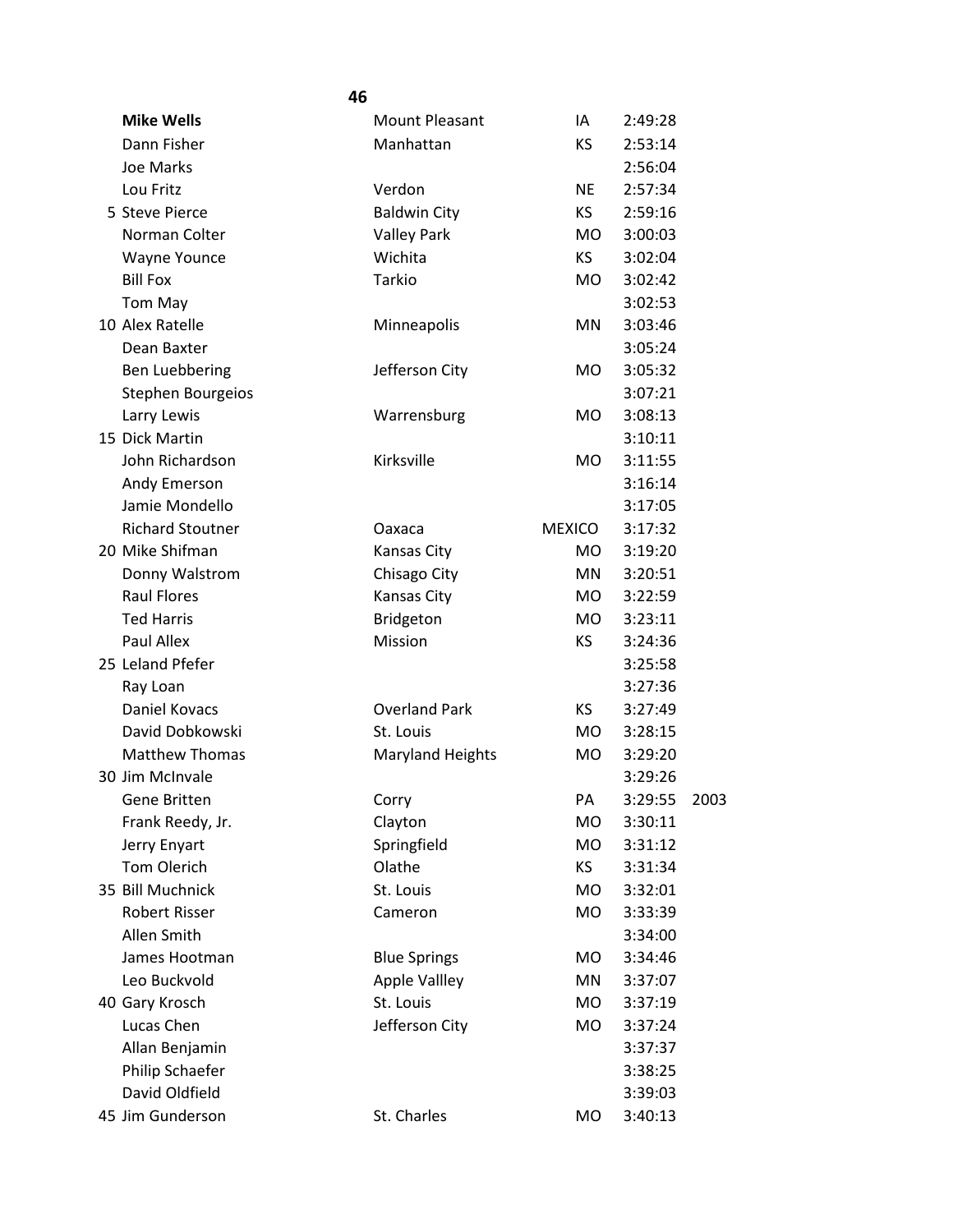| Roger Young     | St. Louis   | MO. | 3:41:03 |
|-----------------|-------------|-----|---------|
| Kris Koeller    | Hull        | Ш.  | 3:43:08 |
| Dick Luecke     |             |     | 3:44:59 |
| Keith Fernandez |             | MO. | 3:45:04 |
| 50 David Hester | St. Charles |     | 3:47:13 |
|                 |             |     |         |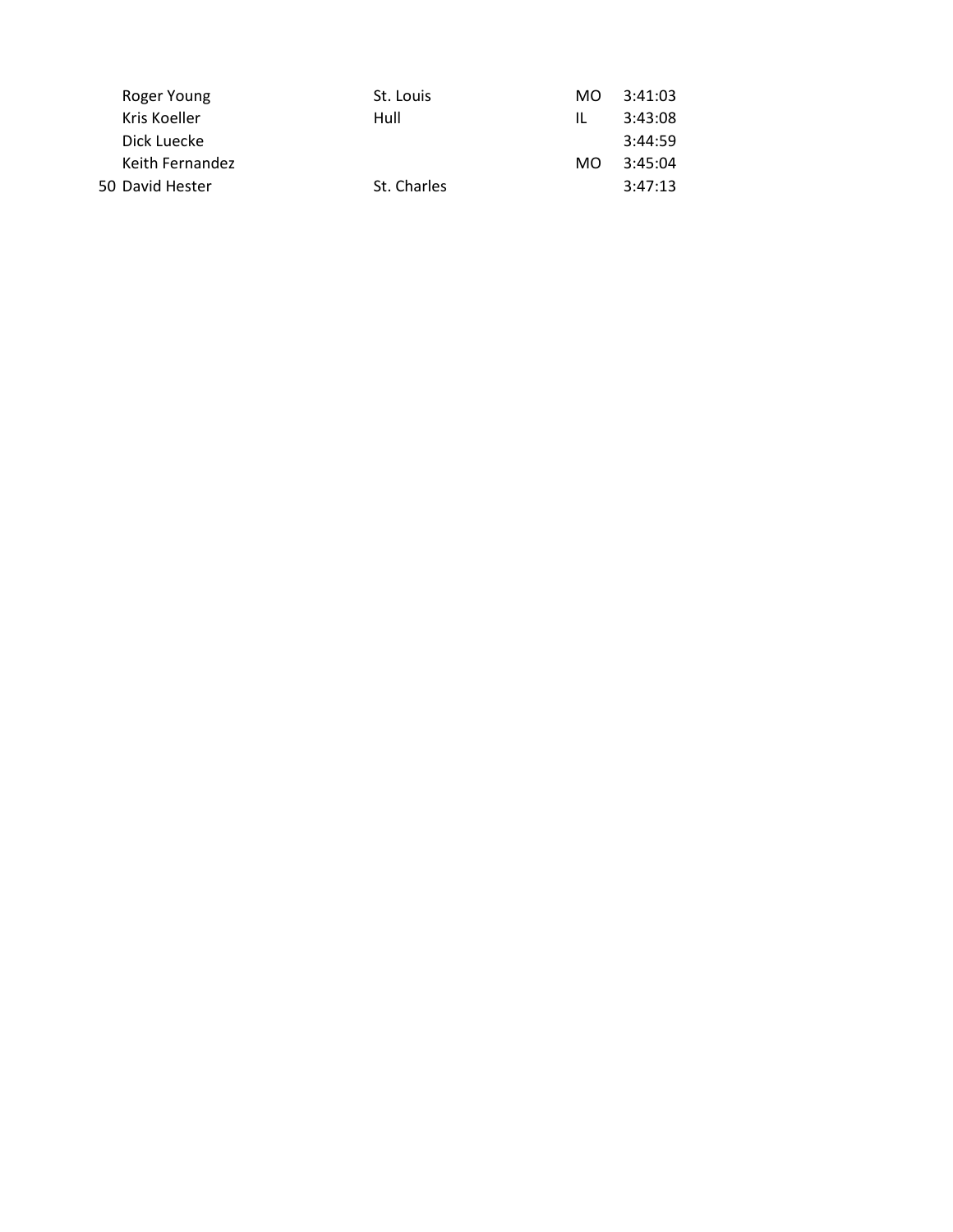| <b>Dann Fisher</b>   | Manhattan               | KS        | 2:54:11 |
|----------------------|-------------------------|-----------|---------|
| Donald Groton        | Springdale              | AR        | 2:55:02 |
| <b>Ben Londeree</b>  |                         |           | 2:57:12 |
| Alex Ratelle         | Minneapolis             | MN        | 2:57:24 |
| 5 Norm Colter        | <b>Valley Park</b>      | <b>MO</b> | 2:59:40 |
| Tom May              |                         |           | 3:01:10 |
| John Howland         | Jefferson City          | <b>MO</b> | 3:01:50 |
| <b>Bob Chapin</b>    | Independence            | <b>MO</b> | 3:13:50 |
| Garry Gribble        | Lenexa                  | KS        | 3:14:42 |
| 10 Allen Smith       |                         |           | 3:15:41 |
| Andy Emerson         |                         |           | 3:16:26 |
| Dick Madsen          |                         |           | 3:16:49 |
| David Cromer         | <b>Dallas</b>           | TX        | 3:16:55 |
| Jim Buckley          | <b>Overland Park</b>    | KS        | 3:19:17 |
| 15 David Oldfield    |                         |           | 3:19:35 |
| Eric Buckley         | St. Louis               | <b>MO</b> | 3:20:19 |
| <b>Bob Schottman</b> | Athens                  | GA        | 3:20:49 |
| <b>Tom Olerich</b>   | Olathe                  | KS.       | 3:23:34 |
| Robert Boehm         | <b>Overland Park</b>    | KS        | 3:24:53 |
| 20 Jamie Mondello    |                         |           | 3:25:05 |
| <b>Robert Risser</b> | Cameron                 | <b>MO</b> | 3:27:59 |
| Leland Pfefer        |                         |           | 3:29:18 |
| Gary Mundhenke       | <b>Kansas City</b>      | <b>MO</b> | 3:30:00 |
| <b>Steve Young</b>   | Jefferson City          | MO        | 3:31:14 |
| 25 Joseph O'Sullivan | St. Louis               | <b>MO</b> | 3:31:18 |
| Tom Kempf            | <b>Bartlesville</b>     | OK        | 3:31:47 |
| Val Gingerich        |                         |           | 3:34:20 |
| Gary Krosch          | St. Louis               | <b>MO</b> | 3:34:36 |
| Dan Heaviland        |                         |           | 3:35:58 |
| 30 Allan Benjamin    |                         |           | 3:37:34 |
| George Hohenstreet   | Lilburn                 | MO        | 3:40:56 |
| Ed Cook              | St. Louis               | MO.       | 3:41:20 |
| Clark Oliver         | Leawood                 | ΚS        | 3:42:18 |
| Philip Schaefer      |                         |           | 3:42:27 |
| 35 Frank Reedy, Jr.  | Clayton                 | <b>MO</b> | 3:42:43 |
| Ted Harris, Sr.      | Bridgeton               | MO        | 3:42:49 |
| Don Waltman          | Louisiana               | MO        | 3:44:05 |
| Keith Fernandez      |                         |           | 3:44:31 |
| Michael Schupp       | Lee's Summit            | MO.       | 3:44:46 |
| 40 Matthew Thomas    | <b>Maryland Heights</b> | <b>MO</b> | 3:44:49 |
| <b>Bill Woolsey</b>  | Kansas City             | <b>MO</b> | 3:45:14 |
| <b>Gene Britten</b>  | Corry                   | PA        | 3:47:32 |
| Kirk Ealy            | <b>West Chester</b>     | OH        | 3:47:37 |
| Chris Otrok          |                         |           | 3:49:11 |
| 45 James Maxwell     | San Diego               | CA        | 3:49:13 |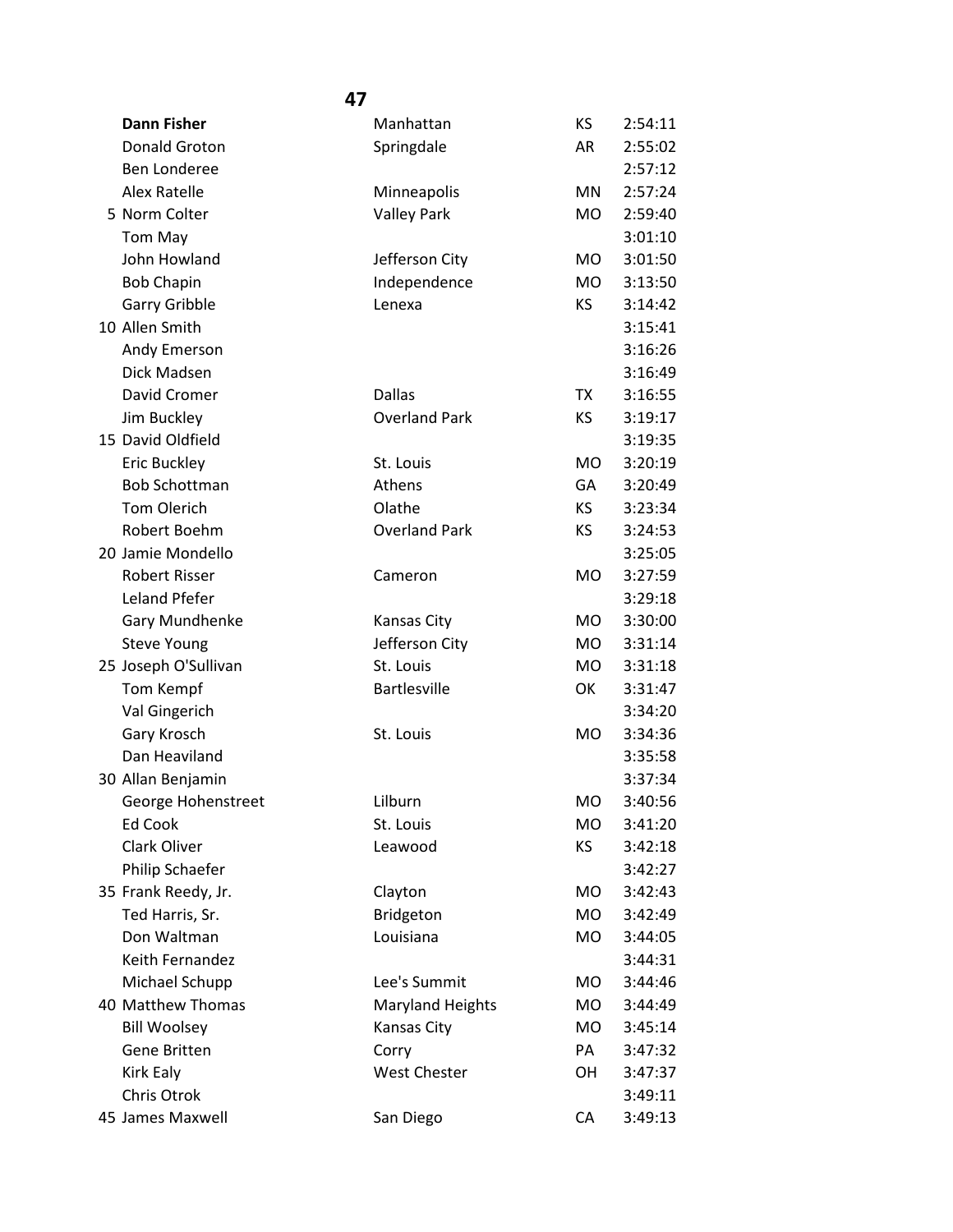| Conrad Salara        | Olympia Fields      | IL  | 3:50:41 |
|----------------------|---------------------|-----|---------|
| Will Hohenschutz     | Terrytown           | LA  | 3:50:41 |
| <b>Bill Muchnick</b> | St. Louis           | MO. | 3:51:24 |
| Jim Gunderson        | St. Charles         | MO. | 3:51:40 |
| 50 Jean Madden       |                     |     | 3:51:48 |
| Jason Levine         | Sedalia             | MO. | 3:52:43 |
| Paul Berardi         | <b>Kansas City</b>  | MO. | 3:53:00 |
| Michael Laughlin     | <b>Eden Prairie</b> | MN. | 3:53:15 |
|                      |                     |     |         |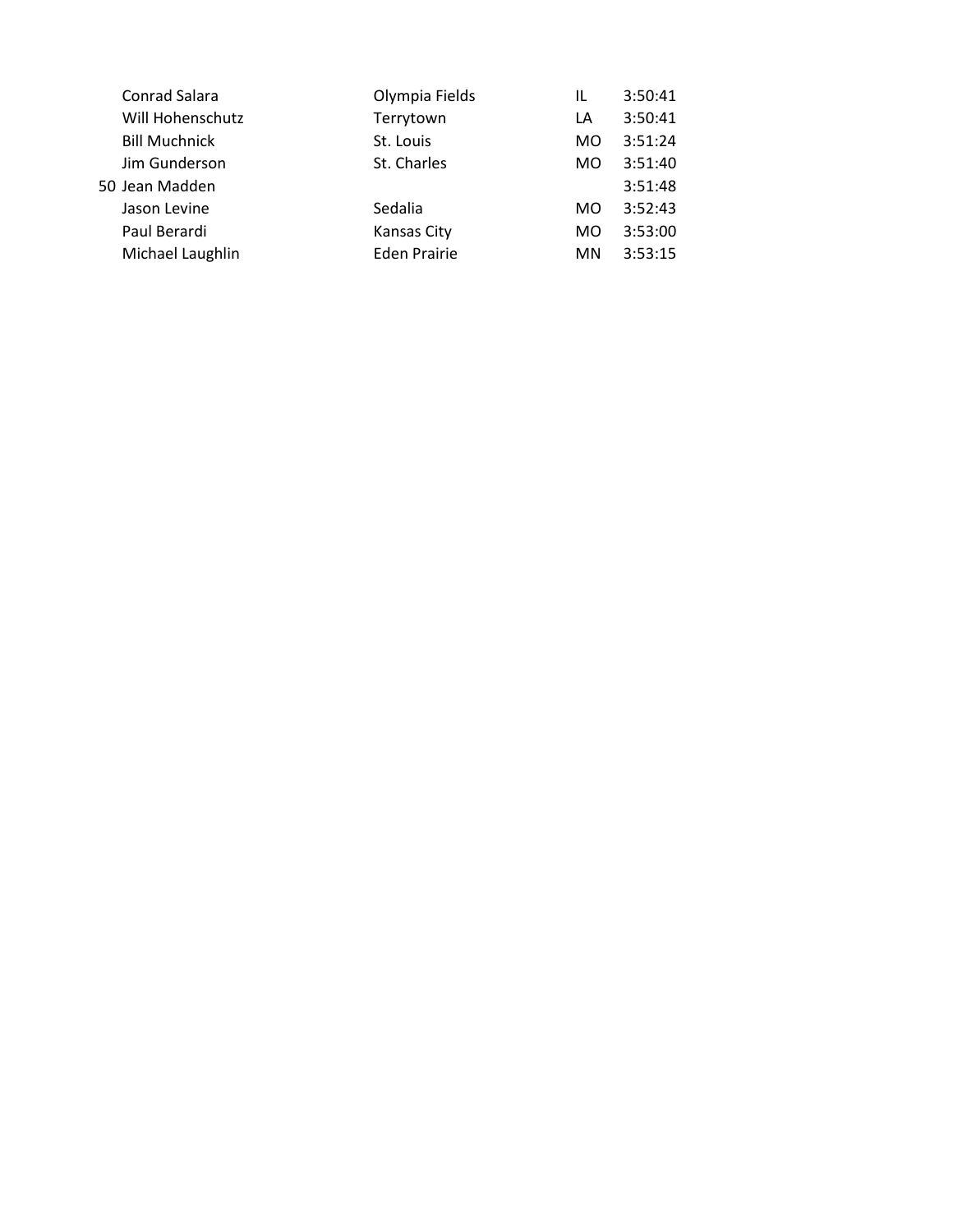| <b>Alex Ratelle</b>      | Minneapolis             | <b>MN</b> | 2:55:44 |
|--------------------------|-------------------------|-----------|---------|
| <b>Steve Riley</b>       | Lawrence                | KS        | 3:04:57 |
| Joe Marks                |                         |           | 3:05:43 |
| Mark Volkman             | St. Charles             | <b>MO</b> | 3:10:04 |
| 5 Tom Kempf              | <b>Bartlesville</b>     | OK        | 3:10:20 |
| Jim Buckley              | <b>Overland Park</b>    | <b>KS</b> | 3:13:11 |
| <b>Dennis Simmons</b>    | Florissant              | <b>MO</b> | 3:13:45 |
| Andy Emerson             |                         |           | 3:14:00 |
| Jamie Mondello           |                         |           | 3:14:26 |
| 10 Tom May               |                         |           | 3:14:45 |
| <b>Frank Files</b>       | St. Louis               | <b>MO</b> | 3:16:18 |
| <b>Hal Gensler</b>       | Golden Valley           | MN        | 3:18:27 |
| Ed Heidbrier             | St. Louis               | <b>MO</b> | 3:19:42 |
| David Dobkowski          | St. Louis               | <b>MO</b> | 3:20:27 |
| 15 Steve Young           | Jefferson City          | <b>MO</b> | 3:21:42 |
| John Howland             | Jefferson City          | MO        | 3:22:07 |
| Dean Baxter              |                         |           | 3:25:54 |
| Michael Tygart           | Sigourney               | IA        | 3:26:11 |
| Allan Benjamin           |                         |           | 3:28:11 |
| 20 Mark Stodghill        | Duluth                  | <b>MN</b> | 3:28:38 |
| <b>Rex Frazer</b>        | Ft. Leonard Wood        | <b>MO</b> | 3:28:48 |
| Don Waltman              |                         |           | 3:29:58 |
| Earl Smith               | Benton                  | IL        | 3:31:06 |
| Gary Mundhenke           | Kansas City             | <b>MO</b> | 3:35:37 |
| 25 Jeff Foes             | Alton                   | <b>MO</b> | 3:35:39 |
| Gene Britten             | Corry                   | PA        | 3:36:27 |
| <b>Keith Fernandez</b>   |                         |           | 3:39:25 |
| David Corfman            | <b>West Chester</b>     | <b>OH</b> | 3:42:25 |
| <b>Bill Muchnick</b>     | St. Louis               | <b>MO</b> | 3:42:51 |
| 30 Mike Shifman          | Kansas City             | <b>MO</b> | 3:43:20 |
| <b>Matthew Thomas</b>    | <b>Maryland Heights</b> | MO.       | 3:43:34 |
| <b>Tom Pavletic</b>      | Alameda                 | CA        | 3:44:04 |
| Lucas Chen               | Jefferson City          | <b>MO</b> | 3:44:13 |
| Jim Gunderson            | St. Charles             | <b>MO</b> | 3:44:43 |
| 35 Kent Worman           | Roswell                 | GA        | 3:47:14 |
| <b>Theodore Kardis</b>   | Olathe                  | KS        | 3:47:24 |
| Donald Davidson          | Norborne                | <b>MO</b> | 3:48:42 |
| <b>Kurtiss Mueller</b>   | Dawson                  | <b>NE</b> | 3:49:27 |
| Gary Krosch              | Clayton                 | <b>MO</b> | 3:51:59 |
| 40 Carl Peak             | Ava                     | <b>MO</b> | 3:52:31 |
| Eric Rosenhauer          |                         |           | 3:52:52 |
| Stephen Bourgeois        | Rocheport               | MO        | 3:54:31 |
| <b>Gregory McGaughey</b> | Rogers                  | AR        | 3:54:54 |
| <b>Russell Myatt</b>     | Burlington              | IA        | 3:56:25 |
| 45 Rick Roeber           | Lee's Summit            | MO        | 3:57:41 |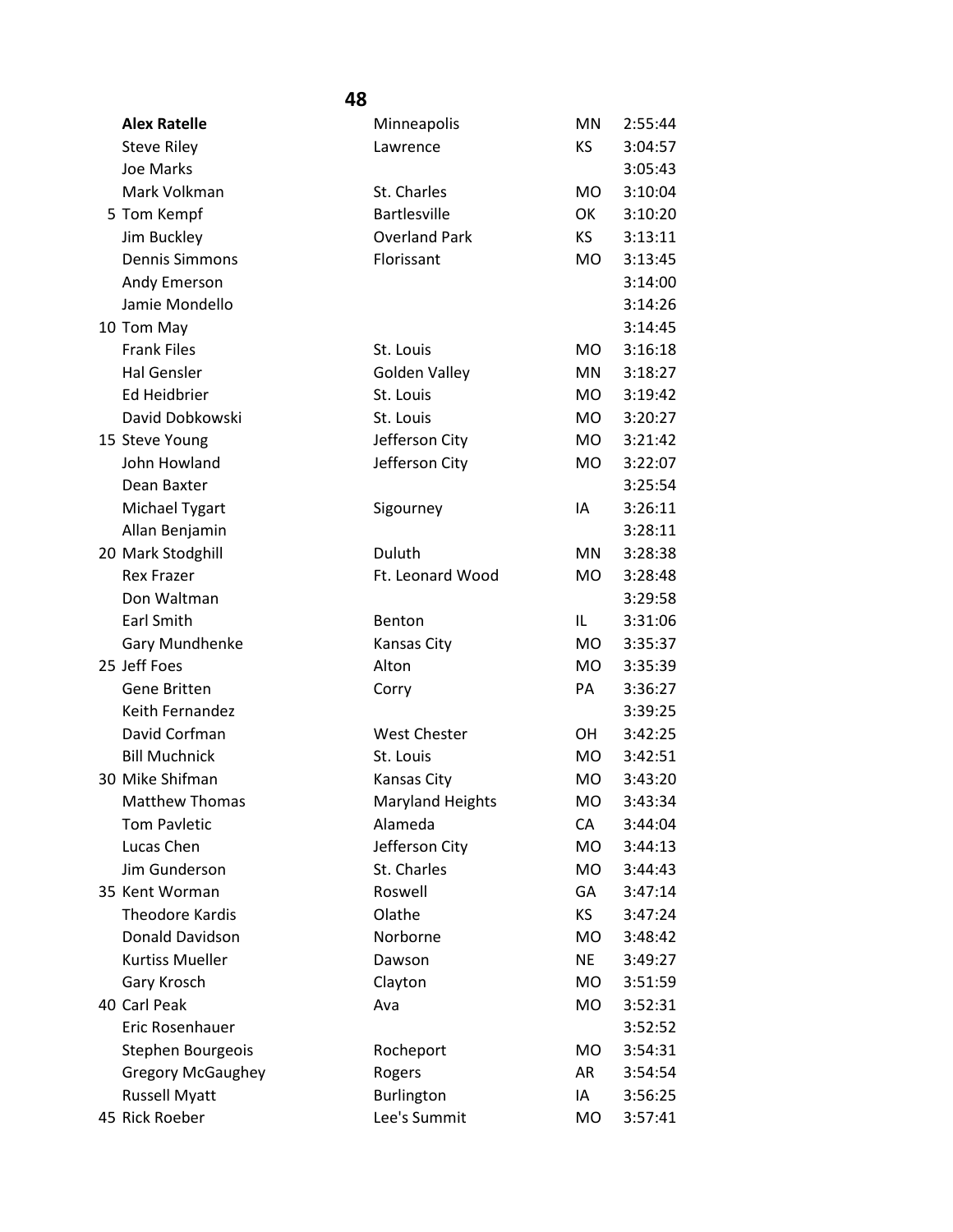|              |     | 3:57:44 |  |
|--------------|-----|---------|--|
| Strafford    | MO. | 3:58:58 |  |
| Southfield   | MI  | 4:01:14 |  |
| Lee's Summit | MO. | 4:01:24 |  |
|              |     | 4:01:32 |  |
|              |     |         |  |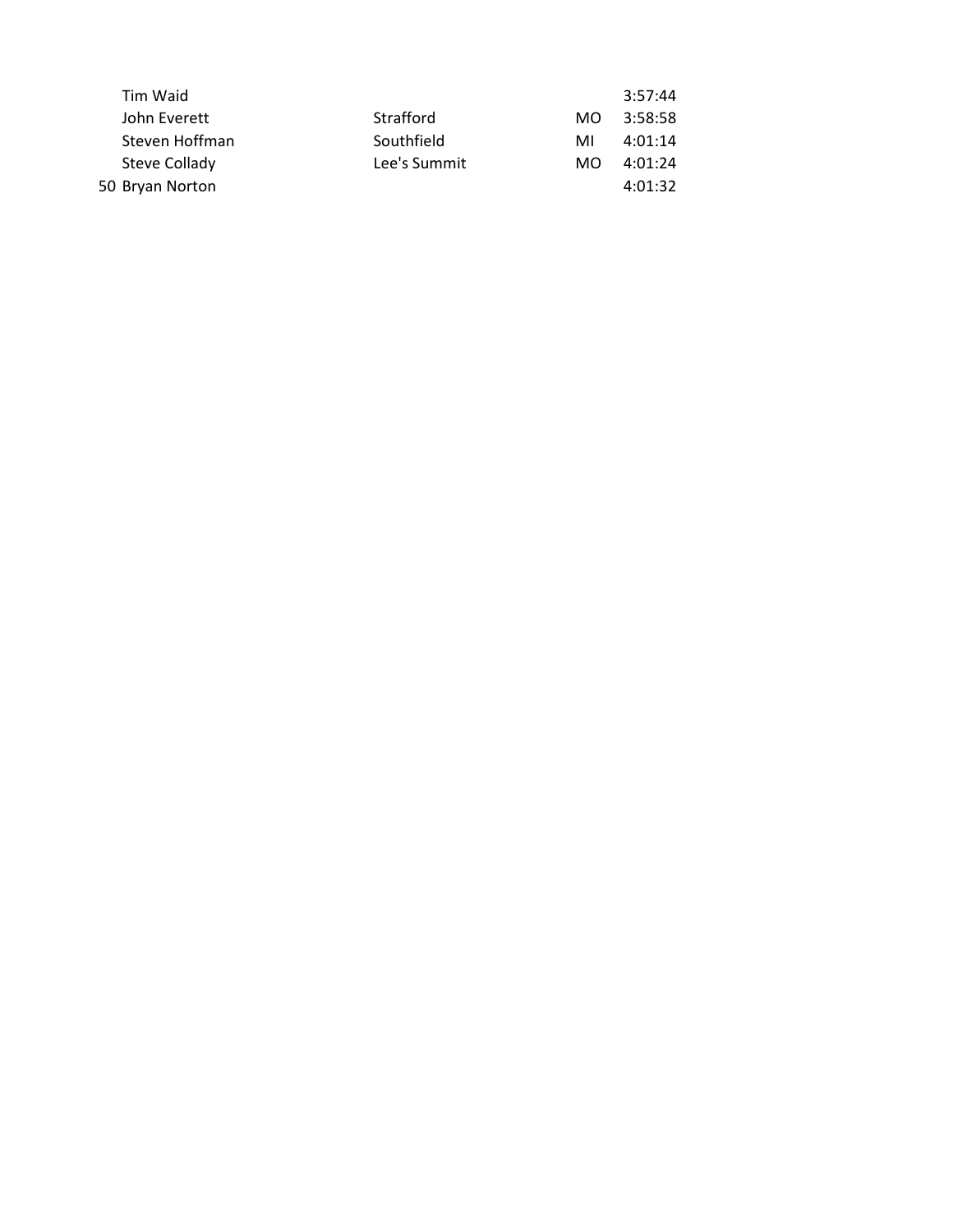| 49 |                        |                          |           |         |         |
|----|------------------------|--------------------------|-----------|---------|---------|
|    | <b>Gary Julin</b>      | Omaha                    | <b>NE</b> | 2:55:54 |         |
|    | Don Newton             | Springfield              | MO        | 2:57:21 |         |
|    | Gerald Holtmeyer       | Fulton                   | MO.       | 2:59:33 |         |
|    | <b>Dennis Simmons</b>  | Florissant               | MO.       | 3:06:50 |         |
|    | 5 Dick Madsen          |                          |           | 3:08:28 |         |
|    | Tom May                |                          |           | 3:13:55 |         |
|    | <b>Jack Bellmer</b>    | Springfield              | IL        | 3:13:58 |         |
|    | Peter Butler           | St. Paul                 | MN.       | 3:15:21 |         |
|    | <b>Bill Kotaska</b>    | St. Louis                | MO.       | 3:16:50 |         |
|    | 10 Andy Emerson        |                          |           | 3:16:50 |         |
|    | <b>Steve Young</b>     | Jefferson City           | MO.       | 3:19:50 |         |
|    | Jim Hyde               | Springfield              | MO.       | 3:22:38 |         |
|    | David Dobkowski        | St. Louis                | MO.       | 3:22:59 | 0:00:00 |
|    | Stephen Bourgeois      | <b>Steamboat Springs</b> | $\rm CO$  | 3:23:34 |         |
|    | 15 Jamie Mondello      |                          |           | 3:24:18 |         |
|    | Gary Mundhenke         | Kansas City              | MO.       | 3:24:18 |         |
|    | Jim Buckley            | <b>Overland Park</b>     | KS        | 3:25:33 |         |
|    | John Howland           | Jefferson City           | MO.       | 3:25:49 |         |
|    | Paul Schoenlaub        | St. Joseph               | MO        | 3:27:20 |         |
|    | 20 Andy Emerson        |                          |           | 3:27:26 |         |
|    | <b>Earl Smith</b>      | Benton                   | IL        | 3:29:34 |         |
|    | Allan Benjamin         |                          |           | 3:30:01 |         |
|    | David Hicks            |                          |           | 3:30:48 |         |
|    | <b>Theodore Kardis</b> | Olathe                   | KS        | 3:31:48 |         |
|    | 25 Dick Martin         |                          |           | 3:32:04 |         |
|    | John Everett           | Strafford                | MO.       | 3:35:21 |         |
|    | <b>Robert Risser</b>   | Cameron                  | MO.       | 3:37:34 |         |
|    | <b>Herschel Turpin</b> | Washington               | <b>MO</b> | 3:37:40 |         |
|    | <b>Ted Harris</b>      | Bridgeton                | <b>MO</b> | 3:37:54 |         |
|    | 30 Gene Britten        | Corry                    | PA        | 3:38:18 |         |
|    | Tom Olerich            | Olathe                   | KS        | 3:39:11 |         |
|    | <b>Raul Flores</b>     | Kansas City              | MO        | 3:39:25 |         |
|    | Joseph O'Sullivan      | St. Louis                | MO        | 3:39:55 |         |
|    | R. E. Bruce            | Lake Bluff               | IL.       | 3:40:43 |         |
|    | 35 Jeff Foes           | Alton                    | Mo        | 3:42:17 |         |
|    | <b>Ed Cook</b>         | St. Louis                | MO        | 3:42:50 |         |
|    | Layne Davis            | Milwaukee                | WI        | 3:45:40 |         |
|    | George Meriwether      | Manchester               | MO        | 3:45:52 |         |
|    | Jim Behrens            | St. Louis                | MO.       | 3:47:00 |         |
|    | 40 Matthew Thomas      | <b>Maryland Heights</b>  | MO        | 3:47:45 |         |
|    | Michael Tygart         | Sigourney                | ΙA        | 3:48:48 |         |
|    | Joe Sportsman          | Marceline                | MO        | 3:54:51 |         |
|    | <b>Bill Woolsey</b>    | <b>Overland Park</b>     | KS.       | 3:58:14 |         |
|    | Jerry Kelly            | Marshall                 | MO.       | 3:59:06 |         |
|    | 45 Tim Harrington      | Golden                   | CO        | 3:59:20 |         |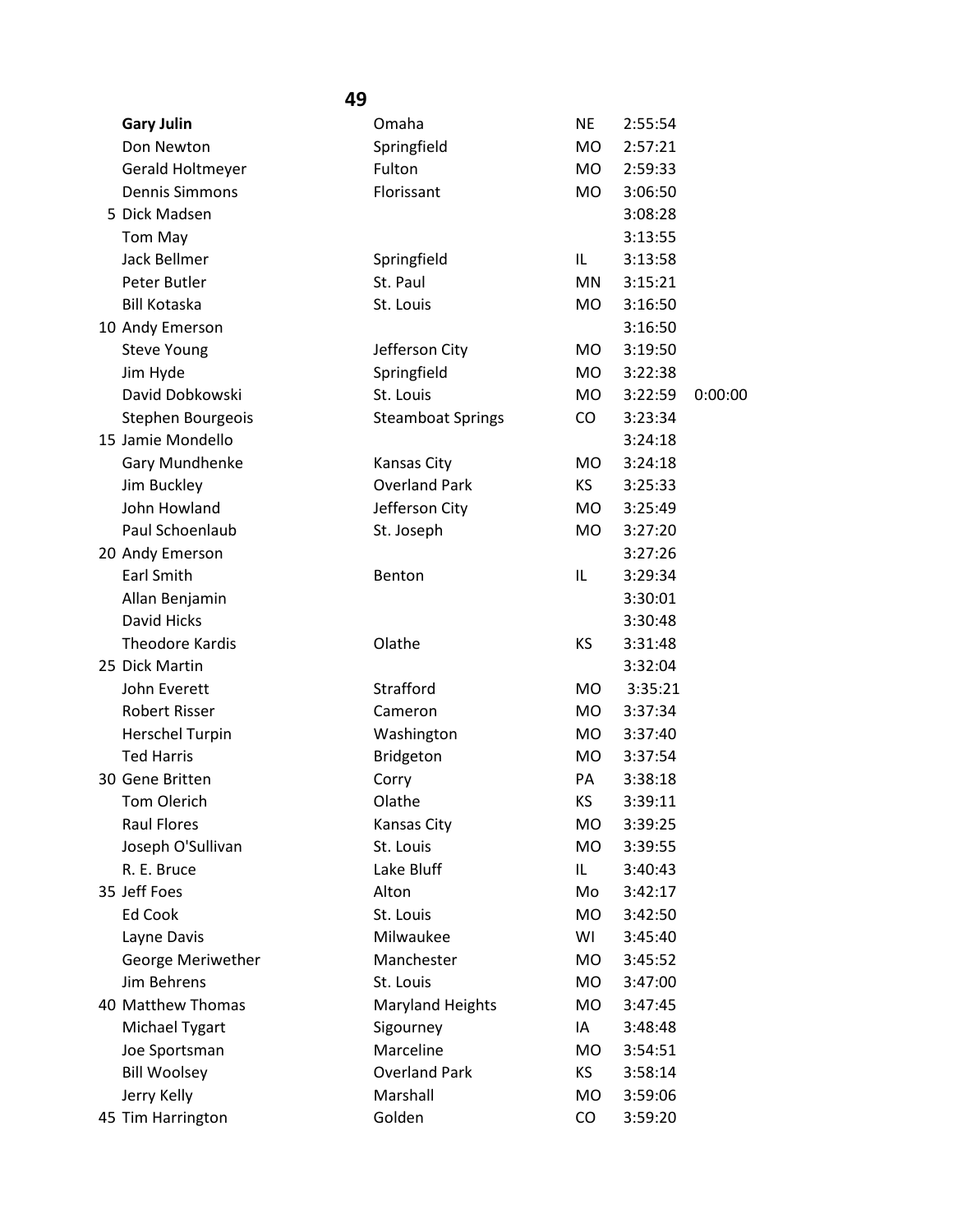| Bert Brown<br>Kansas City      | MO. | 4:02:28 |
|--------------------------------|-----|---------|
| Dan Hatcher<br>Liberty         | MO. | 4:04:58 |
| <b>Bruce Filippi</b><br>Topeka | KS. | 4:06:16 |
| <b>Houston Wolf</b><br>Cordova | ΤN  | 4:07:30 |
| 50 Donald Zirbel<br>Sioux City | ΙA  | 4:07:36 |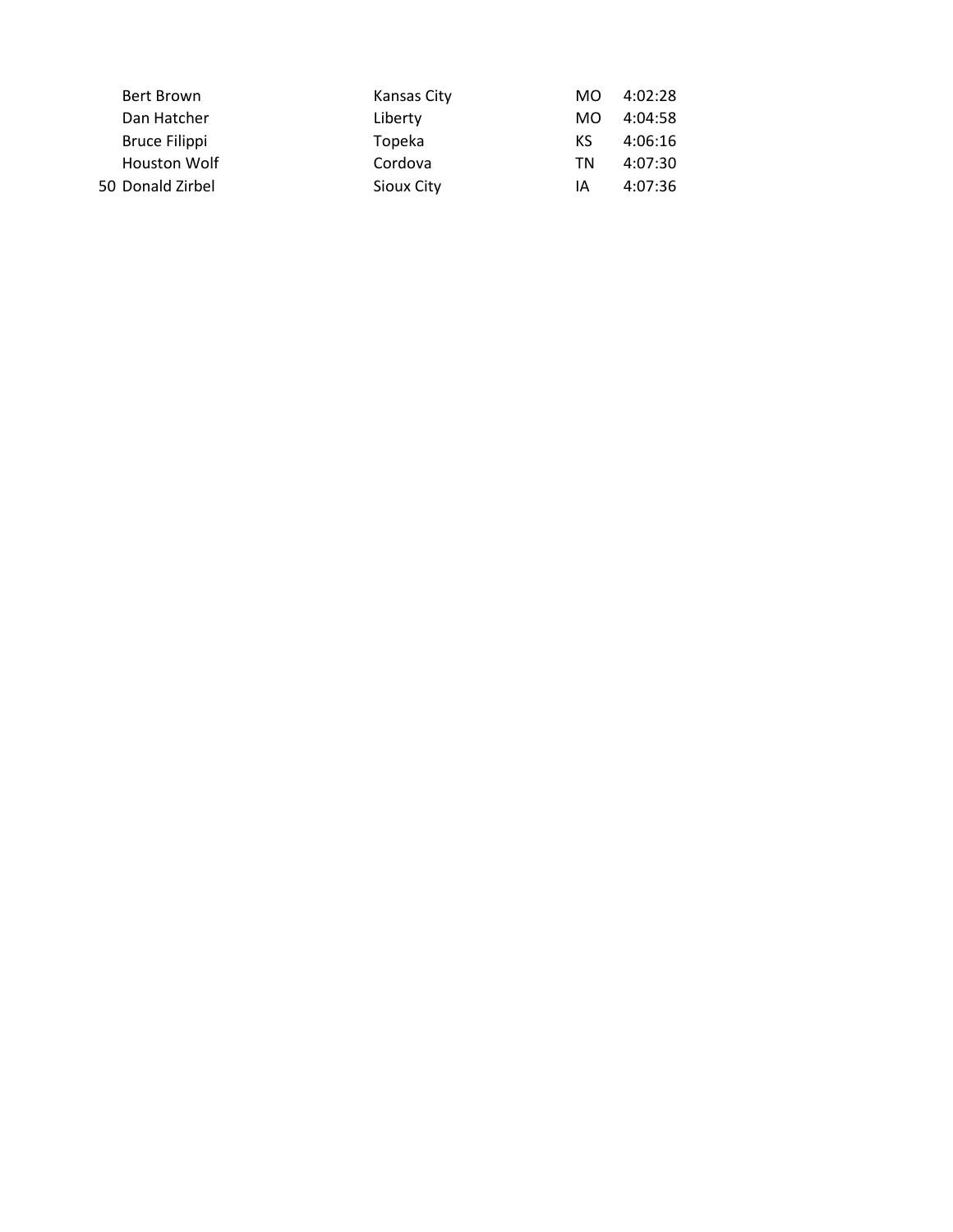|                       |                     | 50             |         |
|-----------------------|---------------------|----------------|---------|
| <b>Alex Ratelle</b>   | Minneapolis         | <b>MN</b>      | 2:54:40 |
| Larry Lewis           | Warrensburg         | <b>MO</b>      | 3:06:44 |
| <b>Bill Kotaska</b>   | St. Louis           | <b>MO</b>      | 3:17:22 |
| Elmer Schlemper       |                     |                | 3:17:45 |
| 5 Dann Fisher         | Manhattan           | KS.            | 3:18:07 |
| Eric Buckley          | St. Louis           | MO.            | 3:18:32 |
| <b>Dennis Simmons</b> | Florissant          | M <sub>O</sub> | 3:18:51 |
| Harvey Kunz           | Omaha               | <b>NE</b>      | 3:18:54 |
| Don Johnson           | Centralia           | MO.            | 3:21:46 |
| 10 Paul Schoenlaub    | St. Joseph          | MO.            | 3:22:23 |
| Phil Schaefer         |                     |                | 3:29:39 |
| Jamie Mondello        |                     |                | 3:29:43 |
| Dale Channel          | Rossville           | <b>KS</b>      | 3:31:50 |
| <b>Thomas Tower</b>   | Tupelo              | <b>MS</b>      | 3:32:24 |
| 15 Earl Smith         | Benton              | IL             | 3:33:36 |
| David Oldfield        |                     |                | 3:34:16 |
| Gary Mundhenke        | <b>Kansas City</b>  | MO.            | 3:34:22 |
| Dan Hurlburt          | Way                 | <b>NE</b>      | 3:34:37 |
| Ed Cook               | St. Louis           | MO.            | 3:36:41 |
| 20 Howard Bentley     | Jefferson City      | MO.            | 3:36:50 |
| John Miller           | Ft. Knox            | KY.            | 3:38:05 |
| Kevin Riley           | Olathe              | KS             | 3:40:24 |
| Allan Benjamin        | Lincoln             | <b>NE</b>      | 3:41:04 |
| Jeff Hamburg          | Jefferson City      | MO.            | 3:41:25 |
| 25 Mike Tripp         |                     |                | 3:41:35 |
| David Dobkowski       | St. Louis           | <b>MO</b>      | 3:41:47 |
| Tom May               |                     |                | 3:42:07 |
| <b>Barry Morton</b>   | Toronto             | CANADA         | 3:44:58 |
| Don Zirbel            | Sioux City          | IA             | 3:45:46 |
| 30 Michael Kent       | Des Moines          | ΙA             | 3:47:29 |
| <b>Hugh Emerson</b>   |                     |                | 3:47:36 |
| Jim Behrens           | St. Louis           | MO             | 3:47:47 |
| <b>Rick Roeber</b>    | Lee's Summit        | MO.            | 3:48:02 |
| <b>Gary Ellis</b>     | Fulton              | MO.            | 3:48:14 |
| 35 Michael Oliszczak  | Albert Lea          | MN             | 3:51:40 |
| Gerald Collingham     | Tarkio              | <b>MO</b>      | 3:51:43 |
| Dale Willis           |                     |                | 3:52:46 |
| Jim Stroup            | St. Louis           | <b>MO</b>      | 3:53:08 |
| Joe Sportsman         | Marceline           | <b>MO</b>      | 3:53:43 |
| 40 Steve Young        | Jefferson City      | MO.            | 3:54:24 |
| Jonathan Robinson     | Orem                | UT             | 3:55:04 |
| Jerry Herndon         | Cabin Creek         | <b>WV</b>      | 2:56:00 |
| John Adams            |                     |                | 3:57:35 |
| Cory Hove             | Mesa                | AZ             | 3:58:19 |
| 45 Mark Niblo         | <b>Blue Springs</b> | <b>MO</b>      | 3:58:20 |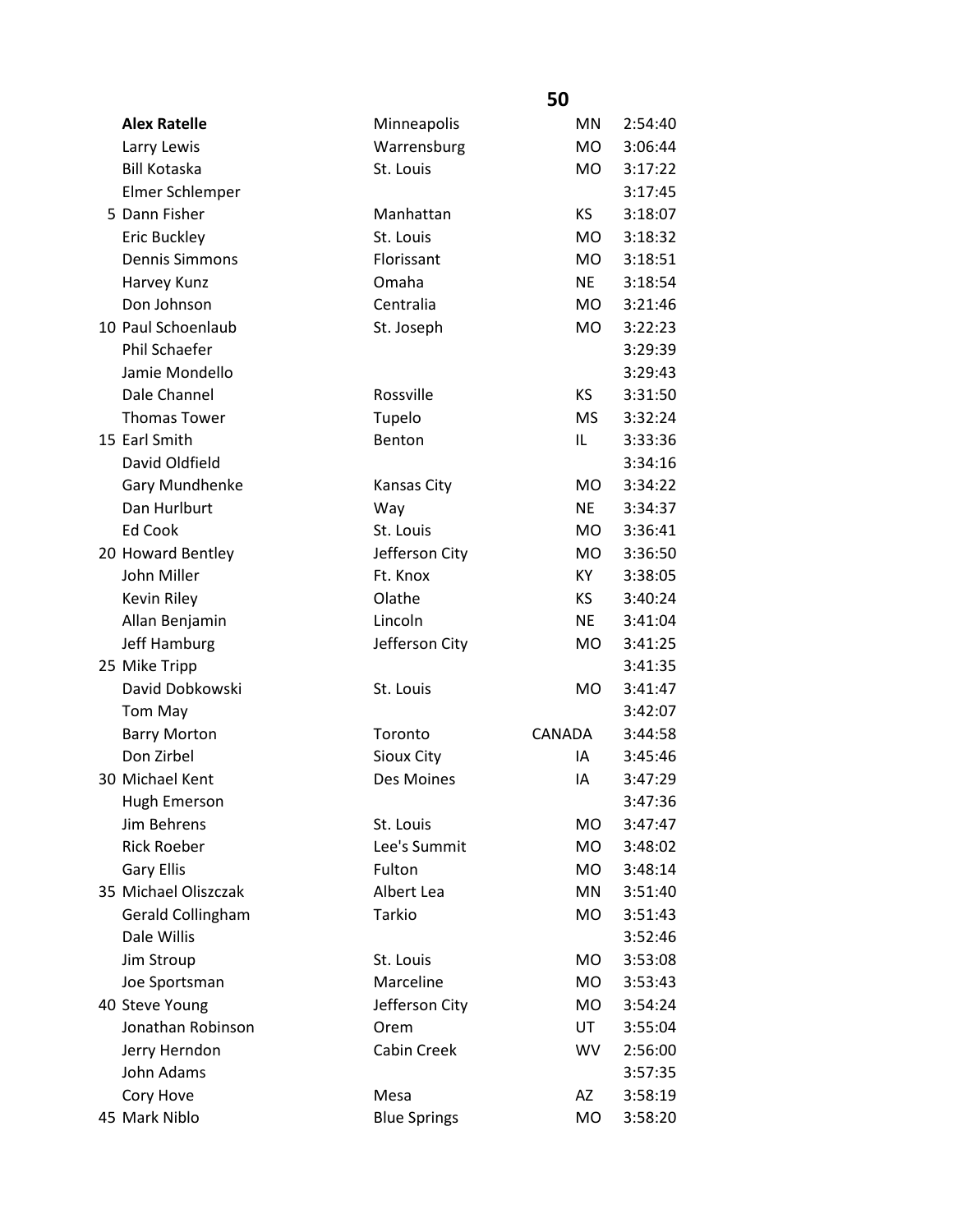| Stephen Bourgeois | <b>Steamboat Springs</b> | CO. | 3:59:23 |
|-------------------|--------------------------|-----|---------|
| Hugh Emerson      |                          |     | 3:59:28 |
| Michael Brummer   | Shumway                  | IL  | 4:01:42 |
| Pat Dougherty     |                          |     | 4:03:53 |
| 50 Bill Muchnick  | St. Louis                | MO. | 4:04:03 |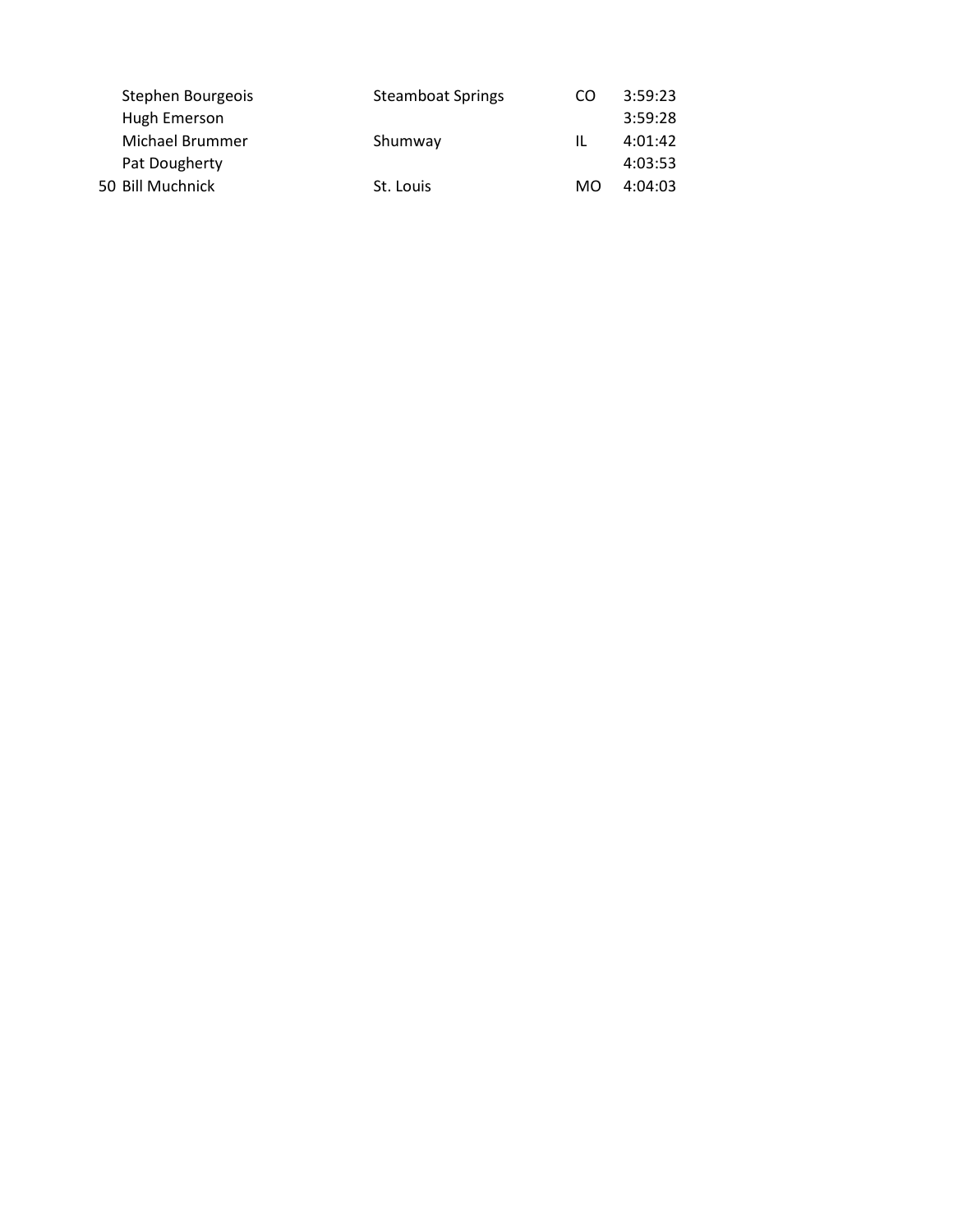| <b>Tony Hahn</b>        | Springfield           | MO        | 2:57:21 |
|-------------------------|-----------------------|-----------|---------|
| <b>Dennis Simmons</b>   | Florissant            | <b>MO</b> | 3:17:52 |
| Gary Mundhenke          | Kansas City           | MO.       | 3:21:48 |
| Don Johnson             | Centralia             | MO.       | 3:22:14 |
| 5 Thomas Wolf           | Richland              | IA        | 3:25:05 |
| <b>Steve Young</b>      | Jefferson City        | MO.       | 3:27:37 |
| <b>Howard Bentley</b>   | Jefferson City        | <b>MO</b> | 3:28:19 |
| <b>Raul Flores</b>      | <b>Kansas City</b>    | <b>MO</b> | 3:28:32 |
| Earl Smith              | Benton                | IL.       | 3:29:46 |
| 10 Don Zirbel           | Sioux City            | IA        | 3:30:47 |
| Mark Niblo              | <b>Blue Springs</b>   | MO.       | 3:31:38 |
| <b>Tony Greig</b>       | West Lafayette        | IN        | 3:34:24 |
| Allan Benjamin          | Lincoln               | <b>NE</b> | 3:35:05 |
| Myrrl McBride           | Albuquerque           | NM        | 3:36:05 |
| 15 David Dobkowski      | St. Louis             | MO.       | 3:38:05 |
| Don Johnson             | Centralia             | <b>MO</b> | 3:40:38 |
| Jan Ryerse              | Manchester            | <b>MO</b> | 3:40:38 |
| Jamie Mondello          |                       |           | 3:42:12 |
| Wael Sammur             | Raymore               | <b>MO</b> | 3:47:01 |
| 20 Frank Pasquith       | Emporia               | KS        | 3:49:59 |
| David Dumbacher         |                       |           | 3:50:21 |
| Gerald Collingham       | Tarkio                | <b>MO</b> | 3:52:01 |
| Robert Dolphin          |                       |           | 3:53:46 |
| <b>Houston Wolf</b>     | Cordova               | <b>TN</b> | 3:54:36 |
| 25 Jerry Williams       | Parkville             | MO.       | 3:54:51 |
| Ron Golan               | Chesterfield          | <b>MO</b> | 3:57:12 |
| Jim Behrens             | St. Louis             | MO.       | 3:57:29 |
| <b>Rick Roeber</b>      | Lee's Summit          | MO.       | 3:58:12 |
| <b>Robert Risser</b>    | Cameron               | <b>MO</b> | 3:58:13 |
| 30 Eric Rosenhauer      |                       |           | 3:59:16 |
| Jeff Wells              |                       |           | 4:02:50 |
| Don Schafer             | Watauga               | <b>TX</b> | 4:03:20 |
| <b>Matthew Casalone</b> | Fenton                | <b>MO</b> | 4:06:47 |
| <b>Scott Worpell</b>    | McCordsville          | IN        | 4:07:21 |
| 35 Bob Merritt          | Lecompton             | KS        | 4:07:38 |
| Jack Hudson             | Mexico                | MO.       | 4:09:01 |
| Michael Oliszczak       | <b>Council Bluffs</b> | IA        | 4:10:48 |
| Michael Kent            | Des Moines            | IA        | 4:15:54 |
| Ed Cook                 | St. Louis             | MO.       | 4:18:48 |
| 40 James Holstein       |                       |           | 4:19:18 |
| James Gorman            | St. Louis             | MO        | 4:23:19 |
| Russell Jackson         |                       |           | 4:28:38 |
| John Adams              |                       |           | 4:31:26 |
| <b>Joel Sartwell</b>    |                       |           | 4:36:01 |
| 45 B. A. Moranville     |                       |           | 4:36:43 |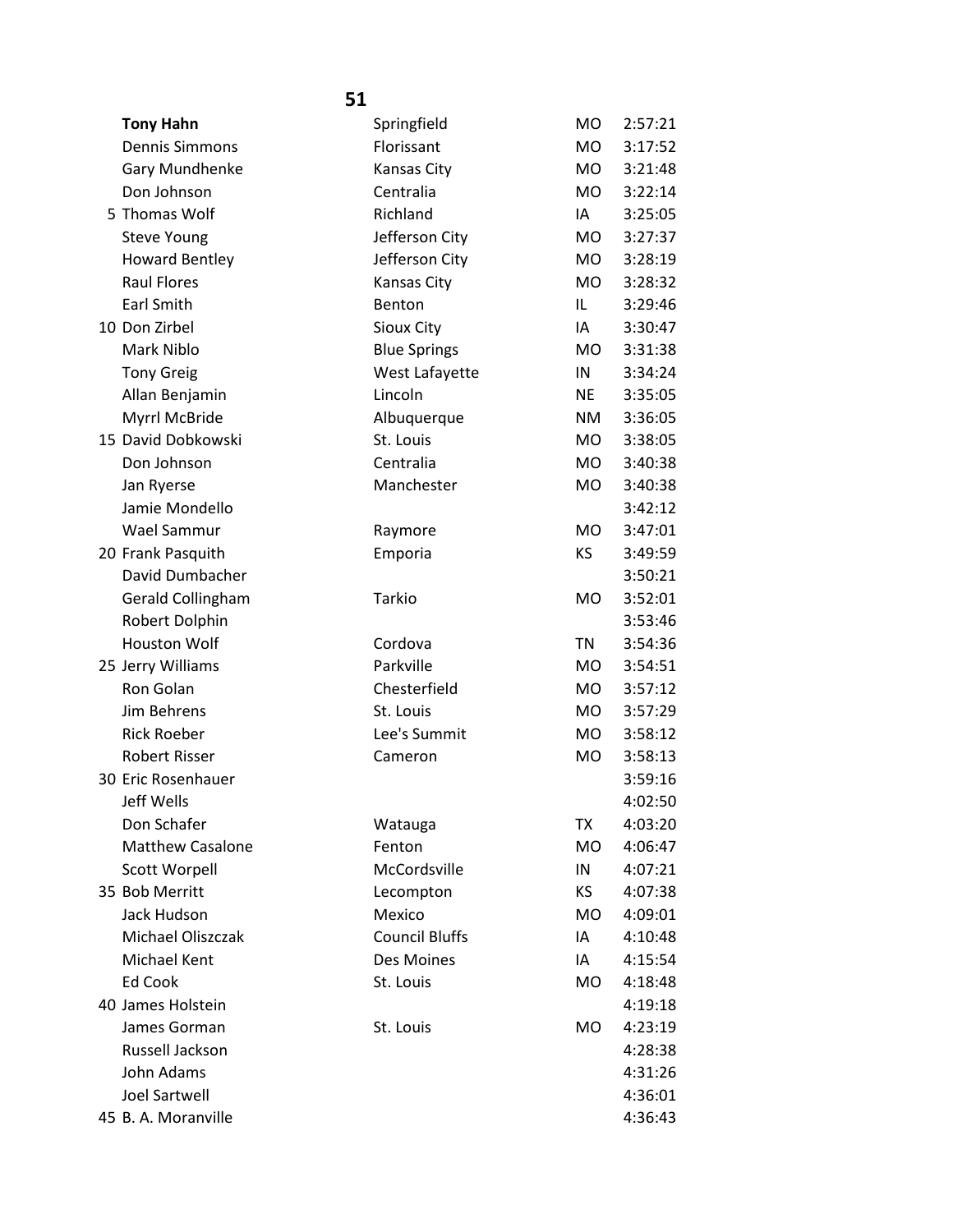| <b>Thomas Wiltsch</b> | St. Louis      | MO. | 4:38:48 |
|-----------------------|----------------|-----|---------|
| Andrew Bartczak       | St. Paul       | MN. | 4:39:25 |
| Ted Robertson         | Jefferson City | MO. | 4:39:35 |
| Dave McNaughton       | Edwardsville   | IL  | 4:40:32 |
| 50 JR Haney           | Mankato        | MN. | 4:46:07 |
| Scott Young           |                |     | 4:47:44 |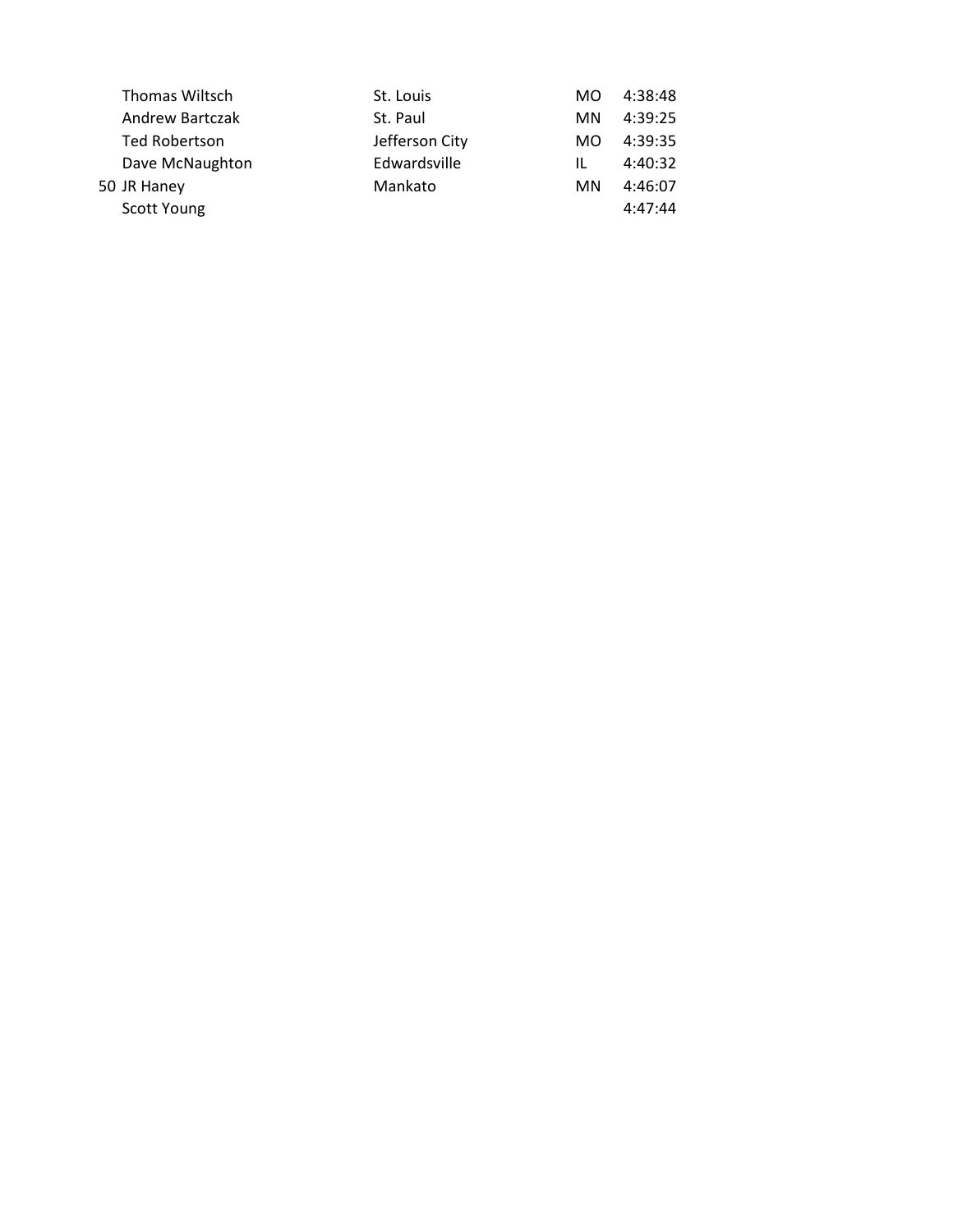| <b>Dennis Simmons</b>     | Florissant           | <b>MO</b> | 3:10:53 |
|---------------------------|----------------------|-----------|---------|
| Richard Johnson           | Springfield          | <b>MO</b> | 3:17:32 |
| <b>Fred Fritsch</b>       |                      |           | 3:18:27 |
| <b>Bill Kotaska</b>       | St. Louis            | <b>MO</b> | 3:18:27 |
| 5 David Biersmith         | Kansas City          | <b>MO</b> | 3:21:00 |
| <b>William McClintock</b> | Centerville          | IA        | 3:21:41 |
| <b>Steve Young</b>        | Jefferson City       | <b>MO</b> | 3:24:21 |
| Don Ryan                  | Eldon                | MO.       | 3:26:34 |
| Gary Mundhenke            | Kansas City          | MO.       | 3:26:55 |
| 10 Andy Emerson           |                      |           | 3:28:37 |
| Wing-Kwong Keung          | Perrysburg           | OН        | 3:33:14 |
| David Wilke               | Florissant           | <b>MO</b> | 3:33:44 |
| <b>Earl Smith</b>         | Benton               | IL        | 3:34:48 |
| Joe Duncan                |                      |           | 3:36:44 |
| 15 Clayton Mottaz         | <b>Overland Park</b> | <b>KS</b> | 3:38:04 |
| <b>Tim Mahler</b>         | Springfield          | <b>MO</b> | 3:39:19 |
| <b>Wayne Davies</b>       | Oak Grove            | <b>MO</b> | 3:41:45 |
| David Dobkowski           | St. Louis            | <b>MO</b> | 3:42:05 |
| D. Chongo Mundende        | Edmond               | OK        | 3:42:58 |
| 20 Howard Bentley         | Jefferson City       | MO        | 3:43:29 |
| Dan Hannekan              |                      |           | 3:43:29 |
| Michael Montgomery        | Franklin             | <b>TN</b> | 3:45:43 |
| <b>Richard Hoft</b>       |                      |           | 3:46:54 |
| Jim Behrens               | St. Louis            | <b>MO</b> | 3:47:22 |
| 25 Mitch Neuhaus          | St. Louis            | <b>MO</b> | 3:47:48 |
| Hugh Emerson              |                      |           | 3:48:22 |
| Philip Clark              | Carthage             | IL.       | 3:49:37 |
| Jim Snyder                | Graham               | <b>NC</b> | 3:49:37 |
| <b>William Allen</b>      | Potosi               | MO.       | 3:51:58 |
| 30 David Quinn            | Bloomington          | IL        | 3:52:32 |
| Jamie Mullen              |                      |           | 3:52:50 |
| Ron Golan                 | Chesterfield         | MO        | 3:53:27 |
| Gilbert Corrigan          | Spanish Lake         | MO        | 3:55:25 |
| <b>Ed Mark</b>            | Toronto              | CANADA    | 3:55:53 |
| 35 Jerry Williams         | Parkville            | MO.       | 3:56:13 |
| Tom May                   |                      |           | 3:56:41 |
| Wael Sammur               | Raymore              | MO        | 3:57:27 |
| Michael Shiach            | Bainbridge Island    | <b>WA</b> | 3:58:10 |
| Michael Tygart            | Sigourney            | IA        | 3:58:18 |
| 40 Eric Rosenhauer        |                      |           | 4:01:47 |
| Steve Stonecipher-Fisher  |                      |           | 4:04:10 |
| <b>Walt Prescott</b>      | Decatur              | IL        | 4:05:37 |
| John O'Connor             |                      |           | 4:09:15 |
| <b>Rick Roeber</b>        | Lee's Summit         | <b>MO</b> | 4:09:37 |
| 45 Allan Holtz            | Oakdale              | MN        | 4:14:16 |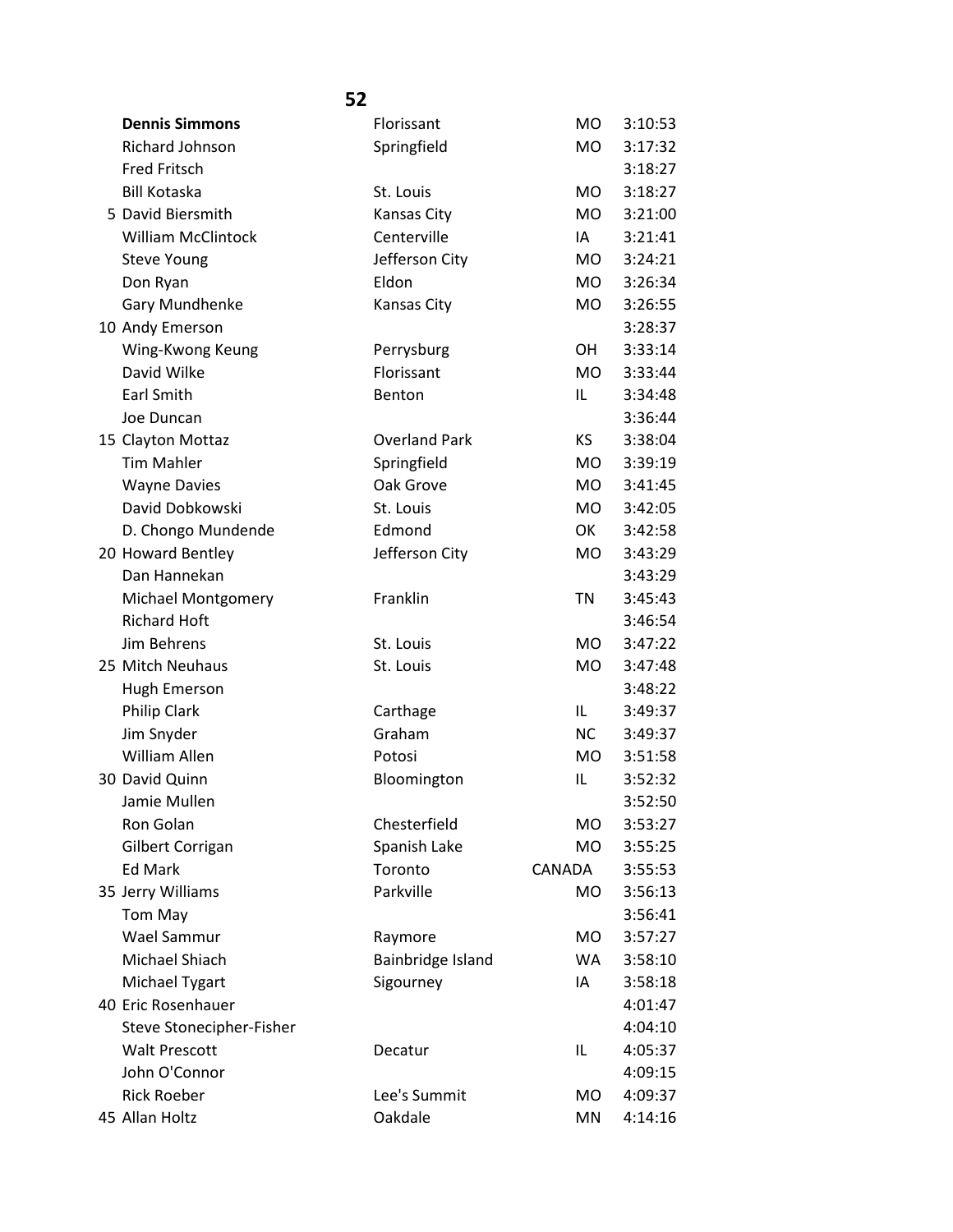| <b>Edward Vastola</b> | St. Louis           | MO        | 4:15:47 |
|-----------------------|---------------------|-----------|---------|
| Michael Light         | <b>Auburn Hills</b> | MI        | 4:15:58 |
| James Gorman          | St. Louis           | <b>MO</b> | 4:17:01 |
| <b>Brad Eiffert</b>   |                     |           | 4:25:37 |
| 50 John Adams         |                     |           | 4:26:28 |
| <b>Todd Schapira</b>  | Rocheport           | MO        | 4:29:52 |
| <b>Richard Hengst</b> | Cape Girardeau      | MO        | 4:30:02 |
|                       |                     |           |         |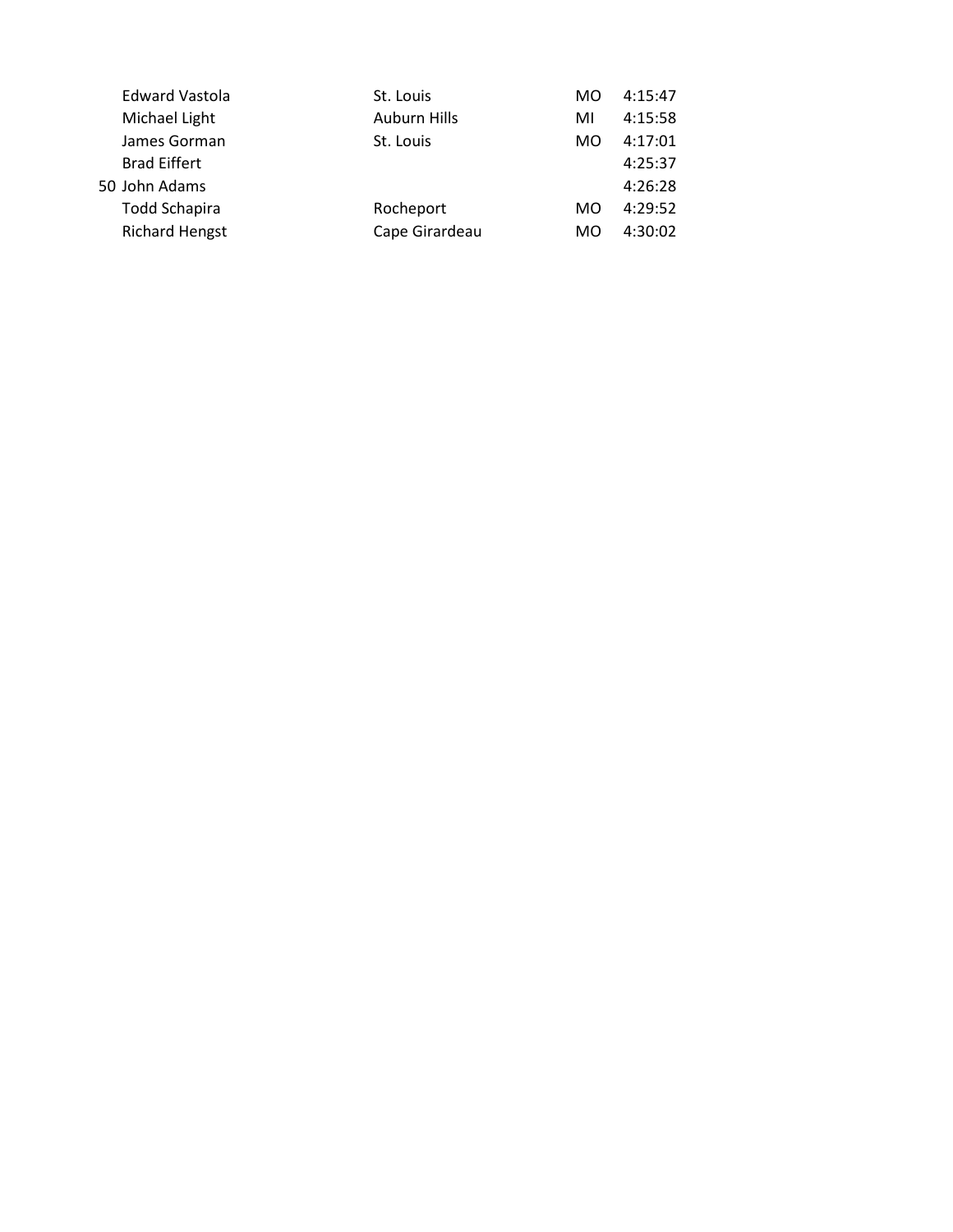| <b>Paul Jensen</b>        | Paonia                  |                | <b>CO</b> | 3:13:20 |      |
|---------------------------|-------------------------|----------------|-----------|---------|------|
| Hal Higdon                | Michigan City           |                | IN        | 3:14:39 |      |
| George Burr               | Fenton                  |                | <b>MO</b> | 3:16:52 |      |
| <b>William McClintock</b> | Centerville             |                | IA        | 3:23:48 |      |
| 5 Don Johnson             | Centralia               |                | MO.       | 3:24:23 |      |
| Thomas Jordan             | Champaign               |                | IL        | 3:26:11 |      |
| <b>Steve Young</b>        | Jefferson City          |                | <b>MO</b> | 3:26:42 |      |
| Allan Benjamin            |                         |                |           | 3:29:18 |      |
| John Leonhart             | Urbandale               |                | IA        | 3:30:19 | 2004 |
| 10 Ronnie Wilson          | Ozark                   |                | <b>MO</b> | 3:30:57 |      |
| John Munson               | Olathe                  |                | KS.       | 3:30:58 |      |
| <b>Tim Mahler</b>         | Springfield             |                | MO        | 3:31:32 |      |
| Lorn Gwaltney             | St. Louis               |                | MO.       | 3:31:47 |      |
| <b>Earl Smith</b>         | Benton                  |                | IL        | 3:34:12 |      |
| 15 Richard Hoft           |                         |                |           | 3:39:08 |      |
| <b>Roland Kurz</b>        | Hirlinger               | <b>GERMANY</b> |           | 3:39:15 |      |
| James Maxwell             | San Diego               |                | CA        | 3:39:29 |      |
| <b>Fred Fritsch</b>       |                         |                |           | 3:40:22 |      |
| David Dobkowski           | St. Louis               |                | MO.       | 3:41:38 |      |
| 20 David Zajic            | Decatur                 |                | AL        | 3:43:40 |      |
| Richard Johnson           | Springfield             |                | MO.       | 3:48:31 |      |
| Garry Gribble             | Kansas City             |                | <b>MO</b> | 3:51:54 |      |
| David Dumbacher           |                         |                |           | 3:52:24 |      |
| <b>Jeff Foes</b>          | Alton                   |                | <b>MO</b> | 3:52:26 |      |
| 25 Frank Pasquith         | Emporia                 |                | KS        | 3:52:55 |      |
| <b>Vern Frank</b>         | Versailles              |                | <b>MO</b> | 3:53:22 |      |
| <b>Robert Risser</b>      | Cameron                 |                | <b>MO</b> | 3:53:23 |      |
| Ken Best                  | Kailua                  |                | HI        | 3:54:07 |      |
| <b>Edward Vastola</b>     | St. Louis               |                | <b>MO</b> | 3:54:09 |      |
| 30 Tony Recker            | Smyrna                  |                | TN        | 3:54:41 |      |
| Carl Pasquith             | Emporia                 |                | ΚS        | 3:55:25 |      |
| <b>Grady Gervino</b>      | Philadelphia            |                | PA        | 3:56:04 |      |
| Corwin Sutherin           | Pocatello               |                | ID        | 4:01:19 |      |
| Jim Gunderson             | St. Charles             |                | <b>MO</b> | 4:01:45 |      |
| 35 David Oldfield         |                         |                |           | 4:01:47 |      |
| John Voorhis              | St. Petersburg          |                | FL.       | 4:03:37 |      |
| George Coshon             | Kansas City             |                | MO        | 4:04:18 |      |
| MikeSpann                 | Milton                  |                | IL        | 4:06:06 |      |
| Eric Shover               | Barry                   |                | IL.       | 4:06:07 |      |
| 40 Jimmy Butler           | Nevalla                 |                | OK        | 4:08:04 |      |
| Hugh Emerson              |                         |                |           | 4:08:12 |      |
| <b>Matthew Thomas</b>     | <b>Maryland Heights</b> |                | MO        | 4:09:10 |      |
| Dennis Vaughan            | Lansing                 |                | ΚS        | 4:15:26 |      |
| <b>Bob Dolphin</b>        |                         |                |           | 4:16:15 |      |
| 45 David Quinn            | Bloomington             |                | IL        | 4:20:19 |      |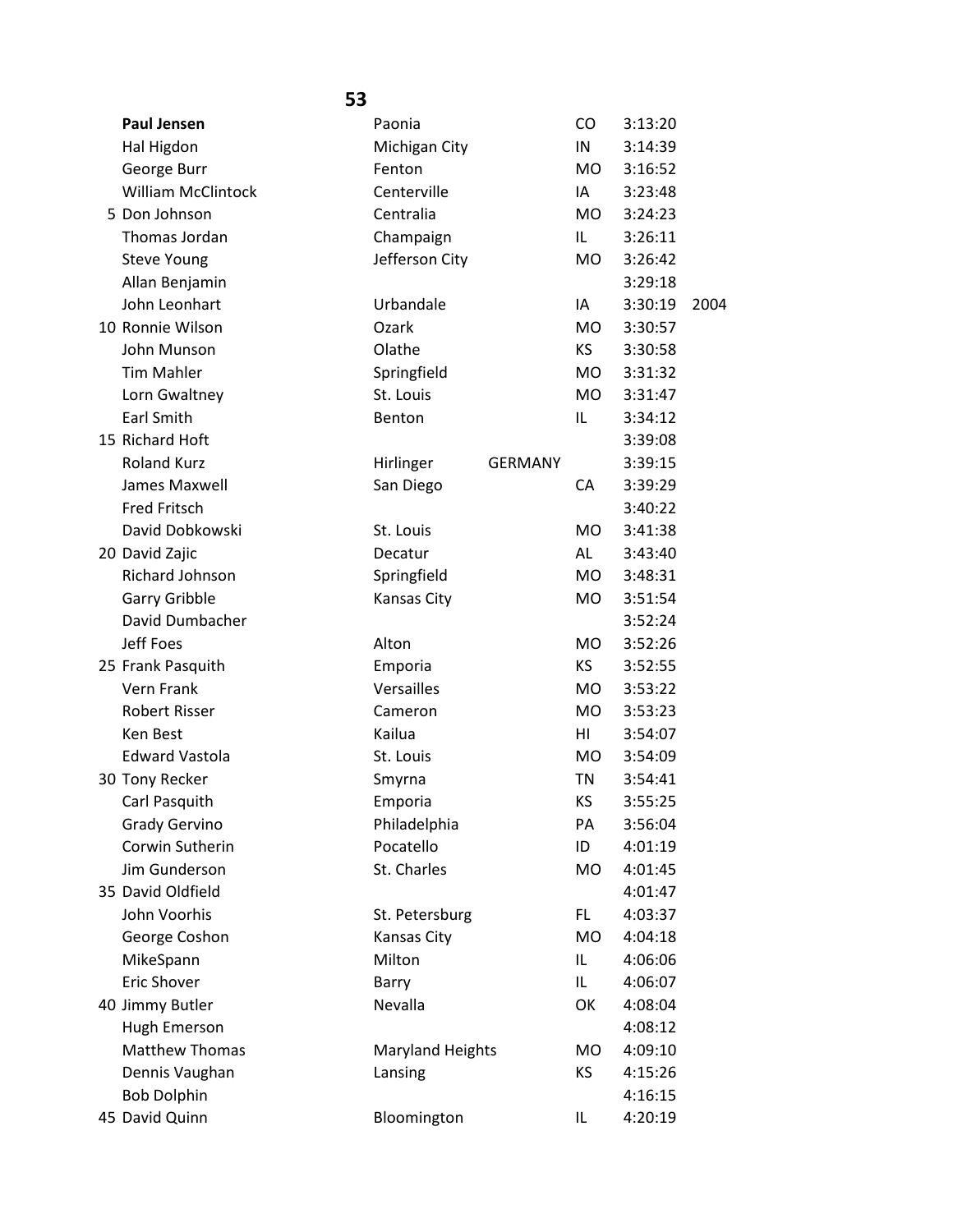| John O'Connor         |              |     | 4:21:32 |
|-----------------------|--------------|-----|---------|
| <b>Thomas Quigley</b> | Union        | MO. | 4:21:53 |
| B. A. Moranville      |              |     | 4:22:38 |
| James Gorman          | St. Louis    | MO. | 4:25:33 |
| 50 Rick Roeber        | Lee's Summit | MO. | 4:26:03 |
| Douglas Huff          | Macomb       | Ш.  | 4:28:09 |
|                       |              |     |         |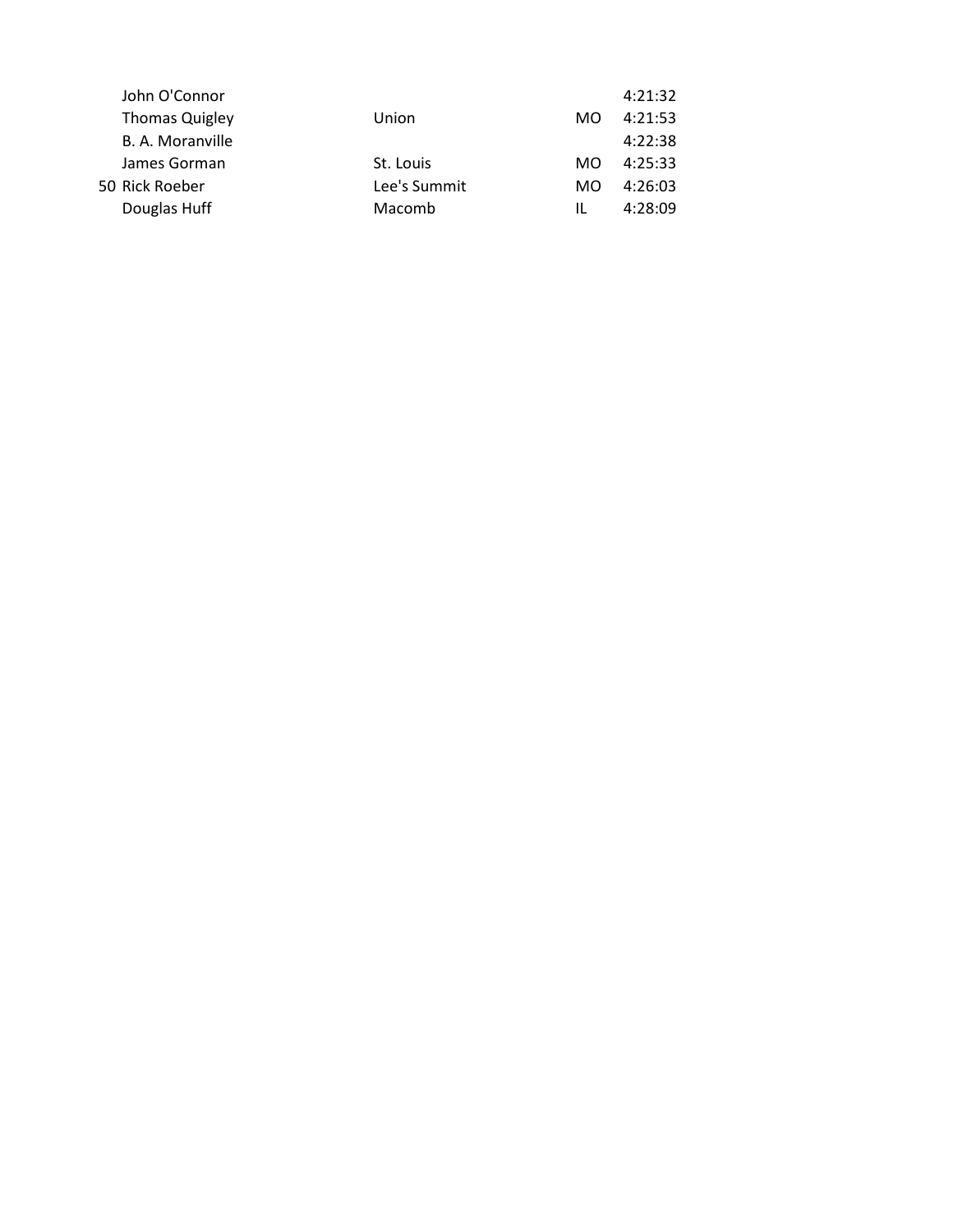| <b>Thomas Dever</b>     | <b>Terre Haute</b>      | IN        | 2:53:18 |
|-------------------------|-------------------------|-----------|---------|
| R. H. Mahoney           | Springfield             | <b>MO</b> | 3:07:07 |
| Phillip Schaefer        |                         |           | 3:16:49 |
| <b>Bill Kotaska</b>     | St. Louis               | MO.       | 3:18:55 |
| 5 Don Johnson           | Centralia               | <b>MO</b> | 3:25:12 |
| <b>Dennis Simmons</b>   | Florissant              | MO        | 3:28:58 |
| Alan Krenzelok          | Jonesboro               | AR        | 3:31:06 |
| <b>Steve Young</b>      | Jefferson City          | <b>MO</b> | 3:31:14 |
| Greg Schuman            | Belton                  | MO        | 3:31:20 |
| 10 Sy Mah               | Toledo                  | <b>OH</b> | 3:34:07 |
| <b>Tim Mahler</b>       | Springfield             | IL        | 3:34:53 |
| Allan Benjamin          | Lincoln                 | NE        | 3:35:30 |
| Gary Mundhenke          | Kansas City             | MO.       | 3:37:18 |
| Dick Hessler            |                         |           | 3:38:11 |
| 15 John Munson          | Olathe                  | ΚS        | 3:42:04 |
| <b>Wayne McReynolds</b> | Marshall                | MO        | 3:43:54 |
| Dick Madsen             |                         |           | 3:44:02 |
| <b>Matthew Thomas</b>   | <b>Maryland Heights</b> | MO.       | 3:45:03 |
| <b>Bob Dewar</b>        | Springfield             | <b>MO</b> | 3:45:18 |
| 20 Mitch Neuhaus        | St. Louis               | MO        | 3:47:23 |
| Joe Duncan              |                         |           | 3:48:17 |
| R. W. Berkey            | Enumclaw                | <b>WA</b> | 3:48:24 |
| <b>Charles Bertalot</b> | Tulsa                   | OK        | 3:48:42 |
| <b>Tom Olerich</b>      | Olathe                  | KS.       | 3:49:24 |
| 25 Richard Johnson      | Springfield             | MO        | 3:49:35 |
| <b>Bob Dolphin</b>      |                         |           | 3:52:24 |
| Hugh Emerson            |                         |           | 3:52:34 |
| <b>Garry Gribble</b>    | <b>Kansas City</b>      | <b>MO</b> | 3:52:40 |
| Leonard Kupersmith      | Joplin                  | <b>MO</b> | 3:55:41 |
| 30 Timothy Hazlett      | Lees Summit             | MO.       | 3:58:01 |
| David Dobkowski         | St. Louis               | <b>MO</b> | 3:58:38 |
| <b>Robert Risser</b>    | Cameron                 | МO        | 3:59:16 |
| Wael Sammur             | Raymore                 | MO        | 3:59:40 |
| Vern Frank              | Versailles              | MO        | 4:00:18 |
| 35 Dan Hurlburt         | Lincoln                 | NE        | 4:03:03 |
| Wayne Weppner           | Sullivan                | <b>MO</b> | 4:06:34 |
| John Main               | <b>Ballwin</b>          | MO        | 4:08:29 |
| <b>Tony Briski</b>      | Menifee                 | CA        | 4:09:07 |
| Frank Hutto             | Jefferson City          | MO        | 4:12:51 |
| 40 Gerald Kraft         | Waynesville             | <b>MO</b> | 4:13:29 |
| Larry Thompson          | Woodbury                | NY.       | 4:16:20 |
| Jim Gunderson           | St. Charles             | МO        | 4:20:50 |
| <b>Edward Vastola</b>   | St. Louis               | <b>MO</b> | 4:23:29 |
| <b>Tony Ball</b>        | <b>Fair Grove</b>       | MO        | 4:24:16 |
| 45 Wylie Horne          | Millington              | <b>TN</b> | 4:25:49 |
|                         |                         |           |         |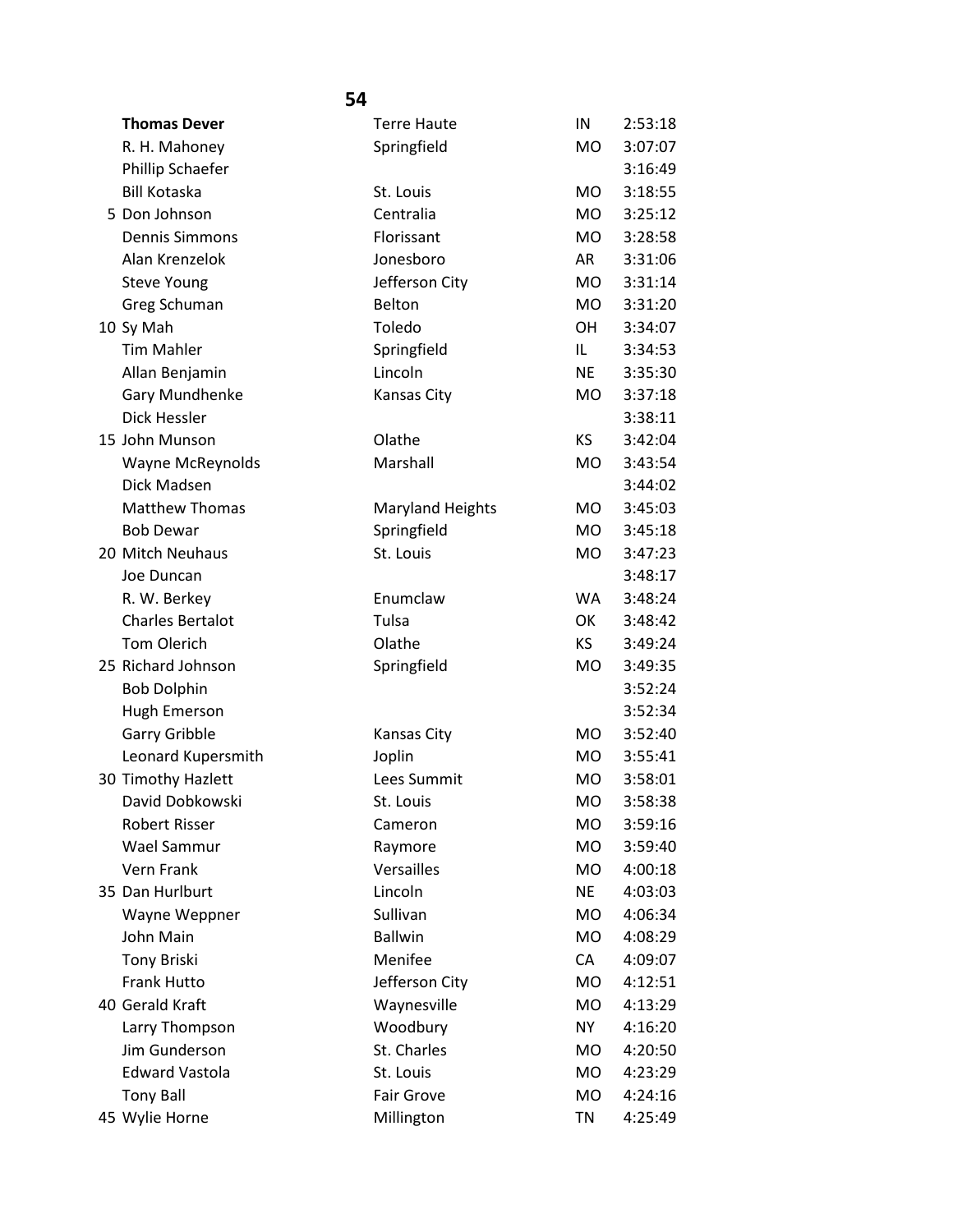| Mike Allen | Dayton  | OH. | 4:28:08 |
|------------|---------|-----|---------|
| David Vent | Spokane | WA. | 4:28:25 |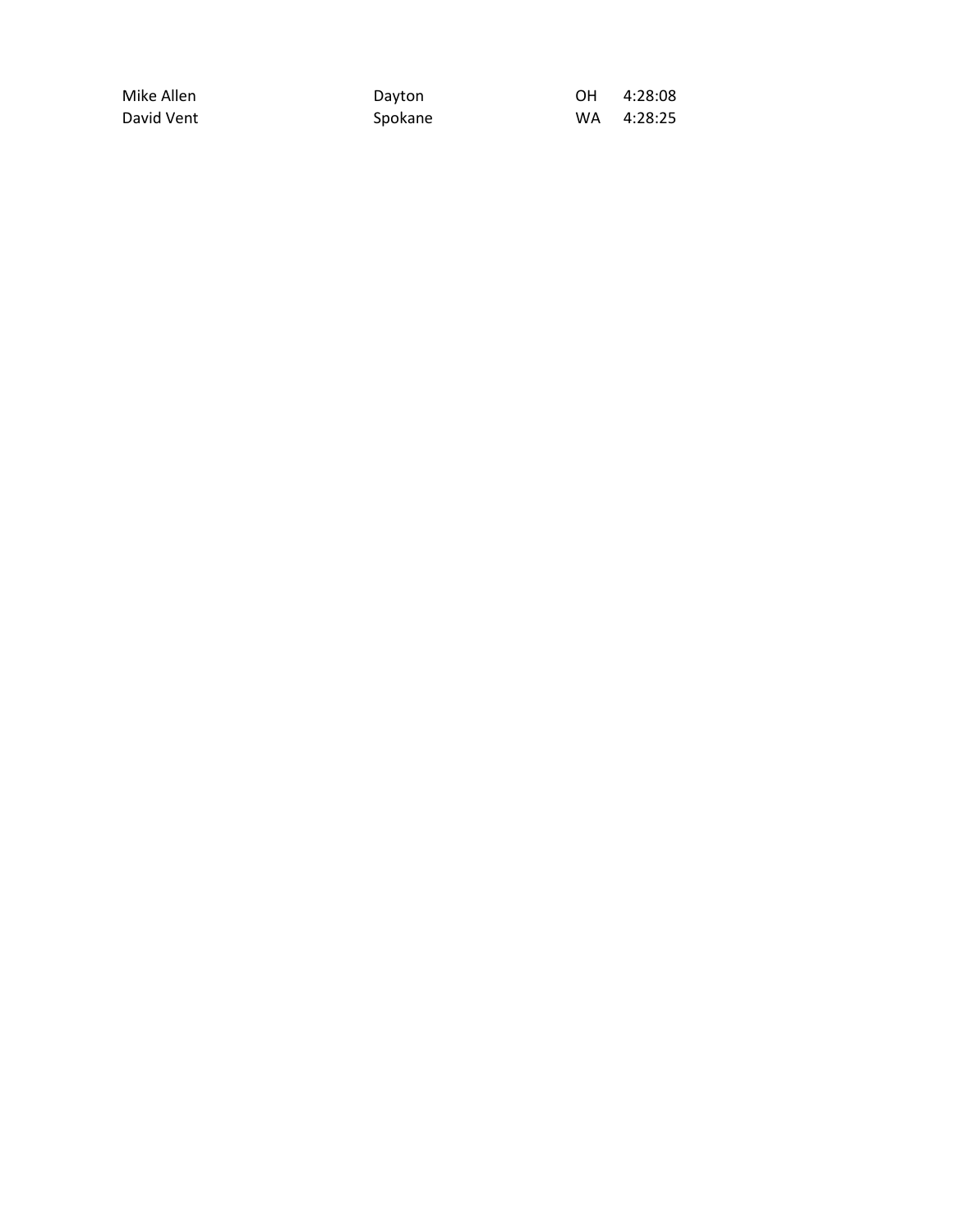| <b>Bill Kotaska</b>   | St. Louis            | <b>MO</b> | 3:19:28 |
|-----------------------|----------------------|-----------|---------|
| Ronnie Wilson         | Ozark                | <b>MO</b> | 3:19:33 |
| Philip Schaefer       |                      |           | 3:21:51 |
| John Richardson       | Kirksville           | <b>MO</b> | 3:24:12 |
| 5 Brian Hammons       | Springfield          | <b>MO</b> | 3:25:50 |
| Don Johnson           | Centralia            | <b>MO</b> | 3:27:17 |
| <b>Richard Hoft</b>   |                      |           | 3:32:32 |
| Wing-Kwong Keung      | Perrysburg           | <b>OH</b> | 3:32:35 |
| Dick Madsen           |                      |           | 3:40:34 |
| 10 John James         | Troy                 | IL        | 3:47:51 |
| Lorn Gwaltney         | St. Louis            | <b>MO</b> | 3:47:58 |
| Clay Mottaz           | <b>Overland Park</b> | KS.       | 3:50:17 |
| Allan Benjamin        | Gainesville          | FL.       | 3:50:20 |
| <b>Tim Mahler</b>     | Springfield          | IL.       | 3:50:48 |
| 15 Mitch Neuhaus      | St. Louis            | <b>MO</b> | 3:51:48 |
| <b>Bill Woolsey</b>   | Kansas City          | <b>MO</b> | 3:53:24 |
| David Dobkowski       | St. Louis            | <b>MO</b> | 3:53:49 |
| <b>Bob Dewar</b>      | Springfield          | <b>MO</b> | 3:57:17 |
| Wally Herman          | Ottawa               | CANADA    | 3:58:38 |
| 20 Jim Gunderson      | St. Charles          | <b>MO</b> | 3:59:45 |
| Mike Hollis           | Springfield          | <b>MO</b> | 4:01:24 |
| Rene LeBrun           | <b>Granite City</b>  | IL        | 4:05:55 |
| Jim Diederich         | Hartsburg            | <b>MO</b> | 4:08:23 |
| Kenneth Fisher        | St. Louis            | <b>MO</b> | 4:08:52 |
| 25 Joseph Neubauer    | Chesterfield         | MO        | 4:10:07 |
| Hugh Emerson          |                      |           | 4:12:55 |
| John Munson           | Olathe               | <b>KS</b> | 4:15:18 |
| <b>Tom Dresser</b>    |                      |           | 4:19:28 |
| Don Miller            | LaPlata              | <b>MO</b> | 4:22:11 |
| 30 Sy Mah             | Toledo               | <b>OH</b> | 4:22:38 |
| Michael Kamitsuka     | <b>Bellevue</b>      | WA        | 4:24:51 |
| Wayne McReynolds      | Marshall             | <b>MO</b> | 4:27:45 |
| <b>Steve Pollock</b>  | Novato               | CA        | 4:31:39 |
| <b>Clarence Coats</b> |                      |           | 4:34:40 |
| 35 Don Ellis          | Mamphis              | <b>TN</b> | 4:35:56 |
| David Swenson         | Ames                 | IA        | 4:36:29 |
| Gordon Deshon         | Lancaster            | KY        | 4:42:45 |
| Hugh Emerson          |                      |           | 4:44:19 |
| Doug Jacobson         | Crocker              | <b>MO</b> | 4:44:41 |
| 40 William Casey      | Ashland              | <b>MO</b> | 4:46:18 |
| <b>Tom Moore</b>      | Greenwood            | <b>MO</b> | 4:53:52 |
| Joe Ely West          | Lafayette            | IN        | 4:54:29 |
| Kevin Brosi           | <b>Flower Mound</b>  | TX        | 5:02:02 |
| John Schulz           |                      |           | 5:09:52 |
| 45 Bill Whipp         | Carlisle             | OH        | 5:10:42 |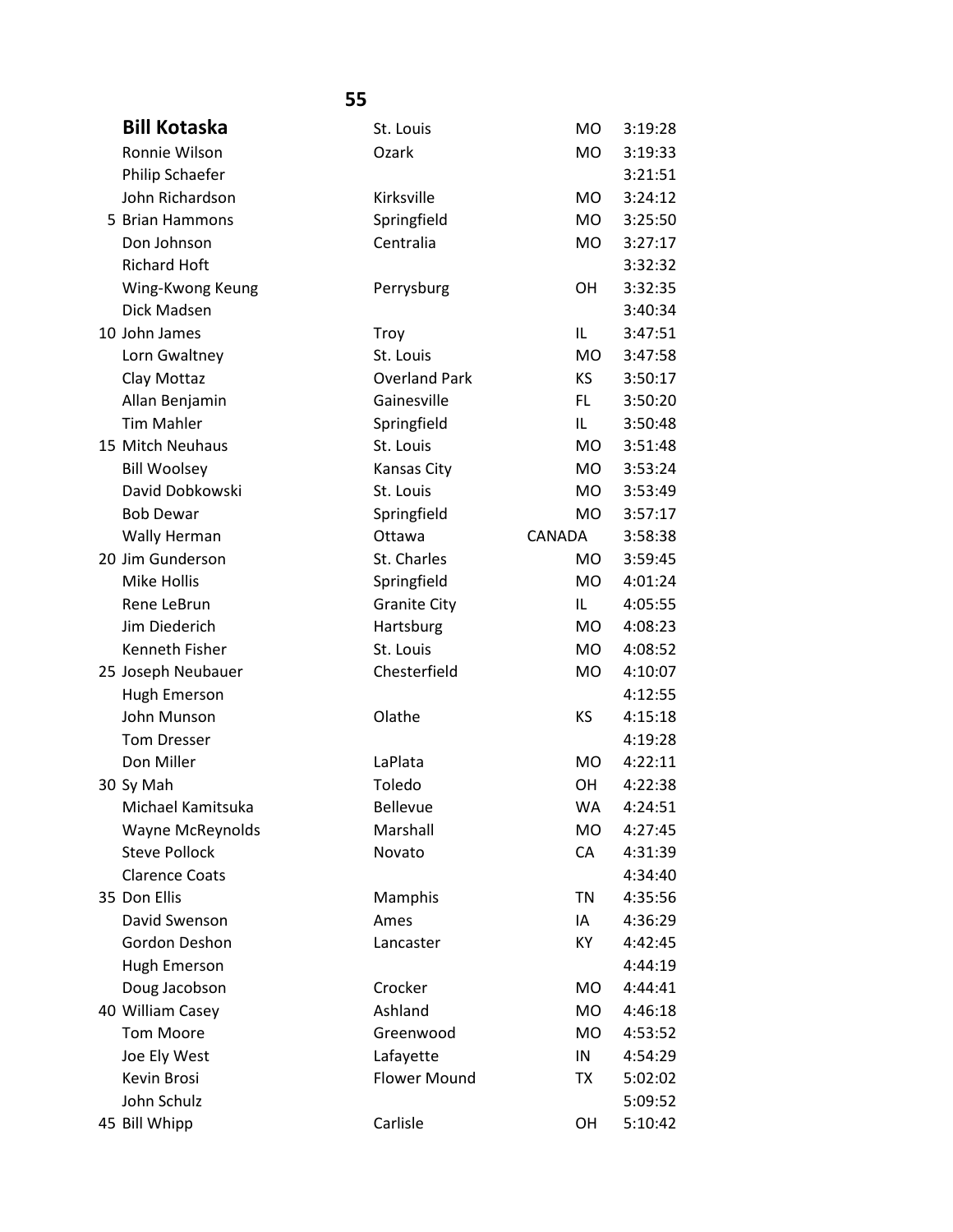| <b>Richard Hengst</b><br>Cape Girardeau | MO.   | 5:11:45 |
|-----------------------------------------|-------|---------|
| John Quick<br>St. Peters                | MO.   | 5:19:30 |
| Hjime Nishi<br>Tokyo                    | JAPAN | 5:29:51 |
| Luis Occena                             |       | 5:39:15 |
| Denis McCarthy<br>St. Louis             | MO.   | 5:39:45 |
| 50 Tim Durk                             |       | 5:46:23 |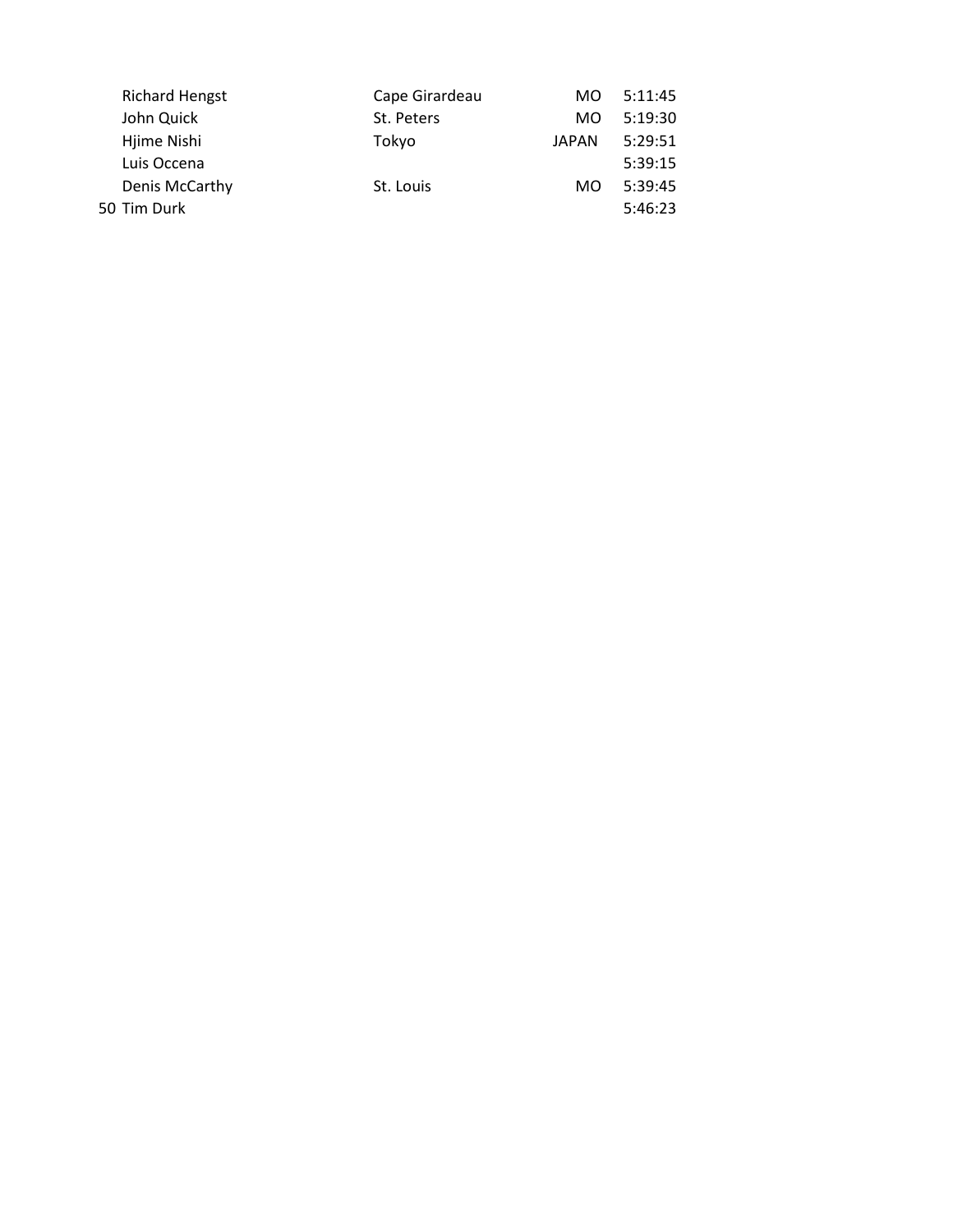| <b>Eric Buckley</b>     | St. Louis               | MO             | 3:12:49 |
|-------------------------|-------------------------|----------------|---------|
| Philip Schaefer         |                         |                | 3:22:38 |
| Ronnie Wilson           | Ozark                   | <b>MO</b>      | 3:23:46 |
| William Andberg         | Anoka                   | <b>MN</b>      | 3:27:06 |
| 5 John Munson           | Olathe                  | ΚS             | 3:32:44 |
| Jongwan Kim             | Glenview                | IL             | 3:32:52 |
| Clyde Johnson           | Springfield             | MO.            | 3:36:10 |
| Doug McEnery            | San Antonio             | TX             | 3:36:48 |
| Luis Rosell             | Mt. Pleasant            | IA             | 3:37:06 |
|                         |                         |                |         |
| 10 Daryl Simon          | Rogersville             | MO.            | 3:37:41 |
| Paul Schoenlaub         | St. Joseph              | MO.            | 3:39:52 |
| Allen Budd              | Memphis                 | TN             | 3:41:25 |
| <b>Earl Smith</b>       | Benton                  | IL.            | 3:42:06 |
| David Dobkowski         | St. Louis               | <b>MO</b>      | 3:42:28 |
| 15 Don Johnson          | Centralia               | <b>MO</b>      | 3:43:09 |
| <b>Richard Hoft</b>     |                         |                | 3:44:06 |
| <b>Gary Mundhenke</b>   | Kansas City             | MO.            | 3:45:40 |
| Jim Gunderson           | St. Charles             | MO.            | 3:48:07 |
| Jeff Mittelhauser       | Sedalia                 | <b>MO</b>      | 4:04:25 |
| 20 Houston Wolf         | Cordova                 | ΤN             | 4:04:32 |
| <b>Terry Sandwith</b>   | Slater                  | M <sub>O</sub> | 4:05:54 |
| Allan Benjamin          | Gainesville             | FL.            | 4:07:44 |
| Dan Jolley              | Springfield             | <b>MO</b>      | 4:08:43 |
| John Hill               | Moberly                 | <b>MO</b>      | 4:09:34 |
| 25 Matthew Thomas       | <b>Maryland Heights</b> | MO             | 4:10:06 |
| Norman Head             | San Diego               | CA             | 4:12:52 |
| <b>Bill Woolsey</b>     | Kansas City             | <b>MO</b>      | 4:18:01 |
| William Knox            | <b>Baton Rouge</b>      | LA             | 4:23:24 |
| Dave Richins            | Joplin                  | MO.            | 4:23:50 |
| 30 Ed Cook              | St. Louis               | <b>MO</b>      | 4:30:28 |
| Wael Sammur             | Raymore                 | MO             | 4:30:49 |
| Willie Johnson          | Randallstown            | MD             | 4:35:36 |
| <b>Marshall Silence</b> | Neosho                  | <b>MO</b>      | 4:35:59 |
| David Swenson           | Ames                    | IA             | 4:39:31 |
| 35 Chris Revoir         | Ozark                   | <b>MO</b>      | 4:40:34 |
| Doug Jacobson           | Crocker                 | <b>MO</b>      | 4:42:43 |
| Dave Jones              |                         |                | 4:44:20 |
| <b>Tom Moore</b>        | Greenwood               | <b>MO</b>      | 4:48:36 |
| <b>Chuck Savage</b>     | Ocala                   | FL.            | 4:53:31 |
| 40 Allen Rutherford     | Mount Vernon            | IN             | 4:55:31 |
| <b>Robert Smith</b>     | Junction City           | ΚS             | 4:55:34 |
| Ray Rutherford          |                         |                | 4:58:07 |
| <b>Charles Moore</b>    | Mineola                 | <b>NY</b>      | 5:01:48 |
| Craig Johnston          |                         |                | 5:07:11 |
| 45 Richard Worley       | Kingwood                | TX             | 5:14:57 |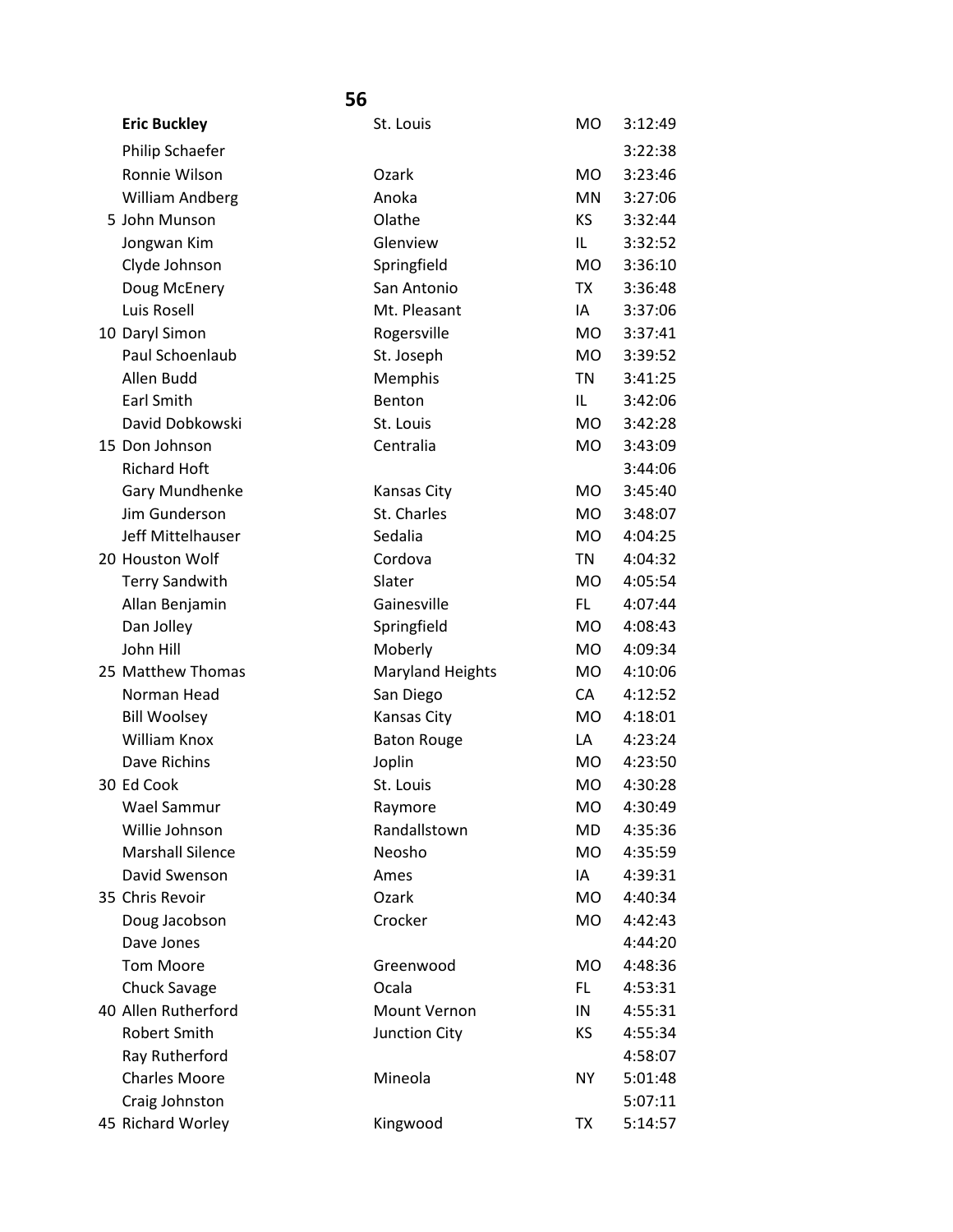| 5:18:50 |
|---------|
| 5:26:46 |
| 5:31:28 |
| 5:36:05 |
| 5:37:10 |
| 5:40:52 |
|         |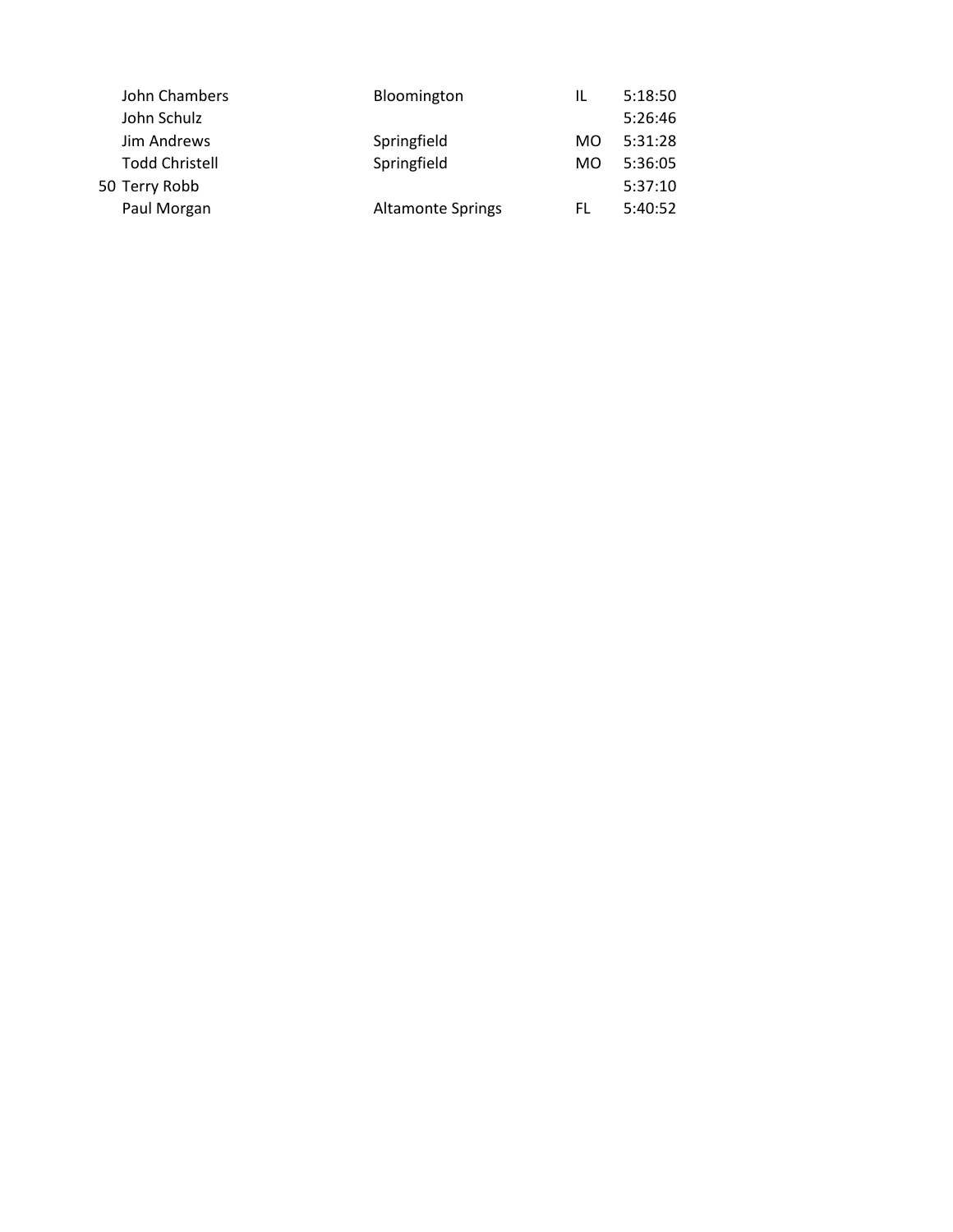| <b>Philip Schaefer</b>   |                       |                | 3:17:02     |
|--------------------------|-----------------------|----------------|-------------|
| William Andberg          | Anoka                 | <b>MN</b>      | 3:17:32     |
| Ronnie Wilson            | Ozark                 | MO.            | 3:30:13     |
| John James               | Troy                  | IL             | 3:28:28     |
| 5 Gary Mundhenke         | Kansas City           | <b>MO</b>      | 3:35:18     |
| Andrew Kotulski          | Montclair             | <b>NJ</b>      | 3:38:37     |
| RichardHoft              |                       |                | 3:40:28     |
| Don Johnson              | Centralia             | M <sub>O</sub> | 3:41:10     |
| David Dobkowski          | St. Louis             | MO.            | 3:51:47     |
| 10 David Oldfield        |                       |                | 3:44:23     |
| <b>Tim Mahler</b>        | Springfield           | MO             | 3:44:23     |
| Ron Golan                | Chesterfield          | <b>MO</b>      | 3:48:24     |
| <b>Charles Barnhart</b>  | <b>West Plains</b>    | MO.            | 3:48:50     |
| Jim Behrens              | St. Louis             | MO             | 3:51:24     |
| 15 Joseph Poliquin       | <b>East Hartford</b>  | <b>CT</b>      | 3:51:39     |
| Clyde Johnson            | Springfield           | MO.            | 3:53:08     |
| <b>Tom Detore</b>        | Unadilla              | <b>NE</b>      | 3:53:17     |
| Doug Henschel            | <b>Sinking Spring</b> | PA             | 3:58:39     |
| <b>Tom Moore</b>         | Greenwood             | MO.            | 4:01:52     |
| 20 Gary Fuerst           | Fenton                | MO             | 4:02:01     |
| <b>Mitch Neuhaus</b>     | St. Louis             | <b>MO</b>      | 4:03:15     |
| Jim Gunderson            | St. Charles           | MO.            | 4:04:12     |
| Joe Johnson              | St. Louis             | MO.            | 4:06:34     |
| James Kuczkowski         | Crystal Lake          | IL             | 4:08:03     |
| 25 Gordon Purser         | Tulsa                 | OK             | 4:09:03     |
| Norman Head              | San Diego             | CA             | 4:09:06     |
| <b>Bill Woolsey</b>      | Kansas City           | <b>MO</b>      | 4:09:58     |
| Ed Downey                | Mandeville            | LA             | 4:19:33     |
| <b>Mario Martinez</b>    | Kirksville            | M <sub>O</sub> | 4:20:28     |
| 30 Tony Recker           | Hermitage             | <b>TN</b>      | 4:21:47     |
| Don Miller               | LaPlata               | MO             | 4:23:03     |
| <b>Byron Tracy</b>       | Robinson              | IL             | 4:23:40     |
| Sammur Wael              | Raymore               | <b>MO</b>      | 4:28:38     |
| Richard Johnson          | Springfield           | MO.            | 4:28:40     |
| 35 Charles Moore         | Mineola               | TX             | 4:35:39     |
| Larry Mays               | Newcastle             | OK             | 4:41:37     |
| Kent Wylie               | Glencoe               | MO             | 4:43:41     |
| Oliver Blaise, Jr.       | Kirkwood              | <b>NY</b>      | 4:48:07     |
| Mark Lidman              | Gladstone             | <b>MO</b>      | 4:50:24     |
| 40 Willie Johnson        | Sedalia               | MO.            | 4:52:12     |
| <b>Stuart Huddleston</b> | Jefferson City        | MO             | 4:52:56     |
| David Swenson            | Ames                  | IA             | 4:54:41     |
| <b>Brent Fitzgerald</b>  | Herrin                | IL.            | 4:58:10     |
| Ken Fattmann             | <b>Walnut Shade</b>   | <b>MO</b>      | 5:16:29     |
| 45 Jack Hudson           | Mexico                |                | MO 7:00:00+ |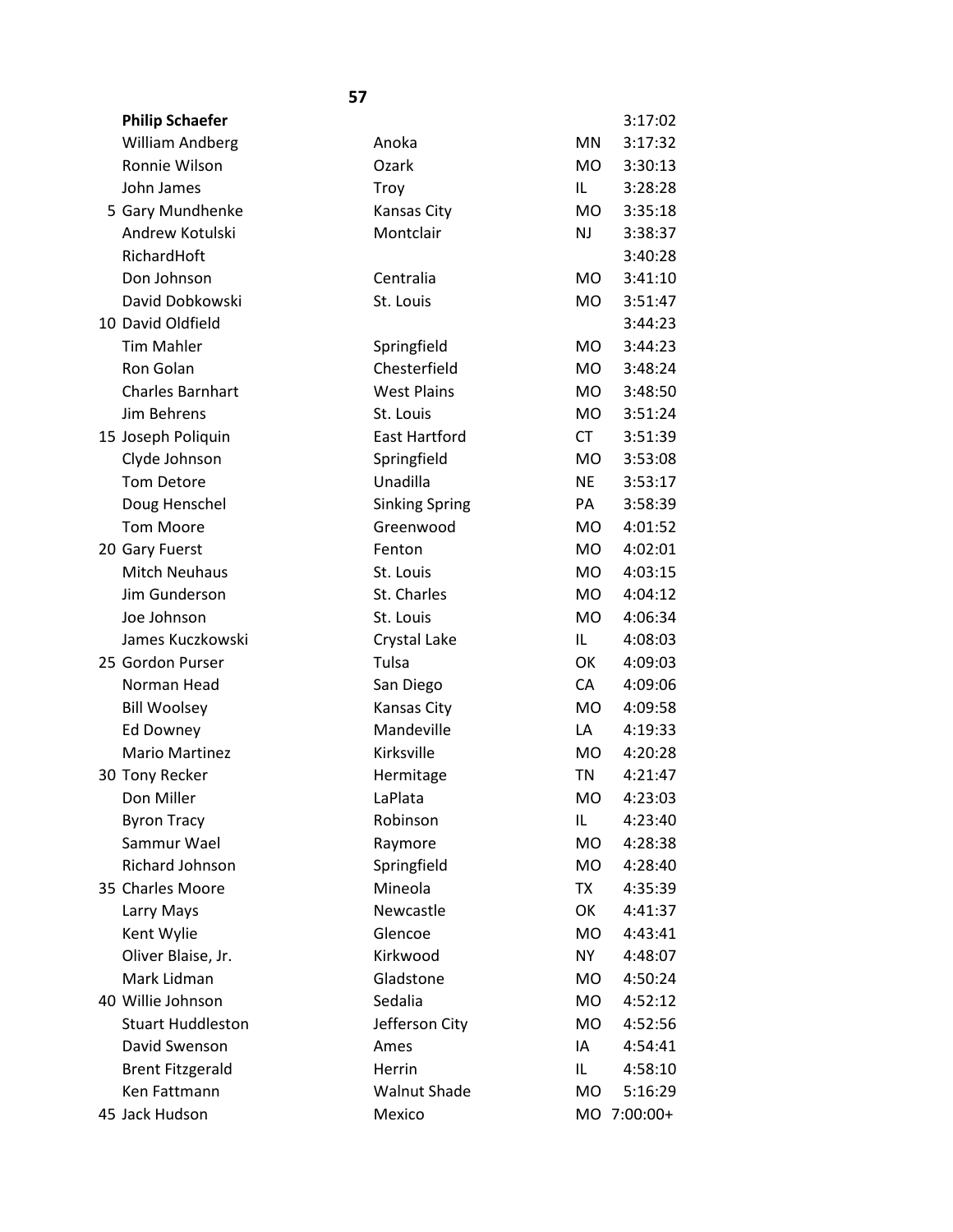| <b>Philip Schaefer</b> |                      |                | 3:15:49 |
|------------------------|----------------------|----------------|---------|
| Don Johnson            | Centralia            | M <sub>O</sub> | 3:30:55 |
| Clyde Johnson          | Springfield          | M <sub>O</sub> | 3:36:01 |
| Clay Mottaz            | <b>Overland Park</b> | KS             | 3:37:38 |
| 5 Lee Stubblefield     | Cassville            | <b>MO</b>      | 3:38:13 |
| Robert Keough          | Kirksville           | <b>MO</b>      | 3:38:35 |
| Ronnie Wilson          | Springfield          | <b>MO</b>      | 3:39:52 |
| David Oldfield         |                      |                | 3:44:23 |
| Jim Gunderson          | St. Charles          | M <sub>O</sub> | 3:48:30 |
| 10 John Richardson     | Kirksville           | <b>MO</b>      | 3:48:57 |
| <b>Ronald Storm</b>    | Miami                | FL.            | 3:56:31 |
| Allan Benjamin         |                      |                | 4:04:31 |
| <b>Richard Hoft</b>    |                      |                | 4:10:09 |
| <b>Robert Risser</b>   | Cameron              | <b>MO</b>      | 4:17:33 |
| 15 Ed Downey           | Mandeville           | LA             | 4:18:09 |
| <b>Bill Woolsey</b>    | <b>Kansas City</b>   | M <sub>O</sub> | 4:21:55 |
| <b>Erick Meneses</b>   |                      |                | 4:22:42 |
| Andrew Kramer          | Muskego              | WI             | 4:24:02 |
| <b>Tim Mahler</b>      | Springfield          | IL.            | 4:24:26 |
| 20 Jim McDermott       | Camdenton            | <b>MO</b>      | 4:30:01 |
| Marion Hoffman         | Fort Myers           | FL.            | 4:31:38 |
| Don Ellis              | Memphis              | TN             | 4:33:49 |
| Donald Loden           | Joplin               | <b>MO</b>      | 4:36:35 |
| <b>Edson Sanches</b>   | <b>New York</b>      | NY.            | 4:40:04 |
| 25 Robert Boehm        | Shawnee              | KS             | 4:41:27 |
| 25 Shuhua Zhou         |                      |                | 4:41:36 |
| Tom Detore             | Unadilla             | <b>NE</b>      | 4:42:22 |
| Jeff Ranson            | Hurricane            | <b>WV</b>      | 4:46:44 |
| <b>Rick Willis</b>     | Charlottesville      | VA             | 4:52:15 |
| 30 David Swenson       | Ames                 | IA             | 4:53:47 |
| Willie Johnson         | Sedalia              | <b>MO</b>      | 4:59:25 |
| Deckle McLean          | Ma+C2251Comb         | IL             | 4:59:44 |
| Hugh Emerson           |                      |                | 5:06:45 |
| Jose Garcia            | Wilmington           | DE             | 5:15:27 |
| 35 Don Patterson       |                      |                | 5:21:04 |
| John Zielinski         | Shreveport           | LA             | 5:21:11 |
| Peter Endryck          | Valatie              | NY.            | 5:26:53 |
| Doug Dubisar           | Marshall             | MO             | 5:42:24 |
| Seth Sundin            | St. Clair Shores     | MI             | 5:52:24 |
| 40 Jack Hudson         | Mexico               | MO             | 5:56:55 |
| James Found            | <b>West Chester</b>  | OH             | 6:22:53 |
|                        |                      |                |         |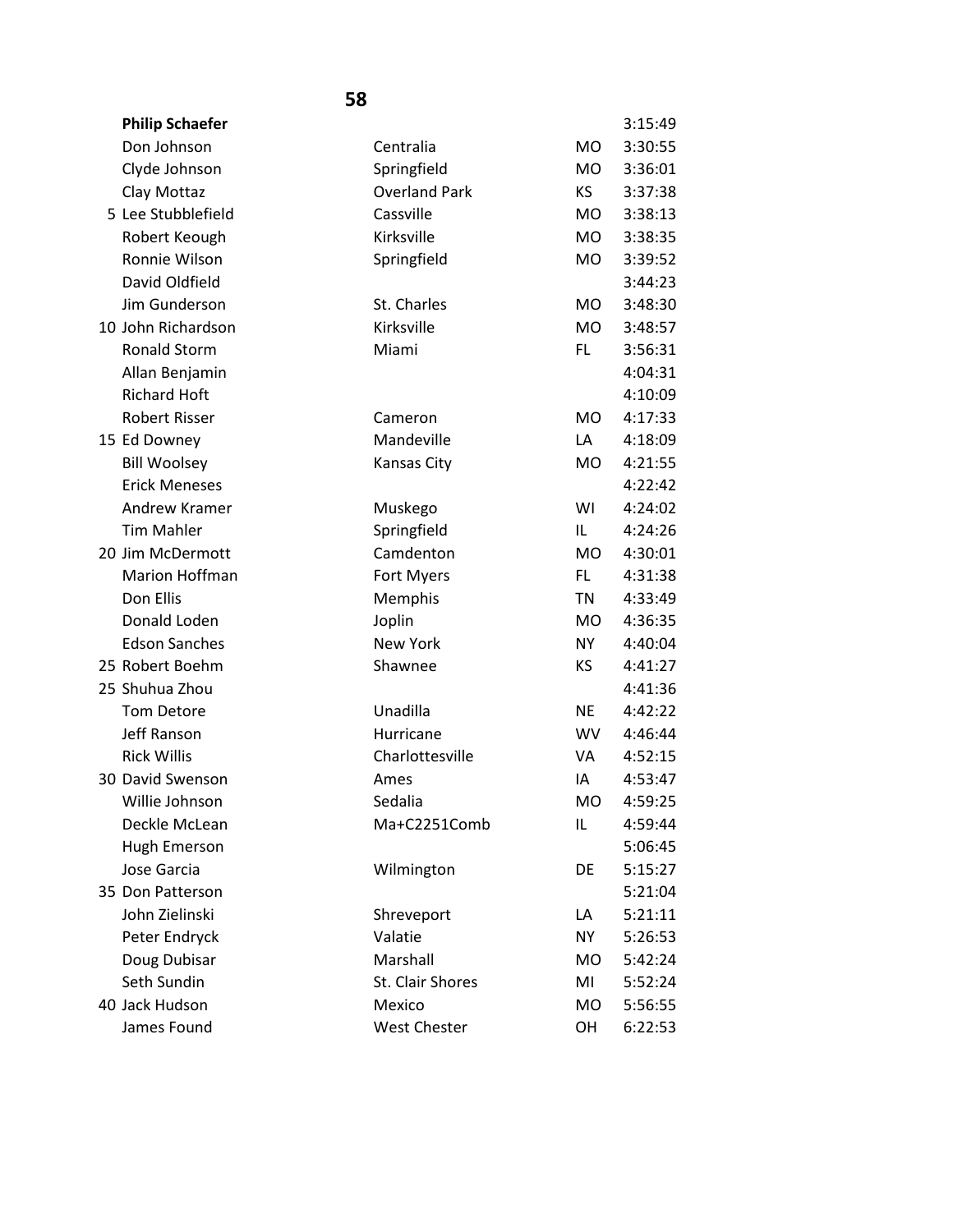| <b>Robert Dolphin</b> | Yakima         | WA        | 3:09:31 |
|-----------------------|----------------|-----------|---------|
| <b>Gerald Glass</b>   | Springfield    | MO        | 3:18:21 |
| Don Johnson           | Centralia      | MO        | 3:30:28 |
| Ronnie Wilson         | Ozark          | MO.       | 3:38:30 |
| 5 Louis Joline        | Lake Lotowana  | <b>MO</b> | 3:38:48 |
| <b>Gary Fuerst</b>    | Fenton         | MO        | 3:41:18 |
| James Gardner         | Henderson      | <b>TN</b> | 3:41:30 |
| John Richardson       | Kirksville     | MO.       | 3:42:39 |
| <b>Bill Macy</b>      | Lincoln        | <b>NE</b> | 3:47:00 |
| 10 Bruce Gilbert      | Lenexa         | KS        | 3:47:44 |
| <b>Steve Young</b>    | Jefferson City | MO        | 3:49:01 |
| Gary Mundhenke        | Kansas City    | MO        | 3:49:10 |
| Randy Eckhoff         | Park Hills     | MO        | 3:54:55 |
| <b>Bill Drummond</b>  | Springfield    | MO        | 4:00:55 |
| 15 Dominic Ruffalo    | Kenosha        | WI        | 4:08:58 |
| George Southgate      | Calhoun        | GA        | 4:14:58 |
| Don Dornfield         | St. Paul       | <b>MN</b> | 4:17:09 |
| Joseph Neubauer       | Ferguson       | <b>MO</b> | 4:18:00 |
| Jim Gunderson         | St.Charles     | MO        | 4:18:02 |
| 20 Tony Recker        | Hermitage      | <b>TN</b> | 4:24:00 |
| <b>Bill Pauls</b>     |                |           | 4:33:09 |
| <b>Tim Mahler</b>     | Springfield    | IL.       | 4:37:07 |
| Long Vu               | Oklahoma City  | OK        | 4:43:07 |
| <b>Michael Ball</b>   | Wellsville     | PA        | 4:46:25 |
| 25 Jim Hyde           | Springfield    | MO        | 4:49:47 |
| <b>Cliff Burgess</b>  | Waco           | <b>TX</b> | 4:53:45 |
| <b>Bill Freeman</b>   | Mulkeytown     | IL.       | 4:58:38 |
| <b>William Casey</b>  | Ashland        | MO        | 5:06:52 |
| Mark Lidman           | Kansas City    | MO        | 5:12:00 |
| 30 Rick Roeber        | Lee's Summit   | MO        | 5:21:30 |
| <b>Robert Cote</b>    | Lamar          | <b>MO</b> | 5:22:02 |
| Deckle McLean         | Macomb         | IL        | 5:40:42 |
| Denis McCarthy        | St. Louis      | <b>MO</b> | 5:49:52 |
| Jack Hudson           | Mexico         | <b>MO</b> | 5:50:36 |
| 35 Joseph Schroeder   | Brighton       | MI        | 5:56:29 |
| Luis Occena           |                |           | 6:00:27 |
| <b>Terry Robb</b>     |                |           | 6:01:55 |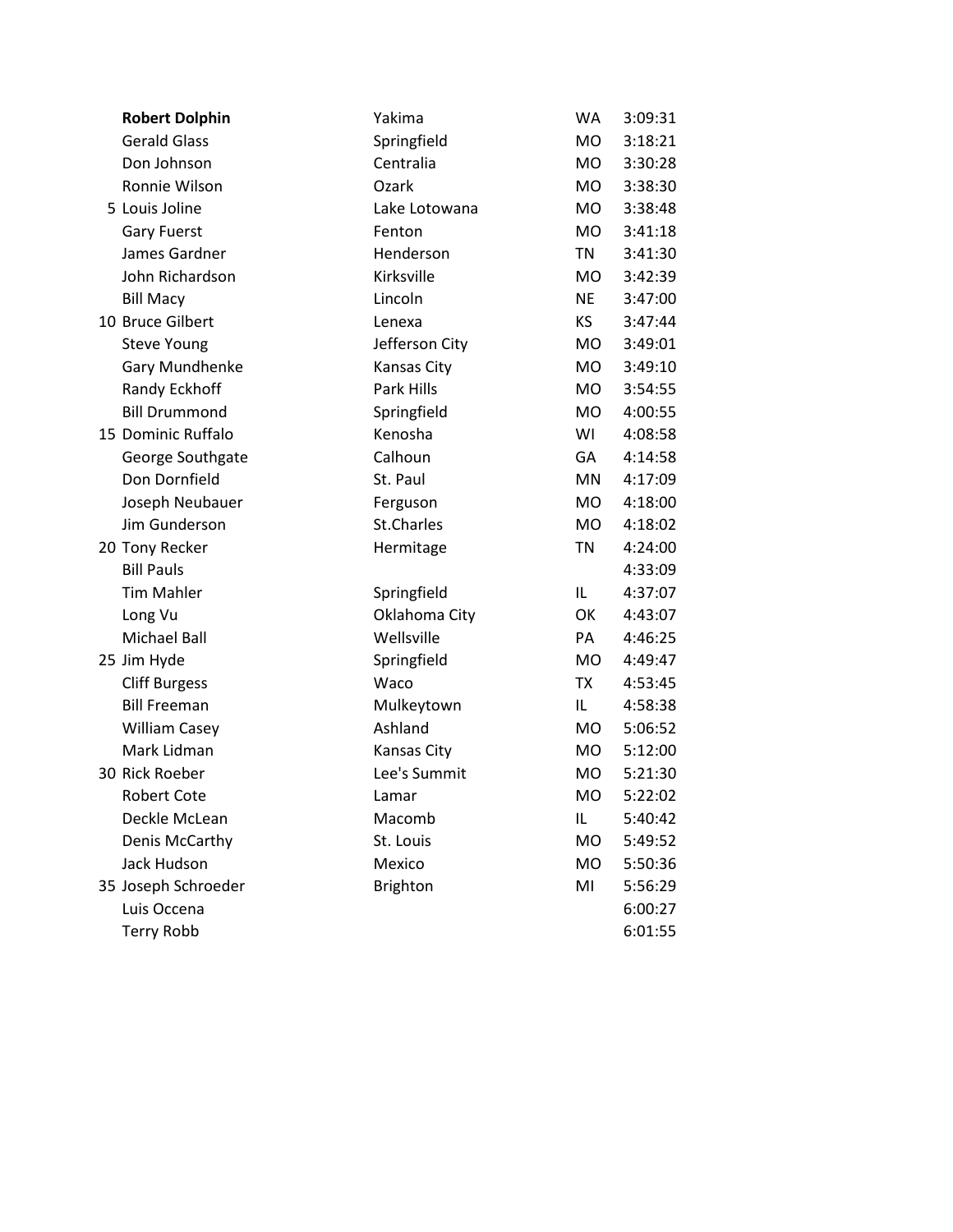| <b>Gerald Glass</b>            | Springfield            | <b>MO</b>        | 3:17:11<br>3:22:00 |
|--------------------------------|------------------------|------------------|--------------------|
| Philip Schaefer<br>Don Johnson | Centralia              | <b>MO</b>        | 3:37:27            |
| Ronnie Wilson                  | Ozark                  | MO.              | 3:41:37            |
| 5 Steve Young                  | Jefferson City         | <b>MO</b>        | 3:44:12            |
| Paul Schoenlaub                |                        | MO.              | 3:44:36            |
| Ken Beach                      | St. Joseph             |                  |                    |
| Jim Behrens                    | Raytown<br>Saint Louis | <b>MO</b><br>MO. | 3:54:19<br>3:54:21 |
|                                | Huntsville             |                  |                    |
| Mike Rosner                    |                        | UT               | 3:55:58            |
| 10 Robert Dewar                | Springfield            | <b>MO</b>        | 3:56:20            |
| Joe Ogata                      | Pacoima                | CA               | 4:00:12            |
| Mike Fleming                   | Omaha                  | <b>NE</b>        | 4:00:15            |
| Robert Dewar                   | Springfield            | <b>MO</b>        | 4:01:18            |
| John Leonhart                  | Urbandale              | IA               | 4:01:30            |
| 15 Gary Fuerst                 | Fenton                 | <b>MO</b>        | 4:04:55            |
| <b>Tom Moore</b>               | Greenwood              | <b>MO</b>        | 4:08:10            |
| <b>Bill Hendy</b>              | Worden                 | IL               | 4:09:52            |
| John Rehm                      | <b>Big Prairie</b>     | OН               | 4:10:12            |
| Jim Carr                       | St. Louis              | <b>MO</b>        | 4:12:35            |
| #### Terry Sandwith            | Slater                 | <b>MO</b>        | 4:14:01            |
| <b>Bob Snyder</b>              | <b>Grand Junction</b>  | CO               | 4:14:56            |
| <b>Ned Hughes</b>              | Nenah                  | WI               | 4:19:45            |
| Jim Gunderson                  | St. Charles            | MO.              | 4:20:45            |
| Jerry Kelly                    | Marshall               | <b>MO</b>        | 4:21:56            |
| 25 Jim McDermott               | Camdenton              | <b>MO</b>        | 4:24:56            |
| <b>Raul Flores</b>             | Kansas City            | <b>MO</b>        | 4:25:17            |
| Philip Bischof                 | Houston                | TX               | 4:34:55            |
| Stephen Rechten                | Florissant             | MO.              | 4:35:29            |
| <b>Steve Huff</b>              | St.Joseph              | <b>MO</b>        | 4:36:39            |
| 30 William Dusch               | Concord                | NC               | 4:37:34            |
| Jr. Hanev                      | North Mankato          | ΜN               | 4:40:24            |
| Eugene DeFronzo                | Waterbury              | <b>CT</b>        | 4:49:45            |
| Paul James                     | Stanley                | IA               | 4:52:47            |
| Frank Pasquith                 | Ottawa                 | <b>KS</b>        | 4:55:27            |
| 35 Howard Mayes                | St. Charles            | MO.              | 4:56:29            |
| Joe Johnson                    | St. Louis              | MO               | 4:56:33            |
| <b>Gary Campbell</b>           | <b>Elk Grove</b>       | CA               | 4:57:42            |
| Rob Eichelberger               |                        |                  | 4:57:42            |
| Denis McCarthy                 | St. Louis              | MO               | 5:01:58            |
| 40 Long Vu                     | Oklahoma City          | OK               | 5:09:04            |
| Tom Detore                     | Lenexa                 | KS               | 5:12:24            |
| <b>William Casey</b>           | Ashland                | MO.              | 5:15:39            |
| <b>Bill Rex</b>                | Geneva                 | IL               | 5:16:15            |
| Tom Pebworth                   | Richmond               | VA               | 5:31:03            |
| 45 Robert Lee                  |                        |                  | 5:41:25            |
|                                |                        |                  |                    |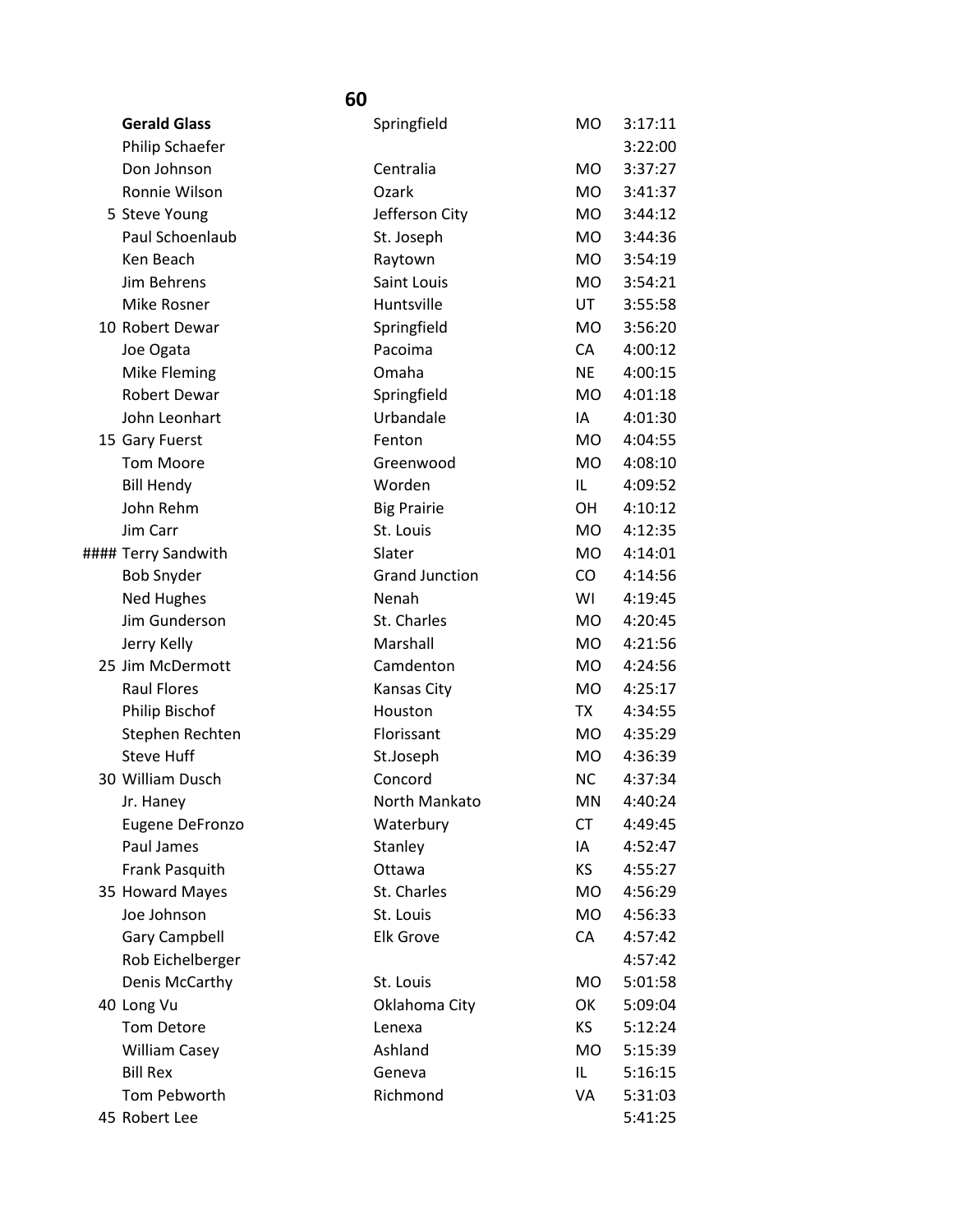|              | 6:04:48        |
|--------------|----------------|
| Lee's Summit | 6:28:44<br>MO. |
| Naperville   | 6:42:45<br>Ш.  |
|              | 7:15:30        |
| Mexico       | $MO$ 7:30:00+  |
|              |                |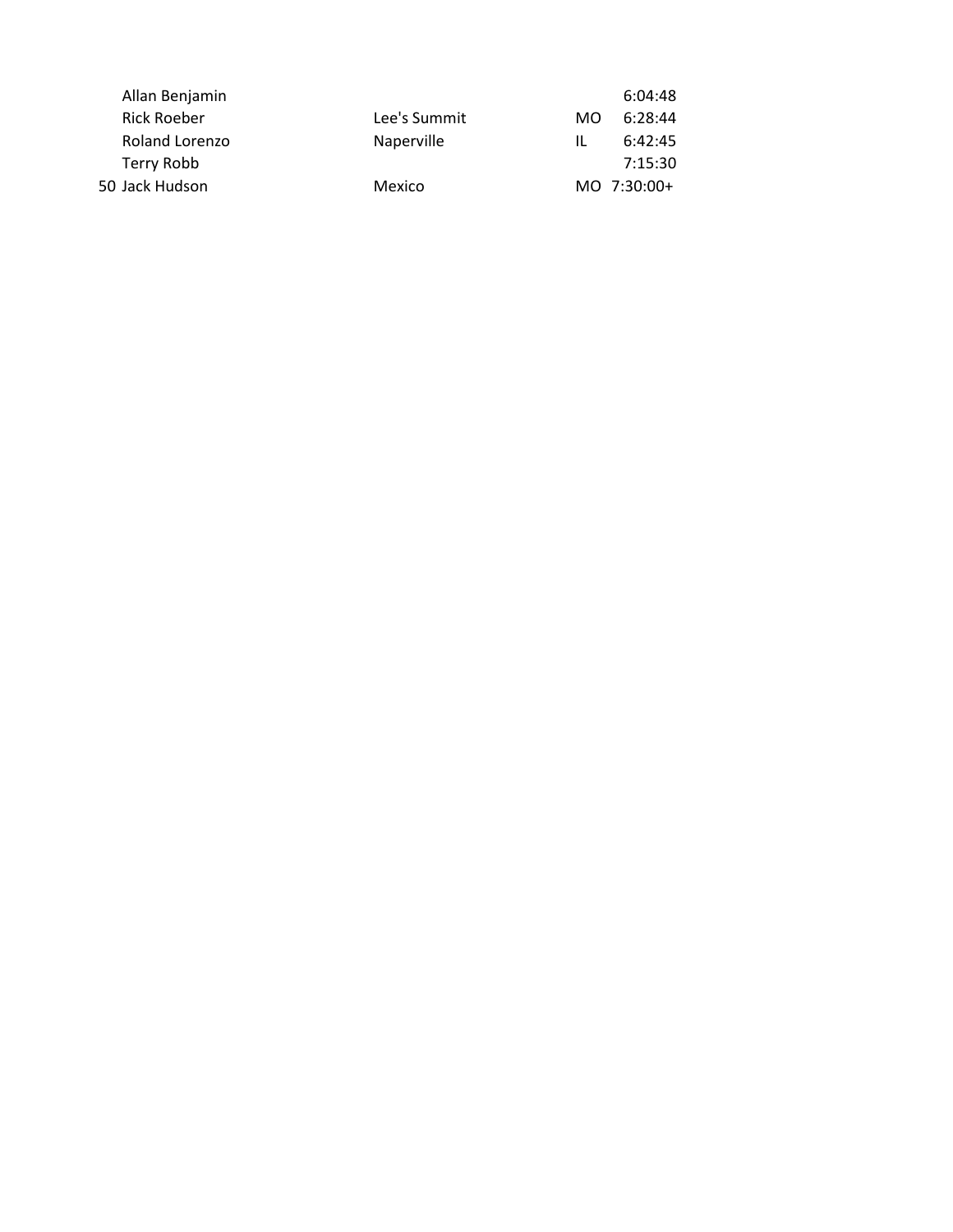|                         | 61                   |           |         | 0:00:00 |
|-------------------------|----------------------|-----------|---------|---------|
| <b>Gerald Glass</b>     | Springfield          | MO        | 3:12:10 |         |
| Louis Joline            | Lake Lotawana        | <b>MO</b> | 3:24:55 |         |
| <b>Terry Sandwith</b>   | Slater               | <b>MO</b> | 3:32:24 |         |
| Ken Beach               | Raytown              | <b>MO</b> | 3:40:53 |         |
| 5 Charles Mabry         | Springfield          | <b>MO</b> | 3:43:42 |         |
| <b>Tim Mahler</b>       | Springfield          | IL        | 3:46:46 |         |
| Truman Waldrup          | Cape Girardeau       | <b>MO</b> | 3:51:27 |         |
| <b>Bob Dolphin</b>      | Yakima               | <b>WA</b> | 3:52:05 |         |
| Robert Dewar            | Springfield          | <b>MO</b> | 3:52:05 |         |
| 10 Don Johnson          | Centralia            | <b>MO</b> | 3:56:29 |         |
| <b>Steve Young</b>      | Jefferson City       | <b>MO</b> | 3:57:33 |         |
| Glen Zirbel             | Ankeny               | IA        | 4:09:59 |         |
| <b>Tom Detore</b>       | Lenexa               | ΚS        | 4:10:49 |         |
| <b>Bill Solomon</b>     | <b>Overland Park</b> | KS        | 4:18:07 |         |
| 15 Tom Moore            | Greenwood            | <b>MO</b> | 4:24:29 |         |
| <b>Tony Recker</b>      | Hermitage            | <b>TN</b> | 4:25:48 |         |
| <b>Steve Huff</b>       | St. Joseph           | <b>MO</b> | 4:27:48 |         |
| Lyle Langlois           | Phoenix              | AZ        | 4:28:25 |         |
| Don Johnson             | Centralia            | <b>MO</b> | 4:38:38 |         |
| 20 Tom Detore           | Lenexa               | KS        | 4:45:36 |         |
| Moo Lin                 | Walnut               | CA        | 4:48:03 |         |
| <b>Gus Cardenas</b>     | Albuquerque          | <b>NM</b> | 4:49:29 |         |
| Mark Bussen             | St. Louis            | <b>MO</b> | 4:58:49 |         |
| <b>William Casey</b>    | Ashland              | <b>MO</b> | 4:59:07 |         |
| 25 Chuck Mehrer         | Lenexa               | KS        | 5:07:06 |         |
| <b>Brent Fitzgerald</b> | Herrin               | IL        | 5:08:41 |         |
| Harry Hoffman, Jr.      | Port Salerno         | FL.       | 5:12:19 |         |
| <b>Mike Brooks</b>      | Danville             | ME        | 5:23:58 |         |
| Joseph Neubauer         | St. Louis            | <b>MO</b> | 5:38:26 |         |
| 30 Mirek Malinowski     | The Woodlands        | <b>TX</b> | 6:14:56 |         |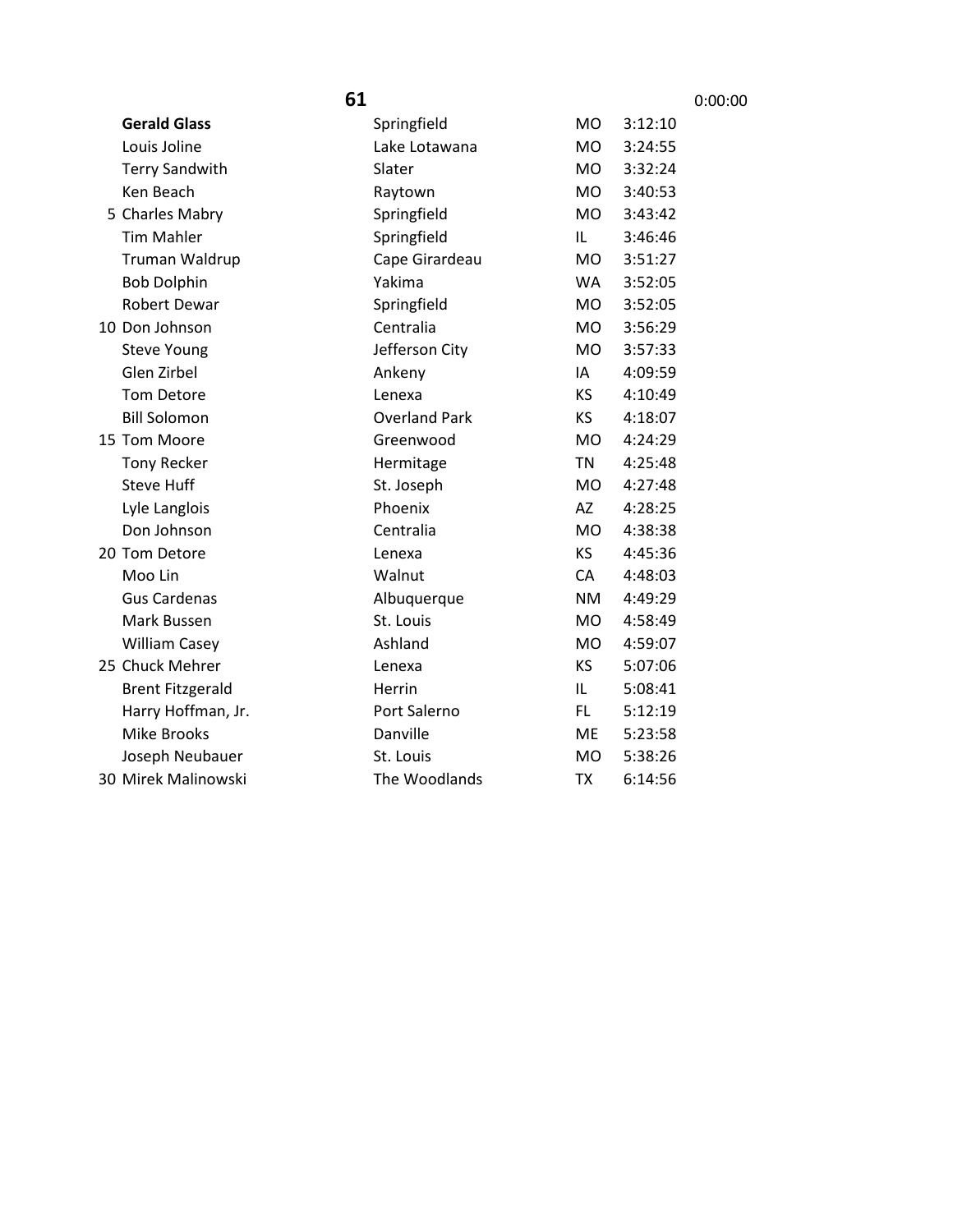| <b>Gerald Glass</b>    | Springfield            | <b>MO</b>      | 3:22:34 |
|------------------------|------------------------|----------------|---------|
| <b>Phil Schaefer</b>   |                        |                | 3:36:54 |
| Paul Schoenlaub        | St. Joseph             | <b>MO</b>      | 3:37:43 |
| Jay Hillis             | Florence               | AL             | 3:52:31 |
| 5 Chuck Van Duzee      | <b>Bradenton</b>       | FL.            | 3:56:51 |
| Robert Dewar           | Springfield            | <b>MO</b>      | 3:57:16 |
| <b>Tom Kilburn</b>     | Pittsburg              | <b>TX</b>      | 4:05:02 |
| <b>Steve Young</b>     | Jefferson City         | <b>MO</b>      | 4:08:36 |
| Don Johnson            | Centralia              | <b>MO</b>      | 4:12:18 |
| 10 Eddie Lee           | Sylva                  | <b>NC</b>      | 4:17:21 |
| <b>Eric Meneses</b>    |                        |                | 4:34:26 |
| Steven Fuller          | Kansas City            | <b>MO</b>      | 4:34:32 |
| Robert Bishton         | Ft. Meyers Beach       | FL.            | 4:34:47 |
| Jim McDermott          | Camdenton              | <b>MO</b>      | 4:46:29 |
| 15 Chris Pond          | Richmond               | VA.            | 4:47:30 |
| Peter Levine           | <b>Silver Spring</b>   | <b>MD</b>      | 5:10:46 |
| <b>Steve Hughes</b>    | Chicago                | IL             | 5:26:00 |
| Ken Fattmann           | Ozark                  | <b>MO</b>      | 5:27:48 |
| Allan Benjamin         |                        |                | 5:29:45 |
| 20 Terry Nelson        | <b>Kansas City</b>     | M <sub>O</sub> | 5:32:00 |
| <b>Roy Fugit</b>       | Hillsboro              | <b>OR</b>      | 5:42:36 |
| <b>Michael Sinnett</b> | Kingston               | <b>WA</b>      | 6:03:25 |
| Laurence Macon         | San Antonio            | TX             | 6:10:14 |
| Donald Lang            | Glendale               | CA             | 6:15:16 |
| 25 Michael Larkin      | <b>Fountain Valley</b> | CA             | 6:43:03 |
| Jack Hudson            | Mexico                 | M <sub>O</sub> | 6:55:00 |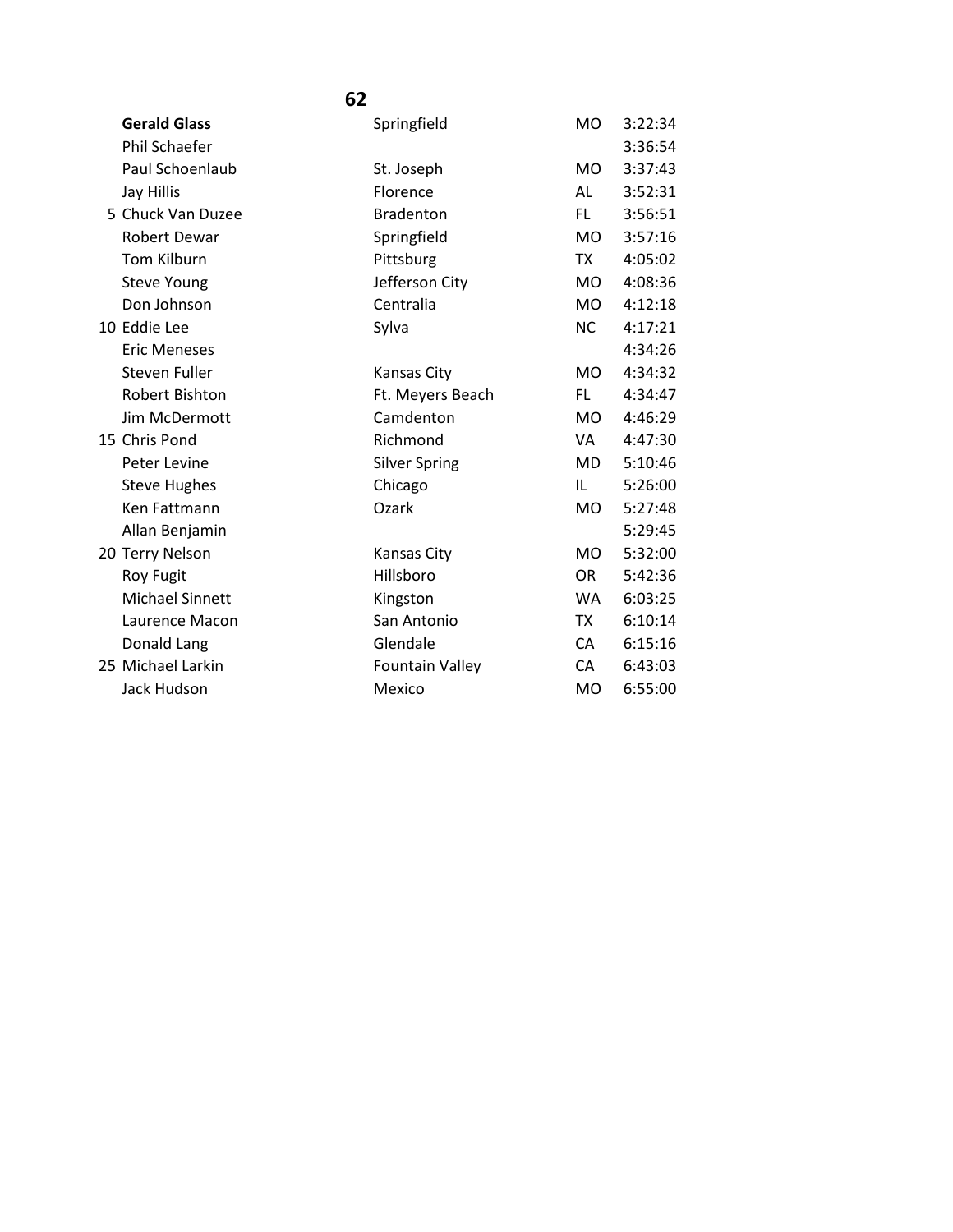| <b>Philip Schaefer</b>  |                      |           | 3:27:19 |
|-------------------------|----------------------|-----------|---------|
| <b>Steve Young</b>      |                      |           | 3:50:26 |
| Allan Benjamin          | Jefferson City       | MO.       | 4:09:48 |
| Jim Gunderson           |                      |           | 4:21:44 |
| 5 Chin Lin              | St. Charles          | MO.       | 4:34:51 |
| Ken Fattmann            | League City          | TX        | 4:53:09 |
| <b>Tom Detore</b>       | Ozark                | MO.       | 4:56:05 |
| Ralph Thompson          | Lenexa               | KS.       | 4:57:22 |
| <b>Philip Fields</b>    | Akron                | OH.       | 5:12:36 |
| 10 Ray Scharenbrock     | Mobile               | AL        | 5:15:08 |
| Kevin Tyler             | S. Milwaukee         | WI        | 5:16:06 |
| Mickey Owen             | Springfield          | <b>MO</b> | 5:22:36 |
| <b>Steve Hughes</b>     | Little Rock          | AR        | 5:36:23 |
| <b>Tom Conrad</b>       | Reston               | VA        | 5:47:58 |
| 15 Gerald Bocci         | <b>Grosse Pointe</b> | MI        | 5:50:51 |
| Frank Bartocci          | Rochester            | <b>MN</b> | 5:56:44 |
| Jim Hyde                | Springfield          | <b>MO</b> | 6:05:01 |
| <b>Charles Seefeldt</b> | Ft. Worth            | ТX        | 6:09:53 |
| Chuck Savage            | Ocala                | FL        | 6:18:08 |

| <b>Louis Joline</b>  | Lake Lotowana    | MO.       | 3:39:48 |
|----------------------|------------------|-----------|---------|
| Phil Schaefer        |                  |           | 3:44:26 |
| <b>Steve Young</b>   | Jefferson City   | MO.       | 3:56:42 |
| Robert Dewar         | Springfield      | MO.       | 4:22:37 |
| 5 Richard Johnson    | Springfield      | MO.       | 4:26:16 |
| Ira Robinson         | Texarkana        | TX        | 4:29:18 |
| Francesco Criniti    | Philadelphia     | PA        | 4:30:26 |
| Jan Ryerse           | <b>Ballwin</b>   | <b>MO</b> | 4:31:44 |
| Dan Jolley           | Springfield      | <b>MO</b> | 4:33:32 |
| 10 Bruce Edwards     | St. Charles      | MO.       | 4:41:46 |
| Daniel Brown         | Abilene          | TX        | 4:52:35 |
| <b>Arthur Brooks</b> |                  | UK.       | 5:00:03 |
| <b>Ronald Rogers</b> | Chattanooga      | ΤN        | 5:00:23 |
| <b>Charles Moore</b> | Mineola          | TX        | 5:10:30 |
| 15 Tom Detore        | Lenexa           | KS        | 5:13:17 |
| <b>William Casey</b> | Ashland          | MO.       | 5:34:27 |
| James Simpson        | Huntington Beach | CA        | 5:38:34 |
| <b>Bill Grass</b>    | McAllen          | TX        | 5:43:23 |
| Alan Steggles        | Ravenna          | OН        | 6:14:04 |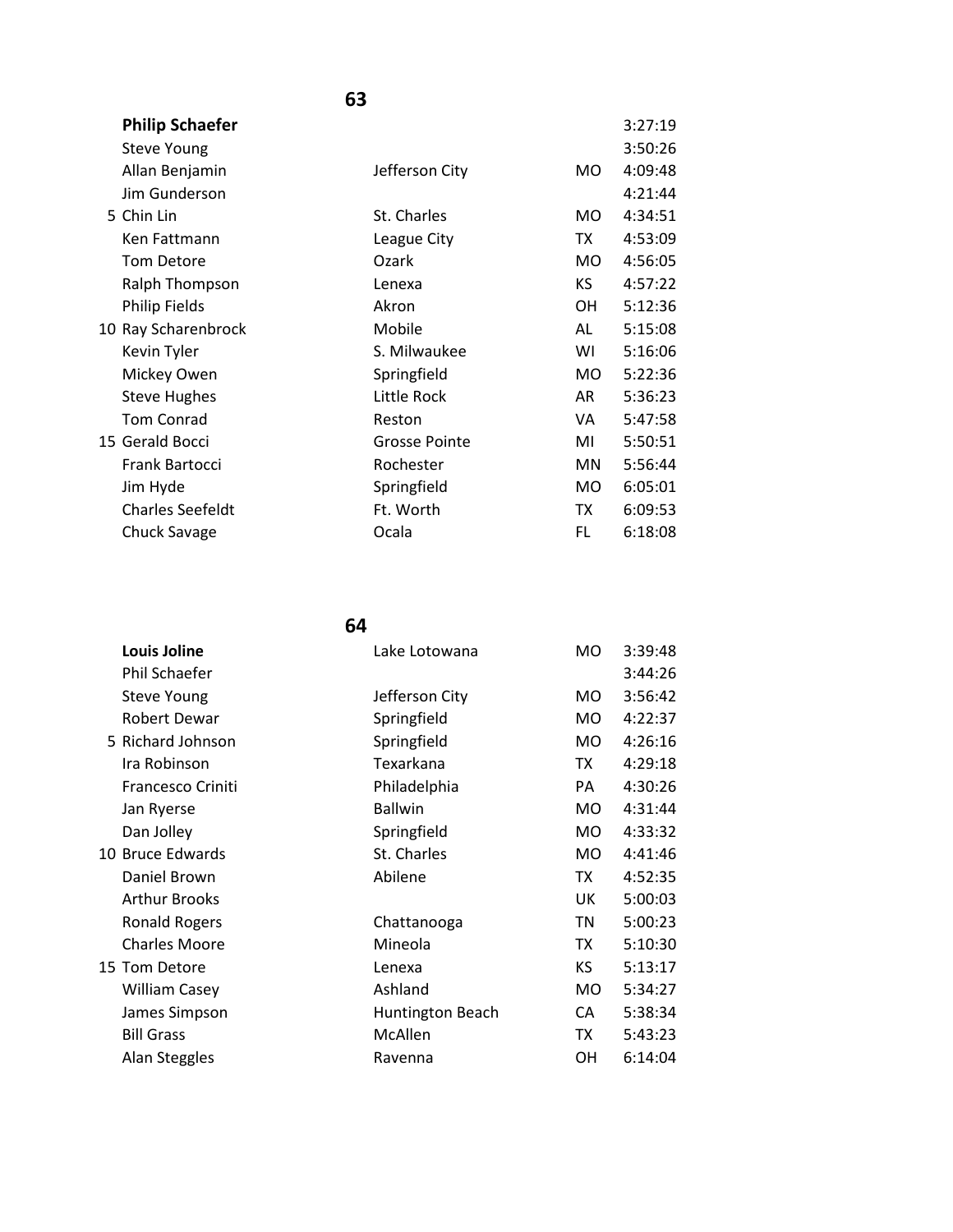| <b>Louis Joline</b>  | Lake Lotowana    | <b>MO</b> | 3:31:08 |
|----------------------|------------------|-----------|---------|
| Dan Shuff            | San Antonio      | TX        | 3:56:17 |
| James Penn Maxwell   | San Diego        | CA        | 4:17:05 |
| Larry Larson         | <b>Bradenton</b> | FL.       | 4:34:01 |
| 5 Raul Flores        | Kansas City      | MO.       | 4:37:09 |
| <b>Bruce Edwards</b> | St. Charles      | MO.       | 4:42:21 |
| Jim Gunderson        | St. Charles      | MO.       | 4:45:42 |
| Glen Zirbel          | Ankeny           | IA        | 4:49:13 |
| Thomas Kuhn          | Beaverton        | OR.       | 4:59:25 |
| 10 Mike Hollis       | Springfield      | MO.       | 5:04:43 |
| <b>Charles Moore</b> | Mineola          | TX        | 5:05:11 |
| George Stump         | Cincinnati       | OН        | 5:11:05 |
| Tom Detore           | Lenexa           | KS.       | 5:24:31 |
| Donald Osman         | Camp Hill        | PA        | 5:45:06 |
| 15 Patrick Lee       | Ashland          | MO.       | 5:45:58 |
| Eugene Defronzo      | Waterbury        | CT        | 5:50:17 |
| Leslie Hill          | Republic         | MO.       | 5:54:36 |
| <b>Chuck Samples</b> | San Diego        | CA        | 6:06:24 |

|  | <b>Gerald Glass</b> | Springfield | MO | 3:29:02 |
|--|---------------------|-------------|----|---------|
|  | George Stump        | Cincinnati  | OΗ | 4:29:59 |
|  | Robert Dewar        | Springfield | MO | 4:38:21 |
|  | James Hillbrick     |             |    | 4:54:15 |
|  | 5 Jim Gunderson     | St. Charles | MO | 5:01:09 |
|  | Dan Jolley          | Springfield | MO | 5:01:59 |
|  | Rob Spier           |             |    | 5:33:54 |
|  | George Southgate    | Calhoun     | GΑ | 5:36:13 |
|  |                     |             |    |         |

| <b>Louis Joline</b>  | Lake Lotowana | MO.    | 3:33:09 |
|----------------------|---------------|--------|---------|
| <b>Charles Moore</b> | Mineola       | ТX     | 4:49:38 |
| George Stump         | Cincinnati    | OН     | 5:24:26 |
| Jon Roberts          | Winona        | MO.    | 5:39:51 |
| 5 Tom Detore         |               |        | 5:40:27 |
| Gordon Duvaul        | Roseburg      | OR     | 5:46:44 |
| Donald Landry        | Montreal      | CANADA | 6:16:42 |
|                      |               |        |         |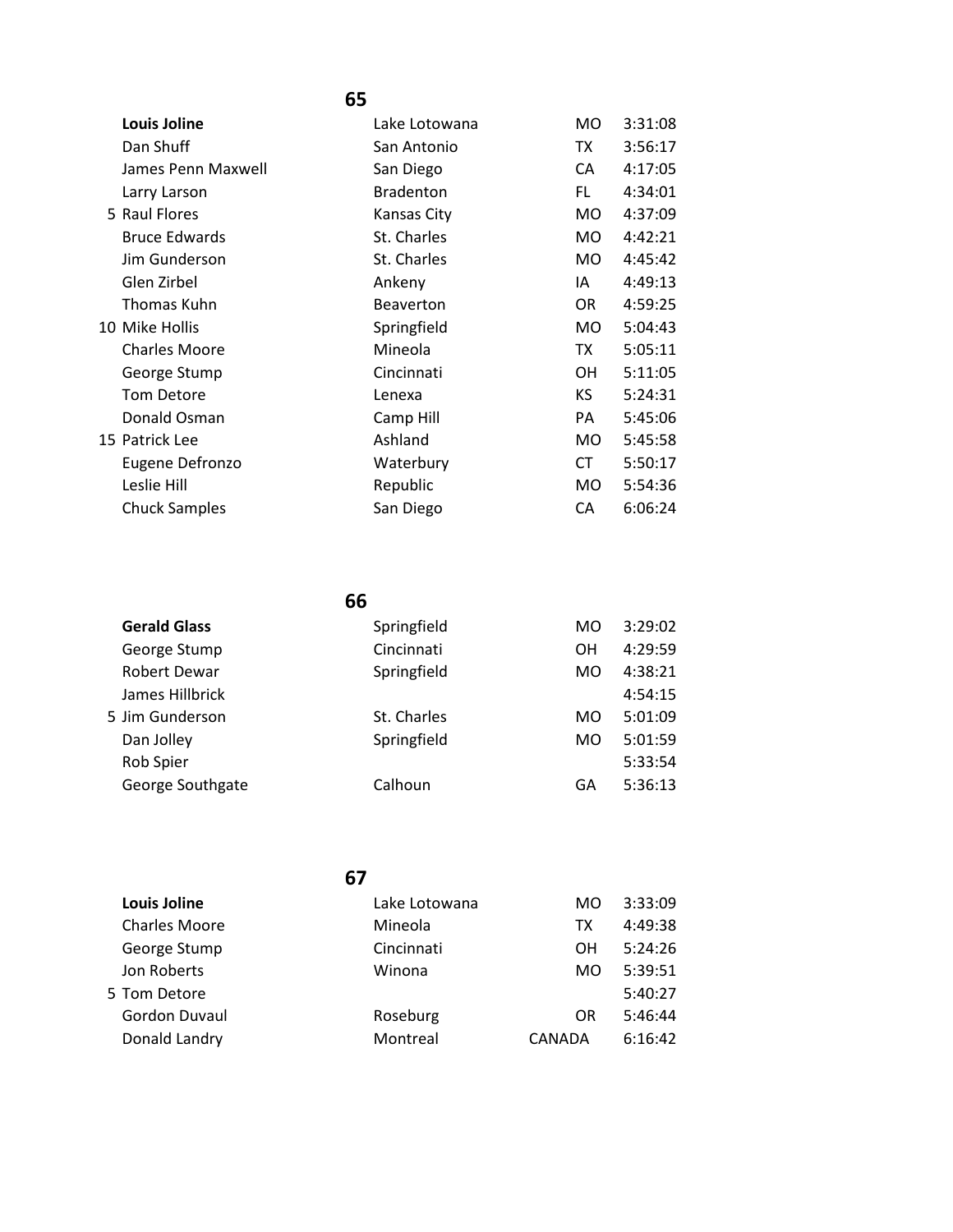| <b>Louis Joline</b>  | Lake Lotowana | <b>MO</b>      | 4:16:37 |
|----------------------|---------------|----------------|---------|
| Don Osman            | Camp Hill     | PA             | 4:56:53 |
| Rodney Johnson       | Richmond      | VA             | 4:57:39 |
| Dan Hall             | Kansas City   | M <sub>O</sub> | 4:59:37 |
| 5 Bill Perry         | Lee's Summit  | MO.            | 5:05:20 |
| <b>Tom Detore</b>    |               |                | 5:05:07 |
| Robert Dewar         | Springfield   | M <sub>O</sub> | 5:11:15 |
| <b>Bruce Edwards</b> | St. Charles   | MO.            | 5:15:27 |
| Roger Biggs          | Stevenage     | UK             | 5:15:39 |
| 10 Charles Sayles    | Glendale      | CA             | 5:42:02 |
|                      |               |                |         |

### **69**

| John Schneller         | <b>West Des Moines</b> | IΑ        | 4:04:37 |
|------------------------|------------------------|-----------|---------|
| <b>Bonnard Moseley</b> |                        |           | 4:06:19 |
| Ira Robinson           | Texarkana              | ТX        | 4:45:20 |
| Mark Pitts             | Indianapolis           | IN        | 4:50:51 |
| 5 Herbert Johnson      | Independence           | MO.       | 4:58:53 |
| Tom Detore             |                        |           | 5:19:01 |
| Leon McGahee           | St. Louis              | <b>MO</b> | 5:41:45 |
| Rod Vahle              | Philadelphia           | PA        | 5:44:53 |
| <b>Bruce Edwards</b>   | St. Charles            | <b>MO</b> | 5:49:54 |
| 10 John Strand         | Orange                 | CA        | 5:50:54 |
|                        |                        |           |         |

| <b>Lincoln Bruce Katter</b> | Edmonds           | OK        | 4:23:27 |
|-----------------------------|-------------------|-----------|---------|
|                             |                   |           |         |
| <b>Howard Calkin</b>        | Oregon            | MO.       | 4:30:56 |
| <b>Tom Detore</b>           |                   |           | 5:24:20 |
| PH Haroz                    | Peachtree Corners | GA        | 5:27:56 |
| 5 Roger Hauge               | Excelsior         | MN.       | 5:27:34 |
| Daniel Brown                | Abilene           | <b>TX</b> | 5:29:30 |
| <b>Bill Smith</b>           | Liberty           | MO.       | 5:42:34 |
| <b>Wayne McReynolds</b>     | Marshall          | MO.       | 5:44:54 |
| Herb Brown                  | Independence      | MO.       | 5:54:50 |
| 10 Bruce Edwards            | St. Charles       | MO.       | 6:05:48 |
| Hal Higdon                  | Michigan City     | IN        | 6:22:05 |
|                             |                   |           |         |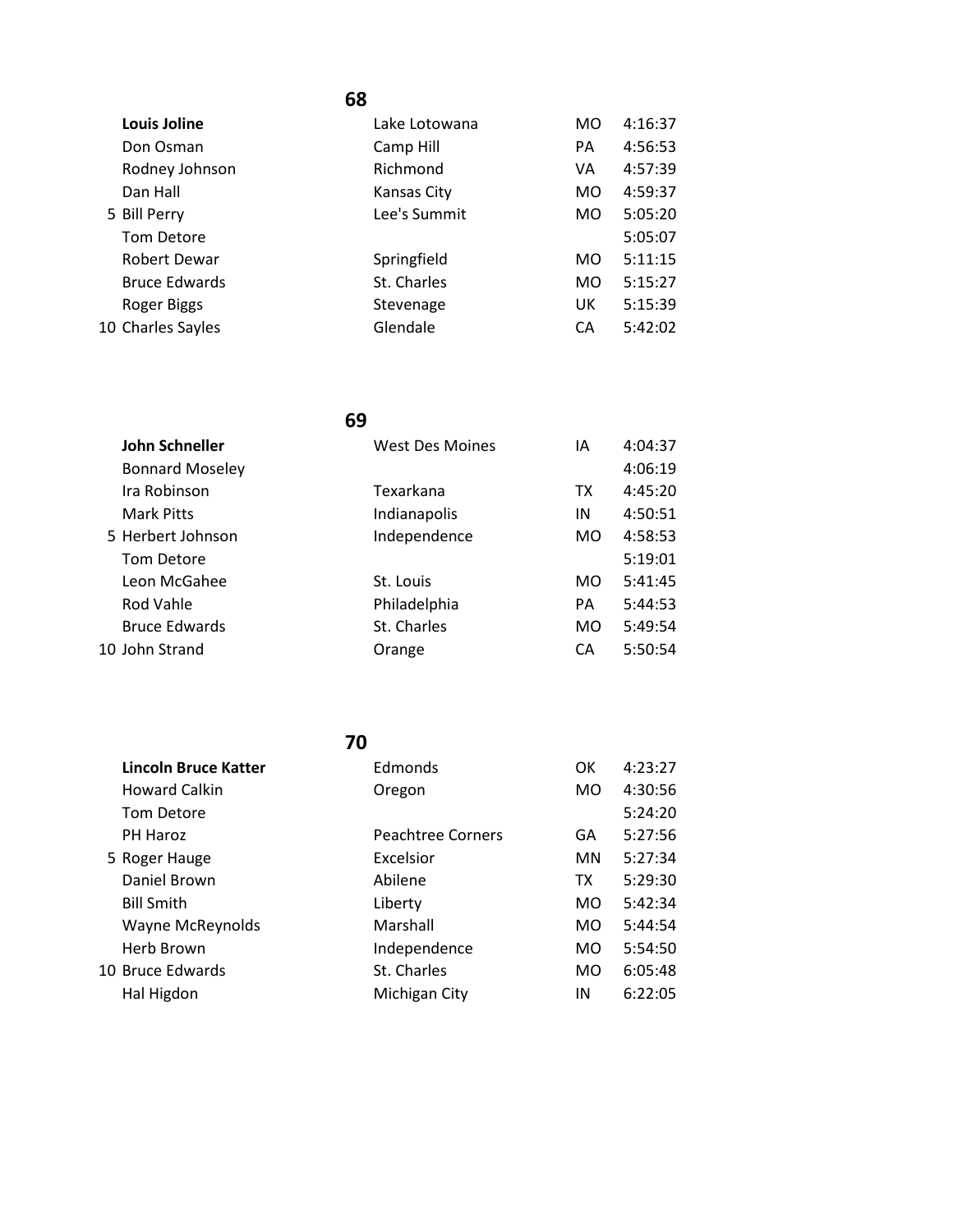| <b>Howard Calkin</b>  | Oregon                 | <b>MO</b> | 4:23:13 |
|-----------------------|------------------------|-----------|---------|
| John Schneller        | <b>West Des Moines</b> | IA        | 4:37:03 |
| Randolph Smith        | Atlanta                | GA        | 5:15:08 |
| Tom Detore            |                        |           | 5:58:40 |
| 5 Wayne Weppner       | Sullivan               | <b>MO</b> | 5:57:14 |
| 72                    |                        |           |         |
| <b>Louis Joline</b>   | Lake Tapawingo         | <b>MO</b> | 4:10:30 |
| <b>Howard Calkin</b>  | Oregon                 | <b>MO</b> | 4:24:37 |
| Krupakar Revanna      | <b>Fallsd Church</b>   | VA        | 5:31:53 |
| 73                    |                        |           |         |
| <b>Howard Calkin</b>  | Oregon                 | <b>MO</b> | 5:05:20 |
| David Bruce           | New Smyrna Beach       | FL.       | 5:37:49 |
| Wayne Weppner         | Sullivan               | <b>MO</b> | 5:38:52 |
| 75                    |                        |           |         |
| <b>Chuck McFerren</b> | Salem                  | <b>OR</b> | 6:24:05 |
| 76                    |                        |           |         |
| <b>George Stump</b>   | Cincinnati             | OН        | 6:32:02 |
| 78                    |                        |           |         |
| <b>Dan Shuff</b>      | San Antonio            | <b>TX</b> | 5:05:25 |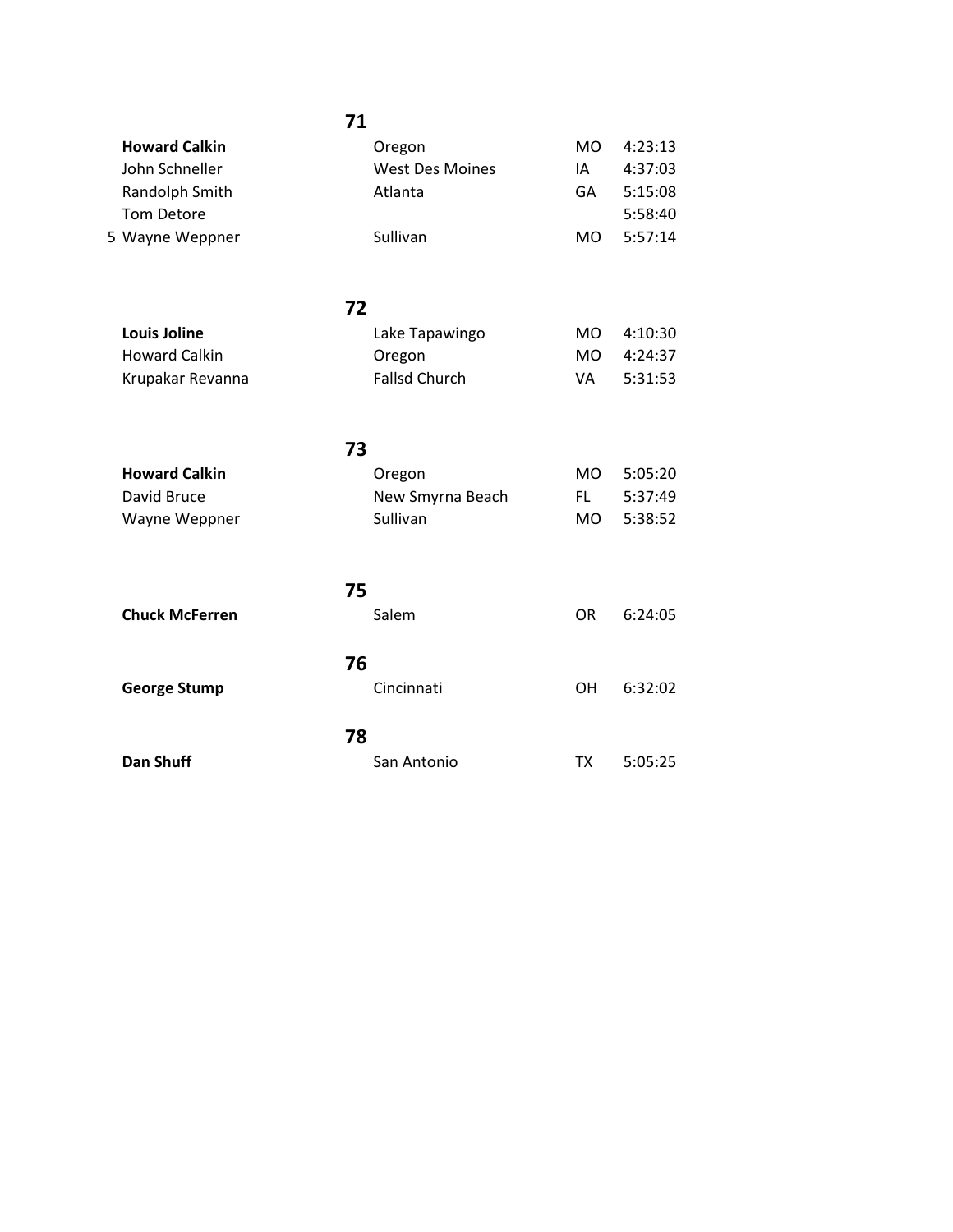#### **AGES NOT KNOWN OF THOSE UNDER 3:30**

| Karl Weiser         | Madison            | WI             | 2:41:03 |
|---------------------|--------------------|----------------|---------|
| Phil Weiser         | Minneapolis        | <b>MN</b>      | 2:46:07 |
| Lou Coppens         | Philadelphia       | PA             | 2:48:09 |
| <b>Robert Lowe</b>  | Denver             | CO             | 2:49:41 |
| <b>Jack Mahurin</b> | Washington         | <b>OH</b>      | 2:53:35 |
| 5 John Miller       | Oak Creek          | WI             | 2:55:24 |
| <b>Bob Mohler</b>   | Wichita            | KS             | 2:57:25 |
| John Gundy          | Yorkshire          | <b>ENGLAND</b> | 2:58:03 |
| Henry Shawnee       | Weatherfork        | OK             | 2:59:02 |
| <b>Julian Scott</b> | Minneapolis        | MN             | 2:59:03 |
| 10 Tom Findley      | Columbis           | <b>OH</b>      | 2:59:36 |
| John Jarosinski     | Indianapolis       | IN             | 3:04:10 |
| <b>Gerald Hull</b>  | Edwardsville       | IL             | 3:06:41 |
| Jim Coucill         | Waverly            | <b>RI</b>      | 3:07:13 |
| Charles Sayward     | Lincoln            | <b>NE</b>      | 3:10:43 |
| 15 John Dunn        | Lake Bluff         | IL             | 3:14:35 |
| Roger Smith         | Fulton             | <b>MO</b>      | 3:16:45 |
| <b>Ted Hoffman</b>  | Ft. Hood           | TX             | 3:17:55 |
| Jerry Jones         | <b>Olmsted AFB</b> | PA             | 3:19:19 |
| Jerry Mathis        |                    |                | 3:21:10 |
| 20 Dwight Pierson   | Rochester          | MN             | 3:23:32 |
| 5<br>Wall           |                    |                | 3:23:49 |
| Lawrence O'Brien    | Ashland            | <b>MO</b>      | 3:25:40 |
| James Baugus        | Wynne              | AR             | 3:28:13 |
| Ricky Richardson    | N. Little Rock     | AR             | 3:29:15 |
| 25 Daryl Muhrer     |                    |                | 3:29:57 |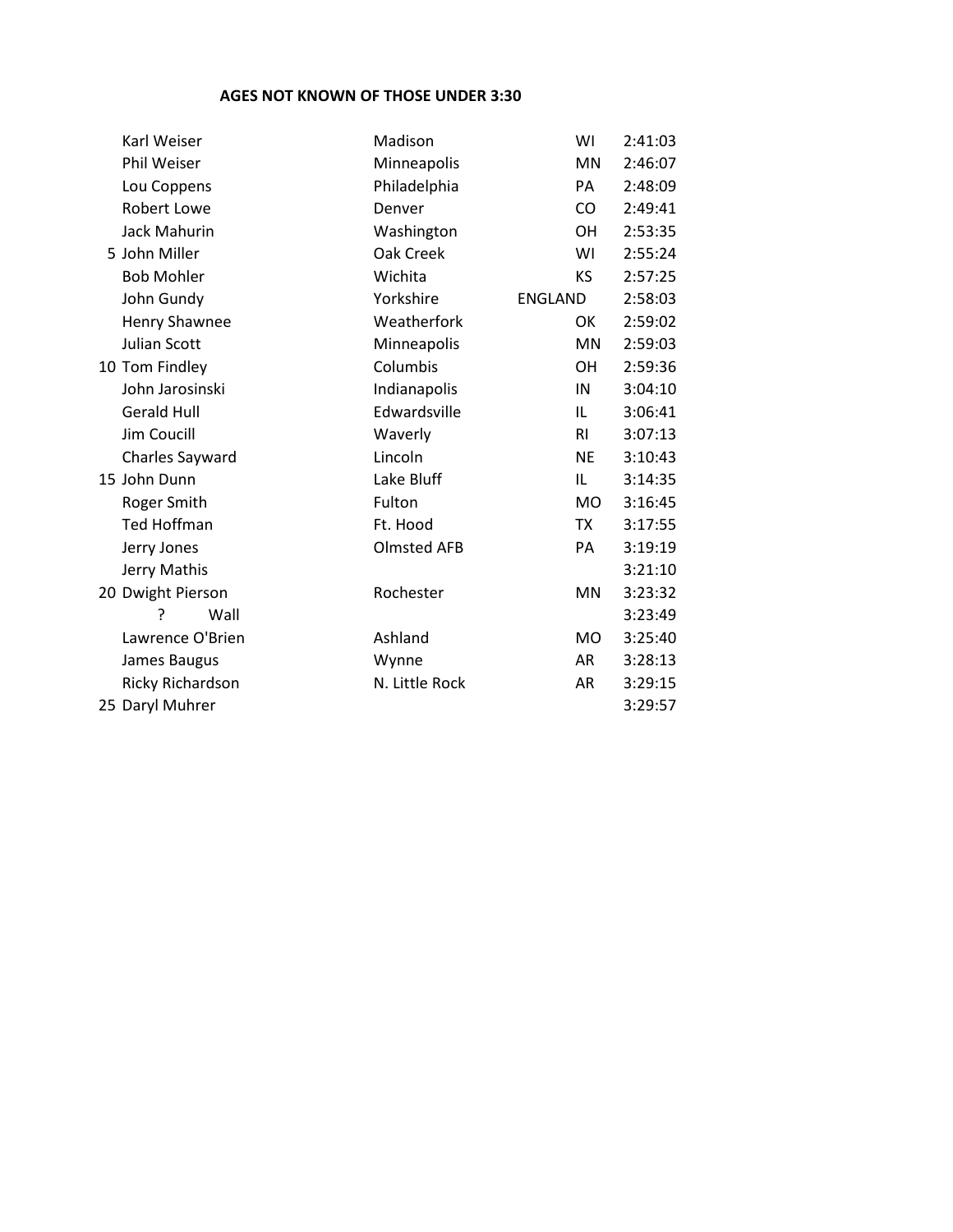## **FEMALE**

|                            | 11                 |           |         |
|----------------------------|--------------------|-----------|---------|
| <b>Gabriele Warrington</b> | <b>Kansas City</b> | MO.       | 4:53:05 |
| Sally Teel                 |                    |           | 6:29:31 |
|                            | 13                 |           |         |
| <b>Kyleen Albert</b>       |                    |           | 5:29:47 |
|                            | 14                 |           |         |
| <b>Adrienne Siebert</b>    |                    |           | 4:42:00 |
|                            | 15                 |           |         |
| <b>Kathy Phelps</b>        | Topeka             | <b>KS</b> | 4:45:38 |
|                            | 16                 |           |         |
| <b>Maggie Mosier</b>       | Manhattan          | KS.       | 4:20:40 |
| Kienna Walker              | New Bloomfield     | MO.       | 4:31:17 |
|                            | 17                 |           |         |
| <b>Tracy Cox</b>           |                    |           | 4:05:04 |
| Elizabeth Shingler         | Bethesda           | MD.       | 4:11:34 |
| Samantha Hajicek           | Independence       | MO        | 4:49:28 |
|                            |                    |           |         |
|                            |                    |           |         |
|                            | 18                 |           |         |

| <b>Diane Busenbark</b> | <b>Flat River</b> | MO. | 4:24:00 |
|------------------------|-------------------|-----|---------|
| Melissa Young          | Floristell        | MO. | 4:42:39 |
| <b>Tracy Cox</b>       |                   |     | 4:47:36 |
| Mary Gaye Flentge      |                   |     | 4:54:45 |
| 5 Allie Singleton      | Claremore         | OK  | 5:03:46 |
|                        |                   |     |         |

| Kyla Berendzen        |                        |           | 3:21:46 |
|-----------------------|------------------------|-----------|---------|
| Diane Busenbark       | <b>Flat River</b>      | MO.       | 3:51:51 |
| <b>Beth Darnell</b>   |                        |           | 3:52:30 |
| <b>Tracy Cox</b>      |                        |           | 3:53:43 |
| Paige Butler          |                        |           | 3:58:30 |
| Jennifer McDonnell    | Kirksville             | MO.       | 4:40:11 |
| 5 Kathy Werp          | <b>Madison Heights</b> | MI        | 4:40:18 |
| Anna Corkery          | Iowa City              | ΙA        | 4:40:43 |
| Christine Baugh       | Lone Jack              | MO.       | 4:53:44 |
| Caitlin Schuessler    | St. Louis              | MO.       | 5:05:09 |
| Kayla Thompson        | Defiance               | <b>MO</b> | 5:10:39 |
| 10 Katherine Cogswell |                        |           | 5:43:16 |
|                       |                        |           |         |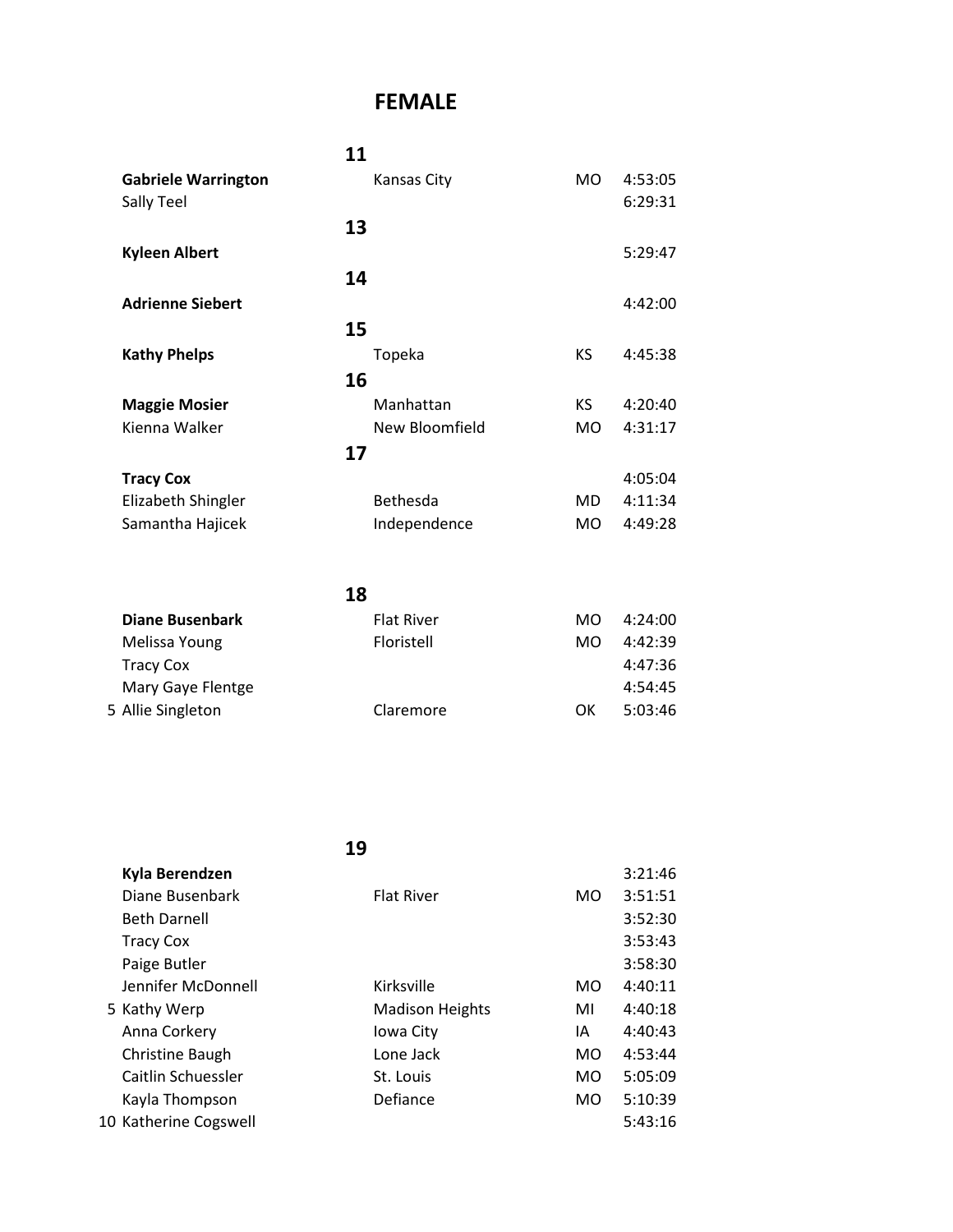| <b>Natalie Runkle</b>    | St. Louis   | <b>MO</b> | 3:19:48 |
|--------------------------|-------------|-----------|---------|
| Paige Butler             |             |           | 3:45:47 |
| Lacey Fecht              | Carthage    | IL        | 3:55:47 |
| Chelsea Bessey           | Kirksville  | MO.       | 4:00:50 |
| 5 Tracy Cox              |             |           | 4:09:24 |
| Abi Schapira             | Rocheport   | MO.       | 4:21:25 |
| Jennifer Capra           |             |           | 4:28:09 |
| Mary Taylor              | Camp Verde  | AZ        | 4:42:55 |
| <b>Courtney Carpunky</b> | Jerseyville | IL        | 4:47:00 |
| 10 Angela Veldhuizen     | Ames        | ΙA        | 4:56:31 |
| Karen Hadra              | Evanston    | IL        | 4:56:34 |
| Nicole Beaulieu          | Evanston    | IL        | 4:56:35 |
| Alyssa Goodman           | Northbrook  | IL        | 5:07:06 |
| Hanna Chauvin            | Plain City  | OН        | 5:53:17 |
|                          |             |           |         |

| Kyla Berendzen      |              |     | 3:10:25 |
|---------------------|--------------|-----|---------|
| Danielle Chirumbole | St. Louis    | MO. | 3:45:35 |
| Sarah Grosse        |              |     | 4:09:17 |
| Jordann Dhuse       |              |     | 4:10:35 |
| 5 Mary Elsea        |              |     | 4:12:04 |
| Karen Rolph         |              |     | 4:12:06 |
| Shanna Trendley     | Edwardsville | IL  | 4:19:54 |
| Kyle Hunt           | Tulsa        | 0K  | 4:24:01 |
| <b>Tracy Cox</b>    |              |     | 4:44:46 |
| 10 Alyssa Goodman   | Northbrook   | IL  | 4:56:51 |
| Regina Davenport    | Moberly      | MO. | 5:00:49 |
| Sarah Magill        |              |     | 5:12:54 |
| Teena Sechler       |              |     | 5:13:21 |
| Sarah Cleveland     | Danville     | IL  | 5:25:12 |
| 15 Emily Adams      |              |     | 5:29:19 |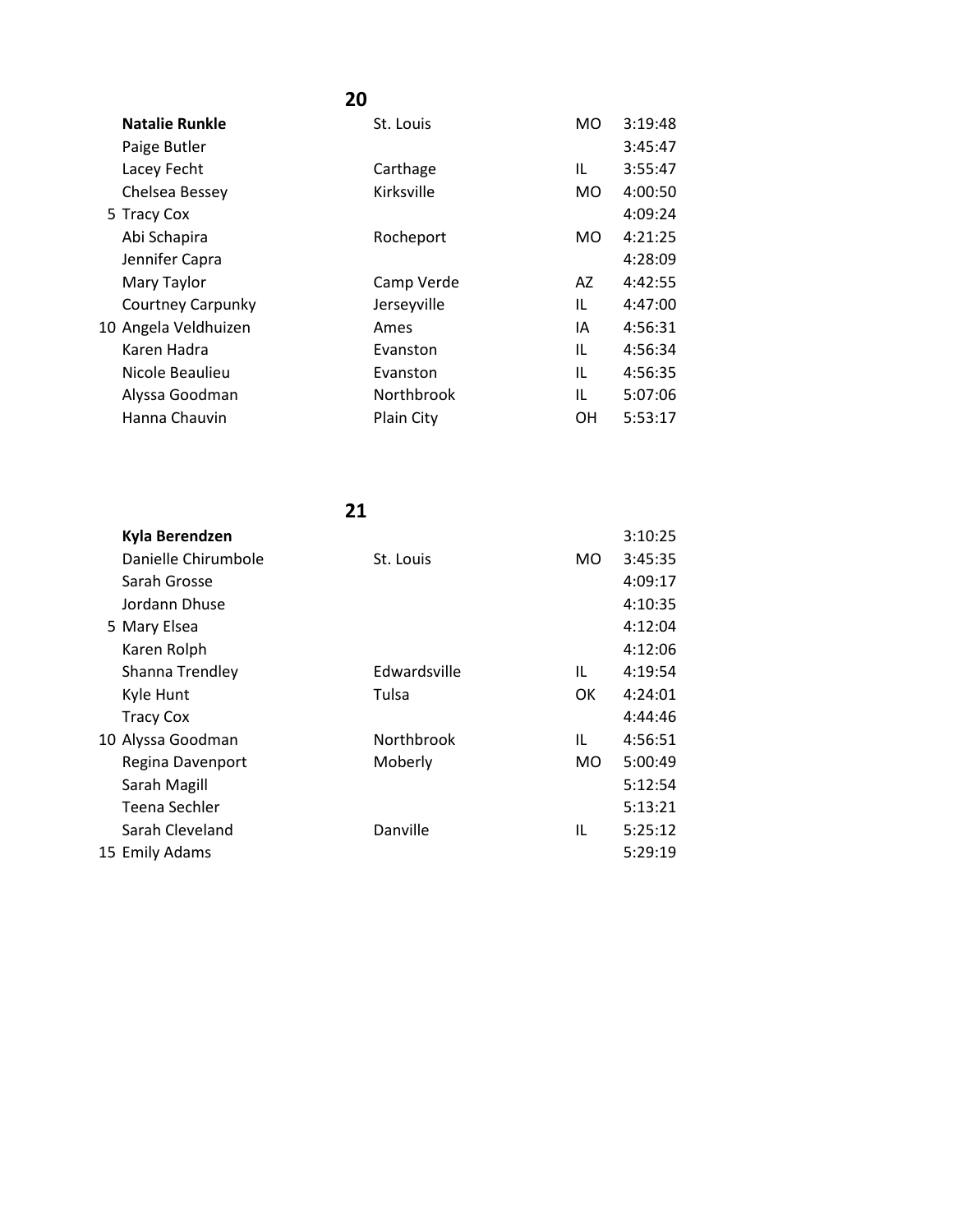| 15 Debbie Hoxworth    |                    |                | 3:23:44 |
|-----------------------|--------------------|----------------|---------|
| Jessica Connery       | Kearney            | <b>MO</b>      | 3:28:50 |
| Allyson Weimer        | Washington         | OK             | 3:29:00 |
| Lisa Harrison         |                    |                | 3:32:42 |
| 5 Shanna Trendley     | St. Louis          | <b>MO</b>      | 3:34:27 |
| Angela Hessler        |                    |                | 3:38:04 |
| <b>Sharon Nelson</b>  |                    |                | 3:47:50 |
| <b>Rachel Mends</b>   |                    |                | 3:53:00 |
| Michelle Schuster     |                    |                | 3:55:40 |
| 10 Christine Crawford | Springfield        | <b>MO</b>      | 3:56:38 |
| <b>Anne Sears</b>     |                    |                | 3:59:45 |
| Nicole Hilgenberg     |                    |                | 4:01:45 |
| Marsha Xiong          | <b>Kansas City</b> | M <sub>O</sub> | 4:02:57 |
| Kim Robertson         | Nixa               | <b>MO</b>      | 4:04:22 |
| 15 Elizabeth Palmieri |                    |                | 4:06:10 |
| Angie Rupp            |                    |                | 4:15:27 |
| Sara Backer           | Fulton             | <b>MO</b>      | 4:16:20 |
| Mindy Coolman         |                    |                | 4:38:47 |
| Holly Nguyen          | Kyle               | <b>TX</b>      | 4:40:16 |
| 20 Aubrey Jameson     | Smithville         | M <sub>O</sub> | 4:49:11 |
| Sara Beth Struble     | Manchester         | <b>MO</b>      | 4:55:33 |
| Joan Turner           | Oregon             | <b>MO</b>      | 5:09:04 |
| Virginia Thompson     |                    |                | 5:21:50 |
| Melanie McMillan      |                    |                | 5:41:46 |
| 25 Maggie Cason       | St. Jude           | <b>MO</b>      | 5:47:31 |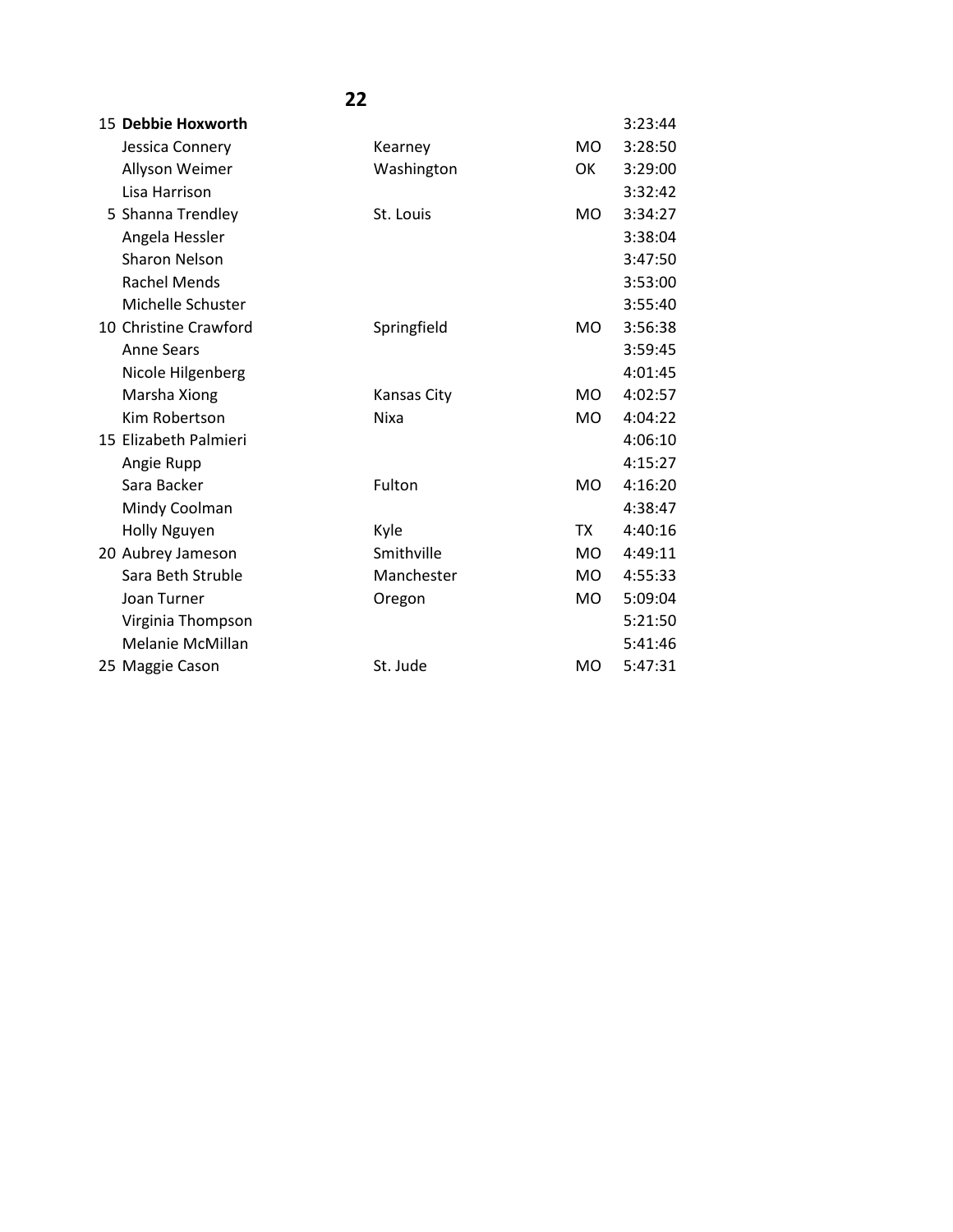|                       | 23             |                |         |
|-----------------------|----------------|----------------|---------|
| Liz Bulman            |                |                | 3:00:07 |
| Debbie Hoxworth       |                |                | 3:11:48 |
| MacKenzie Asel        |                |                | 3:46:58 |
| Kate Gregory          | Denver         | CO             | 3:54:06 |
| 5 Susan Matthews      |                |                | 3:56:12 |
| Dianne Lottman        |                |                | 3:58:17 |
| Marsha Xiong          | Kansas City    | <b>MO</b>      | 4:06:28 |
| <b>Katie Gilbert</b>  |                |                | 4:07:10 |
| Kelly Goldthorpe      | Madison        | WI             | 4:10:43 |
| 10 Linda Shipten      |                |                | 4:13:15 |
| Jennifer Bahr         |                |                | 4:20:09 |
| Amy Evett             | <b>Ballwin</b> | <b>MO</b>      | 4:20:10 |
| Abi Schapira          | Rocheport      | MO.            | 4:31:11 |
| Amy Landis            | New Oxford     | PA             | 4:43:10 |
| 15 Kaclyn Zangre      | Boonville      | MO.            | 4:50:15 |
| Kimberly Dill         | St. Louis      | M <sub>O</sub> | 4:52:55 |
| Morgan Barlow         | Louisville     | KY             | 5:10:32 |
| Rachel Lawler         | Louisville     | KY.            | 5:10:39 |
| <b>Claire Todd</b>    | Lee's Summit   | MO.            | 5:12:52 |
| 20 Teena Sechler      | Van Buren      | <b>MO</b>      | 5:20:14 |
| Kari Baum             | Kansas City    | <b>MO</b>      | 5:25:12 |
| Adrienne Woody        | Farmington     | <b>MO</b>      | 5:26:59 |
| <b>Adrianne Perry</b> |                |                | 5:56:53 |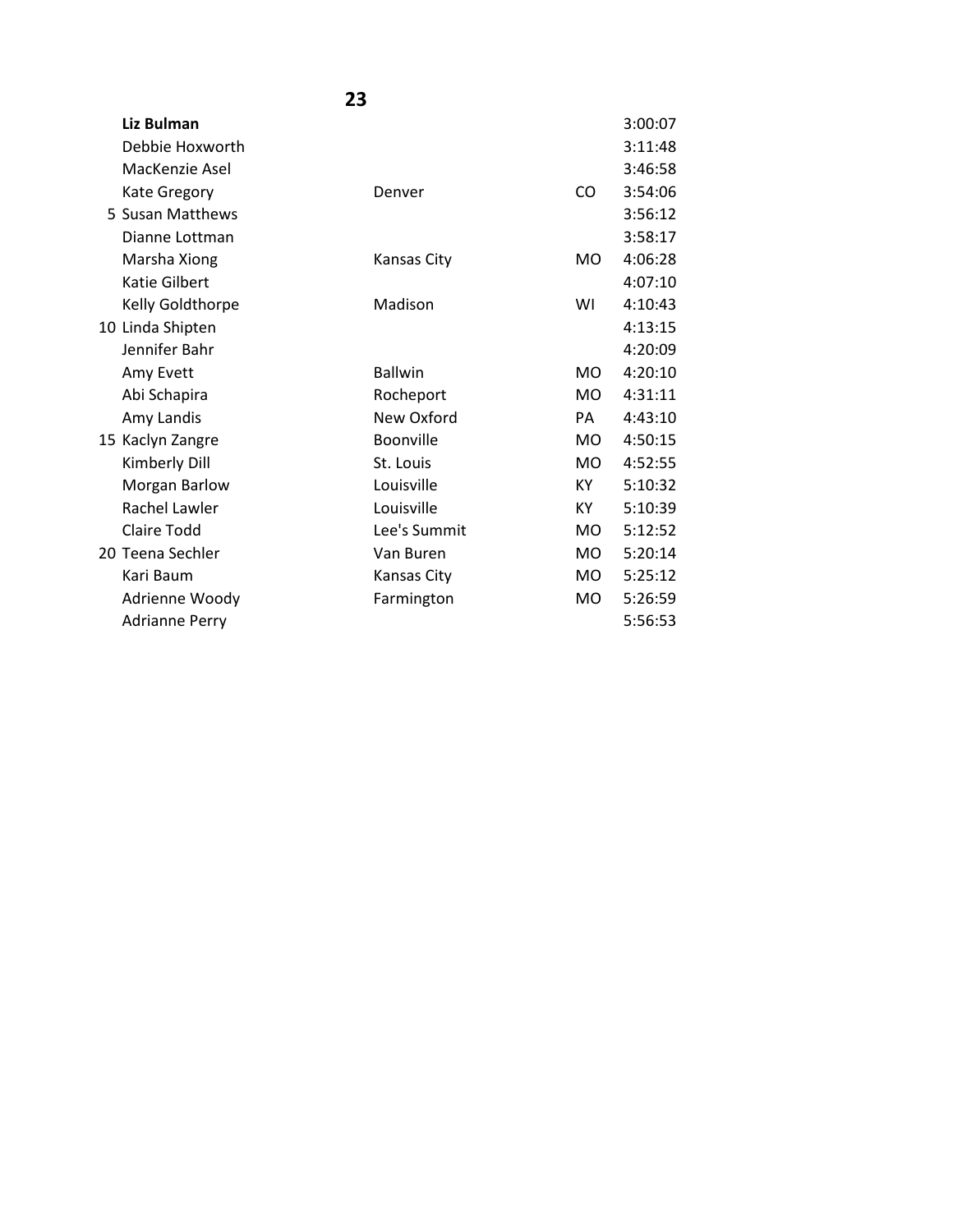| <b>Joan Hirt</b>            |                                                                                                   |           | 3:09:21 |
|-----------------------------|---------------------------------------------------------------------------------------------------|-----------|---------|
| <b>Jill Stalhut Murphey</b> |                                                                                                   |           | 3:34:47 |
| Jessica Ostrom              |                                                                                                   |           | 3:36:55 |
| Cheri Meek                  | <b>Overland Park</b>                                                                              | ΚS        | 3:37:23 |
|                             | Pittsburg                                                                                         | ΚS        | 3:44:02 |
| <b>Beverly Heafling</b>     | Shawnee                                                                                           | КS        | 3:44:03 |
| <b>Marion Kulick</b>        | Springfield                                                                                       | <b>MO</b> | 3:44:17 |
| <b>Kimberly Mouser</b>      |                                                                                                   |           | 3:52:59 |
| Paula Rice                  | Grandview                                                                                         | <b>MO</b> | 3:53:17 |
|                             | Centerville                                                                                       | IN        | 3:54:11 |
| <b>Katie Gilbert</b>        |                                                                                                   |           | 3:59:01 |
| Denise Knutson              |                                                                                                   |           | 4:01:16 |
| Ann Hensarling              |                                                                                                   |           | 4:03:57 |
| <b>Becky Lorenz</b>         |                                                                                                   |           | 4:04:17 |
|                             | Cibolo                                                                                            | <b>TX</b> | 4:10:48 |
| Marilyn Hatch               | Edmond                                                                                            | ОК        | 4:16:48 |
| Gail Kongable               |                                                                                                   |           | 4:18:33 |
| Leah Bowring                |                                                                                                   |           | 4:18:55 |
| Elizabeth Palmieri          |                                                                                                   |           | 4:19:36 |
|                             |                                                                                                   |           | 4:34:28 |
| <b>Sydney Allis</b>         | Little Rock                                                                                       | AR        | 4:35:24 |
| <b>Alexis Bickel</b>        | Memphis                                                                                           | ΤN        | 4:36:02 |
| Linda Shipton               |                                                                                                   |           | 4:39:35 |
| Michelle Ebberts            |                                                                                                   |           | 4:44:06 |
|                             |                                                                                                   |           | 4:48:02 |
| Jess Bohm                   | Kansas City                                                                                       | MO        | 4:55:49 |
|                             | 5 Sara Major<br>10 Courtney Knott<br>15 Amber Trevino<br>20 Marsha Weiss<br>25 Mary Kathryn Moore |           |         |

0:00:00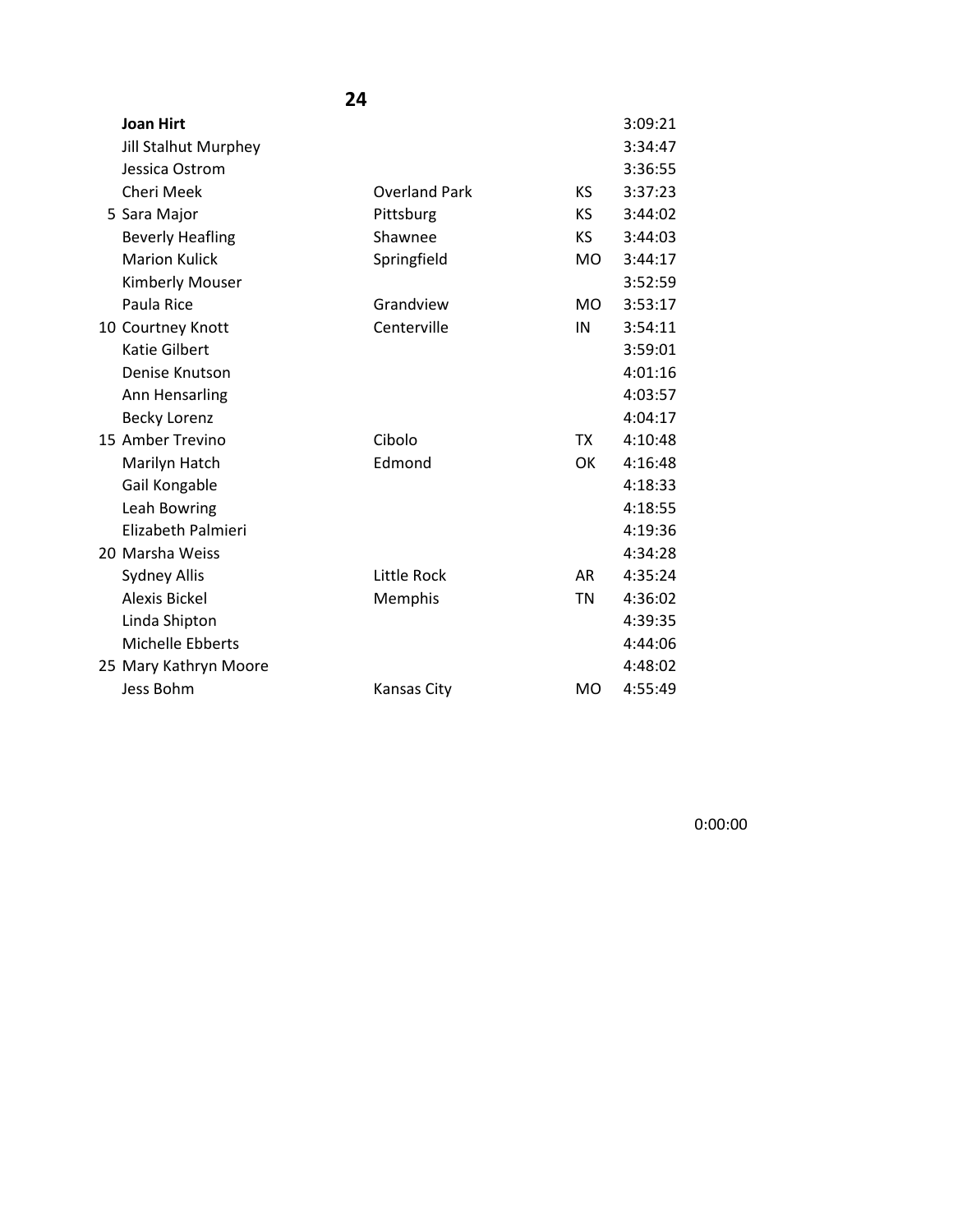| <b>Debbie Hoxworth</b>      |                    |                | 3:05:05 |
|-----------------------------|--------------------|----------------|---------|
| Whitney Spivey (Dreier)     |                    |                | 3:23:07 |
| Julie Bergfeld              |                    |                | 3:23:39 |
| <b>Jill Stalhut Murphey</b> |                    |                | 3:27:38 |
| 5 Bernadette Gerke          | <b>Pilot Grove</b> | <b>MO</b>      | 3:30:05 |
| <b>Susan Matthews</b>       |                    |                | 3:37:18 |
| <b>Christine Little</b>     |                    |                | 3:47:07 |
| Michele Rottjakob           | Independence       | MO.            | 3:50:34 |
| <b>Mollie Griffin</b>       | Marshall           | <b>MO</b>      | 3:53:34 |
| 10 Kaylyn Crane             |                    |                | 3:54:33 |
| Erin Hammond                | <b>Boulder</b>     | CO             | 3:59:04 |
| Elise Peck                  | Springfield        | M <sub>O</sub> | 3:59:04 |
| Augusta Hemann              | St. Robert         | <b>MO</b>      | 4:07:09 |
| <b>Audrey Owens</b>         | Springfield        | <b>MO</b>      | 4:08:10 |
| 15 Amy Zimmerman            |                    |                | 4:13:12 |
| Mianne Underwood            | <b>Kansas City</b> | <b>MO</b>      | 4:14:24 |
| Abi Schapira                | Boonville          | M <sub>O</sub> | 4:17:32 |
| <b>Teri Dearling</b>        | O'Fallon           | MO.            | 4:22:55 |
| Gina Lemus                  | Richland           | <b>MO</b>      | 4:27:25 |
| 20 Christine Crawford       | Springfield        | <b>MO</b>      | 4:28:50 |
| Marie Miller                |                    |                | 4:33:44 |
| Sharon Mockenhaupt          | Springfield        | M <sub>O</sub> | 4:34:08 |
| Anna Jameson                | Smithville         | <b>MO</b>      | 4:49:12 |
| Jenny Moorer                |                    |                | 4:57:49 |
| 25 Katie McGinnis           |                    |                | 4:58:29 |
| <b>Catherine Ellis</b>      | St. Louis          | <b>MO</b>      | 5:18:16 |
|                             |                    |                |         |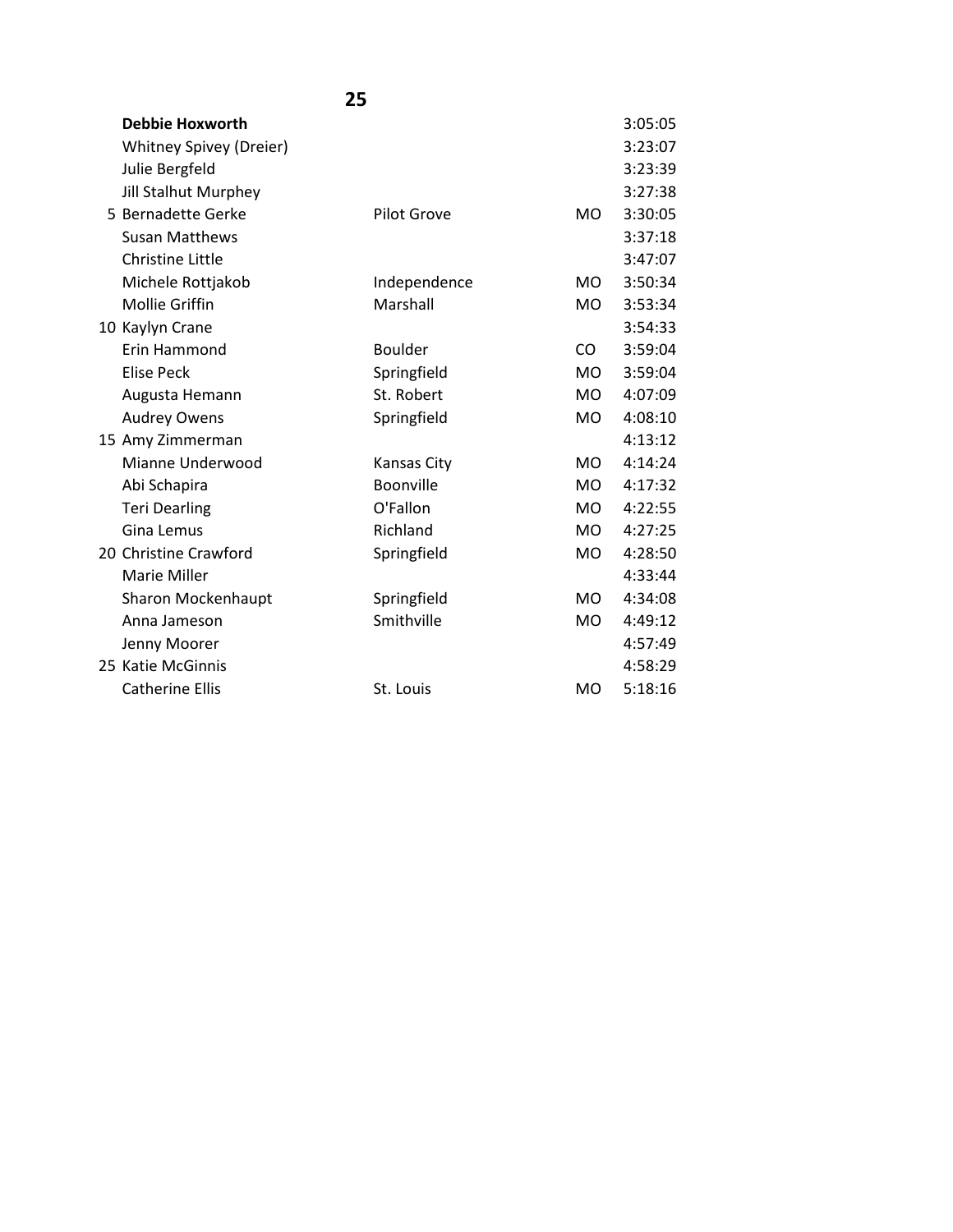| Debbie Hoxworth         |                    |                | 3:25:45 |
|-------------------------|--------------------|----------------|---------|
| <b>Susan Matthews</b>   |                    |                | 3:32:35 |
| Liz Epple               |                    |                | 3:40:42 |
| <b>Megan Strout</b>     | St. Louis          | <b>MO</b>      | 3:42:47 |
| 5 Crystal Powell        | Republic           | <b>MO</b>      | 3:50:59 |
| Kaylyn Crane            |                    |                | 3:54:28 |
| Deanna Stoppler         | Ashland            | <b>MO</b>      | 3:58:15 |
| Denise Berry            | Ft. Leonard Wood   | <b>MO</b>      | 4:06:21 |
| Mianne Underwood        | <b>Kansas City</b> | <b>MO</b>      | 4:06:25 |
| 10 Leah Bowring         | Ashland            | <b>MO</b>      | 4:07:38 |
| Alaina Jacobson         | Crocker            | <b>MO</b>      | 4:07:49 |
| Anne Domonoske          | Topeka             | KS.            | 4:10:42 |
| Megan Schroeder         | Olathe             | <b>KS</b>      | 4:13:30 |
| Amanda Birkemeier       |                    |                | 4:31:50 |
| 15 Christy McPherson    |                    |                | 4:32:51 |
| Melissa Davis           | Rogersville        | <b>MO</b>      | 4:38:52 |
| Cathy Russell           | <b>West Plains</b> | M <sub>O</sub> | 4:40:21 |
| Karen Bennett           | <b>Niles</b>       | IL             | 4:42:59 |
| Alexandria Otis         |                    |                | 4:49:18 |
| 20 Megan Morton         |                    |                | 4:52:44 |
| Caroline Engelmann      |                    |                | 4:53:33 |
| Amanda Diel             | Foristell          | <b>MO</b>      | 5:00:43 |
| <b>Shannon Rittgers</b> | <b>Spring Hill</b> | KS             | 5:06:21 |
| Renee Henson            |                    |                | 5:08:26 |
| 25 Marianne Lotito      | Little Rock        | AR             | 5:28:17 |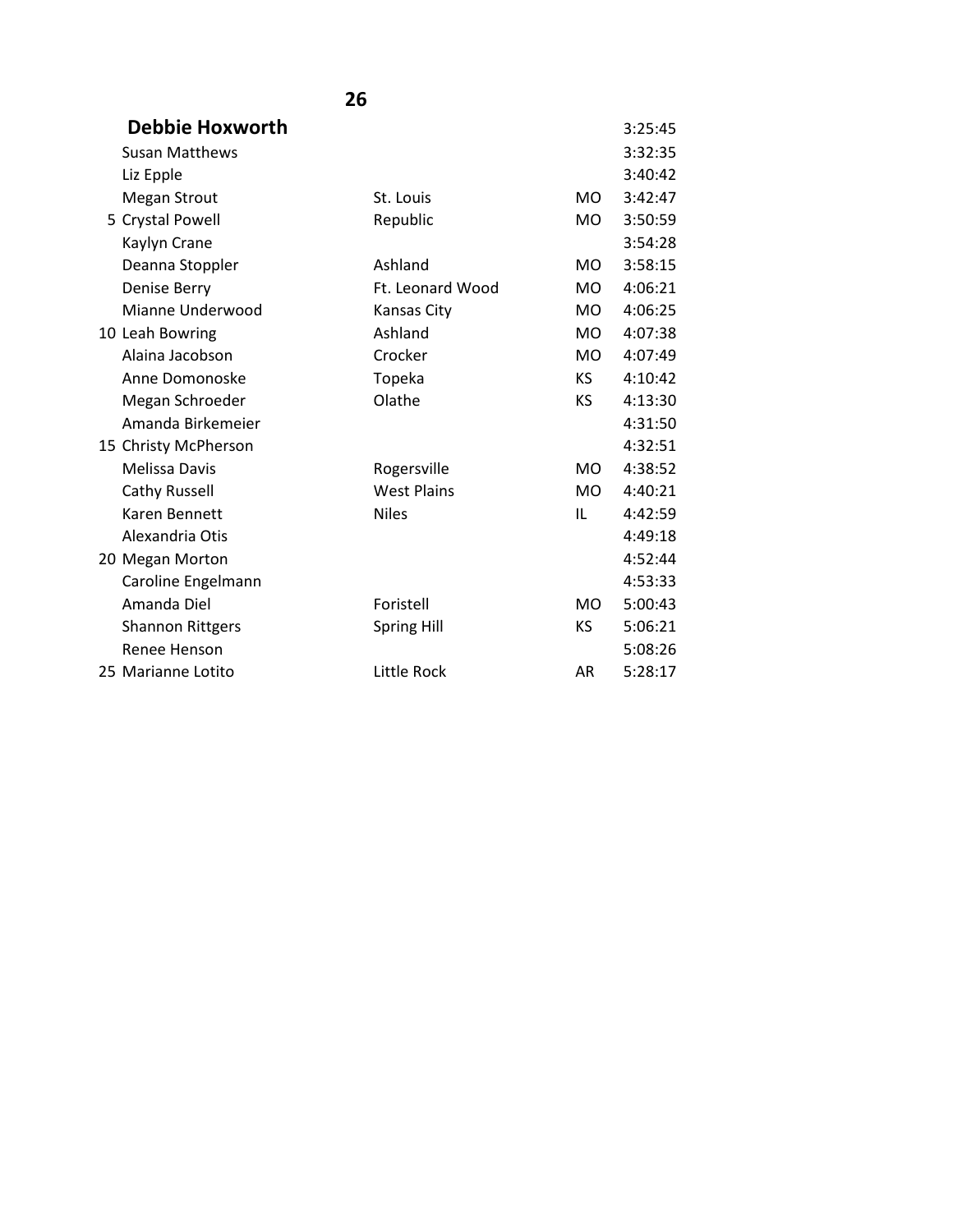|                        | 27                       |           |         |
|------------------------|--------------------------|-----------|---------|
| <b>Shannan Parsley</b> | Ridgedale                | MO.       | 3:26:36 |
| <b>Emily Franks</b>    | Centerton                | AR        | 3:30:26 |
| Angela Zook            | Fortuna                  | <b>MO</b> | 3:34:28 |
| Jessica Forsyth        | Frisco                   | TX        | 3:38:17 |
| 5 Christi Imgarten     |                          |           | 3:43:07 |
| <b>Whitney Dreier</b>  | Los Alamos               | <b>NM</b> | 3:48:16 |
| Melissa Davis          | Springfield              | <b>MO</b> | 3:51:35 |
| Linda Kretlow          |                          |           | 3:56:00 |
| <b>Chris Ruble</b>     |                          |           | 3:56:25 |
| 10 Mianne Underwood    | <b>Kansas City</b>       | <b>MO</b> | 3:58:16 |
| <b>Anne Sears</b>      |                          |           | 4:11:23 |
| Marie George           | St. Louis                | <b>MO</b> | 4:15:17 |
| <b>Karen Mills</b>     |                          |           | 4:18:53 |
| Lindsey Clifton        |                          |           | 4:23:03 |
| 15 Laura Wood          | <b>Excelsior Springs</b> | MO.       | 4:28:28 |
| <b>Toni Tallman</b>    | Bentonville              | AR        | 4:31:24 |
| Leah Christopher       | St. Charles              | <b>MO</b> | 4:36:47 |
| Amy Tibbitts           |                          |           | 4:39:54 |
| <b>Bjoerg Edberg</b>   | Nashville                | <b>TN</b> | 4:40:13 |
| 20 Amy Elmore          | <b>Overland Park</b>     | KS.       | 4:41:24 |
| Lisa Esterline         | Jefferson City           | MO.       | 4:47:17 |
| Amy Meyer              | Saint Robert             | <b>MO</b> | 4:55:36 |
| <b>Bethany Bell</b>    | Springfield              | <b>MO</b> | 4:57:02 |
| Leah Dunwoody          | Mineola                  | TX        | 4:58:39 |
| 25 Christina Sanderson |                          |           | 5:16:46 |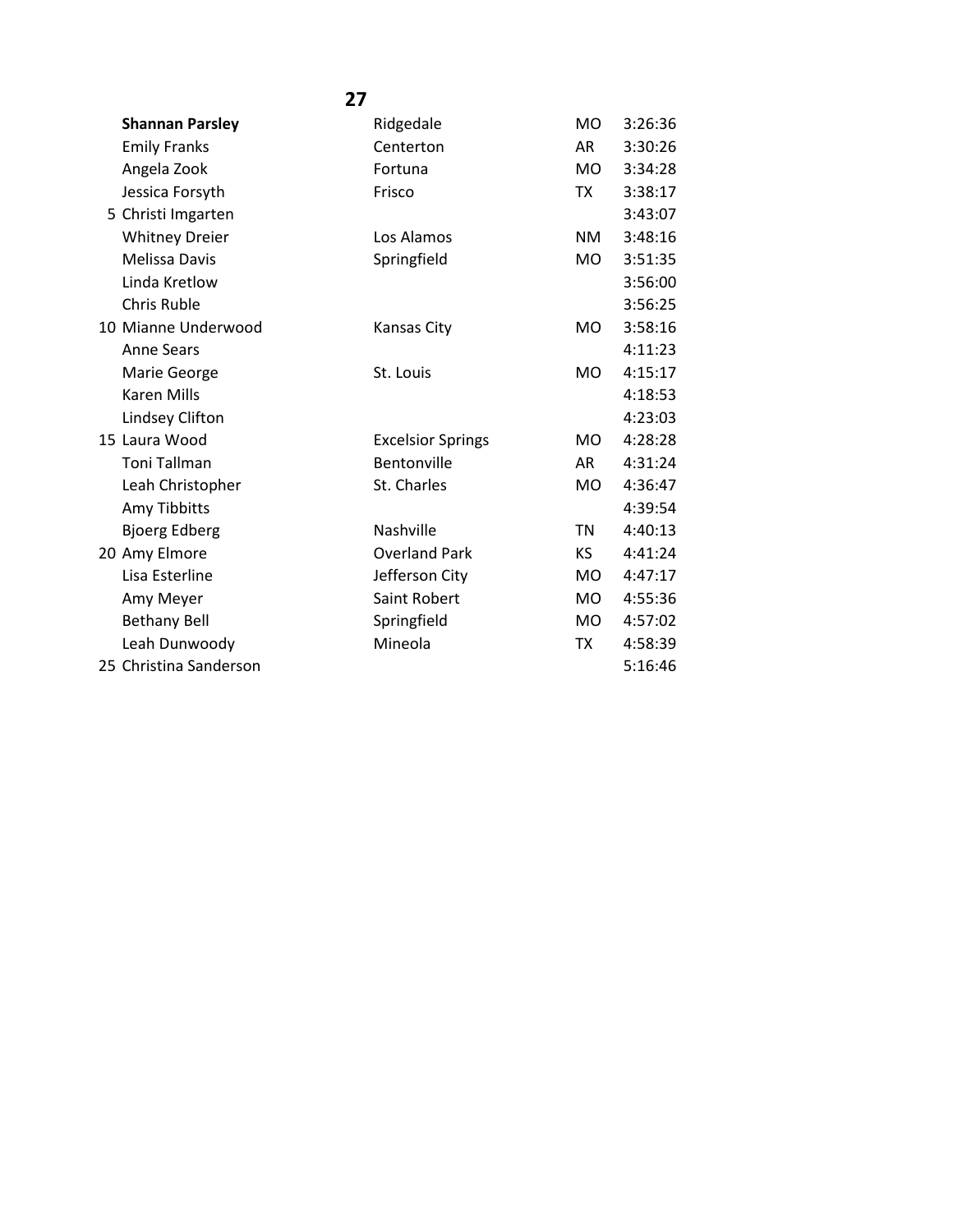| <b>Marie Onan</b>     | St. Louis          | <b>MO</b>      | 3:27:55 |
|-----------------------|--------------------|----------------|---------|
| <b>Whitney Dreier</b> |                    |                | 3:28:32 |
| Sara Major            | Pittsburg          | <b>KS</b>      | 3:34:09 |
| Deanna Stoppler       | Ashland            | <b>MO</b>      | 3:38:33 |
| 5 Shannan Parsley     | Ridgedale          | <b>MO</b>      | 3:47:57 |
| Casi Lock             |                    |                | 3:51:14 |
| Mianne Underwood      | <b>Kansas City</b> | MO.            | 3:56:44 |
| Norma Cousin          | Grinnell           | IA             | 3:57:07 |
| Julie Gestenberger    | Hallsville         | MO.            | 3:58:17 |
| 10 Liz Epple          |                    |                | 3:59:24 |
| Marcia Noxon          |                    |                | 4:03:00 |
| <b>Melanie Tilton</b> |                    |                | 4:09:33 |
| <b>Kelly Mannell</b>  | <b>Kansas City</b> | <b>MO</b>      | 4:11:37 |
| Leah Dunwoody         | Minola             | TX.            | 4:30:02 |
| 15 Rachel Baker       | Springfield        | MO.            | 4:34:48 |
| Jan Landry            |                    |                | 4:35:31 |
| Amy Meyer             | Ft. Leonard Wood   | <b>MO</b>      | 4:37:01 |
| Michelle Ebberts      |                    |                | 4:38:53 |
| Rebecca Duncan        | <b>Bolivar</b>     | <b>MO</b>      | 4:39:40 |
| 20 Alison Farage      | Ozark              | <b>MO</b>      | 5:03:40 |
| Leticia Bell          | St. Albans         | <b>NY</b>      | 5:09:58 |
| <b>Caroline Mug</b>   | St. Louis          | M <sub>O</sub> | 5:11:06 |
| <b>Emily Davis</b>    | Fayetteville       | AR             | 5:12:47 |
| <b>Toni Tallman</b>   | Pea Ridge          | <b>AR</b>      | 5:28:53 |
| 25 Julie Crocker      | Shawnee            | KS.            | 5:39:28 |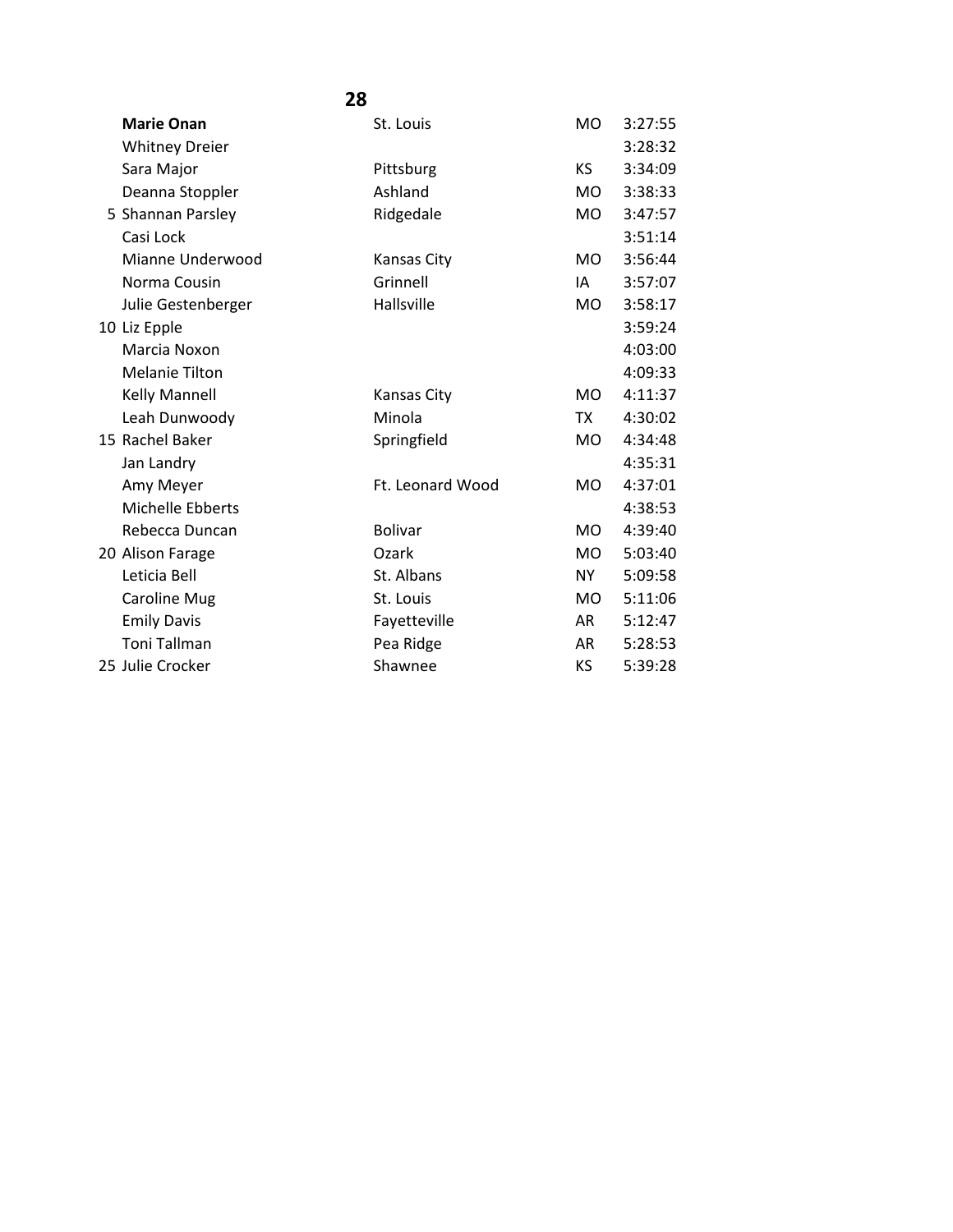|                       | 29                      |           |         |
|-----------------------|-------------------------|-----------|---------|
| <b>Wendy Thomas</b>   | Evansville              | IN        | 3:07:17 |
| Annette Craighead     | Ft. Collins             | CO        | 3:15:24 |
| Sara Major            | Pittsburg               | KS.       | 3:16:17 |
| Christine Rocky       | St. Joseph              | MO        | 3:23:18 |
| 5 Chris Ruble         |                         |           | 3:27:38 |
| Jaira Grathwohl       |                         |           | 3:32:12 |
| Susan Mokhtari        |                         |           | 3:36:21 |
| Norma Cousin          | Grinnell                | IA        | 3:37:41 |
| Jessica File          | St. Charles             | <b>MO</b> | 3:39:23 |
| 10 Marie Marchbank    |                         |           | 3:40:17 |
| <b>Candy Williams</b> | <b>Grain Valley</b>     | <b>MO</b> | 3:41:49 |
| Mindy Coolman         |                         |           | 3:45:56 |
| Marjanne Schnarr      | Vail                    | AZ        | 3:48:43 |
| Courtney Knott        | Centerville             | IA        | 3:54:11 |
| 15 Leslie Hodges      |                         |           | 3:59:12 |
| Stephanie King        | Centralia               | <b>MO</b> | 3:59:20 |
| <b>Rhonda Thomas</b>  |                         |           | 3:59:33 |
| Amanda Dablemont      |                         |           | 4:02:58 |
| 20 Becky Lorenz       |                         |           | 4:04:17 |
| Patricia Bowman       |                         |           | 4:06:13 |
| Amy Livesay           |                         |           | 4:08:19 |
| Christina Crawford    | Marshall                | <b>MO</b> | 4:11:29 |
| Patricia de Vera      | Alexandria              | VA        | 4:14:12 |
| 25 Jennifer Bick      | <b>Maryland Heights</b> | MO        | 4:14:12 |
| Nakeya Booth          |                         |           | 4:18:19 |
| <b>Elaine Henke</b>   |                         |           | 4:22:53 |
| Kristin Bourgeois     |                         |           | 4:28:20 |
| Nicole Burkemper      | <b>Overland Park</b>    | KS        | 4:29:26 |
| 30 Colleen Eddy       |                         |           | 4:43:29 |

0:00:00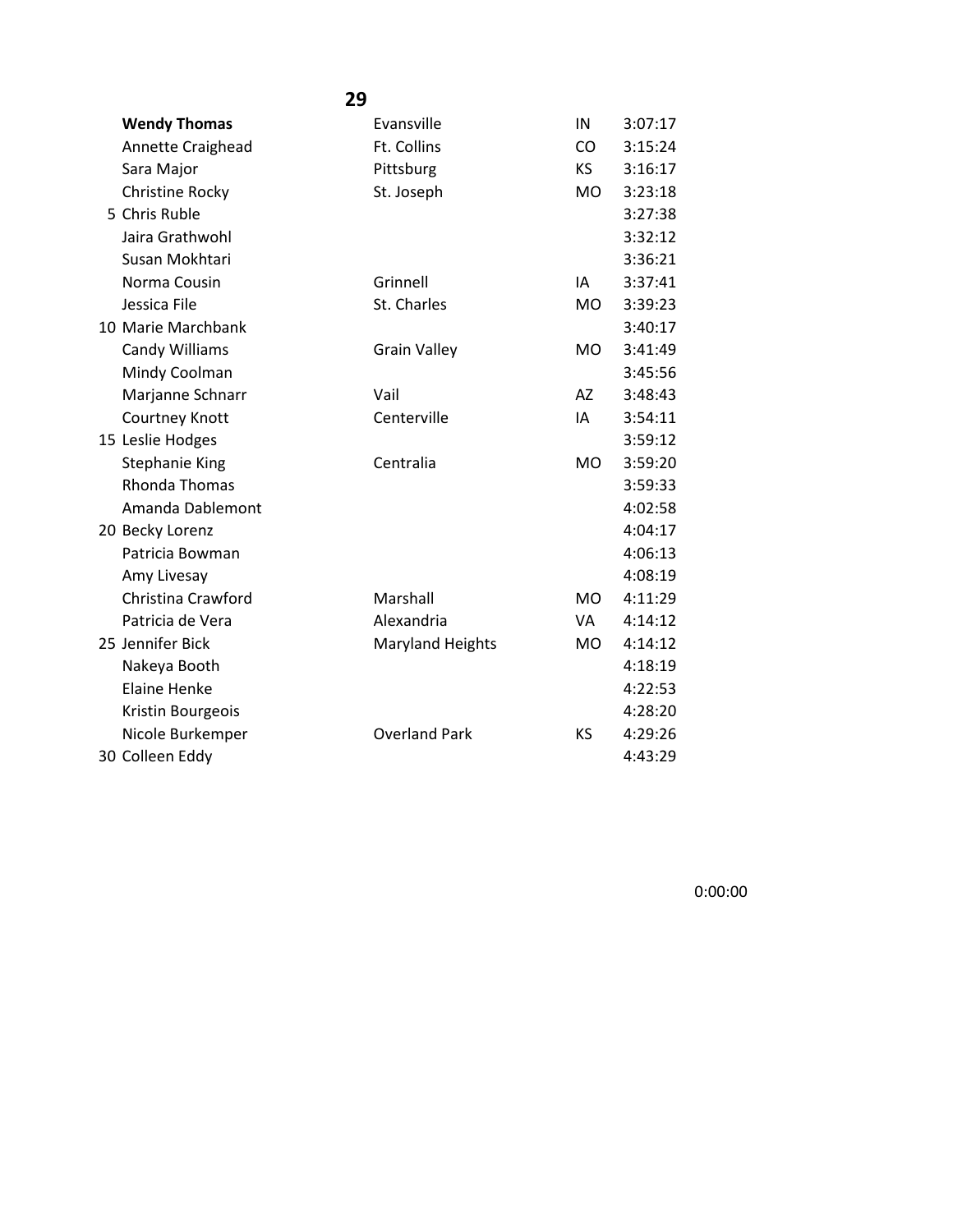| <b>Michele McFadden</b> |                     |                | 3:15:24 |
|-------------------------|---------------------|----------------|---------|
| <b>Chris Ruble</b>      |                     |                | 3:26:08 |
| Robin Kokjohn           | Farmington          | IA             | 3:35:24 |
| Angela Herrboldt        | <b>Sioux Falls</b>  | SD.            | 3:44:15 |
| 5 Jennifer Bennett      |                     |                | 3:54:19 |
| Chris Kensinger         | Springfield         | MO.            | 3:59:03 |
| Christina Dablemont     |                     |                | 4:01:50 |
| <b>Crystal Davis</b>    | Rochester           | NY             | 4:10:52 |
| Nikki Goble             |                     |                | 4:19:01 |
| 10 Kelly Mattas         | Moberly             | MO.            | 4:24:56 |
| Marie Miller            | St. Louis           | MO.            | 4:25:04 |
| Chelsea Bessey          |                     |                | 4:28:04 |
| Mindy Coolman           | Independence        | MO.            | 4:31:02 |
| <b>Emily Smith</b>      |                     |                | 4:35:30 |
| 15 Tabitha Sale         | Alexandria          | VA             | 4:38:06 |
| Christina Sanderson     |                     |                | 4:44:08 |
| Michelle Hinshaw        |                     |                | 4:45:26 |
| Anne Marie Jackson      | <b>Kansas City</b>  | M <sub>O</sub> | 4:50:22 |
| Prisca Humphrey         | Kansas City         | <b>MO</b>      | 4:50:25 |
| 20 Theresa Breneman     | <b>Saint Peters</b> | MO.            | 4:52:48 |
| <b>Julie Walters</b>    |                     |                | 4:56:54 |
| Jewelee Yates           | Lee's Summit        | M <sub>O</sub> | 5:01:45 |
| Cassie Acton            | St. Louis           | MO.            | 5:30:59 |
| Casey Schnack           | Quincy              | IL.            | 5:34:01 |
| 25 Megan Forrester      | Springfield         | <b>MO</b>      | 6:11:05 |
| <b>Amanda Rivers</b>    | Rolla               | <b>MO</b>      | 6:15:56 |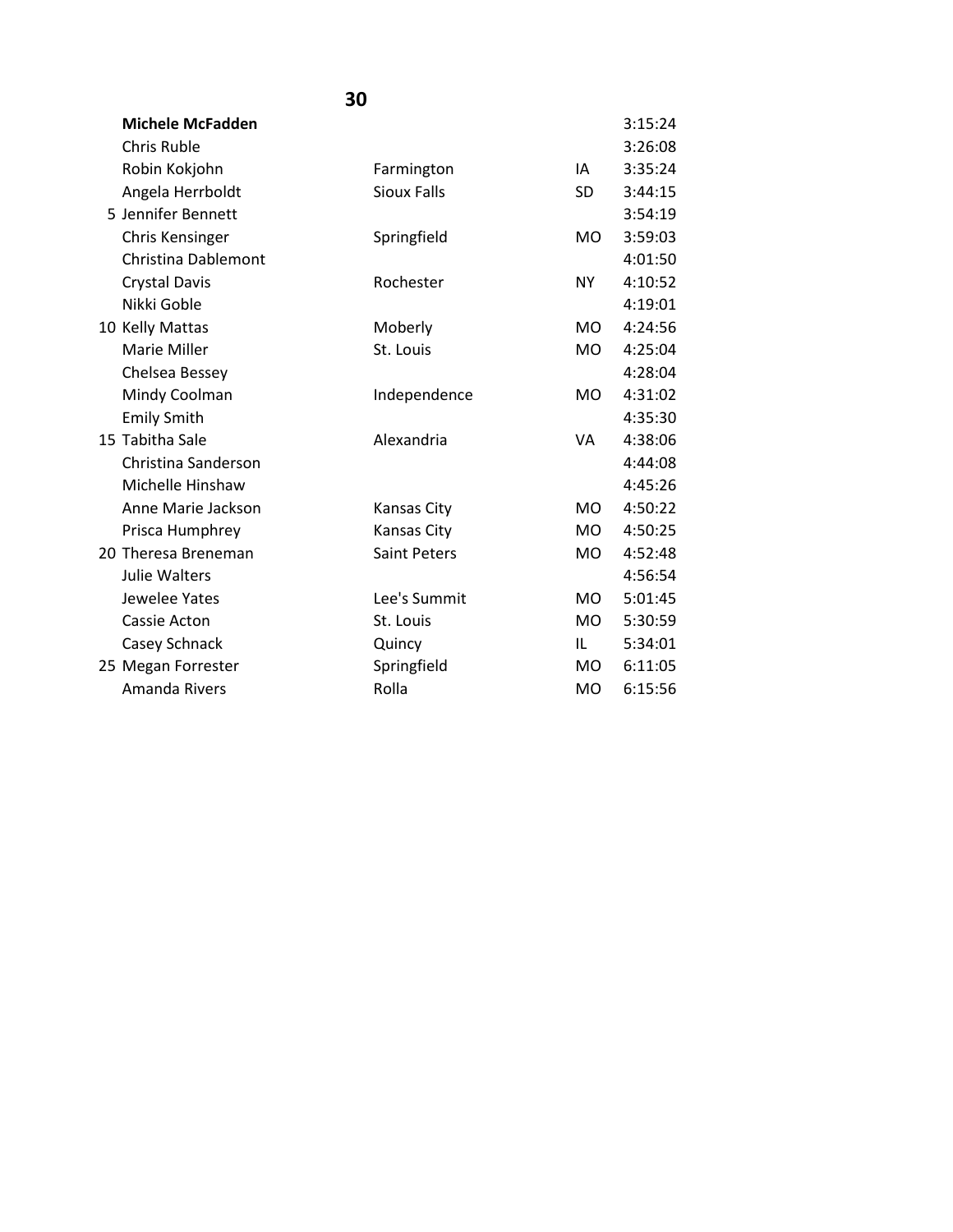| <b>Andrea McGehee</b>     | Raymore                  | <b>MO</b> | 3:21:26 |
|---------------------------|--------------------------|-----------|---------|
| <b>Destiny Thomas</b>     |                          |           | 3:38:42 |
| Mindy Coolman             | Missouri Valley          | IA        | 3:38:59 |
| Carol Spielman            | Clearwater               | FL.       | 3:43:15 |
| 5 Dana Bedwell            | Grandview                | MO.       | 3:51:11 |
| Laurie Sellheim           | Grandview                | <b>MO</b> | 3:51:11 |
| <b>Christine Andersen</b> | Waynesville              | <b>MO</b> | 3:55:32 |
| Leslie Hodges             |                          |           | 3:59:23 |
| Jaira Grathwohl           |                          |           | 4:00:18 |
| 10 Anna Read              | Washington               | DC        | 4:06:49 |
| Erin Smith                | Greenwood                | SC.       | 4:06:57 |
| Christina Raddi           | <b>Arlington Heights</b> | IL        | 4:08:13 |
| Miki Bohon                |                          |           | 4:17:16 |
| Eunika Stevula            | Memphis                  | <b>TN</b> | 4:18:22 |
| 15 Anna Hays              | <b>University Park</b>   | MD.       | 4:20:03 |
| Sondra Ellis              | Richland                 | <b>MO</b> | 4:27:25 |
| <b>Karen Derrick</b>      |                          |           | 4:28:10 |
| Lacey Martinosky          | <b>Branson</b>           | <b>MO</b> | 4:28:26 |
| Chelsea Bessey            |                          |           | 4:29:26 |
| 20 Lauren Kirkpatrick     | Eudora                   | <b>KS</b> | 4:32:08 |
| Kelly Mannell             | Kansas City              | MO.       | 4:33:31 |
| Alison Berti              | Quincy                   | IL        | 4:34:57 |
| Josette Savidge           |                          |           | 4:41:55 |
| Janell Kiersnowski        | Malden                   | <b>MO</b> | 4:41:56 |
| 25 Silvana Jackson        | Ft. Leonard Wood         | <b>MO</b> | 4:42:07 |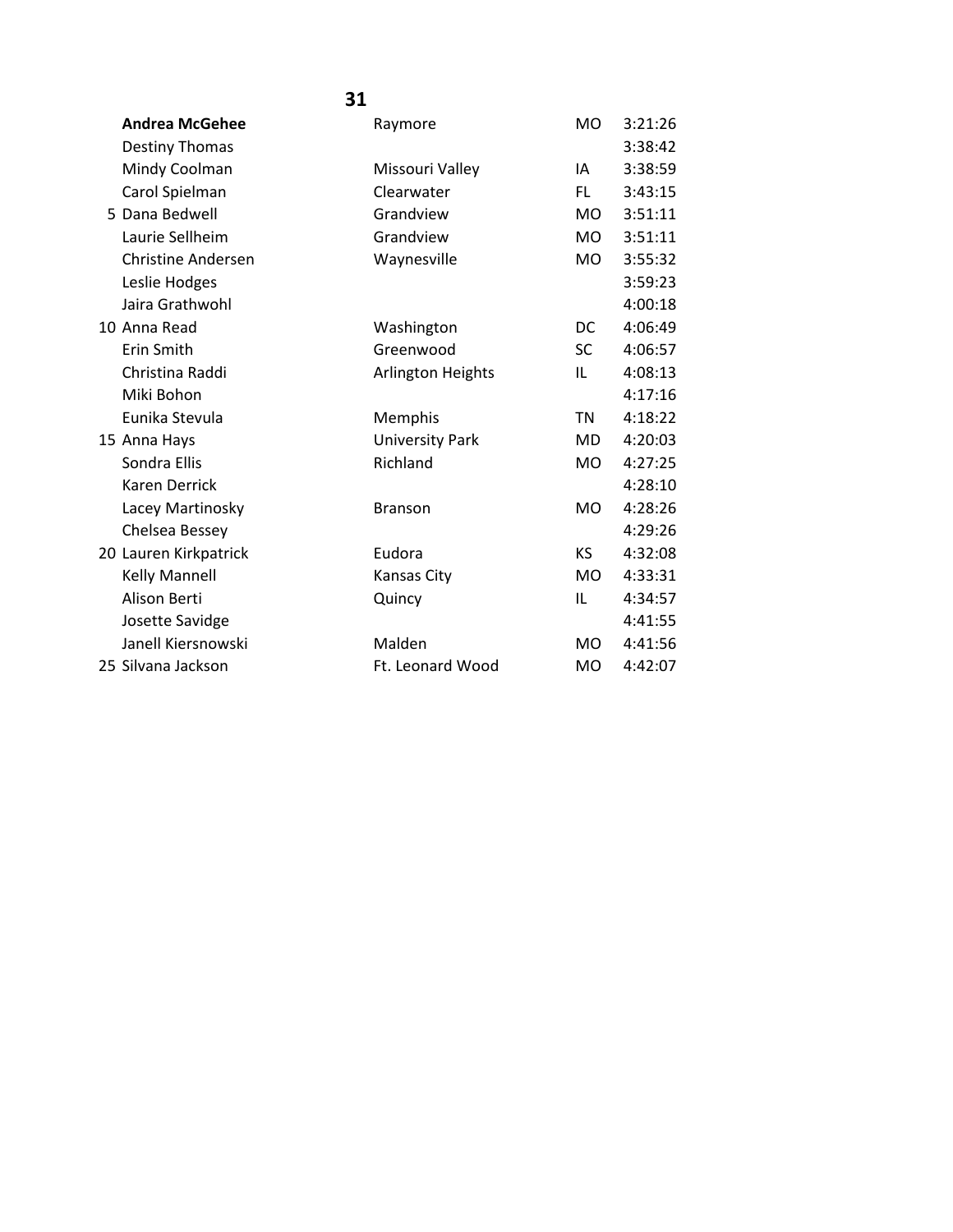|                          | 32                 |               |         |
|--------------------------|--------------------|---------------|---------|
| <b>Andrea Fischer</b>    |                    |               | 2:54:10 |
| Destiny Thomas           |                    |               | 3:18:38 |
| Molly McMahon            | Indianapolis       | IN            | 3:21:22 |
| Anne Billington          | Moberly            | MO.           | 3:25:10 |
| 5 Miriam Barquero-Molina |                    |               | 3:40:09 |
| Oksana Loginova          | Moscow             | <b>RUSSIA</b> | 3:43:09 |
| Nicole Jarvis            | Willard            | MO.           | 3:43:09 |
| Marjanne Schnarr         | Vail               | AZ —          | 3:44:56 |
| Laurie Sellheim          | Grandview          | MO -          | 3:51:11 |
| 10 Gwen Heist            | St. Charles        | <b>MO</b>     | 3:53:50 |
| Leslie Hodges            |                    |               | 3:57:36 |
| Ioana Florescu           |                    |               | 4:07:13 |
| Jenny Massanelli         | <b>Little Rock</b> | <b>AR</b>     | 4:08:44 |
| Loreto Urra              |                    |               | 4:12:11 |
| 15 Andria Van Mierlo     | St. Louis          | <b>MO</b>     | 4:17:24 |
| Sarah Ashman             |                    |               | 4:25:54 |
| <b>Marie Miller</b>      | St. Louis          | <b>MO</b>     | 4:27:06 |
| <b>Michelle Mannell</b>  | <b>Kansas City</b> | <b>MO</b>     | 4:30:16 |
| Chelsea Bessey           |                    |               | 4:30:30 |
| 20 Kim Burton            |                    |               | 4:32:57 |
| Mindy Coolman            | Missouri Valley    | IA            | 4:33:32 |
| Laci Zimmer              | Lincoln            | <b>NE</b>     | 4:37:05 |
| Prisca Humphrey          | Raymore            | MO -          | 4:37:59 |
| <b>Chrysanthy Tiggas</b> | Kansasville        | WI            | 4:38:56 |
| 25 Kristin Cavolick      | Carmel             | IN            | 4:44:31 |
| <b>Rosemary Smith</b>    | <b>Ballwin</b>     | <b>MO</b>     | 4:46:13 |
|                          |                    |               |         |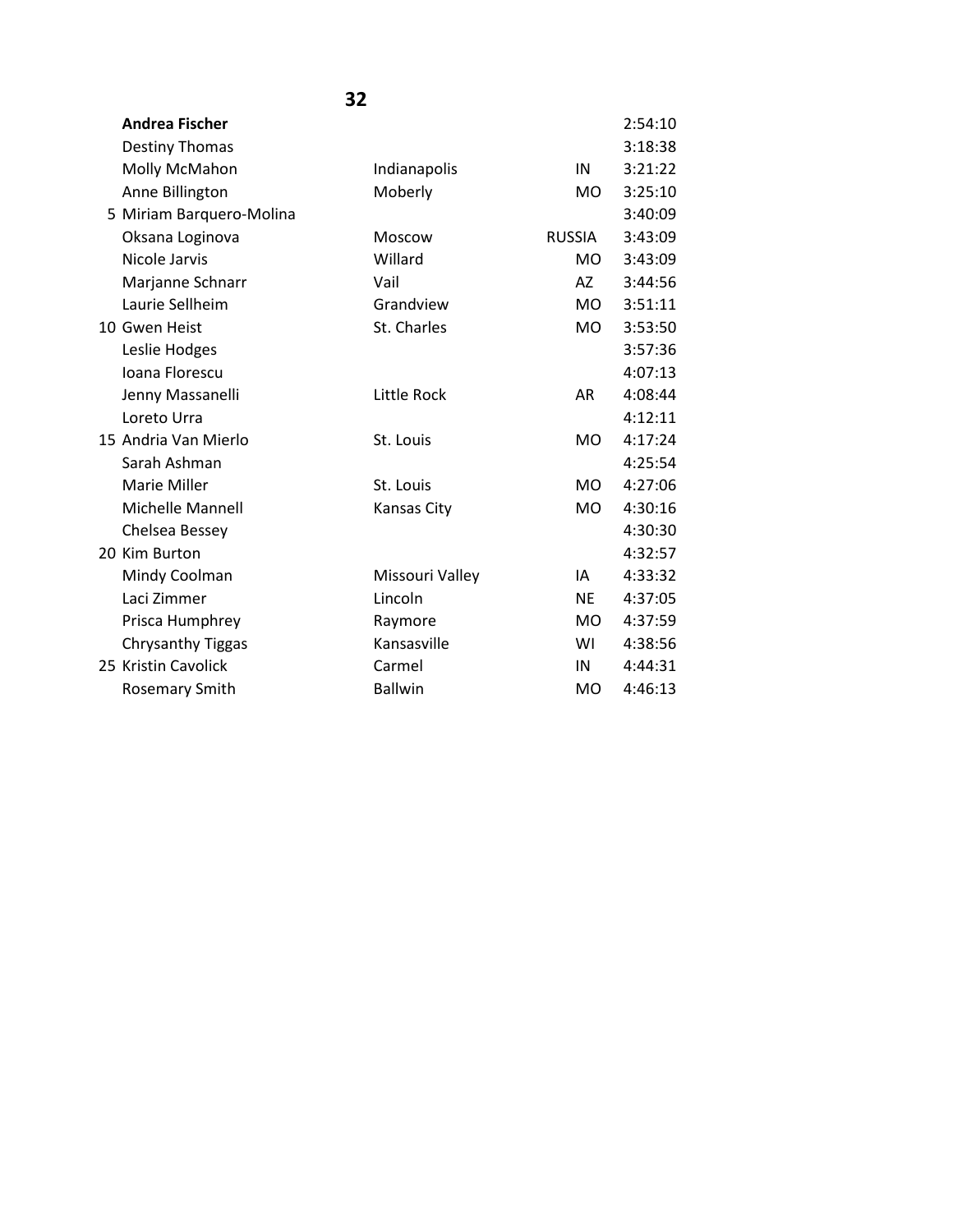| <b>Andrea Fischer</b>  |                      |                | 2:54:48 |
|------------------------|----------------------|----------------|---------|
| Anne Laperle           | <b>Brossard</b>      | <b>QUEBEC</b>  | 3:24:43 |
| Niki Hilgenberg        | St. Joseph           | <b>MO</b>      | 3:31:26 |
| <b>Charisse Winter</b> | Apopka               | FL.            | 3:39:07 |
| 5 Susan Spevak         | Skokie               | IL             | 3:44:43 |
| <b>Stacy McAnelly</b>  | St. Paul             | <b>MN</b>      | 3:46:16 |
| Sarah Lee              | Shawnee              | <b>KS</b>      | 3:49:38 |
| <b>Gwen Heist</b>      | St. Charles          | <b>MO</b>      | 3:52:46 |
| Nancy Halferty         | Topeka               | KS.            | 3:58:05 |
| 10 Sharon Liese        | <b>Overland Park</b> | KS             | 4:02:00 |
| Chelsea Bessey         |                      |                | 4:11:46 |
| <b>Sally Shreeves</b>  | <b>New York</b>      | <b>NY</b>      | 4:11:50 |
| Jennie Hughes          | Chillicothe          | M <sub>O</sub> | 4:12:19 |
| <b>Haley Schwarz</b>   |                      |                | 4:13:07 |
| 15 Mindy Coolman       | Missouri Valley      | IA             | 4:15:08 |
| Amy Frederick          | Ft. Leonard Wood     | <b>MO</b>      | 4:16:01 |
| Melanie Linderer       | Liberty              | <b>MO</b>      | 4:20:20 |
| Srephanie Powell       | Hartsburg            | <b>MO</b>      | 4:26:30 |
| <b>Becky Lorenz</b>    |                      |                | 4:28:10 |
| 20 Kelly Scarborough   | Waynesville          | <b>MO</b>      | 4:32:17 |
| Lacey Martinosky       | <b>Branson</b>       | <b>MO</b>      | 4:35:54 |
| Mary Ellen Bradshaw    |                      |                | 4:39:16 |
| Stephanie Weaver       | Camdenton            | <b>MO</b>      | 4:40:30 |
| Angela Basile          | <b>New York</b>      | NY             | 4:42:23 |
| 25 Annie Combs         | St. Peters           | <b>MO</b>      | 4:43:39 |
| Rosemary Smith         | <b>Ballwin</b>       | <b>MO</b>      | 4:44:22 |
| <b>Christine Fusch</b> | St. Louis            | <b>MO</b>      | 4:49:01 |
| <b>Jill Brake</b>      | <b>Overland Park</b> | <b>KS</b>      | 4:51:49 |
| Sarah Gomez            | Arlington            | <b>TX</b>      | 4:52:03 |
|                        |                      |                |         |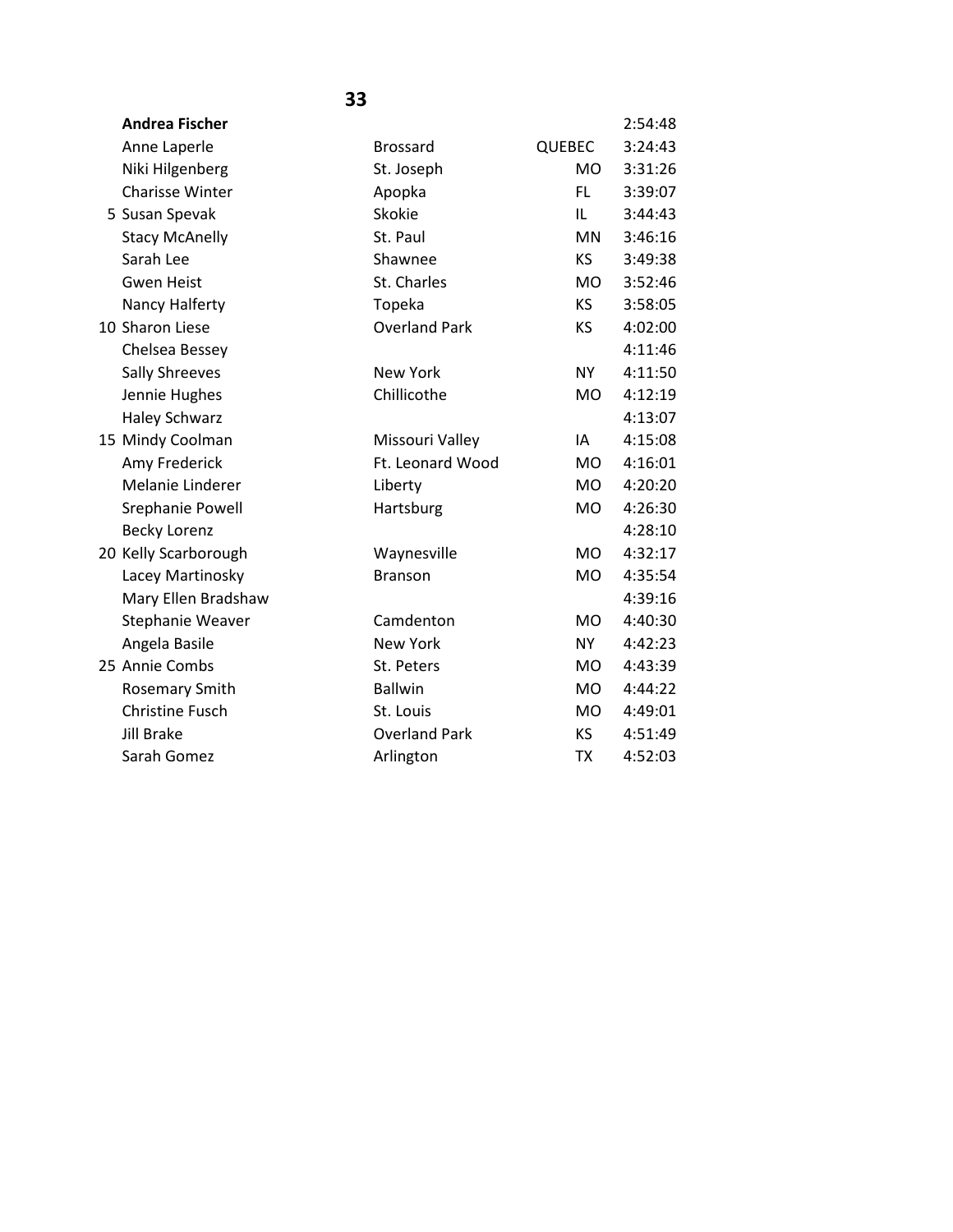|                         | 34                   |           |         |
|-------------------------|----------------------|-----------|---------|
| Laura Luckert           | Prairie Village      | <b>KS</b> | 3:23:00 |
| <b>Elizabeth Mason</b>  | Lenexa               | <b>KS</b> | 3:25:11 |
| <b>Chris Ruble</b>      |                      |           | 3:34:22 |
| Kathleen Johnson        | <b>Overland Park</b> | KS        | 3:34:45 |
| 5 Jordan DeRose         |                      |           | 3:37:03 |
| Penny Gallogly          | Shrewsbury           | <b>MO</b> | 3:40:36 |
| Christina Ramirez       |                      |           | 3:43:30 |
| <b>Margy Tonnies</b>    |                      |           | 3:47:30 |
| Alicia Weber            | Chicago              | IL        | 3:58:46 |
| 10 Betty Bohon          |                      |           | 4:01:10 |
| Lisa Burger             |                      |           | 4:04:41 |
| <b>Michaela Matthes</b> |                      |           | 4:09:11 |
| Louanne Fay             |                      |           | 4:14:38 |
| Rebecca Thompson        |                      |           | 4:18:47 |
| 15 Chelsea Bessey       |                      |           | 4:19:38 |
| Nancy Theriot           |                      |           | 4:21:52 |
| Camila Manrique         |                      |           | 4:22:44 |
| Nancy Rea               | <b>Bolivar</b>       | <b>MO</b> | 4:25:33 |
| Donna Haley             |                      |           | 4:28:16 |
| 20 Melanie Linderer     | Liberty              | <b>MO</b> | 4:28:16 |
| Kelly Himmelberg        | <b>Kansas City</b>   | <b>MO</b> | 4:30:16 |
| <b>Stacey Gertz</b>     | Sedalia              | <b>MO</b> | 4:32:00 |
| Mary Ellen Bradshaw     |                      |           | 4:37:52 |
| <b>Cindy Turner</b>     | Florissant           | <b>MO</b> | 4:42:29 |
| 25 Jane Dougherty       | Rutland              | <b>MA</b> | 4:44:24 |
| Janice Minner (Edler)   | Alton                | IL        | 4:45:11 |
| Lacey Jolley            | <b>Branson</b>       | <b>MO</b> | 4:45:18 |
| Michelle Townsend       |                      |           | 5:09:11 |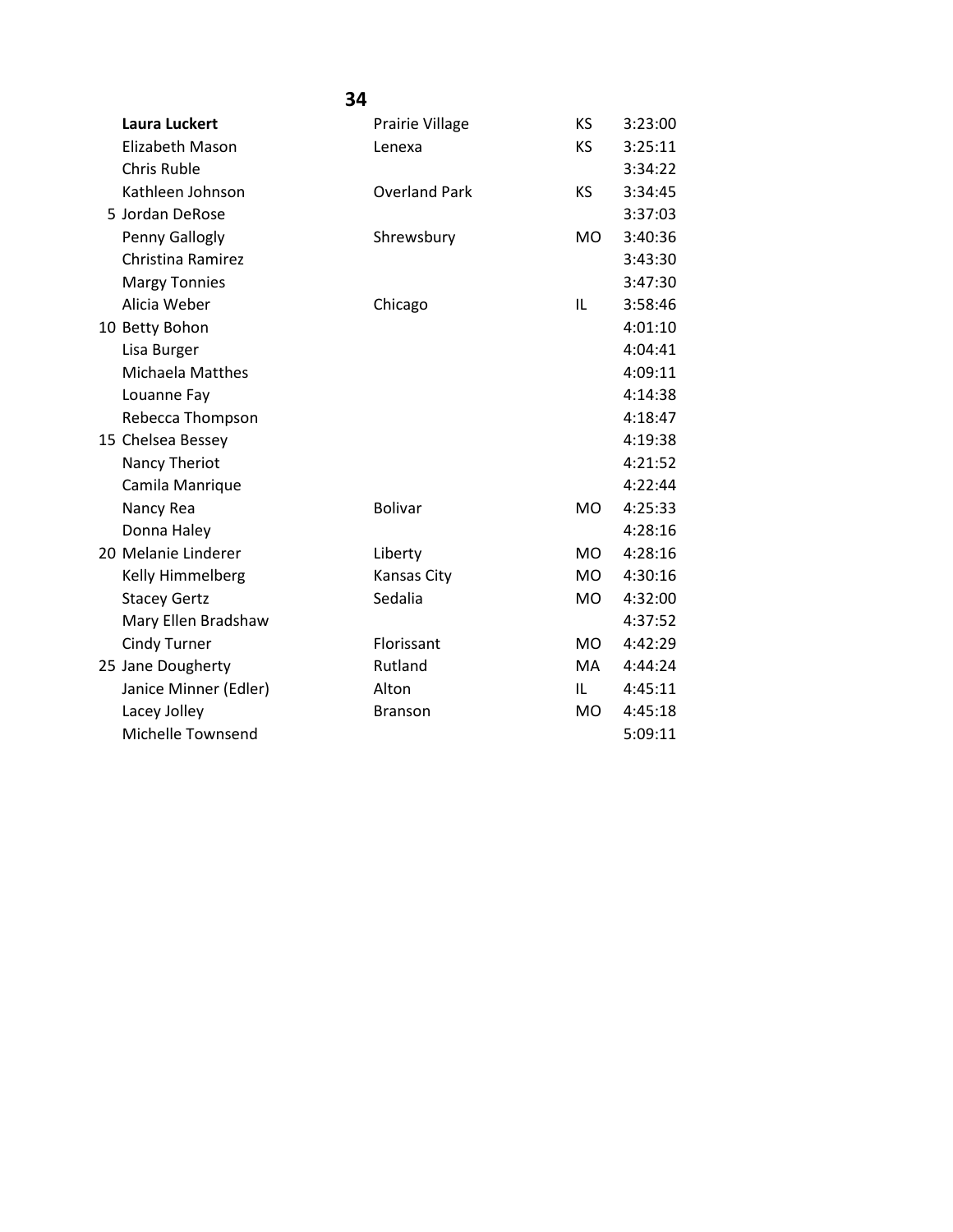| <b>Christina Ramirez</b>  |                        |           | 3:42:45 |
|---------------------------|------------------------|-----------|---------|
| Penny Gallogly            | Shrewsbury             | <b>MO</b> | 3:43:50 |
| Anne Billington           |                        |           | 3:46:01 |
| Laura Girard              | <b>Kansas City</b>     | <b>MO</b> | 3:46:45 |
| 5 Teresa Gooch            |                        |           | 4:05:11 |
| <b>Elaine Sleper</b>      |                        |           | 4:06:59 |
| Jennifer Reisdorf         |                        |           | 4:07:35 |
| Lisa Burger               |                        |           | 4:08:58 |
| Traci Okerlund            | Plato                  | MO.       | 4:12:27 |
| 10 Heather Cox            |                        |           | 4:13:06 |
| <b>Haley Schwarz</b>      |                        |           | 4:13:22 |
| Chelsea Bessey            |                        |           | 4:15:00 |
| Sarah Ditch               | <b>Spring Branch</b>   | <b>TX</b> | 4:16:57 |
| Eren Poe                  |                        |           | 4:19:08 |
| 15 Maigan Shifley         |                        |           | 4:19:28 |
| Sandra Rice               | Sedalia                | <b>MO</b> | 4:21:01 |
| Mary Ellen Bradshaw       |                        |           | 4:21:45 |
| Kelly Gilbert             |                        |           | 4:25:55 |
| <b>Cindy Turner</b>       | Florissant             | <b>MO</b> | 4:28:27 |
| 20 Melanie Linderer       | Liberty                | <b>MO</b> | 4:30:27 |
| Cheryl Daro               | Wellington             | <b>MO</b> | 4:37:11 |
| Camille Ronchetto         |                        |           | 4:41:26 |
| Katie Epstein             |                        |           | 5:01:32 |
| <b>Allison Andrelchik</b> | <b>University City</b> | <b>MO</b> | 5:07:30 |
| 25 Dana Valentine         | Saint Robert           |           | 5:10:38 |
| Sarah Gomez               | Arlington              | <b>TX</b> | 5:14:15 |
| <b>Rosemary Smith</b>     | <b>Ballwin</b>         | MO.       | 5:22:13 |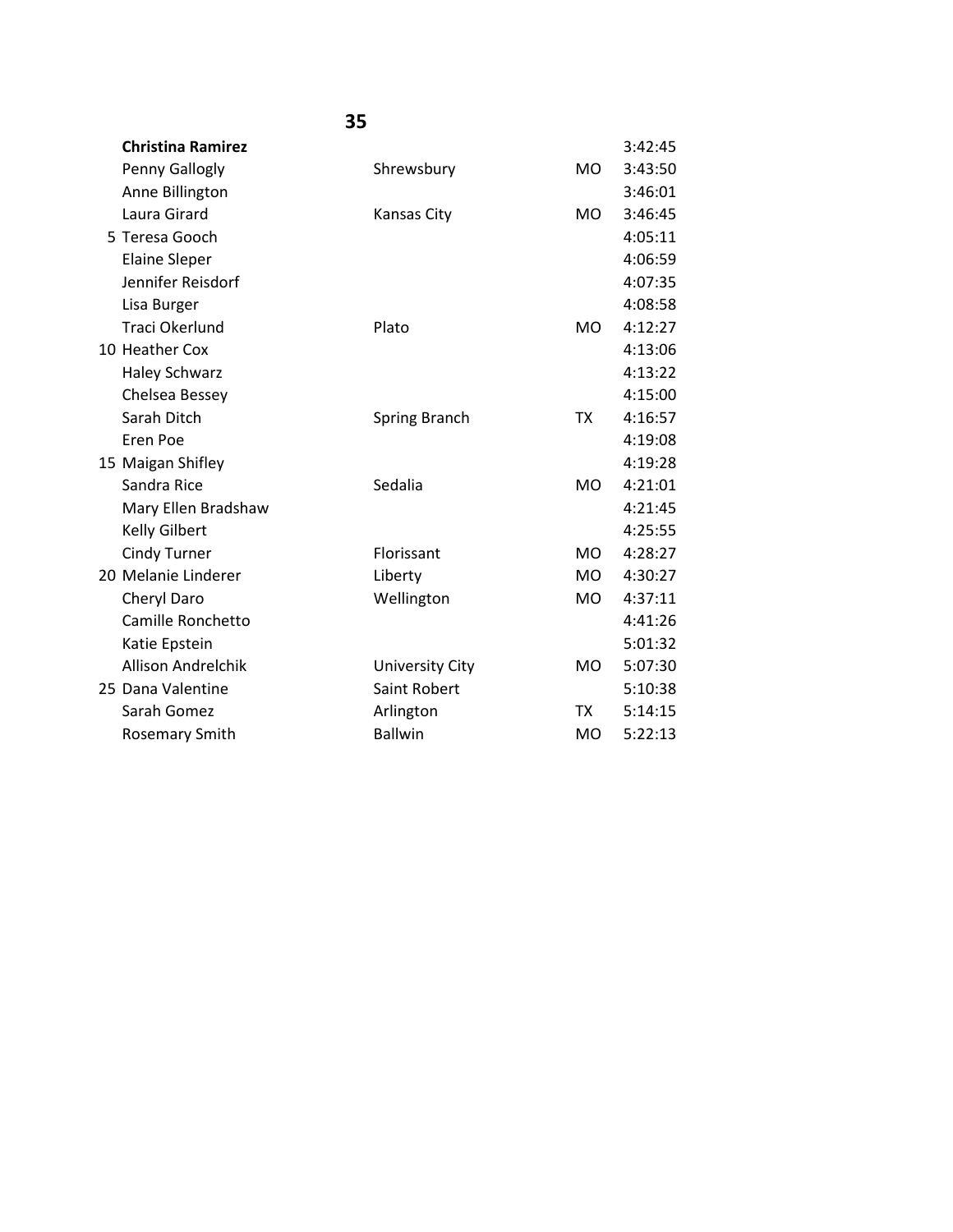| <b>Michele McFadden</b>  |                      |                | 2:54:10 |
|--------------------------|----------------------|----------------|---------|
| Andrea McGehee           | Raymore              | <b>MO</b>      | 3:21:03 |
| Krista White             |                      |                | 3:36:09 |
| <b>Betty Bohon</b>       |                      |                | 3:39:27 |
| 5 Rebecca Thompson       |                      |                | 3:41:53 |
| <b>Heather Lang</b>      | <b>House Springs</b> | MO.            | 3:46:22 |
| <b>Heather Cox</b>       |                      |                | 3:47:37 |
| Cassidy Jones            | Kanahoe              | HI             | 3:52:59 |
| <b>Barbara Mueller</b>   | Jackson              | MO.            | 3:55:27 |
| 10 Shelia Neuenschwander | Liberty Hill         | <b>TX</b>      | 4:03:41 |
| Lisa Burger              |                      |                | 4:07:47 |
| <b>Stacy Turner</b>      | California           | <b>MO</b>      | 4:13:02 |
| Mary Ellen Bradshaw      |                      |                | 4:13:04 |
| Dawn Castagno-Dysart     |                      |                | 4:13:06 |
| 15 Jordan Derose         |                      |                | 4:13:07 |
| Jennifer Reisdorf        |                      |                | 4:16:45 |
| Kimberly Oexner          | Clermont             | FL.            | 4:21:26 |
| Eren Poe                 |                      |                | 4:23:02 |
| <b>Becky Decker</b>      | Irving               | <b>TX</b>      | 4:28:02 |
| 20 Heather Boswell       | Holland              | MI             | 4:32:46 |
| <b>Haley Schwarz</b>     |                      |                | 4:35:07 |
| Leah Melvin              | Mineola              | <b>TX</b>      | 4:38:53 |
| Mina Hayes               |                      |                | 4:43:48 |
| Marie Orton              | Kirksville           | M <sub>O</sub> | 4:43:57 |
| 25 Debby Spetnagel       | St. Charles          | MO.            | 4:44:57 |
| Janice Minner (Edler)    | Alton                | IL             | 4:54:42 |
| Mary Wilson              | Cameron              | MO             | 5:04:54 |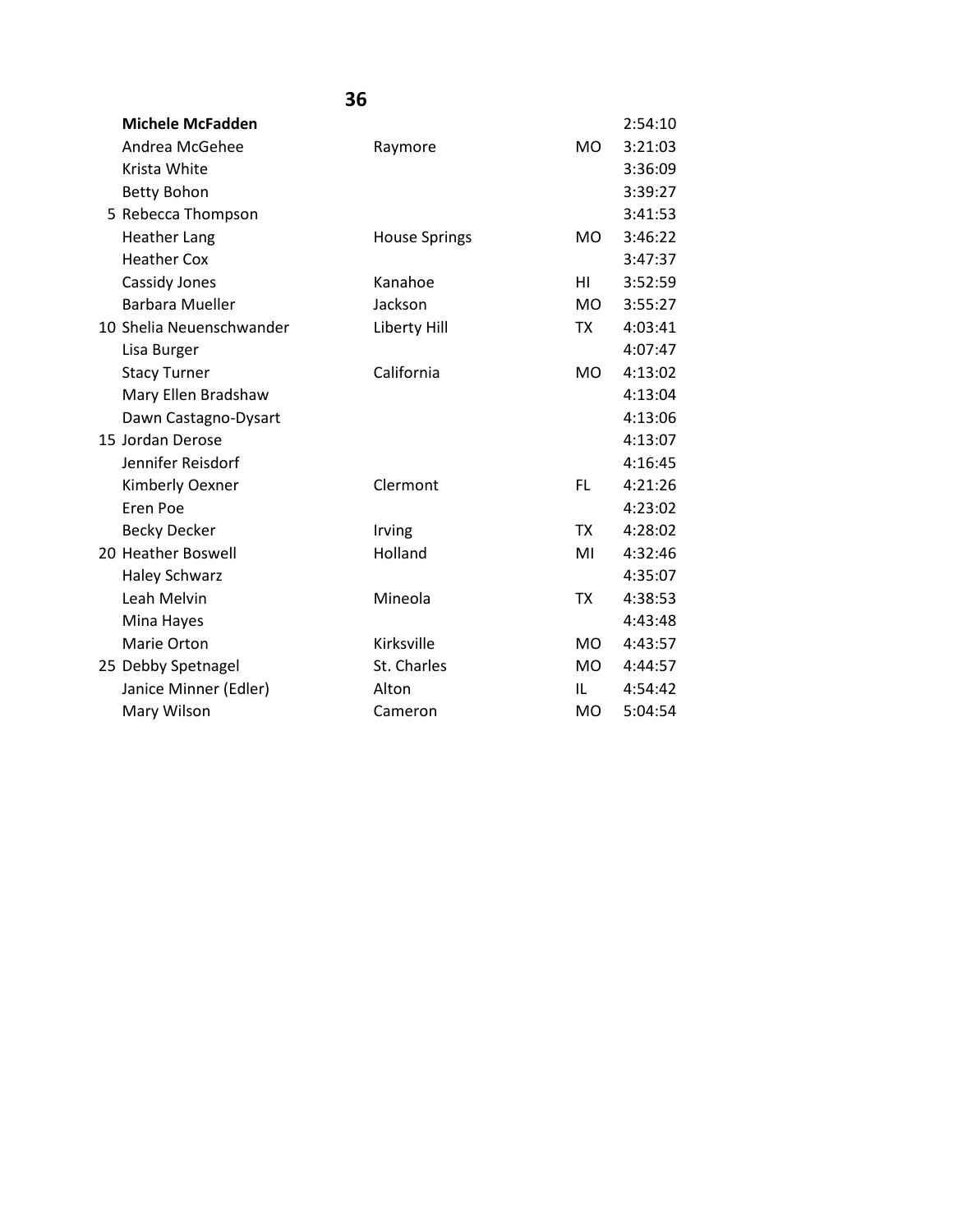| <b>Kathleen Johnson</b>   | <b>Overland Park</b> | KS        | 3:24:05 |
|---------------------------|----------------------|-----------|---------|
| Barbara Mueller-Fulkerson | Cape Girardeau       | <b>MO</b> | 3:29:51 |
| <b>Ellen Dowling</b>      | Hoboken              | NJ.       | 3:36:46 |
| <b>Brook Barker</b>       |                      |           | 3:39:38 |
| 5 Heather Lang            | <b>House Springs</b> | MO.       | 3:41:52 |
| <b>Haley Schwarz</b>      |                      |           | 3:42:03 |
| Sara Dawkins              | <b>Bolivar</b>       | <b>MO</b> | 3:51:43 |
| Julie "JP" Palmer         |                      |           | 3:56:07 |
| Laura Pinkstaff           |                      |           | 3:57:31 |
| 10 Kim Robertson          | Nixa                 | MO.       | 4:04:22 |
| Mary Ellen Bradshaw       |                      |           | 4:05:59 |
| Michelle Hudgins          | <b>Belleville</b>    | IL        | 4:07:18 |
| Robin May                 |                      |           | 4:07:48 |
| Lisa Burger               |                      |           | 4:09:40 |
| 15 Janiece Leigh          |                      |           | 4:12:36 |
| <b>Susan Peters</b>       | Madison              | WI        | 4:12:40 |
| <b>Beth Werling</b>       | Sandusky             | <b>OH</b> | 4:13:13 |
| <b>Heather Cox</b>        |                      |           | 4:15:27 |
| Camille Ronchetto         |                      |           | 4:16:35 |
| 20 Madeline Hardison      | Springfield          | <b>MO</b> | 4:20:47 |
| Kristen Fernandez         |                      |           | 4:31:14 |
| Yen Nguyen                | Houston              | <b>TX</b> | 4:34:00 |
| <b>Missy Peters</b>       | Lake St. Louis       | MO.       | 4:34:06 |
| Laurie McCurdy            | Freeburg             | MO.       | 4:35:33 |
| 25 Wendy Landes           | Kansas City          | <b>MO</b> | 4:36:11 |
| <b>Heather Hunt</b>       |                      |           | 4:36:37 |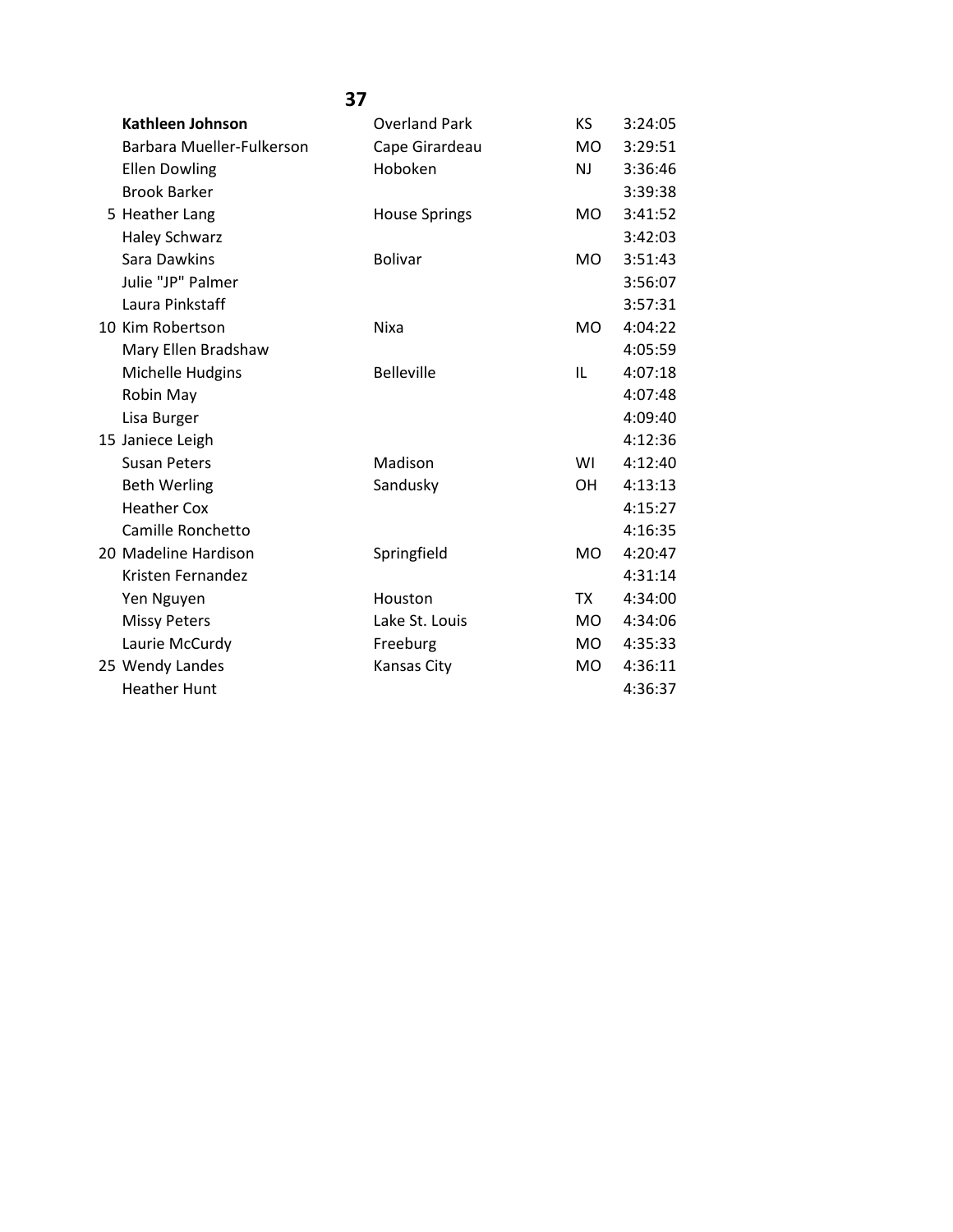| <b>Betty Bohon</b>        |                     |                | 3:31:24 |
|---------------------------|---------------------|----------------|---------|
| Barbara Mueller-Fulkerson | Cape Girardeau      | <b>MO</b>      | 3:39:00 |
| Carol O'Hear              | Memphis             | TN             | 3:39:32 |
| Niocole Murphy            |                     |                | 3:51:53 |
| 5 Elaine Sleper           |                     |                | 4:00:56 |
| Mary Ellen Bradshaw       |                     |                | 4:01:47 |
| Oksana Loginova           |                     |                | 4:02:32 |
| Carol Frike               | <b>Blue Springs</b> | MO             | 4:06:13 |
| <b>Anne Sievers</b>       |                     |                | 4:13:07 |
| 10 Kelly Himmelberg       | Kansas City         | M <sub>O</sub> | 4:13:45 |
| Amanda Bloom              | Rolla               | <b>MO</b>      | 4:16:17 |
| <b>Tiffany Ayulo</b>      | St. Louis           | MO.            | 4:19:27 |
| Lori Thompson             | Glen Carbon         | IL             | 4:19:34 |
| Janiece Leigh             |                     |                | 4:21:12 |
| 15 Haley Schwarz          |                     |                | 4:23:42 |
| Sandra Rice               | Sedalia             | MO             | 4:23:51 |
| <b>Karen Derrick</b>      |                     |                | 4:29:48 |
| <b>Brendan Forshee</b>    |                     |                | 4:29:58 |
| Rebecca Kneedler          | Fayetteville        | AR.            | 4:30:02 |
| 20 Anne Billington        | Moberly             | <b>MO</b>      | 4:35:30 |
| Erica Carper              | Prairie Village     | KS.            | 4:47:35 |
| Rebecca Bishop            | Phoenixville        | PA             | 4:52:41 |
| Janette Keller            |                     |                | 4:59:54 |
| Sharon LeDuc              |                     |                | 5:07:06 |
| 25 Dawn Ward              | Springfield         | MO             | 5:13:36 |
| Chris Stelplugh           | St. Louis           | <b>MO</b>      | 5:16:05 |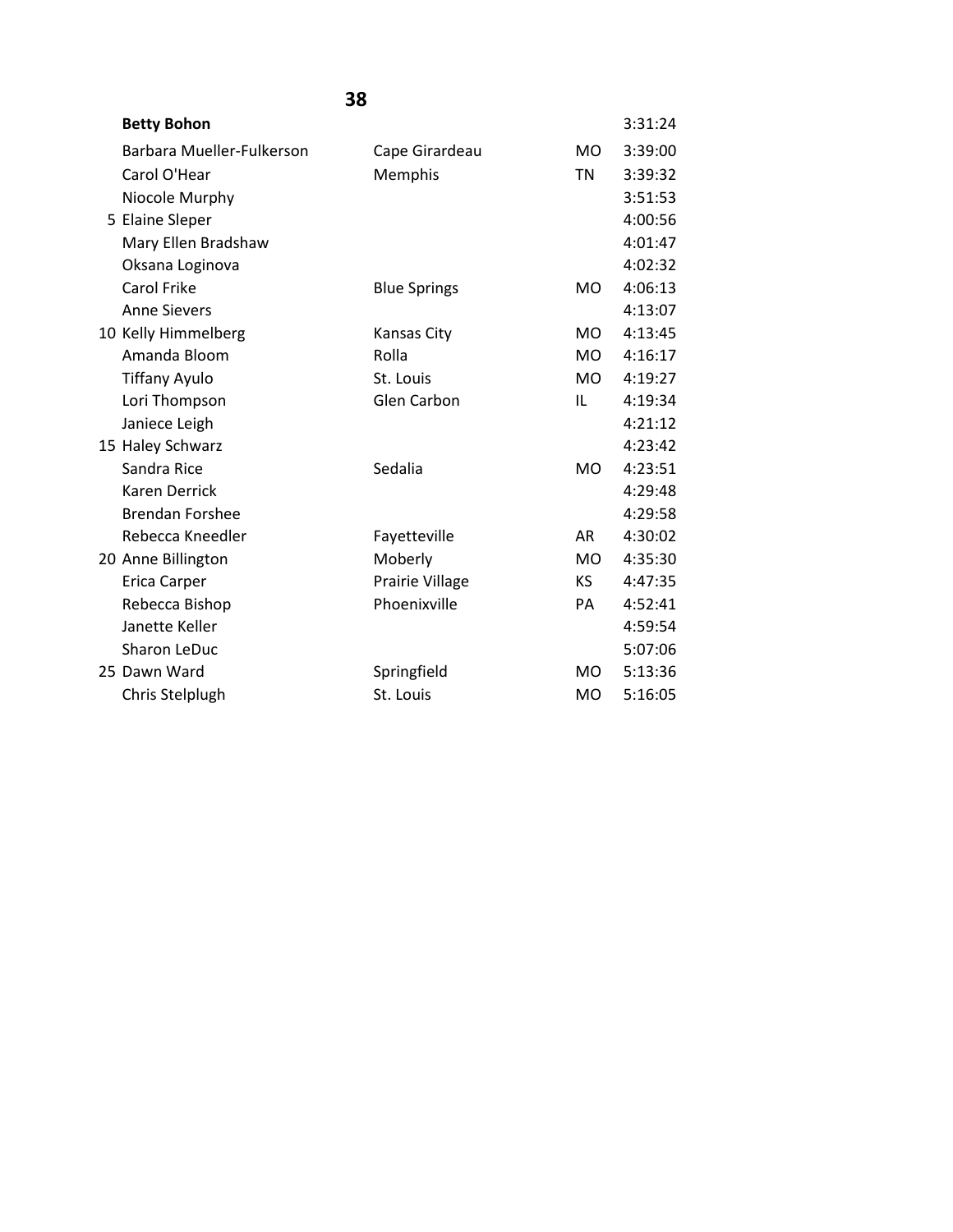|                         | 39                      |                |         |
|-------------------------|-------------------------|----------------|---------|
| <b>Christine Fisher</b> | Arnold                  | <b>MO</b>      | 3:20:27 |
| <b>Anne Sievers</b>     |                         |                | 3:42:44 |
| Deydre Teyhen           | Cibolo                  | TX             | 3:50:21 |
| Carrie Besselmann       | Troy                    | MO.            | 3:56:29 |
| 5 Jennifer Anderson     |                         |                | 3:57:58 |
| <b>Carol Frike</b>      | <b>Blue Springs</b>     | MO.            | 3:58:18 |
| Mary Ellen Bradshaw     |                         |                | 4:03:43 |
| Debra Munk              | <b>Kansas City</b>      | <b>MO</b>      | 4:05:01 |
| Mary Ann Slivinsky      |                         |                | 4:07:49 |
| 10 Lisa Adams           |                         |                | 4:19:29 |
| Janiece Leigh           |                         |                | 4:21:47 |
| Kelly Himmelberg        | <b>Kansas City</b>      | M <sub>O</sub> | 4:25:25 |
| Melissa Maerz-Malone    |                         |                | 4:28:49 |
| HaleySchwarz            |                         |                | 4:32:23 |
| 15 Jordan DeRose        |                         |                | 4:35:08 |
| Rosemarie Ornellas      | <b>Colorado Springs</b> | CO.            | 4:35:24 |
| Kimberly Boyer          |                         |                | 4:39:00 |
| Erica Carper            | Prairie Village         | KS             | 4:40:46 |
| Jen Wheeler             |                         |                | 4:47:26 |
| 20 Cindy Schoenlaub     | St. Joseph              | <b>MO</b>      | 4:54:36 |
| <b>Susan Miller</b>     | Moberly                 | <b>MO</b>      | 5:02:59 |
| Leah Melvin             | Mineola                 | <b>TX</b>      | 5:33:55 |
| <b>Grace Terrell</b>    | <b>High Point</b>       | <b>NC</b>      | 5:35:08 |
| Suzette Bacon           |                         |                | 5:39:42 |
| 25 Lindsay Peterson     | St. Louis               | <b>MO</b>      | 5:57:04 |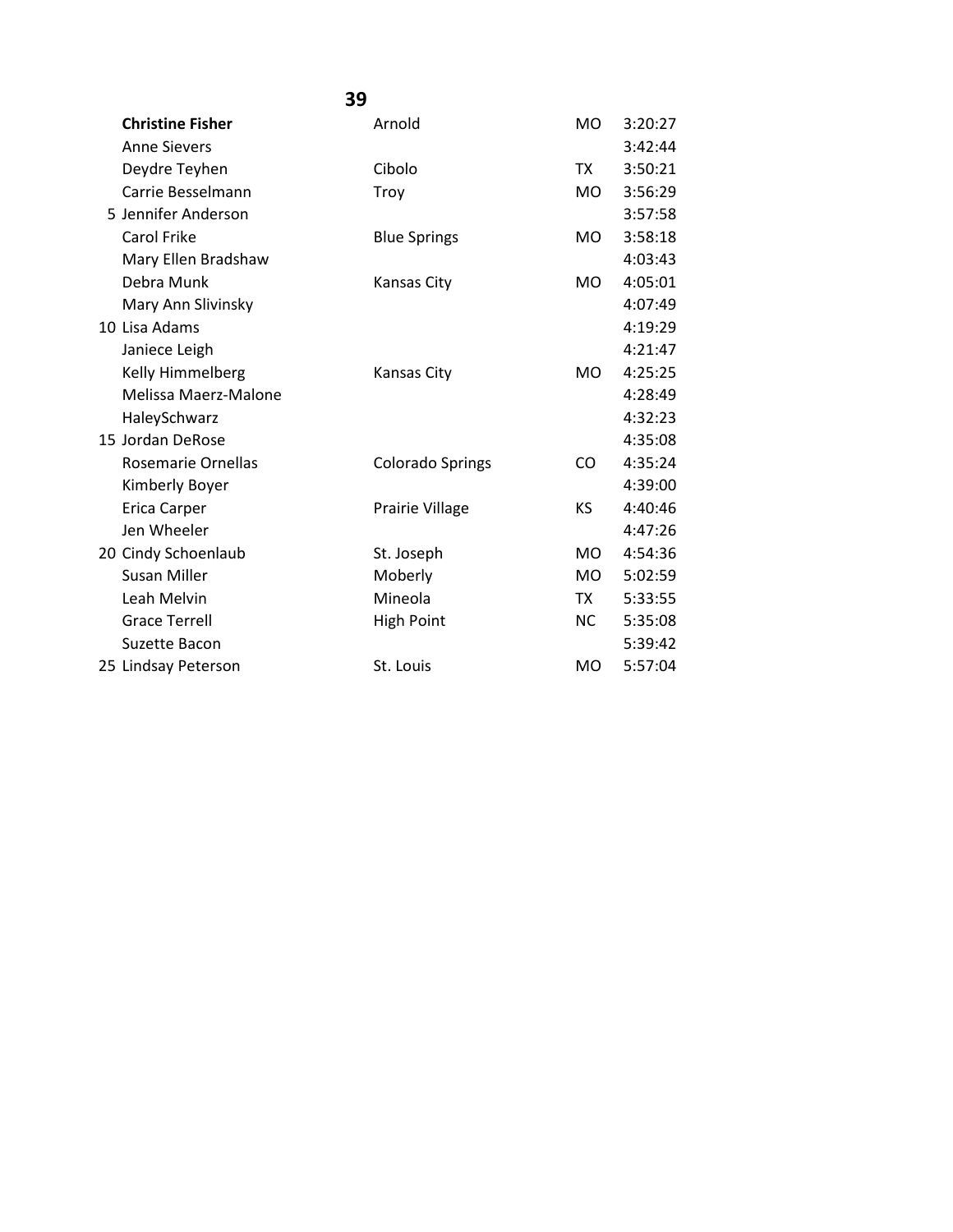| <b>Grace Chiles</b>  |                      |           | 3:29:55 |
|----------------------|----------------------|-----------|---------|
| Maureen O'Hare       | Rocheport            | MO.       | 3:54:53 |
| Debra Munk           | Kansas City          | <b>MO</b> | 4:01:21 |
| <b>Carol Frike</b>   | <b>Blue Springs</b>  | <b>MO</b> | 4:01:57 |
| 5 Gerardette Groll   | St. Louis            | <b>MO</b> | 4:02:01 |
| Brenda Leuenberger   |                      |           | 4:06:15 |
| Mary Ann Slivinsky   |                      |           | 4:06:40 |
| Patty Jensen         | Mason                | IL        | 4:06:41 |
| 10 Becky Nielsen     |                      |           | 4:12:37 |
| Debbie Steed         | Trimble              | <b>MO</b> | 4:13:17 |
| Mary Ellen Bradshaw  |                      |           | 4:17:03 |
| Adina Laird          |                      |           | 4:20:00 |
| Janiece Leigh        |                      |           | 4:21:47 |
| 15 Anne Sievers      |                      |           | 4:13:23 |
| Laura Peckham        | Wellsville           | MO.       | 4:23:44 |
| Marcia Cardello      | <b>Overland Park</b> | ΚS        | 4:28:08 |
| Melissa Maerz-Malone |                      |           | 4:28:49 |
| Shelly Kaufmann      | Lithonia             | GA        | 4:33:40 |
| 20 Becky Bond        |                      |           | 4:35:06 |
| Nancy Rea            | <b>Bolivar</b>       | <b>MO</b> | 4:35:26 |
| Andrea Spohn         | Powell               | <b>OH</b> | 4:36:50 |
| Camila Manrique      |                      |           | 4:36:50 |
| Mary Wisdom          | Eureka               | <b>MO</b> | 4:49:11 |
| 25 Jenny Seeto       | Houston              | TX        | 4:53:35 |
| Erin McGaha          | <b>Boonville</b>     | MO        | 4:56:49 |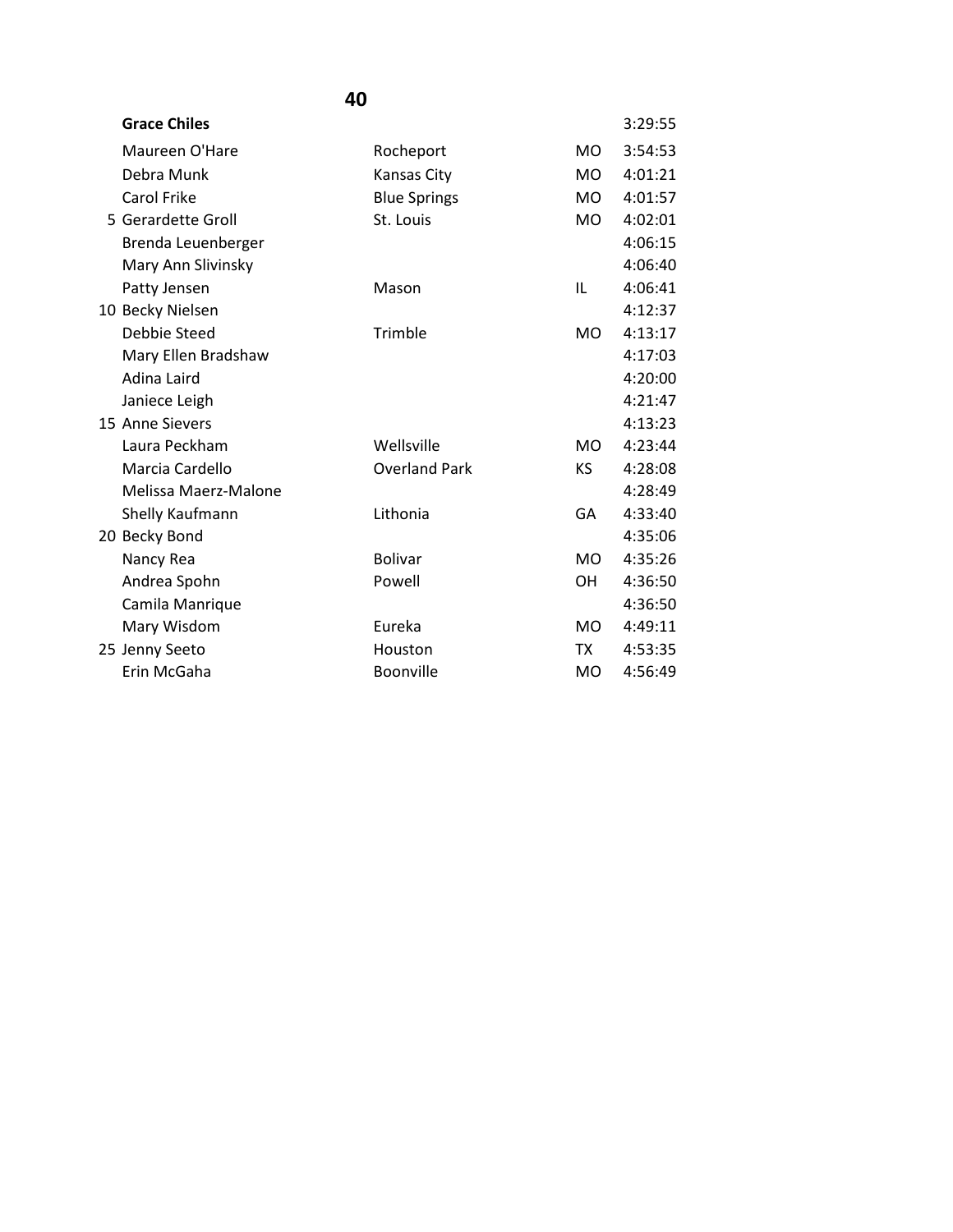| <b>Krista White</b>    |                  |                | 3:30:42 |
|------------------------|------------------|----------------|---------|
| <b>Grace Chiles</b>    |                  |                | 3:36:33 |
| <b>K2 Richards</b>     | Grapevine        | <b>TX</b>      | 3:44:54 |
| <b>Susan Matthews</b>  |                  |                | 3:49:01 |
| 5 Gerardette Groll     | St. Louis        | <b>MO</b>      | 3:51:59 |
| Amy Livesay            | Rocheport        | MO             | 3:53:24 |
| Sarah Breier           |                  |                | 3:53:50 |
| Brenda Leuenberger     |                  |                | 3:56:04 |
| Sue Haden              | Ladue            | <b>MO</b>      | 3:57:40 |
| 10 Maureen O'Hare      | Rocheport        | <b>MO</b>      | 4:02:24 |
| Sue Holden             | Des Moines       | IA             | 4:04:47 |
| Dina Haskamp-Poison    | Glasgow          | <b>MO</b>      | 4:05:02 |
| Edna Rodriquez         | St. Louis        | <b>MO</b>      | 4:06:24 |
| Mary Ellen Bradshaw    |                  |                | 4:16:13 |
| 15 Katherine Couturier |                  |                | 4:16:19 |
| <b>Haley Schwarz</b>   |                  |                | 4:17:12 |
| <b>Heather Cox</b>     |                  |                | 4:17:55 |
| Celeste Quinn          | Bloomington      | IL             | 4:20:18 |
| <b>Becky Nielsen</b>   |                  |                | 4:21:13 |
| 20 Erica Milbach       |                  |                | 4:22:58 |
| Laura Anstaett         | Wellsville       | M <sub>O</sub> | 4:27:34 |
| <b>Cindy Turner</b>    | Florissant       | <b>MO</b>      | 4:29:11 |
| Sylvie Schwinke        |                  |                | 4:30:53 |
| Cheryl Daro            | Wellington       | <b>MO</b>      | 4:37:11 |
| 25 Jordan Derose       |                  |                | 4:38:05 |
| Sandra Rice            | Sedalia          | <b>MO</b>      | 4:39:32 |
| Marit Schultz          | <b>Birch Run</b> | MI             | 4:44:06 |
| Laura Anstaett         | Wellsville       | MO             | 4:27:34 |
| Oon Suan Albert        | St. Peters       | <b>MO</b>      | 4:50:26 |
| 30 Susan White         |                  |                | 4:55:53 |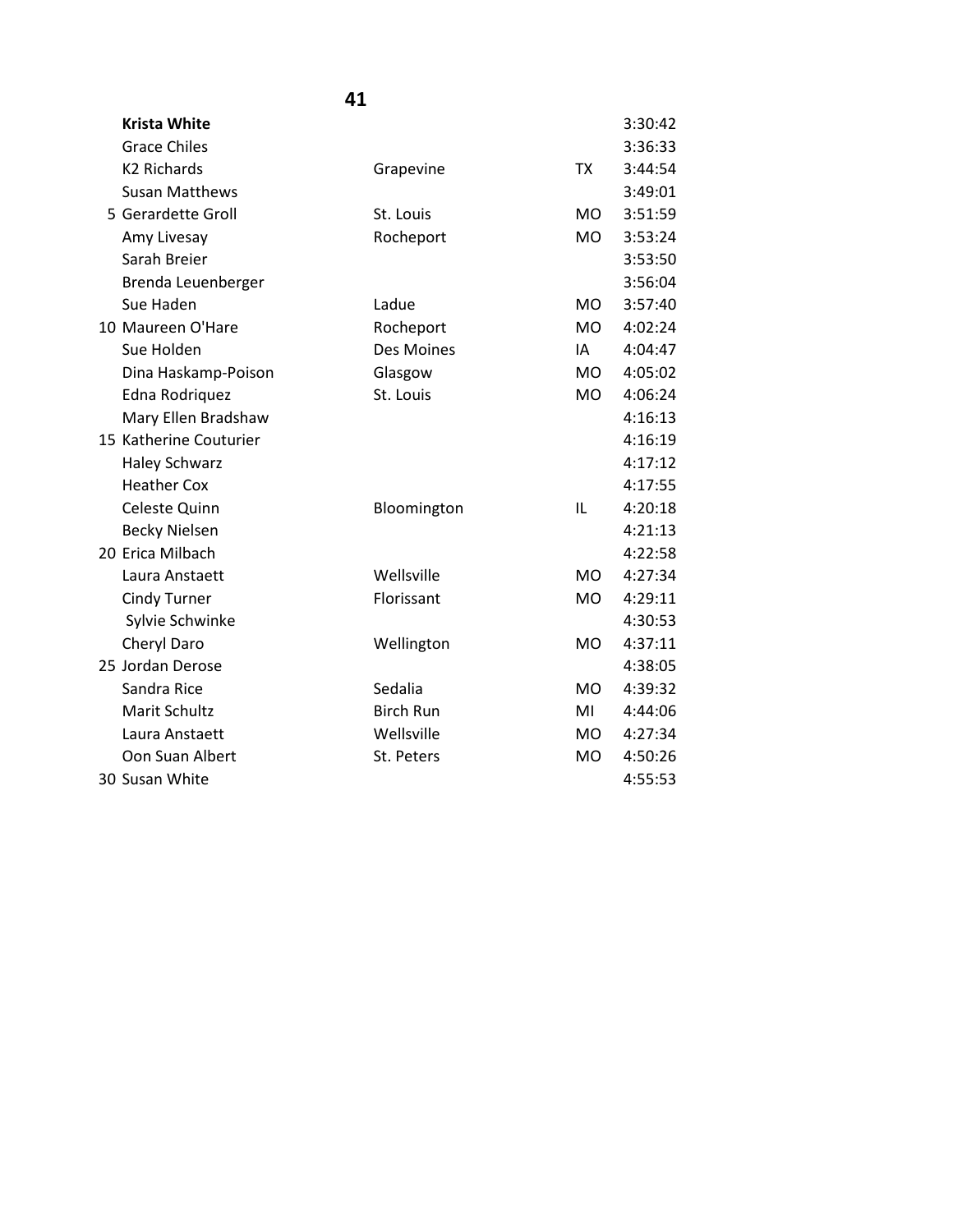| 42                      |                      |           |         |
|-------------------------|----------------------|-----------|---------|
| <b>Anita Moller</b>     | Clinton              | <b>NY</b> | 3:22:48 |
| Mary Flaws              | Wausheka             | WI        | 3:32:24 |
| <b>Beata Sotis</b>      | Roselle              | IL        | 3:34:26 |
| <b>Melissa Martinez</b> | Crocker              | MO.       | 3:43:53 |
| 5 Grace Chiles          |                      |           | 3:45:47 |
| <b>Gerardette Groll</b> | St. Louis            | <b>MO</b> | 3:54:44 |
| <b>Sherry March</b>     | Hale                 | <b>MO</b> | 3:54:51 |
| <b>Susan Matthews</b>   |                      |           | 3:56:02 |
| Jennifer Reisdorf       |                      |           | 4:03:20 |
| 10 Sarah Breier         |                      |           | 4:06:06 |
| Mary Ann Slivinsky      |                      |           | 4:08:22 |
| Eileen Bjornstrom       |                      |           | 4:09:07 |
| Mary Ellen Bradshaw     |                      |           | 4:15:35 |
| Sue Holden              | Des Moines           | IA        | 4:17:30 |
| 15 Maureen O'Hare       | Rocheport            | MO.       | 4:17:42 |
| <b>Connie Swetz</b>     |                      |           | 4:19:05 |
| Michelle Walker         | Newburgh             | IN        | 4:21:16 |
| <b>Becky Nielsen</b>    |                      |           | 4:21:47 |
| Kathy Everett           | Strafford            | <b>MO</b> | 4:26:26 |
| 20 Debbie Rodman        |                      |           | 4:27:38 |
| Ann Koenig              |                      |           | 4:31:50 |
| April Adair             | Memphis              | <b>TN</b> | 4:39:43 |
| Sandra Rice             | Sedalia              | <b>MO</b> | 4:48:32 |
| Robyn Hunsaker          | Cairo                | <b>MO</b> | 4:52:45 |
| 25 Sharon Mordoski      | <b>Buffalo Grove</b> | IL        | 4:56:59 |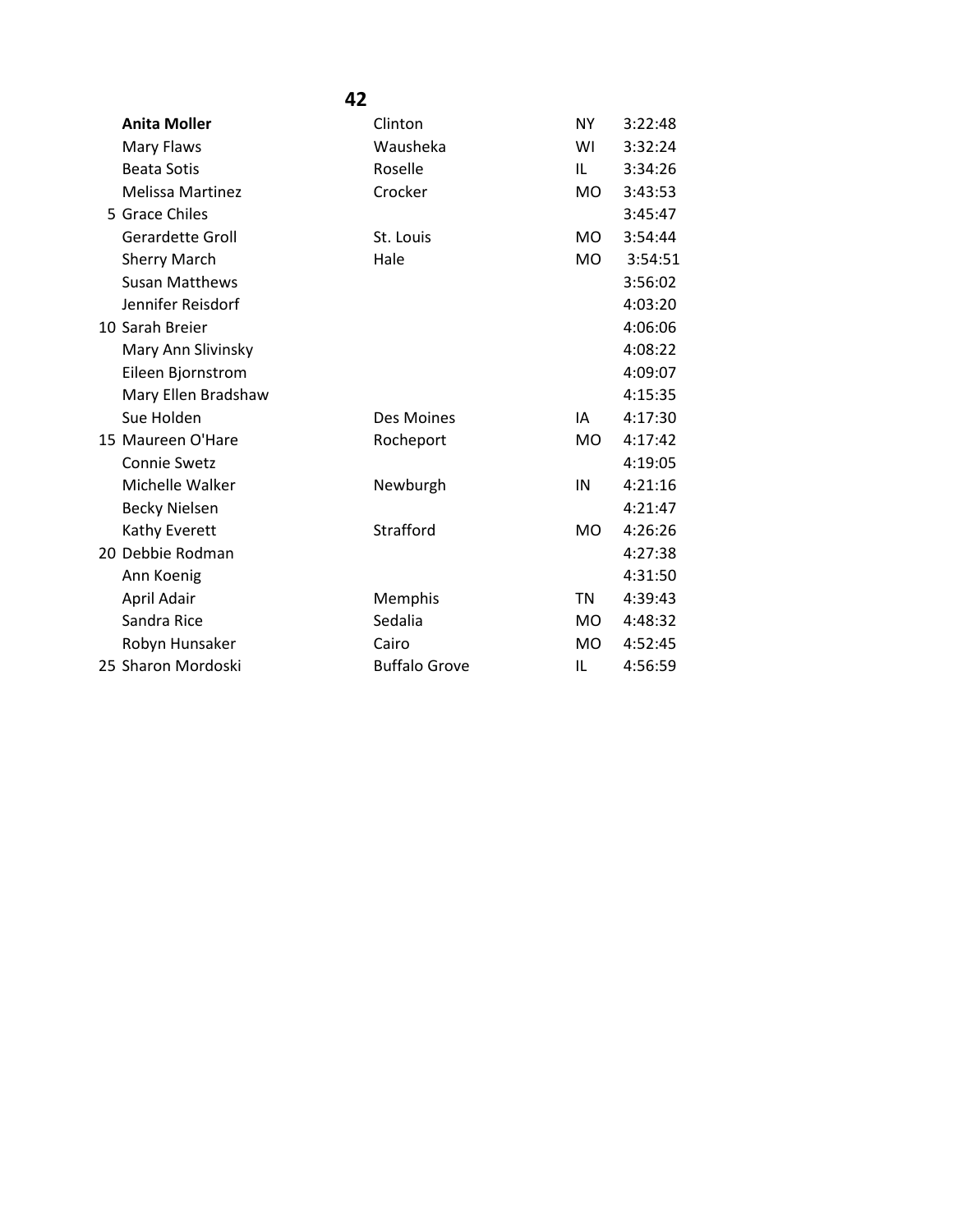| 43                        |                     |                 |         |  |  |
|---------------------------|---------------------|-----------------|---------|--|--|
| <b>Yukiko Nishide</b>     | Rye                 | <b>NY</b>       | 3:25:22 |  |  |
| <b>Grace Chiles</b>       |                     |                 | 3:46:58 |  |  |
| <b>Melissa Martinez</b>   | Crocker             | <b>MO</b>       | 3:48:36 |  |  |
| Michelle Walker           | Newburgh            | IN              | 4:01:00 |  |  |
| 5 Jackie Dryden           | Hull                | IL              | 4:05:49 |  |  |
| Lisa Cherepak             | <b>Blue Springs</b> | <b>MO</b>       | 4:10:16 |  |  |
| Jane Ball                 | Phoenix             | <b>AZ</b>       | 4:10:35 |  |  |
| Jennifer Reisdorf         |                     |                 | 4:12:51 |  |  |
| Maureen O'Hare            | Rocheport           | MO <sub>4</sub> | 4:15:56 |  |  |
| 10 Jennifer Rowe          |                     |                 | 4:16:45 |  |  |
| <b>Heather Cox</b>        |                     |                 | 4:16:51 |  |  |
| Laura Peckham             | Lone Jack           | <b>MO</b>       | 4:19:00 |  |  |
| <b>Stephanie Teague</b>   | Fulton              | <b>MO</b>       | 4:19:35 |  |  |
| Suzanne Pokorny           | Medina              | <b>OH</b>       | 4:27:35 |  |  |
| 15 Nancy Wampach          | Woodstock           | IL              | 4:29:46 |  |  |
| Elizabeth Paskar          |                     |                 | 4:35:58 |  |  |
| Laura Weber               | Arlington           | VA              | 4:36:08 |  |  |
| Sherry Wilson             | Waynesville         | <b>MO</b>       | 4:36:45 |  |  |
| <b>Ginnie Nelson</b>      | Springfield         | <b>MO</b>       | 4:37:39 |  |  |
| 20 Laura Clark-Taylor     | Madison             | WI              | 4:41:20 |  |  |
| <b>Cristy Snellgroves</b> | <b>Bradenton</b>    | FL.             | 4:45:21 |  |  |
| Karin Beckstrand          | Minneapolis         | <b>MN</b>       | 4:50:17 |  |  |
| Mary Ellen Bradshaw       |                     |                 | 4:52:52 |  |  |
| Oon Suan Albert           | St. Peters          | M <sub>O</sub>  | 4:53:11 |  |  |
| 25 Sandra Rice            | Sedalia             |                 | 4:58:28 |  |  |
| Christa King              | Springfield         | M <sub>O</sub>  | 4:58:45 |  |  |
| Susan Schapira            | Rocheport           | <b>MO</b>       | 5:25:15 |  |  |
| Jessie Starbuck           | Rocheport           | <b>MO</b>       | 5:27:09 |  |  |
| Susan White               |                     |                 | 5:27:51 |  |  |
| 30 Paige Conner           | Monrovia            | <b>CA</b>       | 5:28:58 |  |  |
| Sondra Wheaton            | Memphis             | <b>TN</b>       | 5:50:05 |  |  |
|                           |                     |                 |         |  |  |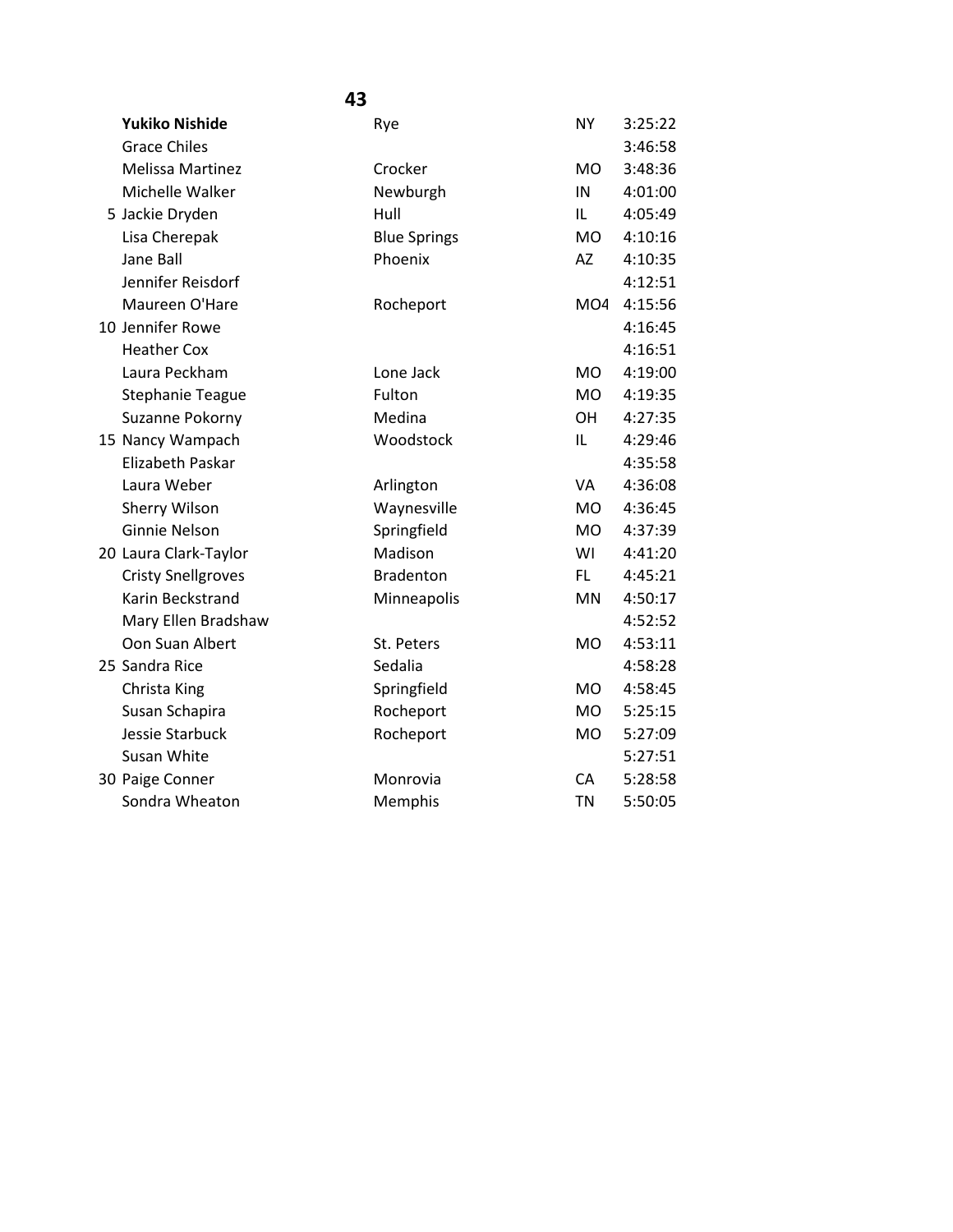| <b>Julie Bergfeld</b>    | St. Louis             | <b>MO</b> | 3:15:29 |
|--------------------------|-----------------------|-----------|---------|
| <b>Stacey Slover</b>     | Kansas City           | <b>MO</b> | 3:28:47 |
| Carolyn Wilson           | St. Louis             | MO.       | 3:47:59 |
| Surah Richman            | St. Joseph            | MO.       | 3:48:21 |
| 5 Nancy McCarty          | Champaign             | IL        | 3:53:27 |
| Jennifer Reisdorf        |                       |           | 3:56:10 |
| <b>Melissa Martinez</b>  | Crocker               | MO.       | 4:07:31 |
| Mary Ellen Bradshaw      |                       |           | 4:11:47 |
| <b>Christy Stillwell</b> | <b>Mountain Grove</b> | MO.       | 4:18:34 |
| 10 Terzah Becker         | Longmont              | CO.       | 4:24:46 |
| Sue Holden               | Des Moines            | IA        | 4:33:12 |
| Jordan Derose            |                       |           | 4:34:48 |
| <b>Cheryl Simmons</b>    | Florissant            | MO.       | 4:37:11 |
| Janice Edler             | Alton                 | IL        | 4:40:37 |
| 15 Maureen O'Hare        | Rocheport             | MO.       | 4:44:16 |
| Lori Nolte               | Yuma                  | AZ        | 4:57:28 |
| Laura Warmbrod           | Bentonville           | AR        | 5:13:08 |
| Margaret Rutherford      | Ashland               | MO.       | 5:14:07 |
| Rebecca Franks           | Normal                | IL        | 5:34:01 |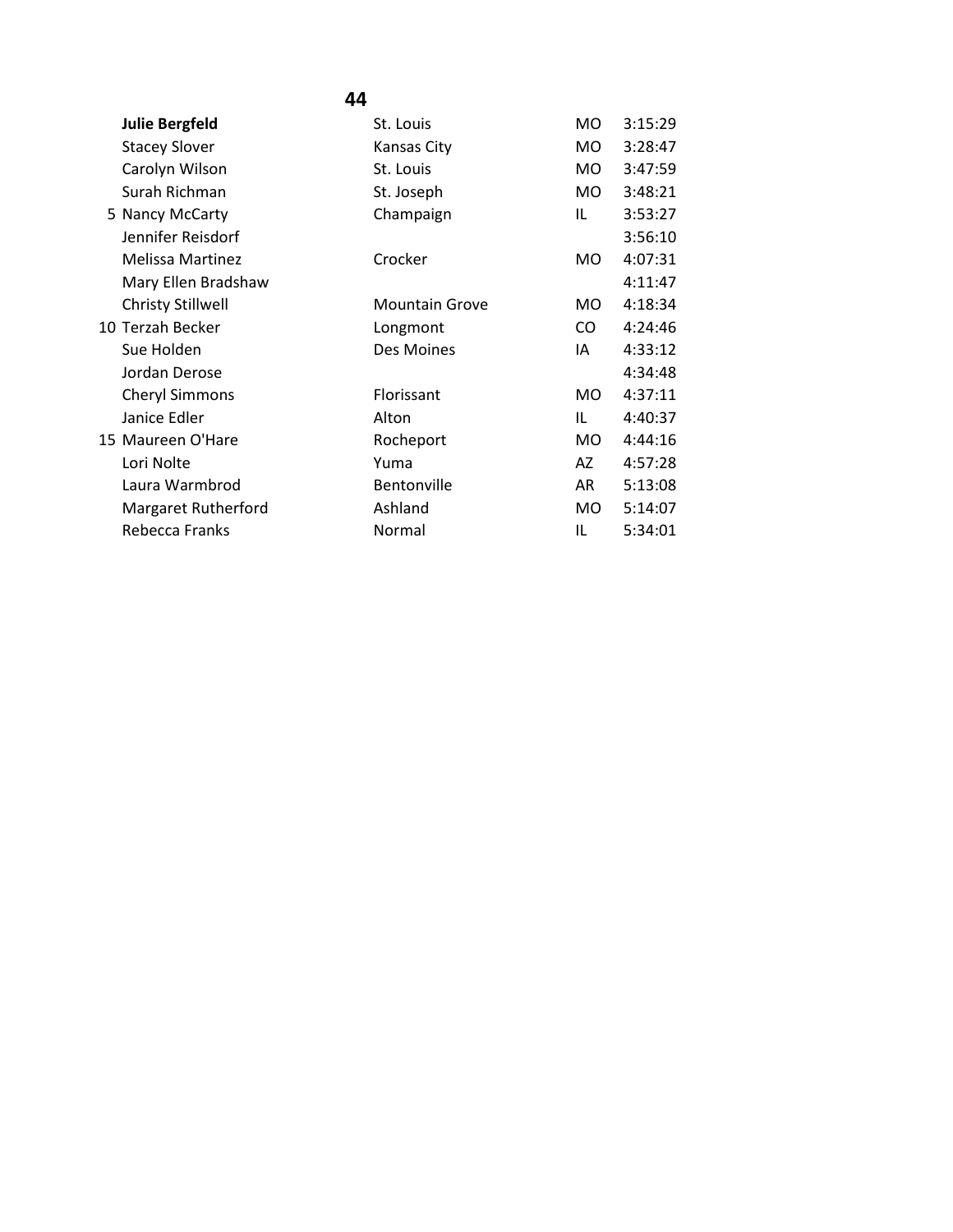| <b>Andrea Fischer</b>    |                |           | 3:18:12 |
|--------------------------|----------------|-----------|---------|
| <b>Stacey Slover</b>     | Kansas City    | <b>MO</b> | 3:28:58 |
| Oksana Loginova          |                |           | 3:40:31 |
| <b>Jill Burch</b>        | St. Louis      | <b>MO</b> | 3:40:47 |
| 5 Abby Bokus             | Normal         | IL        | 4:00:46 |
| Jennifer Reisdorf        |                |           | 4:02:08 |
| Diana Bibeau             | Smyrna         | <b>TN</b> | 4:07:47 |
| Mary Ellen Bradshaw      |                |           | 4:11:11 |
| <b>Windy Shull</b>       |                |           | 4:27:17 |
| 10 Benito Mendez         |                |           | 4:27:46 |
| Janice Pescetto          | Raytown        | <b>MO</b> | 4:31:20 |
| Maureen O'Hare           | Rocheport      | <b>MO</b> | 4:38:18 |
| <b>Kendel Prescott</b>   | Decatur        | GA        | 4:40:29 |
| <b>Becky Bond</b>        |                |           | 4:44:19 |
| 15 Janice Edler (Minner) | Alton          | IL        | 4:47:55 |
| Nancy Rea                | <b>Bolivar</b> | <b>MO</b> | 4:50:03 |
| Eileen Avery             |                |           | 4:52:54 |
| Linda Thompson           | Casar          | <b>NC</b> | 4:54:05 |
| Danielle Steimel         | Aurora         | IL        | 5:00:24 |
| 20 Sandra Rice           | Sedalia        |           | 5:00:44 |
| Rebecca Franks           | Normal         | IL        | 5:13:53 |
| Diane Ballard            | Marion         | IA        | 5:37:32 |
| Dana Reising             | Danville       | KY        | 5:45:02 |
| Susan White              |                |           | 5:53:04 |
| 25 Sandra Fritz          | Fulton         | <b>MO</b> | 6:05:06 |
| Dottie Duncan            | Chicago        | IL        | 6:10:44 |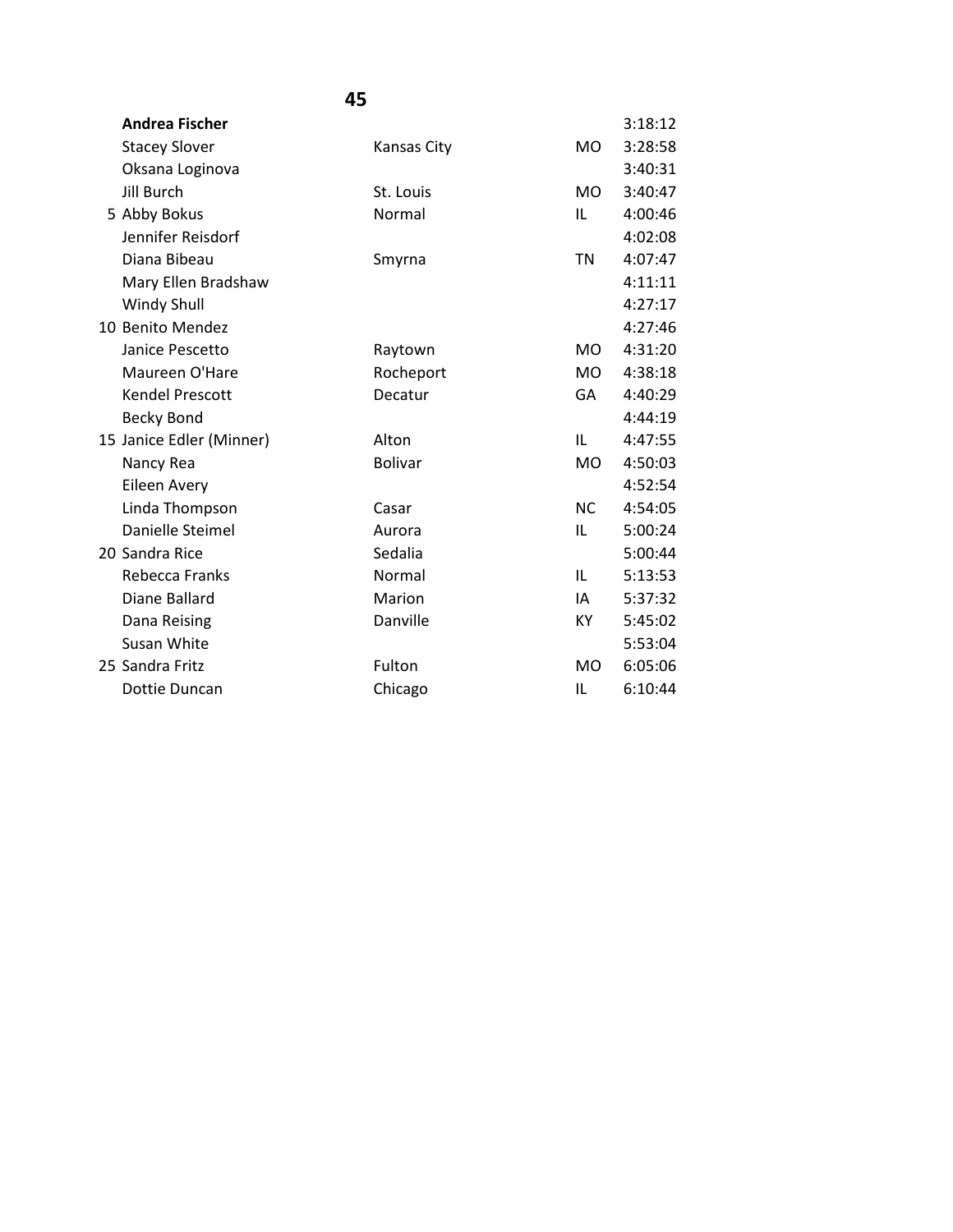| 46                     |                      |                |         |  |
|------------------------|----------------------|----------------|---------|--|
| <b>Julie Bergfeld</b>  | St. Louis            | M <sub>O</sub> | 3:25:25 |  |
| <b>Stacey Slover</b>   | <b>Kansas City</b>   | <b>MO</b>      | 3:32:47 |  |
| Patti Minton           | Gainesville          | GA             | 3:49:14 |  |
| Bekki Wright           | <b>East Hartford</b> | <b>CT</b>      | 3:51:38 |  |
| 5 Diana Widdowson      | Conestega            | PA             | 3:56:02 |  |
| <b>Sheryl Crawford</b> | <b>Blue Springs</b>  | <b>MO</b>      | 4:00:03 |  |
| Marci Gray             | Denver               | CO             | 4:05:13 |  |
| Carole Schottman       | Athens               | GA             | 4:11:16 |  |
| <b>Melisa Martinez</b> | Crocker              | <b>MO</b>      | 4:12:34 |  |
| 10 Mary Ellen Bradshaw |                      |                | 4:13:44 |  |
| <b>Erin Poe</b>        |                      |                | 4:20:44 |  |
| Jackie Osland          | Wichita              | KS.            | 4:20:56 |  |
| Janet Farr             | Prairie Village      | KS.            | 4:26:33 |  |
| <b>Christy Dieman</b>  | Laquey               | Mo             | 4:36:24 |  |
| 15 Windy Shull         |                      |                | 4:49:57 |  |
| Maritza Acevedo Melo   | Oaxaca               | MEXICO         | 4:51:10 |  |
| Terri Menghini         | Fenton               | <b>MO</b>      | 4:51:33 |  |
| Maureen O'Hare         | Rocheport            | MO.            | 4:57:24 |  |
| <b>Hilary Krueger</b>  | Asheville            | NC.            | 5:00:45 |  |
| 20 Julie Bane          | Mchenry              | IL             | 5:02:44 |  |
| <b>Kristin Walls</b>   |                      |                | 5:03:35 |  |
| Kathleen Heagney       | Alexandria           | VA             | 5:05:41 |  |
| <b>Rosemary Evans</b>  | Florence             | KY.            | 5:08:28 |  |
| Jana Phillips          | Strafford            | <b>MO</b>      | 5:11:25 |  |
| 25 Carrie Kass         | Bloomington          | IL.            | 5:34:02 |  |
| Jennifer Pierce        | <b>West Plains</b>   | <b>MO</b>      | 6:17:08 |  |
| Connie Hsiung          | <b>Kansas City</b>   | <b>MO</b>      | 6:27:29 |  |
|                        |                      |                |         |  |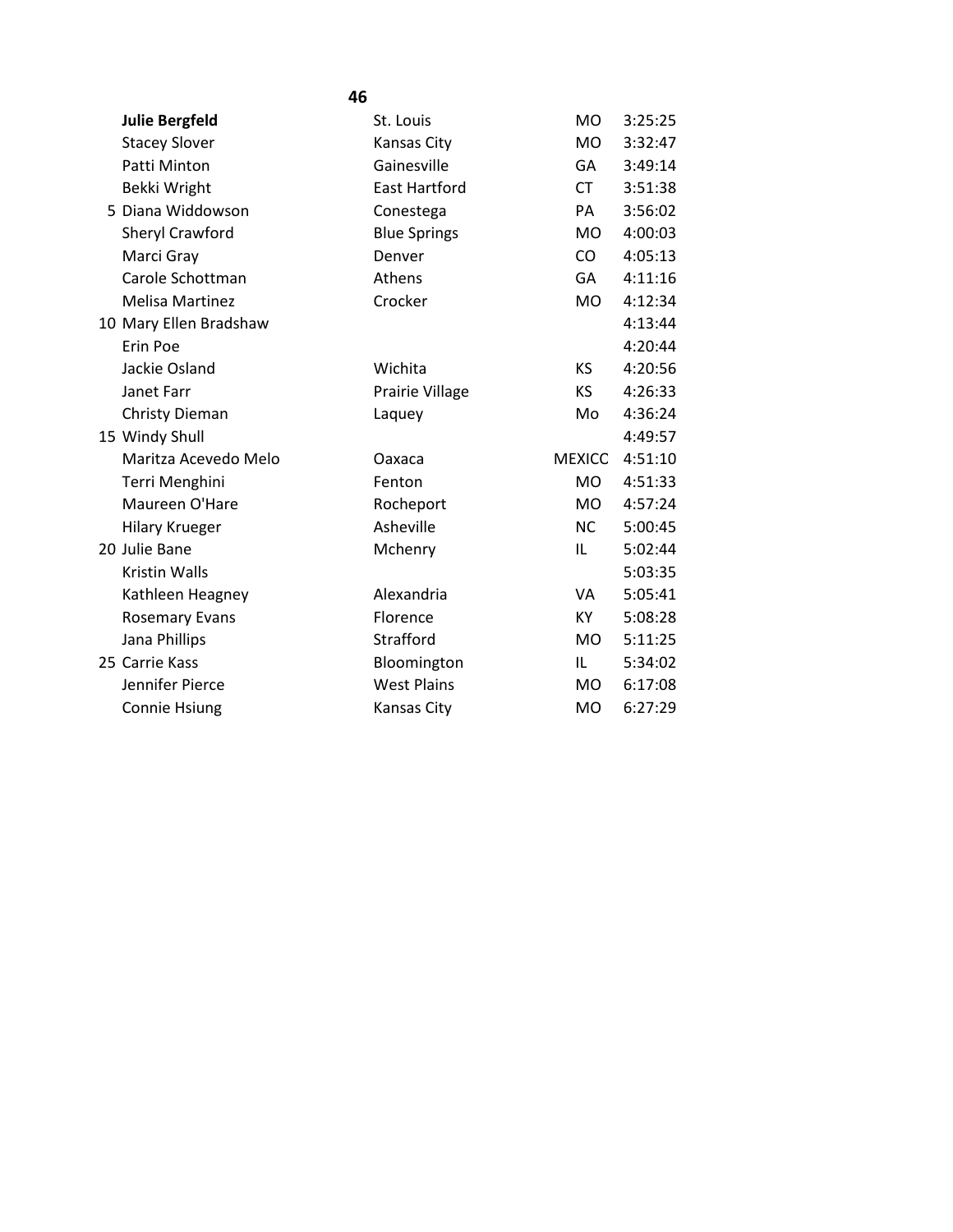| <b>Becky Lowrance</b>     | <b>Branson</b> | <b>MO</b>      | 3:24:37 |
|---------------------------|----------------|----------------|---------|
| Oksana Loginova           |                |                | 3:40:49 |
| <b>Becky Bond</b>         |                |                | 3:56:49 |
| Jennifer Reisdorf         |                |                | 3:58:33 |
| 5 Jennifer Boyd           | Robertsville   | M <sub>O</sub> | 3:59:23 |
| Janet Gooch               | Kirksville     | <b>MO</b>      | 4:03:40 |
| Surah Richman             | St. Joseph     | <b>MO</b>      | 4:06:56 |
| Elaine Roberge            | Simpsonville   | SC.            | 4:08:29 |
| Sal Flinn                 | Ridgefield     | <b>WA</b>      | 4:09:16 |
| 10 Jennifer Hickey        | Washington     | DC             | 4:09:38 |
| Shirley Fasbinder         | St. Louis      | MO.            | 4:11:11 |
| Pam Allen                 | Oceanport      | NJ             | 4:12:07 |
| Barbara Mueller-Fulkerson | Cape Girardeau | M <sub>O</sub> | 4:14:51 |
| Lynda Churchfield         | Lake Charles   | LA             | 4:15:26 |
| 15 Martien Vandersmissen  | St. Louis      | MO.            | 4:15:41 |
| <b>Kelly Mattas</b>       | Moberly        | <b>MO</b>      | 4:24:56 |
| Lois Berkowitz            | Riverview      | MI             | 4:35:39 |
| Angeline Pace             | Draper         | UT             | 4:37:29 |
| Marlene White             | Cocoa Beach    | FL.            | 4:42:42 |
| 20 Jane Herron            | Oak Ridge      | <b>TN</b>      | 4:52:44 |
| <b>Cheryl Simmons</b>     | Florissant     | <b>MO</b>      | 4:53:23 |
| Windy Shull               |                |                | 4:47:58 |
| Deborah Holte             | Kirksville     | MO.            | 4:55:39 |
| Rachel Lefevre Snee       | Chicago        | IL             | 4:49:34 |
| 25 Maureen O'Hare         | Rocheport      | <b>MO</b>      | 5:07:42 |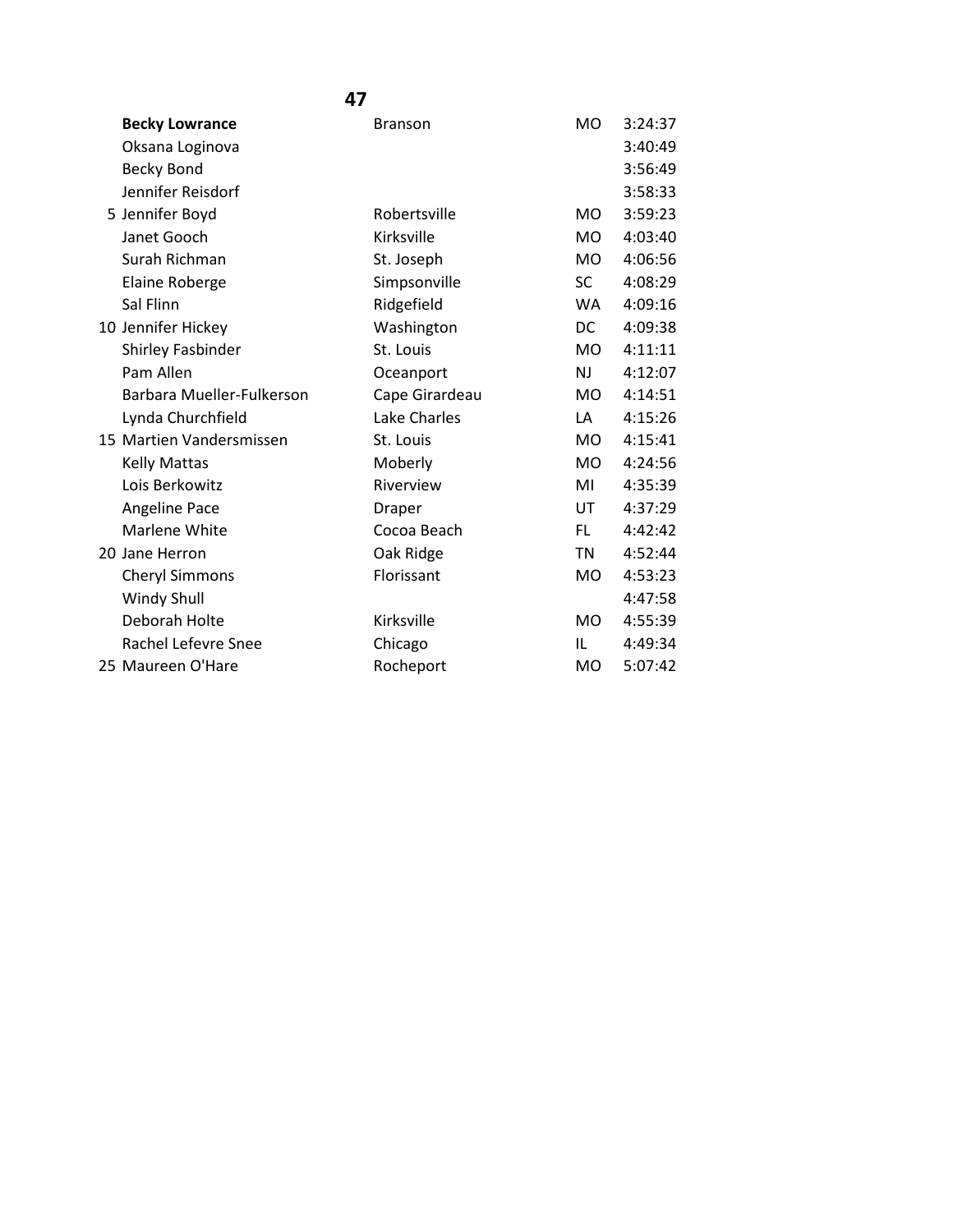| <b>Becky Lowrance</b>      | <b>Branson</b>       | MO             | 3:20:17 |
|----------------------------|----------------------|----------------|---------|
| Laura Bellman              | Atchison             | KS             | 4:05:14 |
| Jennifer Boyd              | Robertsville         | M <sub>O</sub> | 4:21:42 |
| Debra Burnham              | Fenton               | MI             | 4:29:59 |
| 5 Cheryl Simmons           | Florissant           | MO.            | 4:47:54 |
| Gloria Homan               | Richmond             | MO.            | 4:49:25 |
| Cindy Schoenlaub           | St. Joseph           | M <sub>O</sub> | 5:03:22 |
| Rebecca Keller             | St. Louis            | M <sub>O</sub> | 5:16:44 |
| Rose Ann Jolly             | <b>Overland Park</b> | KS             | 5:26:33 |
| 10 Tami Harmon             | Yuma                 | AZ             | 5:29:04 |
| Maureen O'Hare             | Rocheport            | MO.            | 6:01:32 |
| <b>Margaret Rutherford</b> |                      |                | 6:27:06 |

| 49                    |                   |                |         |
|-----------------------|-------------------|----------------|---------|
| <b>Becky Lowrance</b> | <b>Branson</b>    | MO.            | 3:21:32 |
| Nancy Taube           |                   |                | 3:28:22 |
| Mary Ellen Bradshaw   |                   |                | 4:02:13 |
| Katherine Lee         |                   |                | 4:02:26 |
| Susan Larsen          | Ogden             | UT             | 4:06:20 |
| Mary Ellen Bradshaw   |                   |                | 4:06:29 |
| Sarah Risser          | Cameron           | M <sub>O</sub> | 4:12:41 |
| 5 Diana Bibeau        | Smyrna            | <b>TN</b>      | 4:13:35 |
| Joyce Hockensmith     | New Haven         | IN             | 4:18:24 |
| Mary Richards         | Hannibal          | MO.            | 4:20:39 |
| Maria McMahon         |                   |                | 4:23:30 |
| Jennifer Boyd         | Robertsville      | M <sub>O</sub> | 4:26:16 |
| <b>Karen Backes</b>   | Springfield       | <b>MO</b>      | 4:32:27 |
| 10 Kathleen Occena    |                   |                | 4:38:47 |
| Kimberly Boyer        |                   |                | 4:39:00 |
| Laura Bellman         | Atchinson         | <b>KS</b>      | 4:42:14 |
| Cindy Schoenlaub      | St. Joseph        | MO.            | 4:54:36 |
| <b>Holly Motes</b>    | <b>Boise</b>      | ID             | 4:58:03 |
| 15 Rebecca Steven     | Wichita           | KS.            | 5:00:20 |
| Maggie McCoy          | Prairie Village   | KS.            | 5:16:46 |
| Donna Creditor        | Normal            | IL             | 5:24:44 |
| Darlene Spry          | Oklahoma City     | OK             | 5:32:56 |
| <b>Shannon Blaes</b>  | <b>Belleville</b> | IL             | 5:43:34 |
| 20 Susan Williams     |                   |                | 5:56:55 |
| Sabra Kurth           | Havre de Grace    | <b>MD</b>      | 6:36:24 |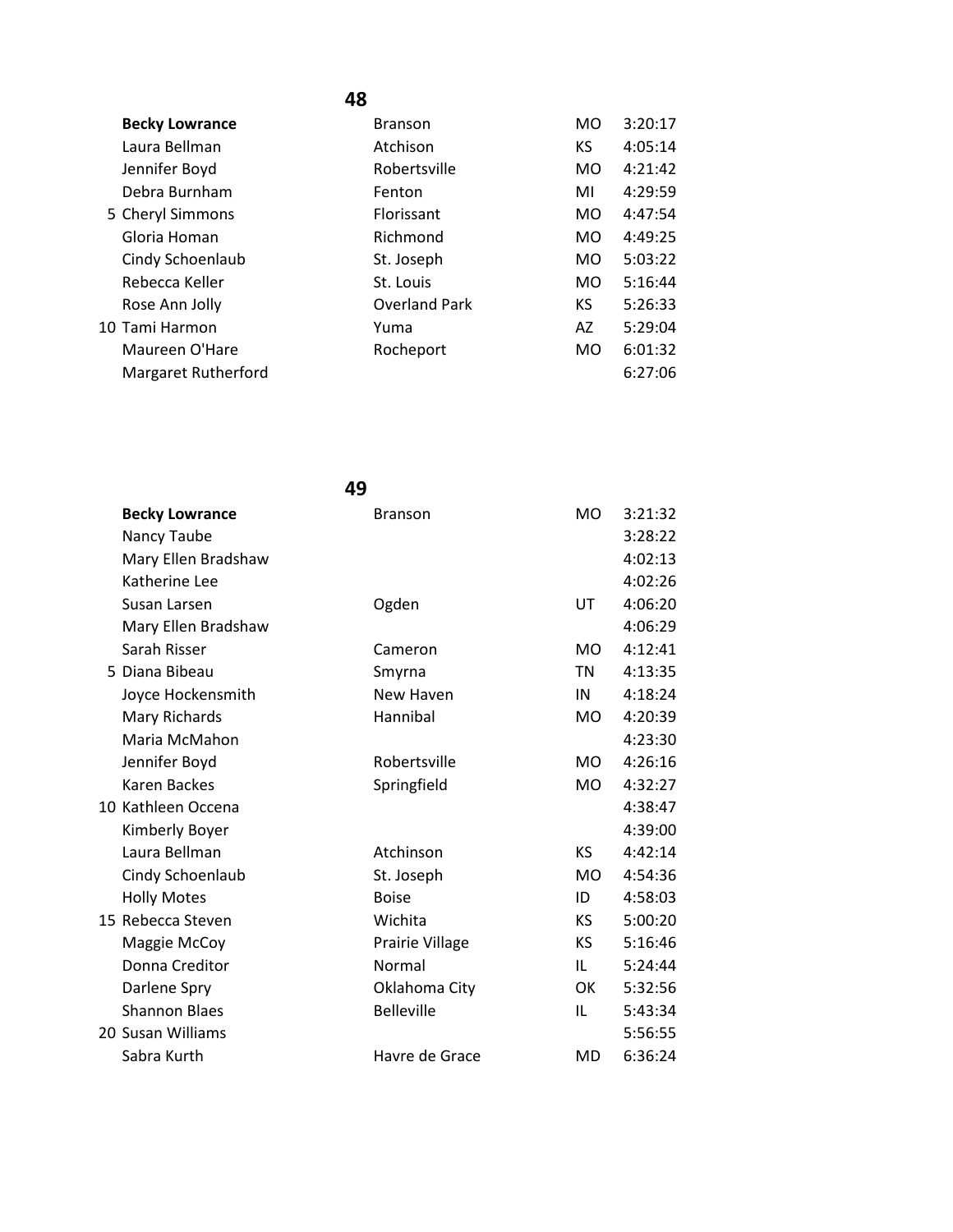| Lisa Wells            |                        |           | 3:56:40 |
|-----------------------|------------------------|-----------|---------|
| Diane Lambert         | <b>Brookfield</b>      | MO.       | 4:04:34 |
| Nancy Morehead        | Pleasanton             | CA.       | 4:06:10 |
| Mary Corey            | Freeburg               | <b>MO</b> | 4:24:11 |
| 5 Peggy Horner        |                        |           | 4:24:54 |
| Kathleen Occena       |                        |           | 4:30:25 |
| Laura Bellman         | Atchinson              | KS.       | 4:30:26 |
| Karen Bowen           | Roach                  | MO.       | 4:40:32 |
| Angie Orth            | Ozark                  | MO.       | 4:45:15 |
| 10 Susan Nerren       | Tulsa                  | 0K        | 4:55:16 |
| <b>Cheryl Simmons</b> | Florissant             | MO.       | 4:55:58 |
| <b>Sherry Corwin</b>  |                        |           | 5:25:13 |
| Terri Menghini        | Fenton                 | MO        | 5:24:49 |
| Cynthia DeSirant      | Frederick              | MD.       | 5:26:05 |
| 15 Nita May LeMay     | <b>Hawthorne Woods</b> | IL        | 6:13:35 |

| <b>Rae Mohrmann</b>   | St. Louis               | MO        | 4:07:34 |
|-----------------------|-------------------------|-----------|---------|
| Donna Olson           | <b>Bloomfield Hills</b> | MI        | 4:14:40 |
| Mary Corey            | Freeburg                | <b>MO</b> | 4:15:43 |
| <b>April Deuell</b>   | Livermore               | CA        | 4:20:48 |
| 5 Kettie Mothershead  | Avon                    | IN        | 4:42:49 |
| Sara Risser           | Cameron                 | MO.       | 4:44:53 |
| Diana Dibeau          | Hermitage               | TN        | 4:50:05 |
| <b>Cheryl Simmons</b> | Florissant              | MO.       | 4:57:01 |
| Penny Lancaster       | Neenah                  | WI        | 5:04:47 |
| 10 Diane Bolton       | Nashville               | <b>TN</b> | 5:34:01 |
| Debbie Pennington     | Waukegan                | IL        | 6:10:43 |
|                       |                         |           |         |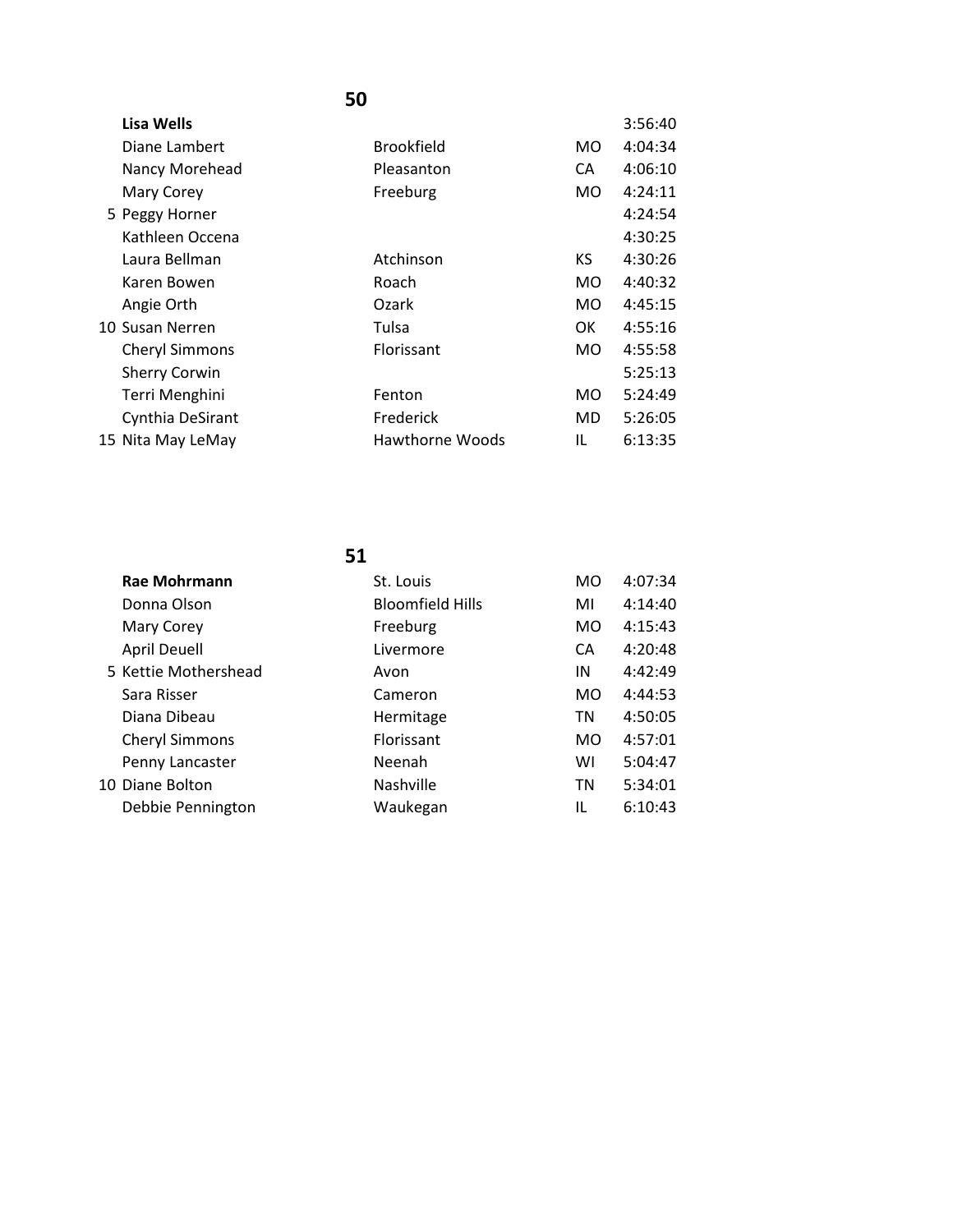|                       | 52             |           |         |
|-----------------------|----------------|-----------|---------|
| <b>Marilyn Nolan</b>  | Springfield    | MO.       | 3:58:00 |
| Boonsom Hartman       | Oak Forest     | TL.       | 4:24:01 |
| Jennifer Boyd         | Robertsville   | MO.       | 4:26:15 |
| Karen Backes          | Jefferson City | MO.       | 4:29:06 |
| Kathy Ziegler         | <b>Ballwin</b> | MO.       | 4:38:53 |
| Kathleen Occena       |                |           | 4:41:15 |
| Kathleen Jensen       | Harristown     | IL        | 4:45:15 |
| 5 Paula Rawlings      |                |           | 4:48:36 |
| Rebecca Hennessey     |                |           | 4:51:39 |
| Nancy Dillon          | Fresno         | <b>OH</b> | 5:00:03 |
| Kendra Bealmear       | Kansas City    | MO.       | 5:04:30 |
| Lynn Jacobson         | Crocker        | MO.       | 5:06:17 |
| 10 Nancy Superrich    | Oviedo         | FL.       | 5:14:04 |
| <b>Hazel Matthews</b> | Shawnee        | KS.       | 5:28:16 |
| Julie Clark Walters   |                |           | 5:35:02 |

Bree Morrison-Florek Clearwater FL 5:43:40

| Debe Jajko             | Jefferson City             | <b>MO</b> | 3:57:31 |
|------------------------|----------------------------|-----------|---------|
| Susan Schapira         | Rocheport                  | MO.       | 4:18:49 |
| Stephanie Wattenbarger | <b>Excelsior Springs</b> ' | MO.       | 4:41:31 |
| Katherine Barrett      |                            |           | 4:42:19 |
| 5 Karen Schmidt        |                            |           | 4:58:43 |
| Jennifer Boyd          | Robertsville               | MO.       | 4:58:50 |
| Michele Baumer         |                            |           | 4:59:44 |
| Diana Bibeau           | Hermitage                  | ΤN        | 5:07:48 |
| Kendra Bealmear        | Kansas City                | MO.       | 5:10:58 |
| 10 Danette Cristie     | St. Louis                  | <b>MO</b> | 5:12:02 |
| Susan Nerren-Bryant    | Tulsa                      | OK        | 5:15:14 |
| Lisa Pass              | Goose Creek                | SC        | 5:20:52 |
| Lynn Jacobson          | Crocker                    | MO.       | 5:32:42 |
| Beth Stoecklein        | <b>Spring Hill</b>         | KS.       | 5:56:40 |
| 15 Karen Backes        | Jefferson City             | MO.       | 6:08:33 |
| Evelyn Smith           | Rockford                   | IL        | 6:09:34 |
| Pamela Mitchell        | <b>Broken Arrow</b>        | 0K        | 6:33:14 |
| Jenny Sands            | <b>Overland Park</b>       | KS.       | 6:39:56 |
| Janet Fredrickson      | Terry                      | MT        | 6:44:48 |
|                        |                            |           |         |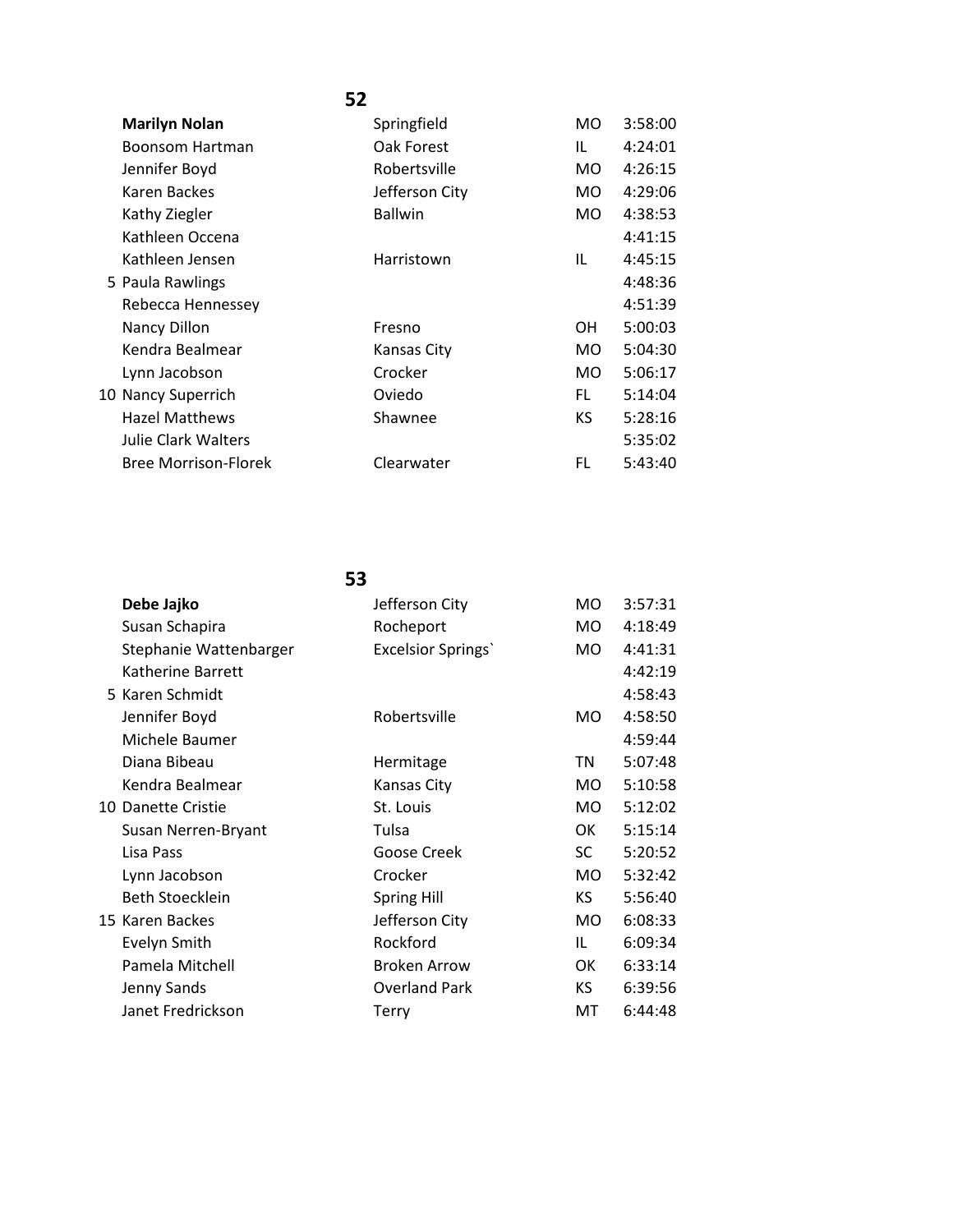| Debe Jajko       | Jefferson City | MO  | 3:52:51 |
|------------------|----------------|-----|---------|
| Kay McVey        | St. Peters     | MO  | 4:38:56 |
| Janet Weimer     | Washington     | OK  | 4:39:20 |
| Karen Schmidt    |                |     | 4:58:11 |
| 5 Kelly Sabulsky |                |     | 5:05:59 |
| Faye Krueger     | Rio Rancho     | NM. | 5:08:18 |
| Nancy Pratt      | Defiance       | MO  | 5:44:26 |
| Karen Backes     | Jefferson City | MO  | 6:41:09 |
|                  |                |     |         |

| Debe Jajko            | Jefferson City | MO | 3:50:14 |
|-----------------------|----------------|----|---------|
| Kendra Bealmear       | Kansas City    | MO | 5:13:00 |
| Rebecca Hennessey     |                |    | 5:13:41 |
| <b>Holly Murz</b>     | Jacksonville   | FL | 5:16:19 |
| 5 Nancy Pratt         | Defiance       | MO | 5:17:37 |
| Katherine Barrett     |                |    | 5:20:05 |
| <b>Stacy Bartlett</b> | Fort Worth     | тх | 5:26:57 |
|                       |                |    |         |

|                         | 56                 |     |         |
|-------------------------|--------------------|-----|---------|
| <b>Barbara Bellows</b>  | Kirksville         | MO. | 3:51:10 |
| Debe Jajko              | Jefferson City     | MO. | 3:55:02 |
| <b>Karen Cummins</b>    | Madison            | SD. | 4:02:25 |
| Kelly Sabulsky          |                    |     | 4:37:41 |
| 5 Ruth Pifer            | Friendsville       | TX. | 4:38:40 |
| Dee Ann Aydelott        | Troy               | MO. | 4:47:21 |
| <b>Kristine Bossert</b> | Ash Grove          | MO. | 5:06:52 |
| Kelly Sabulsky          |                    |     | 5:06:53 |
| Dorit Golan             | Chesterfield       | MO. | 5:15:42 |
| 10 Michele Baumer       |                    |     | 5:23:24 |
| Beth Stoecklein         | <b>Spring Hill</b> | КS  | 5:48:13 |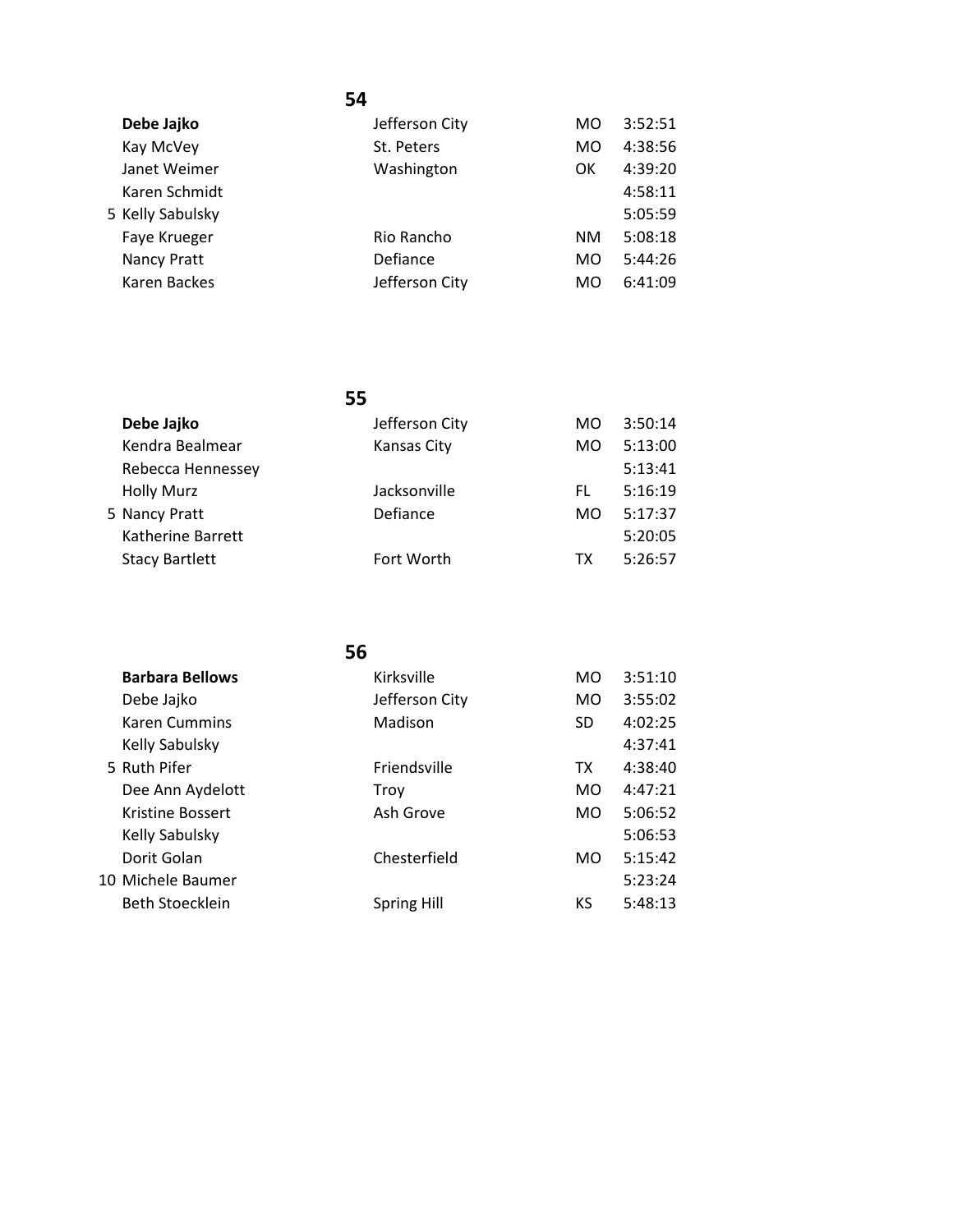| <b>Becky Bond</b>      |                    |           | 4:35:05 |
|------------------------|--------------------|-----------|---------|
| Franceska Drozdz       | Litchfield Park    | AZ        | 4:55:42 |
| Deborah Dusch          | Concord            | <b>NC</b> | 4:57:35 |
| Roxana Lewis           | <b>Culver City</b> | CA        | 5:22:23 |
| 5 Carolyn Gorgel       | Springville        | <b>NY</b> | 5:29:55 |
| Michele Baumer         |                    |           | 4:52:03 |
| Melanie Hampton        | Hillsboro          | <b>MO</b> | 5:37:57 |
| Barbara Huddleston     | Jefferson City     | <b>MO</b> | 5:57:24 |
| <b>Margy Darneille</b> | Lubbock            | тх        | 6:45:14 |
|                        |                    |           |         |

| <b>Maggie Mount</b> |               |     | 5:21:02 |
|---------------------|---------------|-----|---------|
| Jeanne Bocci        | Grosse Pointe | MI  | 5:27:59 |
| Melanie Hampton     | Hillsboro     | MO. | 5:34:51 |

|                        | 59                 |     |         |
|------------------------|--------------------|-----|---------|
| Keri Marshall          | East Kingston      | NΗ  | 4:14:34 |
| Rebecca Hennessy       |                    |     | 4:57:37 |
| Donna Murphy           |                    |     | 5:16:47 |
| Kendra Bealmear        | Kansas City        | MO. | 5:18:16 |
| 5 Melanie Hampton      | Hillsboro          | MO. | 5:36:50 |
| <b>Glenda Daughety</b> | <b>Baton Rouge</b> | LA  | 5:50:23 |

| <b>Sue Colgan-Borror</b> | Pound Ridge | ΝY  | 5:37:24 |
|--------------------------|-------------|-----|---------|
| Susan Byrne              | Louisville  | КY  | 5:40:53 |
| Karen Derrick            |             |     | 5:55:54 |
| Karen Riddle             | Sedalia     | MO. | 5:57:30 |
|                          |             |     |         |

| 61                          |             |     |         |
|-----------------------------|-------------|-----|---------|
| <b>Vicki Bentley-Condit</b> | Grinnell    | IΑ  | 4:02:45 |
| Jane Lanford                | Fairbanks   | AК  | 4:18:53 |
| Summer Allen                |             |     | 5:54:36 |
| Patricia Shafer             | Springfield | MO. | 5:21:15 |